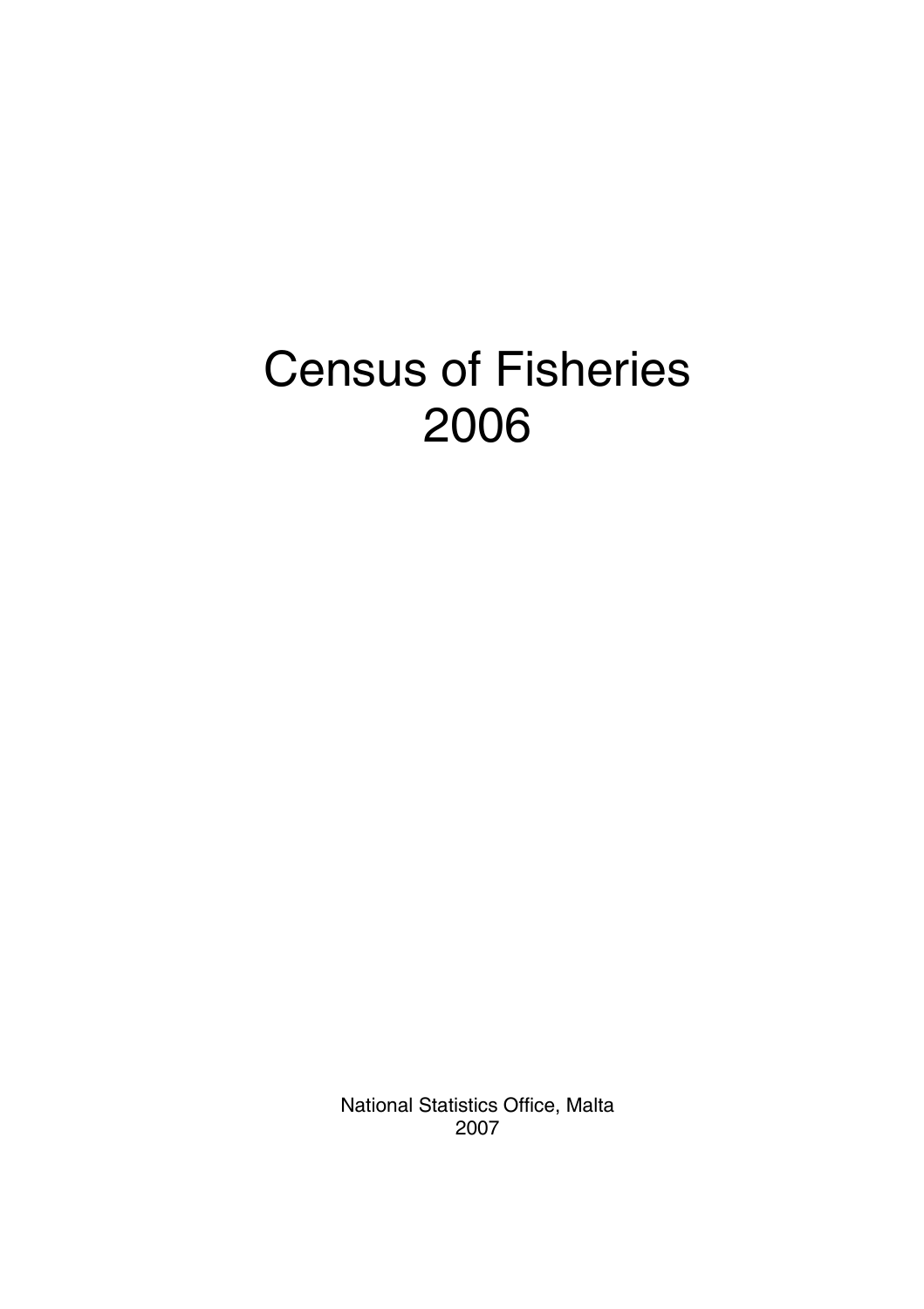Published by the National Statistics Office Lascaris, Valletta CMR 02 **Malta** Tel.: (+356) 25 99 70 00 Fax:(+356) 25 99 72 05 / 25 99 71 03 e-mail: nso@gov.mt website: http://www.nso.gov.mt

CIP Data

Census of Fisheries 2006. – Valletta: National Statistics Office, 2007 xix, 139p.

ISBN : 978-99909-73-53-2

For further information, please contact:

Agriculture and Fisheries Unit National Statistics Office Lascaris,Valletta Malta.

Our publications are available from:

 The Data Shop National Statistics Office Lascaris Valletta CMR 02 Tel.: (+356) 25 99 72 19 Fax: (+356) 25 99 72 05

Department of Information 3 Castille Place Valletta CMR 02 Tel.: (+356) 21 25 05 50 Fax: (+356) 21 23 71 70

Printed at the Government Printing Press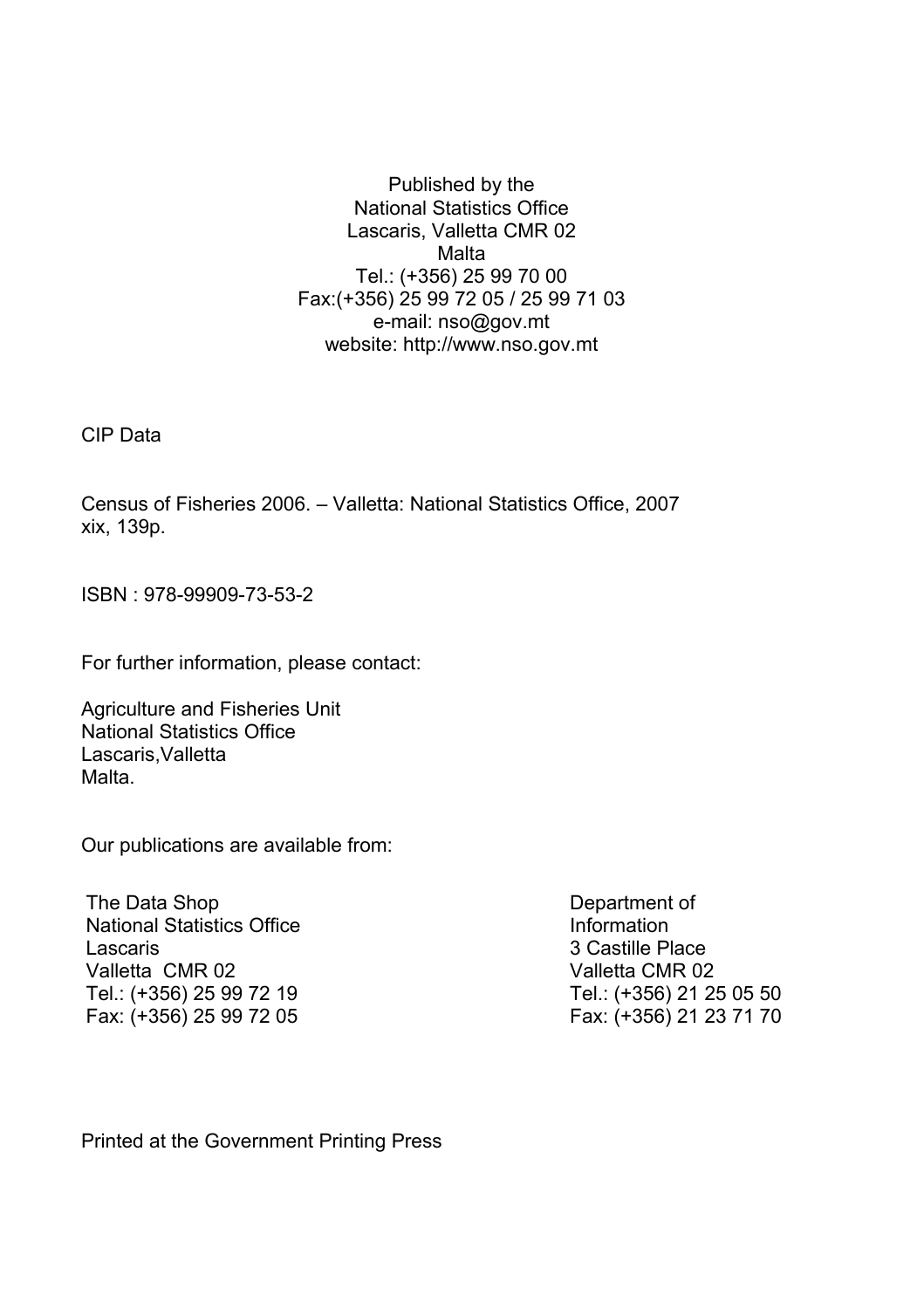## **CONTENTS**

|                                                          | Page |
|----------------------------------------------------------|------|
| List of Tables                                           | iv   |
| List of Charts                                           | viii |
| Foreword                                                 | xi   |
| Commentary                                               | xii  |
| Methodology                                              | xvi  |
| Chapter 1 – Structure of Fishing Vessels                 | 1    |
| Chapter 2 – Intermediate Consumption of Open Sea Fishing | 35   |
| Chapter 3 – Output of Open Sea Fishing                   | 45   |
| Chapter 4 – Open Sea Fisheries Employment                | 79   |
| Chapter 5 - Aquaculture and Tuna Farming                 | 111  |
| Chapter 6 – Economic Accounts for Fisheries              | 123  |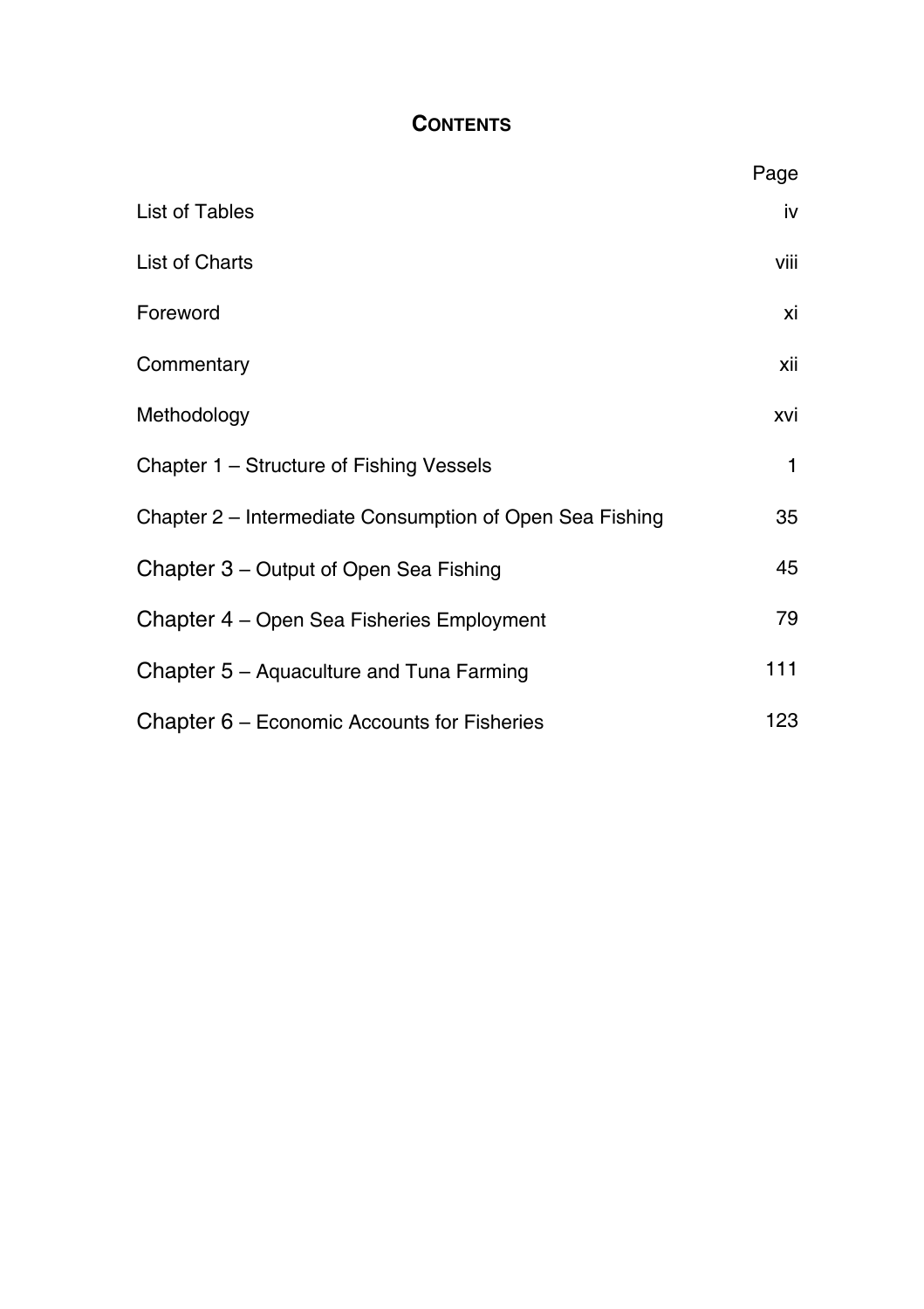# **List of Tables**

|      |                                                                                               | Page |
|------|-----------------------------------------------------------------------------------------------|------|
|      | Chapter 1 - Structure of Fishing Vessels                                                      |      |
| 1.1  | Fishing vessels by vessel length and status                                                   | 3    |
| 1.2  | Active fishing vessels by vessel length                                                       | 5    |
| 1.3  | Active open sea fishing vessels by vessel length and legal status                             | 6    |
| 1.4  | Active open sea fishing vessels by length and type of vessel                                  | 8    |
| 1.5  | Active open sea fishing vessels by vessel length and license                                  | 10   |
| 1.6  | Gross tonnage (t) of active open sea fishing vessels by length and<br>type of vessel          | 12   |
| 1.7  | Gross tonnage (t) of active open sea fishing vessels by vessel length<br>and license          | 14   |
| 1.8  | Technical characteristics of active open sea fishing vessels by vessel<br>length              | 16   |
| 1.9  | Technical characteristics of active open sea fishing vessels by vessel<br>length and license  | 17   |
| 1.10 | Technical characteristics of active open sea fishing vessels by type of<br>vessel             | 18   |
| 1.11 | Technical characteristics of active open sea fishing vessels by type of<br>vessel and license | 19   |
| 1.12 | Active open sea fishing vessels by vessel length and gear                                     | 20   |
| 1.13 | Active open sea fishing vessels by type of vessel and gear                                    | 21   |
| 1.14 | Active open sea fishing vessels by year of manufacture and vessel<br>length                   | 22   |
| 1.15 | Active open sea fishing vessels by year of purchase and vessel length                         | 24   |
| 1.16 | Active open sea fishing vessels by year of manufacture and type of<br>vessel                  | 26   |
| 1.17 | Active open sea fishing vessels by year of purchase and type of<br>vessel                     | 28   |
| 1.18 | Gross fixed capital formation (Lm) by length and type of vessel                               | 30   |
| 1.19 | Gross fixed capital formation (Lm) by vessel length and license                               | 32   |
| 1.20 | Distribution of gross fixed capital formation (Lm) by vessel length and<br>license            | 33   |
| 1.21 | Distribution of gross fixed capital formation (Lm) by type of vessel and<br>license           | 34   |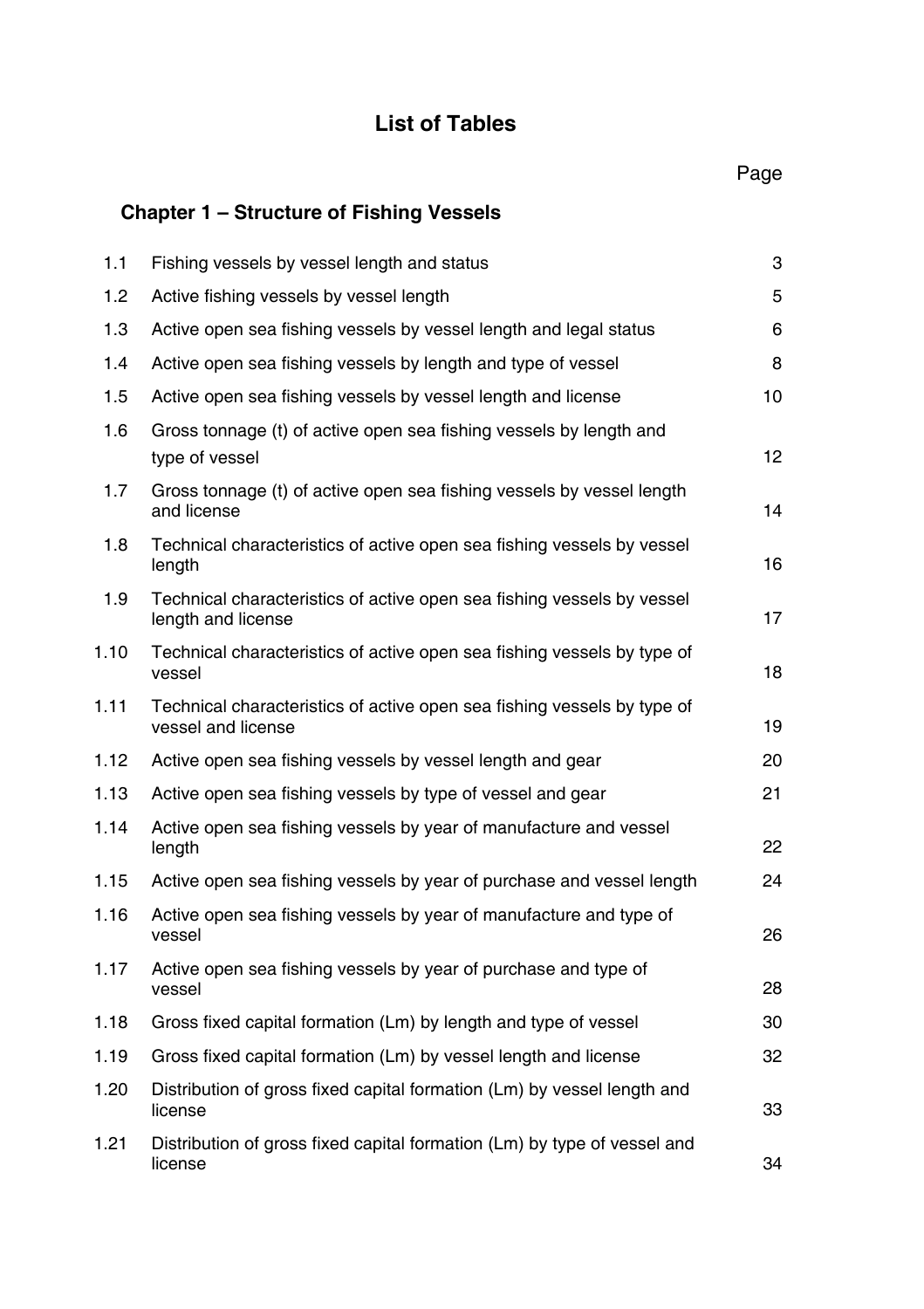## **Chapter 2 – Intermediate Consumption of Open Sea Fishing**

| 2.1 | Total intermediate consumption (Lm) by vessel length and license  | 37  |
|-----|-------------------------------------------------------------------|-----|
| 2.2 | Total intermediate consumption (Lm) by length and type of vessel  | 39  |
| 2.3 | Distribution of intermediate consumption (Lm) by length of vessel | 42  |
| 2.4 | Distribution of intermediate consumption (Lm) by type of vessel   | 43. |

## **Chapter 3 – Output of Open Sea Fishing**

| 3.1  | Total catch (kg) by vessel length and license                                   | 47 |
|------|---------------------------------------------------------------------------------|----|
| 3.2  | Output (Lm) by vessel length and license                                        | 49 |
| 3.3  | Total catch (kg) by type of vessel and license                                  | 50 |
| 3.4  | Output (Lm) by type of vessel and license                                       | 53 |
| 3.5  | Total catch (kg) by vessel length and species                                   | 55 |
| 3.6  | Output (Lm) by vessel length and species                                        | 57 |
| 3.7  | Total catch (kg) by type of vessel and species                                  | 59 |
| 3.8  | Output (Lm) by type of vessel and species                                       | 62 |
| 3.9  | Total catch (kg) by vessel length and use                                       | 66 |
| 3.10 | Output (Lm) by vessel length and use                                            | 68 |
| 3.11 | Total catch (kg) by type of vessel and use                                      | 70 |
| 3.12 | Output (Lm) by type of vessel and use                                           | 72 |
| 3.13 | Total catch (kg) by use and license                                             | 74 |
| 3.14 | Output (Lm) by use and license                                                  | 74 |
| 3.15 | Fishing vessels by vessel length, % of catch to market and license              | 75 |
| 3.16 | Fish market landings (kg) by vessel length, % of catch to market and<br>license | 77 |
|      |                                                                                 |    |

## **Chapter 4 – Open Sea Fisheries Employment**

| 4.1 | Regular workers by sex and age group       | 81 |
|-----|--------------------------------------------|----|
|     | 4.2 Regular workers by sex and nationality | 83 |
| 4.3 | Regular workers by sex and education       | 83 |
| 4.4 | Regular workers by age and nationality     | 84 |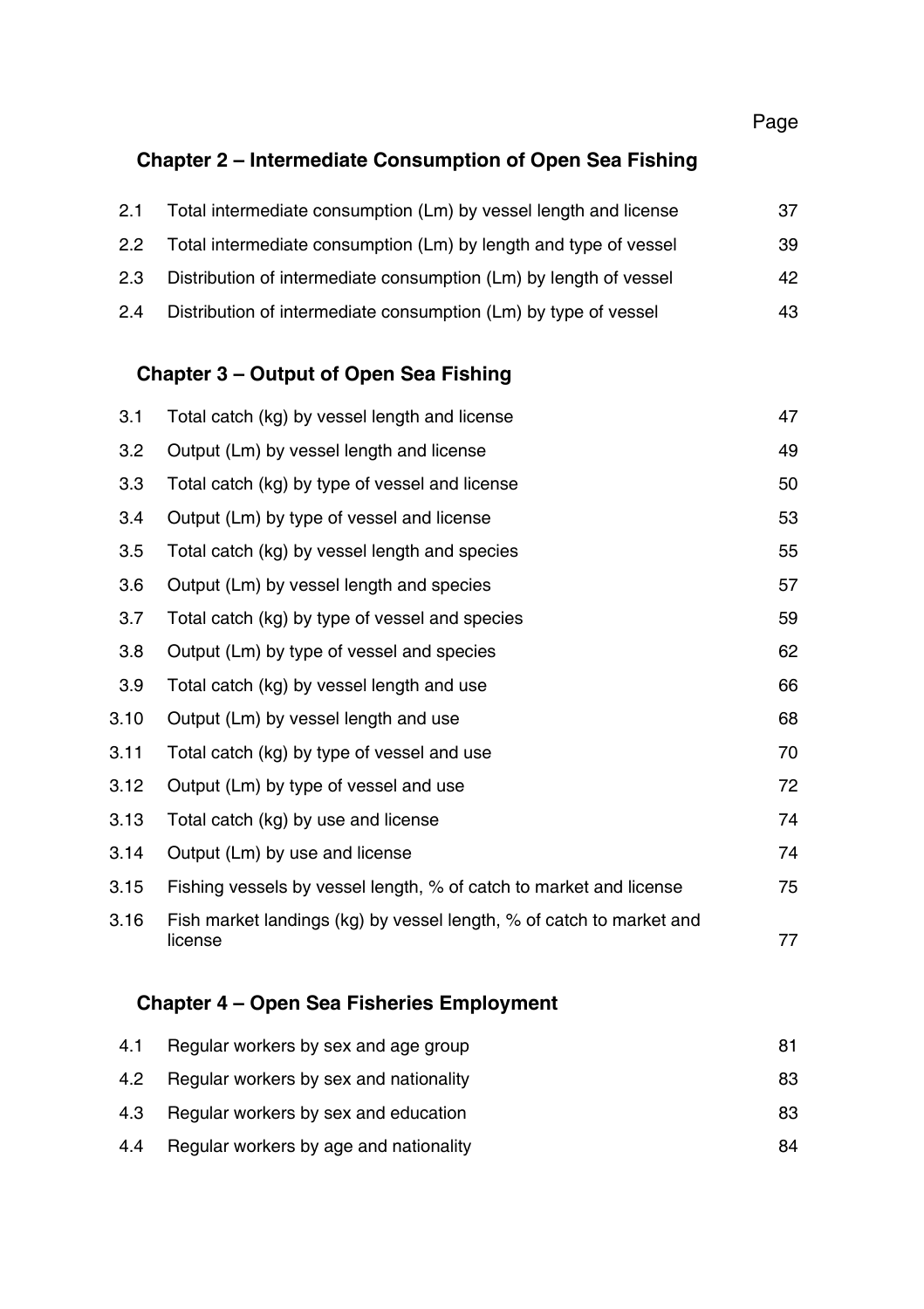# **Cont. Chapter 4 – Open Sea Fisheries Employment**

| 4.5  | Regular workers by age and education                                      | 85  |
|------|---------------------------------------------------------------------------|-----|
| 4.6  | Regular workers by sex and activity                                       | 86  |
| 4.7  | Regular workers by age and activity                                       | 87  |
| 4.8  | Distribution of regular workers and hours worked by sex                   | 88  |
| 4.9  | Distribution of regular workers and hours worked by age                   | 89  |
| 4.10 | Distribution of regular workers and hours worked by education             | 90  |
| 4.11 | Distribution of regular workers and hours worked at sea by age and<br>sex | 91  |
| 4.12 | Regular workers and total hours worked by age and worktime (% of<br>AWU)  | 95  |
| 4.13 | Casual workers by sex and age                                             | 97  |
| 4.14 | Casual workers by sex and nationality                                     | 98  |
| 4.15 | Casual workers by age and nationality                                     | 98  |
| 4.16 | Casual workers and hours worked at sea by age and sex                     | 99  |
| 4.17 | Hours engaged in fisheries by length of vessel and type of<br>employment  | 100 |
| 4.18 | Hours engaged in fisheries by type of vessel and type of employment       | 103 |
| 4.19 | Hours engaged in fisheries by length of vessel and license                | 107 |
| 4.20 | Hours engaged in fisheries by type of vessel and license                  | 108 |
| 4.21 | Contractual work by type of work                                          | 110 |
| 4.22 | Contractual work by type of work by license                               | 110 |
|      | Chapter 5 - Aquaculture and Tuna Farming                                  |     |
| 5.1  | Fishing cages by surface area of cages                                    | 113 |
| 5.2  | Sales of fish by species                                                  | 113 |

| 5.3 | Intermediate consumption (Lm) by type of expenditure | 115 |
|-----|------------------------------------------------------|-----|
| 5.4 | Purchases of live tuna by country                    | 117 |
|     | 5.5 Labour force by sex and age                      | 117 |
| 5.6 | Labour force by sex and nationality                  | 119 |
| 5.7 | Labour force by sex and education                    | 119 |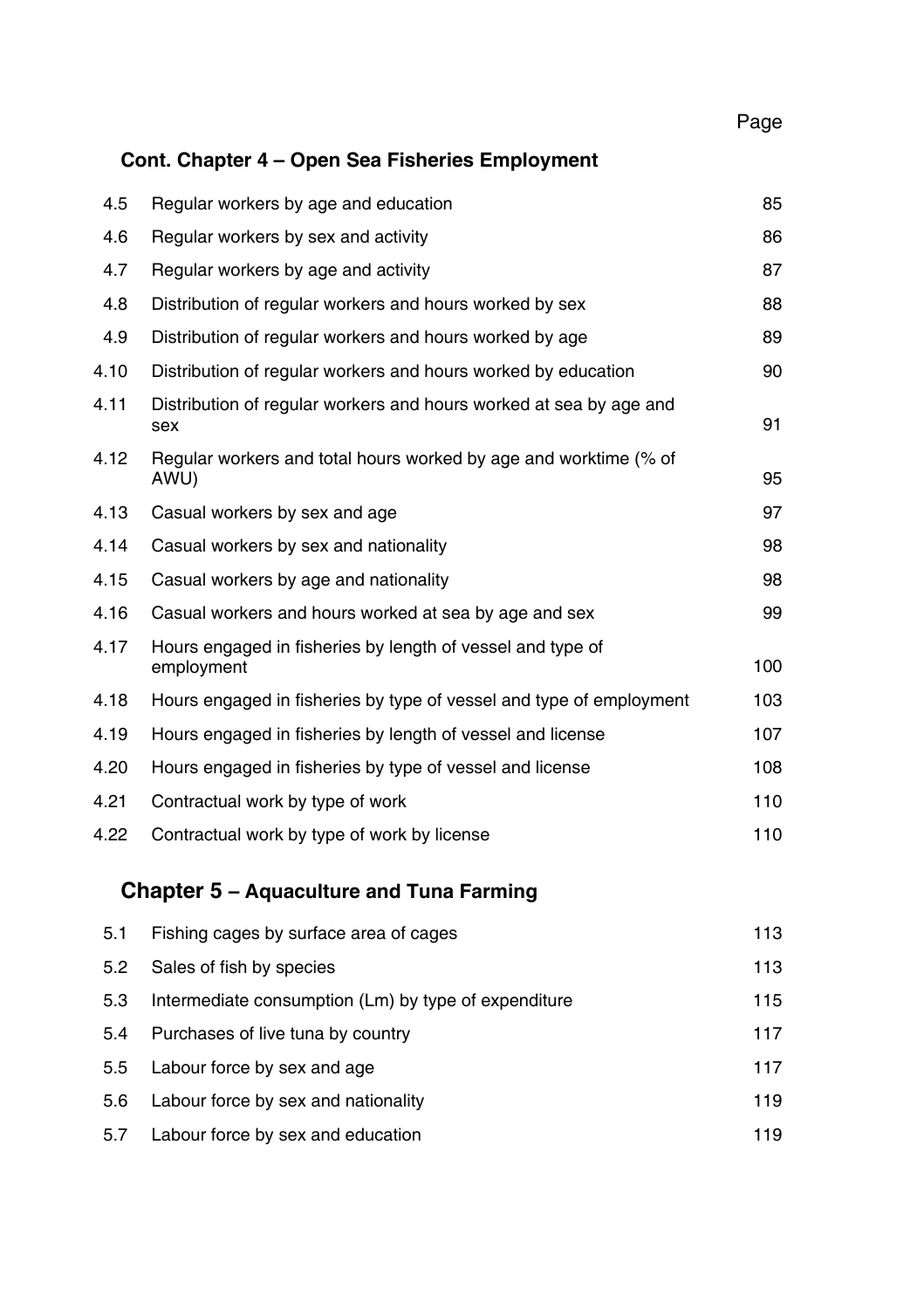Page

## **Cont. Chapter 5 – Aquaculture and Tuna Farming**

| 5.8 | Labour force by age and nationality | 120  |
|-----|-------------------------------------|------|
| 5.9 | Labour force by age and education   | 120  |
|     | 5.10 Labour force by type of work   | 122. |

# **Chapter 6 – Economic Accounts for Fisheries**

| 6.1  | Output of the fisheries sector (Lm) at current market prices: 2005                                                       | 125 |
|------|--------------------------------------------------------------------------------------------------------------------------|-----|
| 6.2  | Intermediate consumption (Lm) at current market prices: 2005                                                             | 128 |
| 6.3  | Distribution of factor income (Lm) at current market prices: 2005                                                        | 130 |
| 6.4  | Gross value added (Lm) of active open sea fishing vessels by type of<br>vessel at current market prices: 2005            | 131 |
| 6.5  | Gross value added (Lm) of active open sea fishing vessels by license<br>at current market prices: 2005                   | 132 |
| 6.6  | Gross value added (Lm) of active open sea fishing vessels by type of<br>vessel at constant 2000 prices                   | 133 |
| 6.7  | Gross value added (Lm) of active open sea fishing vessels by license<br>at constant 2000 prices                          | 134 |
| 6.8  | Net value added (Lm) of active open sea fishing vessels by type of<br>vessel at current market prices: 2005              | 136 |
| 6.9  | Net value added (Lm) of active open sea fishing vessels by gear at<br>current market prices: 2005                        | 137 |
| 6.10 | Net value added (Lm) of active open sea fishing vessels by license at<br>current market prices: 2005                     | 138 |
| 6.11 | Distribution of factor income (Lm) of active open sea fishing vessels<br>by size of catch at current market prices: 2005 | 139 |
|      |                                                                                                                          |     |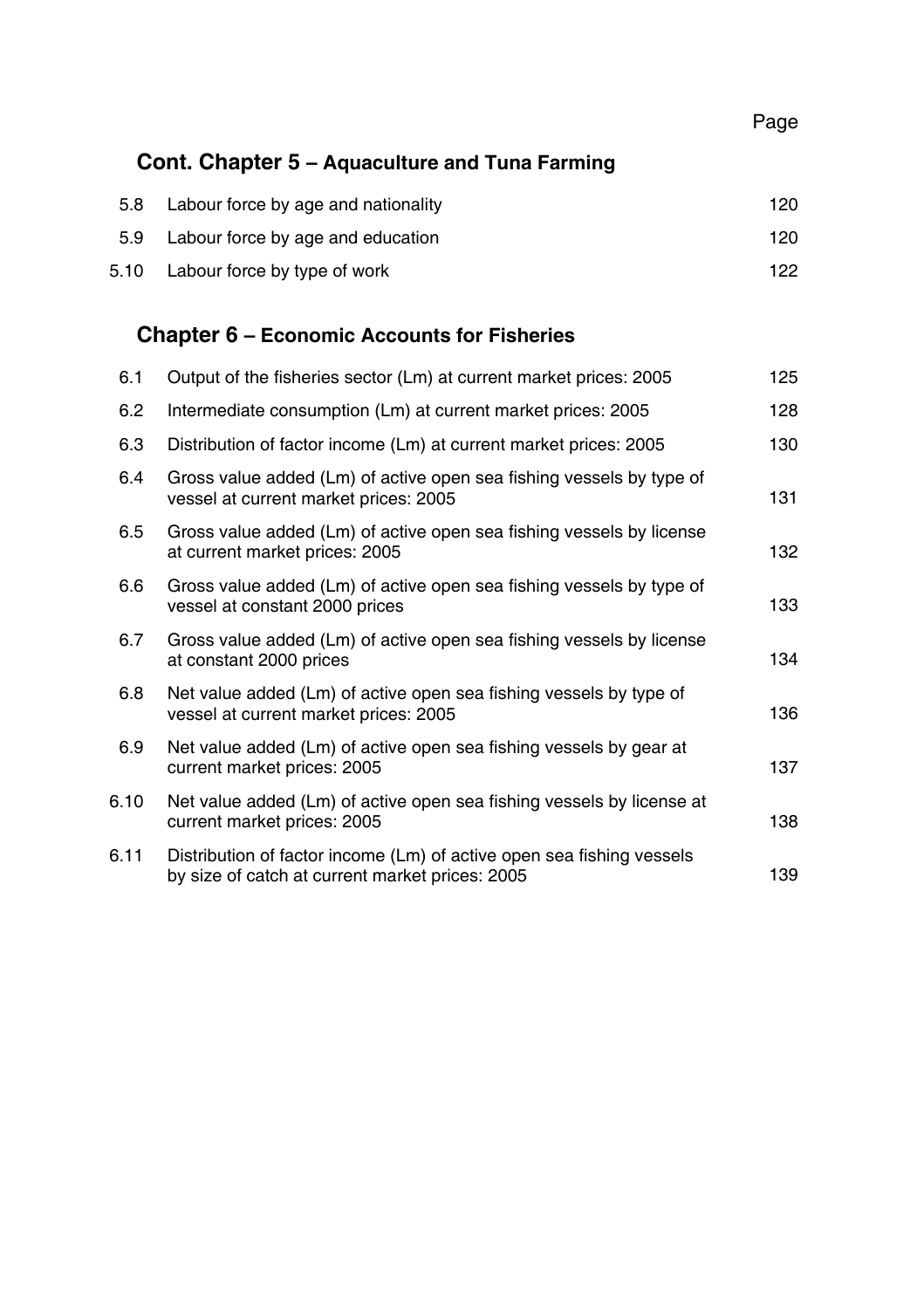# **List of Charts**

## **Chapter 1 – Structure of Fishing Vessels**

| 1.1              | Distribution of active fishing vessels by vessel length by region   | 4  |
|------------------|---------------------------------------------------------------------|----|
| 1.2 <sub>1</sub> | Percentage distribution of fishing vessels by operative status      | 4  |
| 1.3              | Percentage distribution of active fishing vessels by legal status   | 7  |
| 1.4              | Percentage distribution of active fishing vessels by type of vessel | 7  |
| 1.5              | Distribution of active fishing vessels by license                   | 11 |
| 1.6              | Percentage distribution of active fishing vessels by license        | 11 |
| 1.7              | Distribution of gross tonnage by vessel length                      | 15 |
| 1.8              | Percentage distribution of gross tonnage by license                 | 15 |

# **Chapter 2 – Intermediate Consumption of Open Sea Fishing**

| 2.1           | Distribution of intermediate consumption by vessel length                     | 38 |
|---------------|-------------------------------------------------------------------------------|----|
| $2.2^{\circ}$ | Percentage distribution of intermediate consumption by license                | 38 |
| 2.3           | Percentage distribution of intermediate consumption by vessel type            | 41 |
| 2.4           | Percentage distribution of intermediate consumption by type of<br>expenditure |    |

## **Chapter 3 – Output of Open Sea Fishing**

| 3.1 | Distribution of catch (kg) by vessel length                    | 48 |
|-----|----------------------------------------------------------------|----|
| 3.2 | Distribution of catch (kg) by vessel length by license         | 48 |
| 3.3 | Percentage distribution of catch (kg) by vessel                | 52 |
| 3.4 | Percentage distribution of catch (kg) by species               | 52 |
| 3.5 | Percentage distribution of catch (kg) by use and license       | 65 |
| 3.6 | Percentage distribution of catch (kg) by use and vessel length | 65 |

### **Chapter 4 – Open Sea Fisheries Employment**

| 4.1 | Percentage distribution of open sea employment by sex | 82 |
|-----|-------------------------------------------------------|----|
| 4.2 | Distribution of open sea employment by age and sex    | 82 |
| 4.3 | Percentage distribution of employment by education    | 85 |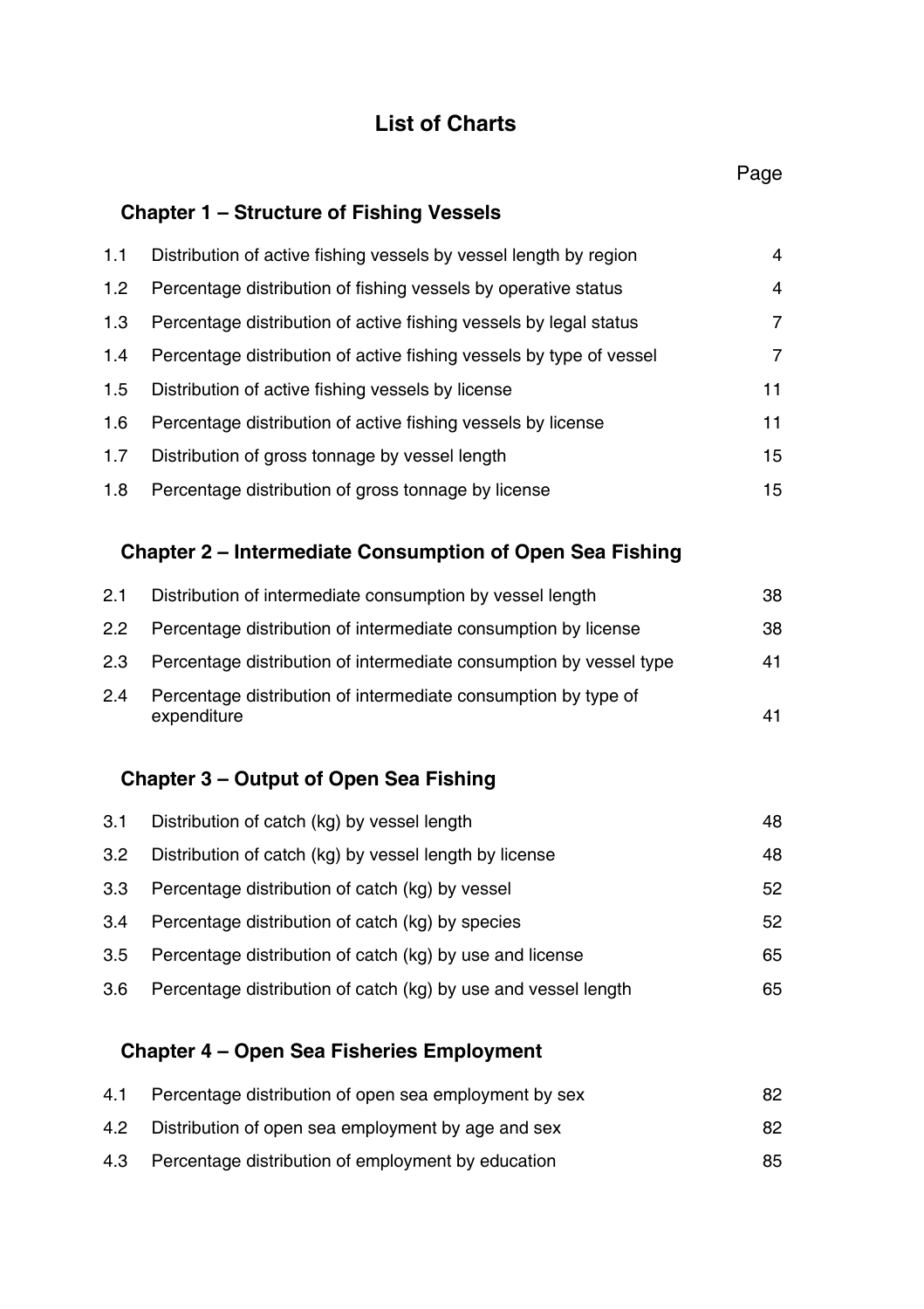## **Cont. Chapter 4 – Open Sea Fisheries Employment**

| 4.4 | Percentage distribution of employment by activity         | 86   |
|-----|-----------------------------------------------------------|------|
| 4.5 | Distribution of employment by age and activity            | 87   |
| 4.6 | Percentage distribution of hours worked                   | 88   |
| 4.7 | Distribution of employment and hours worked by worktime   | 94   |
| 4.8 | Distribution of hours worked by license and vessel length | 106  |
| 4.9 | Percentage distribution of hours worked by vessel type    | 106. |

## **Chapter 5 – Aquaculture and Tuna Farming**

| 5.1 | Percentage distribution of cages by surface area $(m2)$                                       | 114 |
|-----|-----------------------------------------------------------------------------------------------|-----|
| 5.2 | Distribution of sales of fish by species                                                      | 114 |
| 5.3 | Percentage distribution of intermediate consumption of fish farming by<br>type of expenditure | 116 |
| 5.4 | Distribution of purchases of live tuna by country                                             | 116 |
| 5.5 | Distribution of labour force in fish farming by age and sex                                   | 118 |
| 5.6 | Percentage distribution of employment in fish farming by education                            | 118 |
| 5.7 | Distribution of employment in fish farming by labour status and type of<br>labour             | 121 |
| 5.8 | Percentage distribution of employment in fish farming by employment<br>status                 | 121 |

## **Chapter 6 – Economic Accounts for Fisheries**

| 6.1 | Percentage distribution of output by sector                   | 126 |
|-----|---------------------------------------------------------------|-----|
| 6.2 | Structure of fisheries output by sector                       | 127 |
| 6.3 | Percentage distribution of intermediate consumption by sector | 129 |
| 6.4 | Structure of intermediate consumption by sector               | 129 |
| 6.5 | Percentage distribution of factor income by sector            | 130 |
| 6.6 | Share of intermediate consumption to gross value added        | 135 |
| 6.7 | Percentage distribution of gross value added by vessel type   | 135 |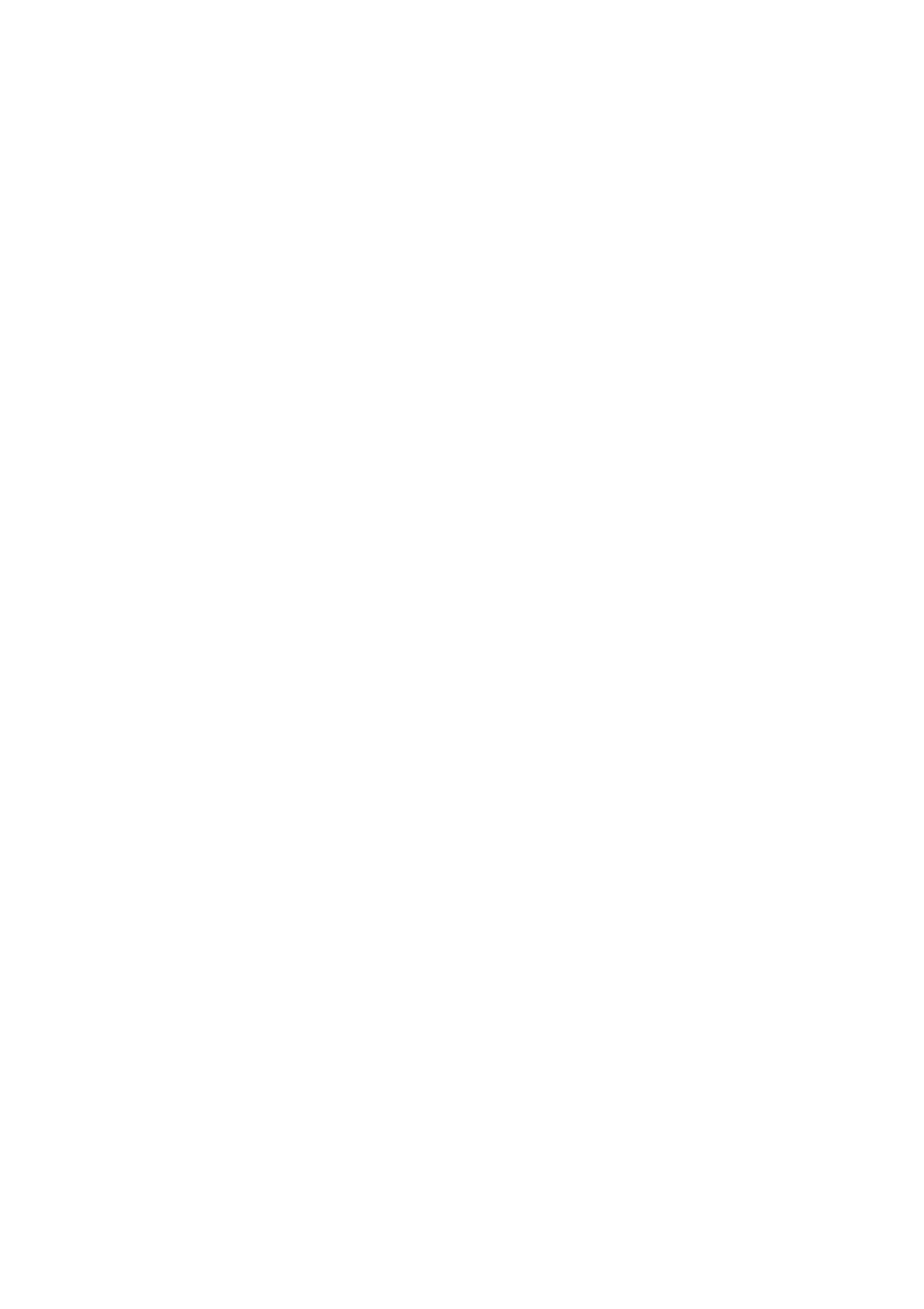#### **FOREWORD**

The last Census of Fisheries was carried out in 1997. The Census provides a point-in-time stocktaking of the structure of the fisheries industry in Malta together with the production, expenditure and labour force relating to this sector. These aspects, as well as tuna farming and aquaculture, have been extensively covered in this publication.

Although the Maltese fishing industry may be classified as artisinal or coastal, it has updated itself with the times and is a significant contributor to the local and tourist needs of the country. The Census of Fisheries 2006 is characterised by a comprehensive set of tables which would enable a detailed study of the Maltese fisheries sector.

I would like to acknowledge and thank all those who participated in this project. These include the interviewers, the Malta Centre for Fisheries Sciences, Ms Cecilia Manzi from ISTAT, and the staff members of the Agriculture and Fisheries Unit of the NSO. The commitment and hard work of the latter have translated into a robust body of data that will serve as a reliable basis for future work and decision-making in this area.

Special thanks are due to the fishermen of Malta and Gozo, who understood and appreciated the importance of this project and who cooperated fully with NSO representatives during the enumeration stage.

I trust that the information presented in this publication will fulfil two main objectives: (i) that it will be interesting and informative on a general level and (ii) that it will serve as an invaluable reference source to users and analysts of this sector.

Reno Camilleri A/Director General November 2007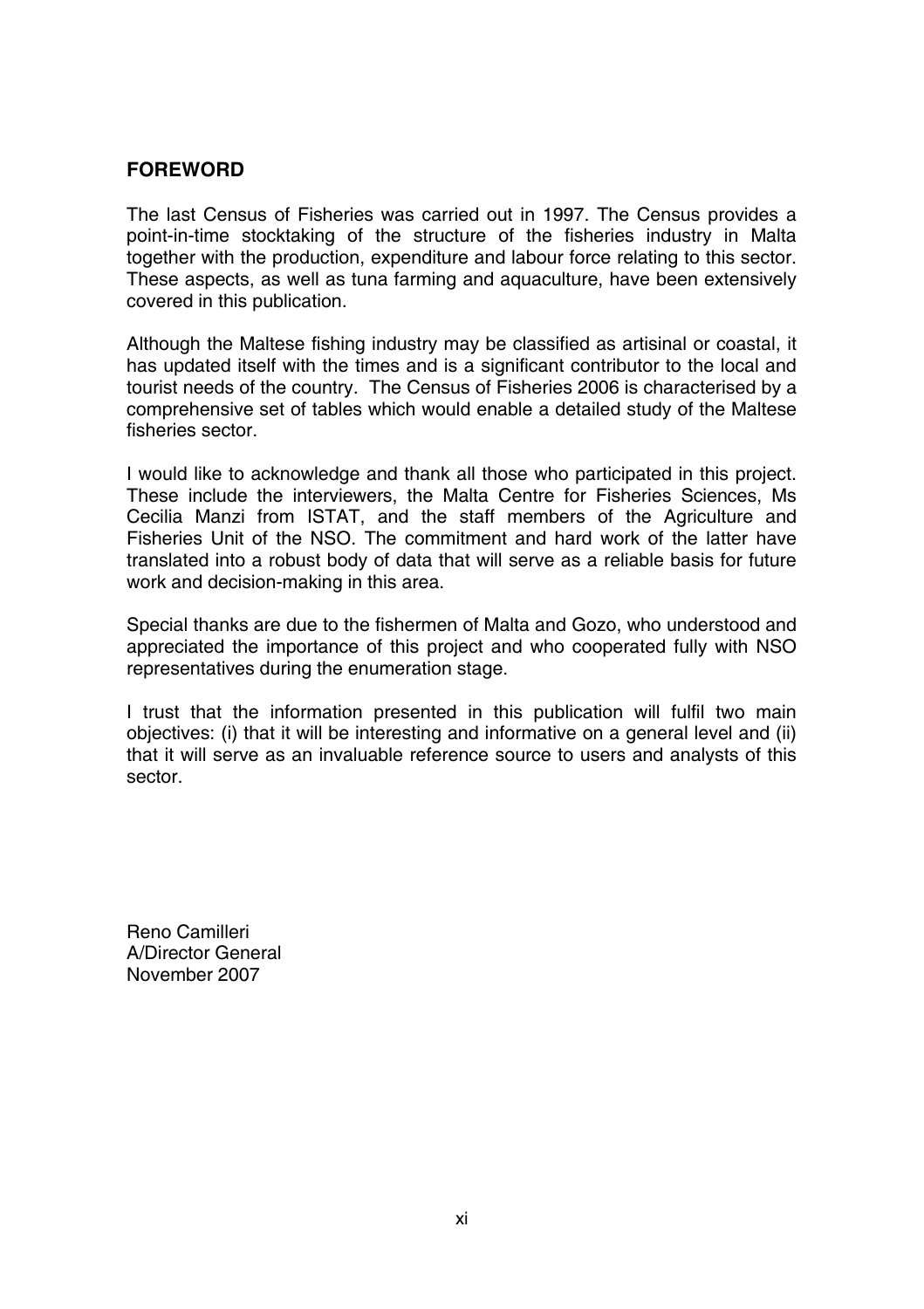### **COMMENTARY**

#### **Fishing vessels**

One of the primary objectives of the Census was to collect detailed information on the structure of fishing vessels used by fishermen in Malta and Gozo. At the time of enumeration, 1,421 commercial fishing vessels were registered. Of these, 1,092 fishing vessels (76.8 per cent) were active while 329 fishing vessels (23.2 per cent) were inactive. Although active, five fishing vessels were not taken into consideration as two of these vessels operated outside the Mediterranean and the other three were used as workboats.

A distribution of the active fishing vessels may be found in Table 1.1. This shows that 816 active fishing vessels, representing 74.7 per cent of the total active fleet, were found in Malta while 276 were found in Gozo and Comino. Table 1.2 provides a detailed description of vessel lengths. While 87.1 per cent of all active fishing vessels in Malta were less than 10 metres long, this figure stood at 92.4 per cent in respect of Gozo.

The majority of active fishing vessels were run by a sole holder (90.4 per cent), whereas vessels run by partnerships and companies amounted to 8.5 per cent and 1.1 per cent respectively.

According to the Census, the fishing fleet is characterised by different types of fishing vessels. Of the active fishing fleet, 42.0 per cent were Multi-purpose vessels (MPV's), while 34.4 per cent comprised the *Kajjik*. The distribution of active fishing vessels by craft type may be seen in Table 1.4. The majority of active fishing vessels operated with an MFB license (68.3 per cent) but these vessels account for 23.9 per cent of the total gross tonnage. MFA licensed fishing vessels made up 31.7 per cent of all active fishing vessels but accounted for 76.1 per cent of the total gross tonnage of the commercial fishing fleet.

#### **Output of open-sea fishing**

In 2005, 1,921 tonnes of fresh fish were landed, of which 1,442 tonnes by fishermen resident in Malta and 479 tonnes by fishermen resident in Gozo. The distribution of catches differed by licence and vessel length. Table 3.1 shows the distribution of landings by licence and vessel length recorded in the island of Malta was reflected in that recorded in Gozo. MFA licensed vessels landed 87.2 per cent of the total catches whereas MFB licensed vessels landed 12.8 per cent. The Census revealed that the majority of landings by MFA licensed vessels were effected by vessels of 10 metres and over in length. By contrast, MFB fishing vessels less than 10 metres long landed the majority of fresh fish by all MFB craft. As expected, 39.4 per cent of landings were by holdings resident in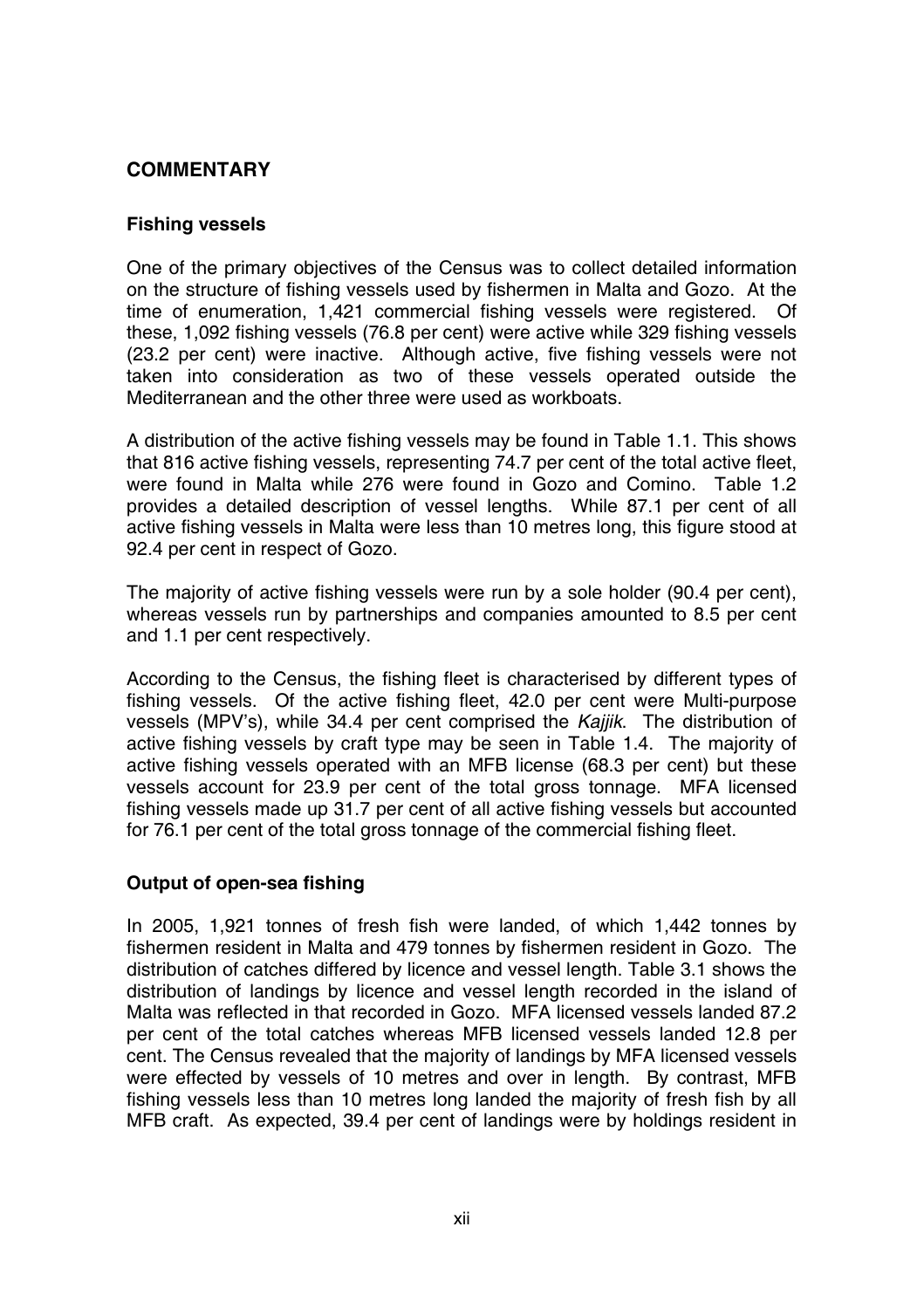the South Eastern district, mainly Marsaxlokk. In all, landings by Multi-purpose vessels and the *Luzzu* accounted for 82.1 per cent of all fresh fish landings. Landings by the *Firilla* accounted for only 0.04 per cent of the total. This is shown in Table 3.3.

Table 3.7 shows the total catch by weight, species and vessel length. The Census recorded a total of 559,201 kilograms in landings of Dolphin fish, representing 29.1 per cent of total landings. Swordfish (17.7 per cent) and Blue Fin Tuna (17.1 per cent) were the other major species landed. Fresh fish landings differed by craft. Whereas 96.9 per cent of Shrimp landings were effected by trawlers, 83.8 per cent of Dolphin fish were landed by Multi-purpose vessels.

Table 3.9 shows that in 2005, 1,205 tonnes (62.7 per cent) of fresh fish landings were taken to the fish market while direct sales of fresh fish made up 31.7 per cent. Own consumption accounted for 5.5 per cent of all fresh fish landings. Table 3.13 reveals that the destination of fresh fish landed differed by craft licence. Whereas 68.1 per cent of all fresh fish landed by MFA licensed vessels ended up at the fish market, this proportion in respect of fresh fish landed by MFB licensed vessels was only 25.6 per cent. On the other hand, while own consumption of fresh fish landed by MFA vessels amounted to 1.7 per cent of total landings by this craft licence type, this proportion in respect of MFB vessels was 31.3 per cent.. Direct sales of MFA and MFB licensed vessels amounted to 30.0 per cent and 43.0 per cent respectively of their catches.

The total value of fresh fish landed (Table 3.6) was estimated at Lm3.9m in 2005, of which Lm3.2m was attributed to Maltese fishermen and Lm0.7m to Gozitan fishermen. Although Dolphin fish represented 29.1 per cent of total landings as regards size of catch, its estimated value was Lm0.5m or 11.7 per cent of the total value of fresh fish landed. On the other hand, Shrimp landings accounted for Lm0.8m or 20.1 per cent respectively of the total value. Swordfish and Blue Fin Tuna accounted for 20.8 per cent and 20.0 per cent of the total estimated value of fresh fish landings in 2005.

#### **Intermediate consumption of open-sea fishing**

Intermediate consumption of open-sea fishing, which represents operational costs of fishing vessels, amounted to Lm2.0m in 2005, as shown in Table 2.1. Of the total intermediate consumption, 77.5 per cent was incurred by MFA vessels while 22.5 per cent was incurred by MFB craft. As expected, 80.9 per cent of all intermediate consumption of MFA vessels was attributed to vessels of 10 metres and over in length. On the other hand, 90.8 per cent of intermediate consumption of MFB fishing vessels resulted from vessels less than 10 metres long. The distribution of intermediate consumption differed by craft type, as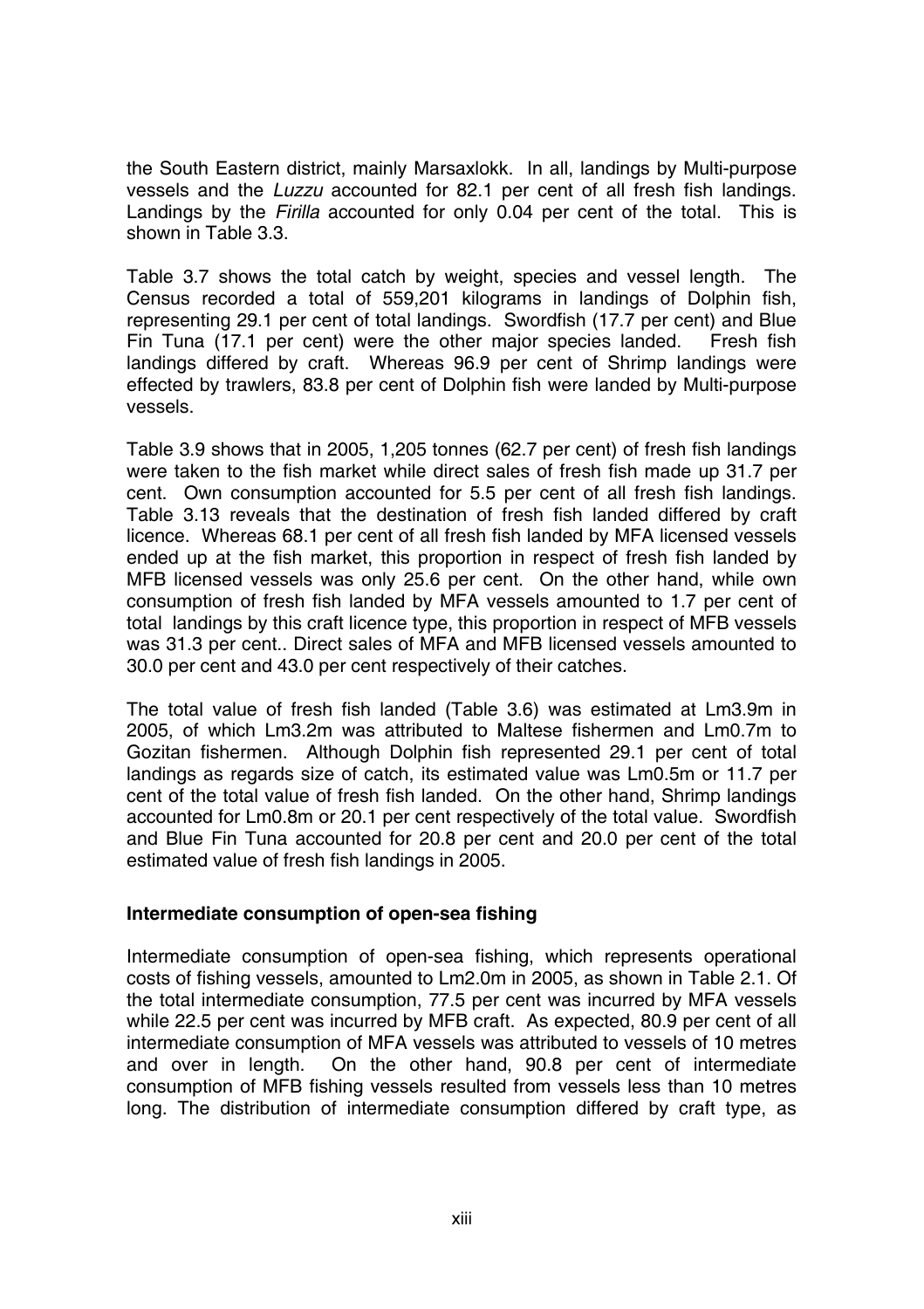shown in Table 2.2 - 60.2 per cent of intermediate consumption was attributed to Multi-purpose vessels, while 18.7 per cent was effected by Trawlers.

Table 2.3 shows total intermediate consumption distributed by type of expenditure. Half of all intermediate consumption by open-sea vessels was expended on fuel and lubricants, while various production costs, mainly the purchase of bait, accounted for 20.5 per cent of the total expenditure. Maintenance and fixed costs accounted for 19.7 per cent and 6.5 per cent respectively. Selling costs made up 3.2 per cent of all operational costs.

#### **Employment in the fisheries sector**

A total of 1,466 fishermen were employed in open-sea fishing, as shown in Table 4.1. A regional breakdown indicates that 1,121 (76.5 per cent) of fishermen resided in the island of Malta and the rest in Gozo. The absolute majority of persons employed in this sector - 98.8 per cent - were males. Just over one fourth, 375 in number, were between 45 and 54 years of age. On the other hand, 8.6 per cent were less than 25 years old, while another 8.6 per cent were 65 years and over. Table 4.3 throws a light on the educational level of open-sea fishermen. While 386 fishermen (26.3 per cent) received primary education only, 847 fishermen (57.8 per cent) attained a secondary education. Another 4.7 per cent of all fishermen had a tertiary educational level, while 2.4 per cent of those employed stated that they had received no schooling.

The distribution of fishermen by age and activity is shown in Table 4.7. Whereas 364 fishermen (24.8 per cent) were engaged in fishing as a main activity, for 1,102 fishermen (75.2 per cent), fishing was practised as a secondary activity.

In 2005, 240 fishermen (16.4 per cent) worked a total of 874,000 hours (62.4 per cent), an annual average of 3,642 hours per fisherman. On the other hand, 812 fishermen (55.4 per cent) worked a total of 144,923 hours (10.4 per cent), or an annual average of 178 hours per fisherman. In between, 414 (28.2 per cent) fishermen worked a total of 380,645 hours (27.2 per cent). This is shown in Table 4.12.

#### **Aquaculture and tuna farming**

A total of 80 cages, covering a surface area of 78,773 square metres and with a capacity of 1,758,534 cubic metres, were recorded in the Census (Table 5.1). The total production of farmed fish in 2005 amounted to 5.1 million kilograms, yielding a value of Lm21.1m. Blue Fin Tuna, which accounted for 82.6 per cent of the total weight of farmed fish, yielded Lm19.0m.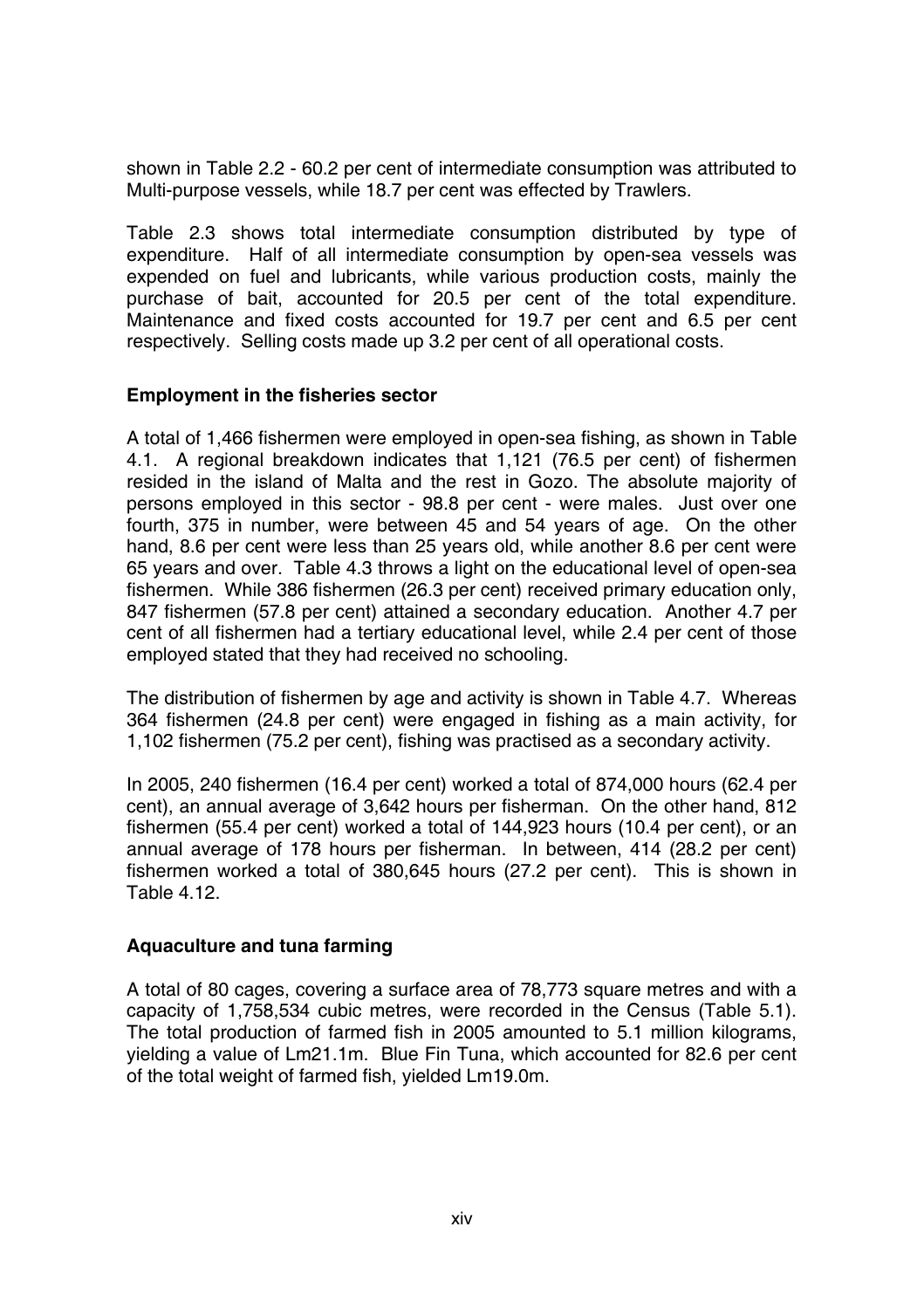The total intermediate consumption of fish farming amounted to Lm14.3m in 2005, as shown in Table 5.3. The purchases of live fish and fingerlings amounted to Lm5.6m, or 38.9 per cent of the operational costs of fish farming. Various production costs, mainly the purchase of bait, amounted to Lm5.3m, or 37.4 per cent of the total operating expenses.

A total of 192 persons worked in the fish farming sub-sector, of whom 130 worked on a full-time basis and the remaining 62 workers on a part-time basis. The absolute majority of persons employed were male. Workers employed in fish farming were concentrated in the 25-34 age group (34.9 per cent), while 26.0 per cent were less than 25 years of age. With regard to educational attainment, 81.8 per cent of persons working in fish farming had at least a secondary educational level.

#### **Economic accounts for fisheries**

In 2005, gross fisheries production amounted to Lm25.7m, as shown in Table 6.1. Open-sea fishing and fish farming accounted for Lm25.0m (97.5 per cent) of all output while contractual services accounted for 2.5 per cent. Blue Fin Tuna made up Lm19.8m (65.3 per cent) of gross fisheries production, of which Lm19.0m (96.1 per cent) was exported.

Total intermediate consumption (Table 6.2) of the fisheries sector in 2005 amounted to Lm16.3m. Open-sea fishing accounted for Lm2.0m (12.1 per cent) of the total intermediate consumption of the sector, while fish farming contributed Lm14.3m or 87.9 per cent. The structure of intermediate consumption differed from open-sea fishing to fish farming. Whereas purchases of live fish, mainly Tuna, accounted for 38.9 per cent of total intermediate consumption of the fish farming sub-sector, expenditure on fuel and lubricants made up 50.1 per cent of the operating costs of open-sea fishing.

Table 6.3 reveals that the gross value added of the fisheries sector amounted to Lm9.4m in 2005, with open-sea fishing contributing Lm1.9m in value added (20.4 per cent) while fish farming contributed Lm7.5m (78.1 per cent).

Overall, the gross value added of open-sea fishing vessels grew by 113.9 per cent (Table 6.4) over the ten-year period from 1996 to 2005. On the other hand, the number of commercial vessels declined by 27.7 per cent, from 1,503 in 1996 to 1,087 in 2005. This contributed to an increase in the annual gross value added per vessel, from Lm595 in 1996 to Lm1,758 in 2005.

The gross value added per vessel varied by licence (Table 6.5). While the annual gross value added of MFA vessels grew by 54.7 per cent, from Lm3,608 in 1996 to Lm5,582 in 2005, this statistic in respect of MFB fishing vessels remained practically unchanged in the intercensal period.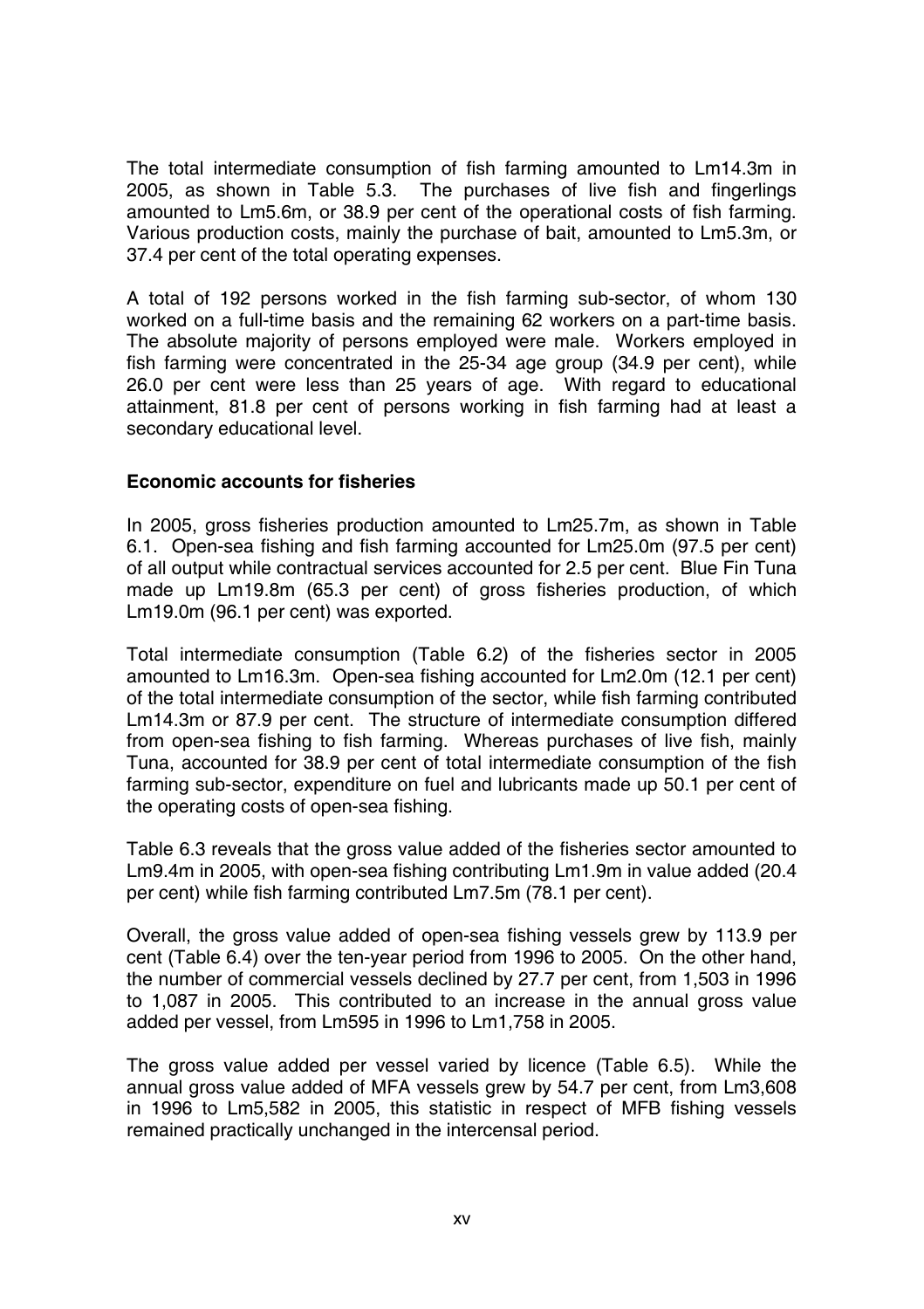#### **METHODOLOGY**

#### **Purpose of the Census**

The law provides that a census of fisheries be undertaken every 10 years. The last Census of Fisheries was carried out in 1996. To date, the Agriculture and Fisheries Unit within the National Statistics Office has published quarterly statistics in respect of fish landings at the local fish market.

The main objective of the Census is to provide structural and economic information on this sector for planning and policy purposes within a local and global scenario.

#### **Observation and coverage**

No thresholds were used in the Census and all fishermen that owned an MFA or MFB fishing vessel were interviewed. These fishing vessels were considered commercial. Recreational fishing vessels (MFC) and auxiliary fishing vessels (MFD) were not taken into consideration. The number of MFA and MFB fishing vessels within the Fishing Fleet Register at the time of enumeration amounted to 1,421. The Fishing Fleet Register is maintained by the Department of Fisheries and is constantly monitored and updated.

#### **Statistical legislation**

In Malta, the legal basis for the collection of fisheries statistics is the Malta Statistics Authority Act No XXIV enacted in 2000. This empowers the National Statistics Office to carry out statistical surveys and to produce official statistics.

#### **Census reference date**

The reference date for the Census of Fisheries was 1 September 2006 in respect of structural information on fishing vessels and cages, while the calendar year 2005 referred to fish landings, costs, and employment in fisheries.

#### **The questionnaire**

Two questionnaires were used in the compilation of fisheries statistics. The Census was divided into two parts: open-sea fishing and aquaculture and tuna farming. Ms Cecilia Manzi, an expert from ISTAT, the Italian statistical office, assisted with the questionnaire design. The Malta Centre for Fisheries Sciences were also consulted and their proposals were taken into consideration.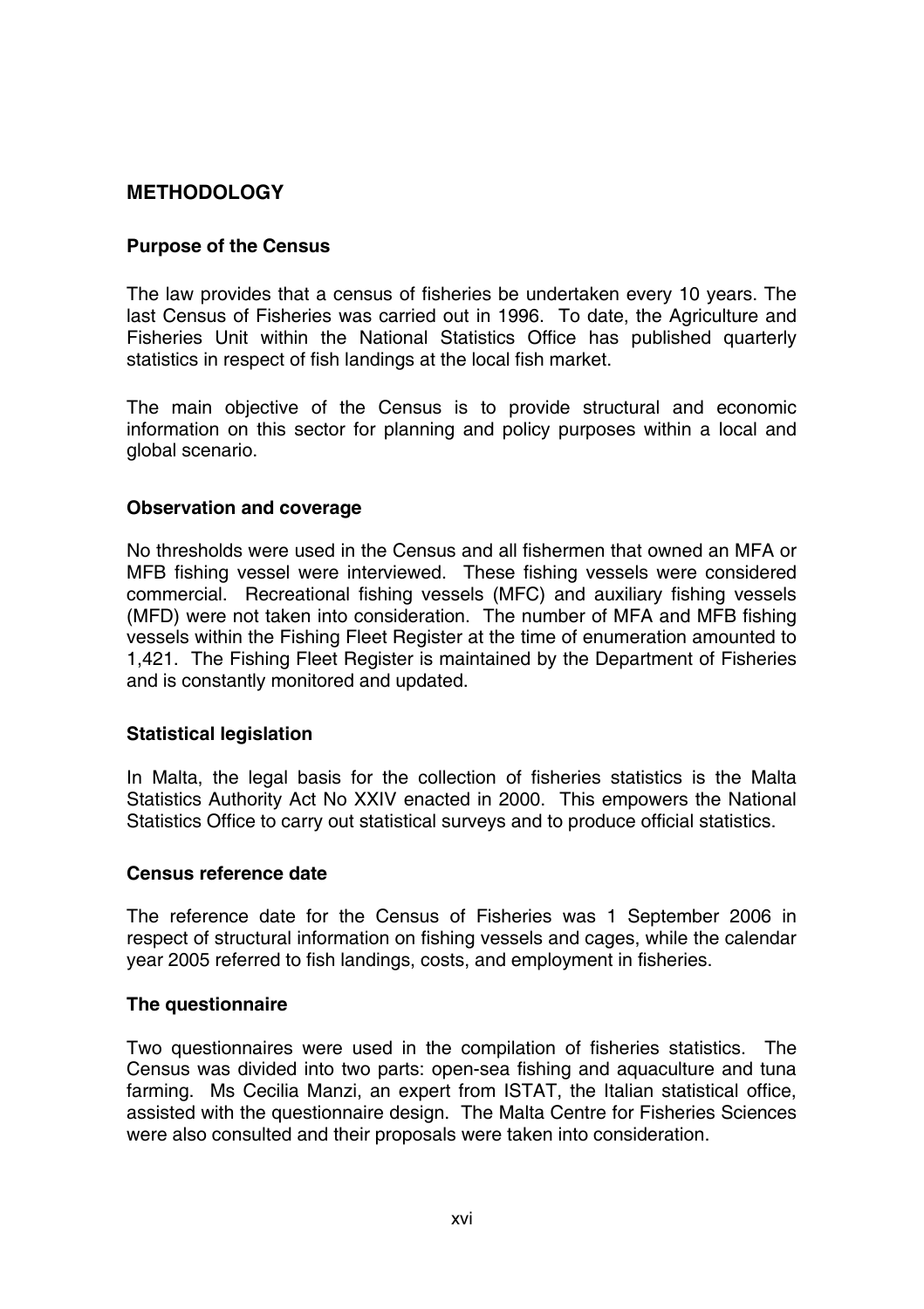#### **Publicity and media**

A leaflet was sent to all households owning an MFA or MFB fishing vessel to explain the importance of the Census. The leaflet also explained the process by which the National Statistics Office was going to carry out the Census, the obligations of owners to provide information as stipulated by the Statistics Act, the specific data which were going to be collected, and the documents which owners were expected to prepare for the interview. In order to gain support and to obtain a high response rate, the fishing community was also informed through their organisations. Furthermore, a Press Information Notice was sent to the media in order to provide extensive coverage. A notification was also issued in the Government Gazette a few days prior to the start of the Census.

#### **Selection of supervisors and interviewers**

A call for applications was made within the National Statistics Office and the Malta Centre for Fisheries Sciences to fill in the posts required. Preference was given to those applicants who had previous interviewing experience.

#### **Briefing**

In August 2006, a briefing was held at the National Statistics Office. A detailed instruction manual on each characteristic was given to each of the 47 interviewers. It was stressed that the Agriculture and Fisheries Unit should be informed of any particular problems that were encountered by the enumerators. It was emphasised that, in order to minimise errors, the interviewer would present the first two completed questionnaires at the Agriculture and Fisheries Unit for an assessment. This would ensure that any mistakes made in the beginning would not be repeated in successive questionnaires.

#### **Interviewers with fishermen**

Face-to-face interviews were directly carried out at the household. Telephone interviews were only carried out in exceptional circumstances.

#### **Means of identification**

All interviewers carried identification tags which included the photo and personal details of the interviewer and the signature of the Director General of the National Statistics Office.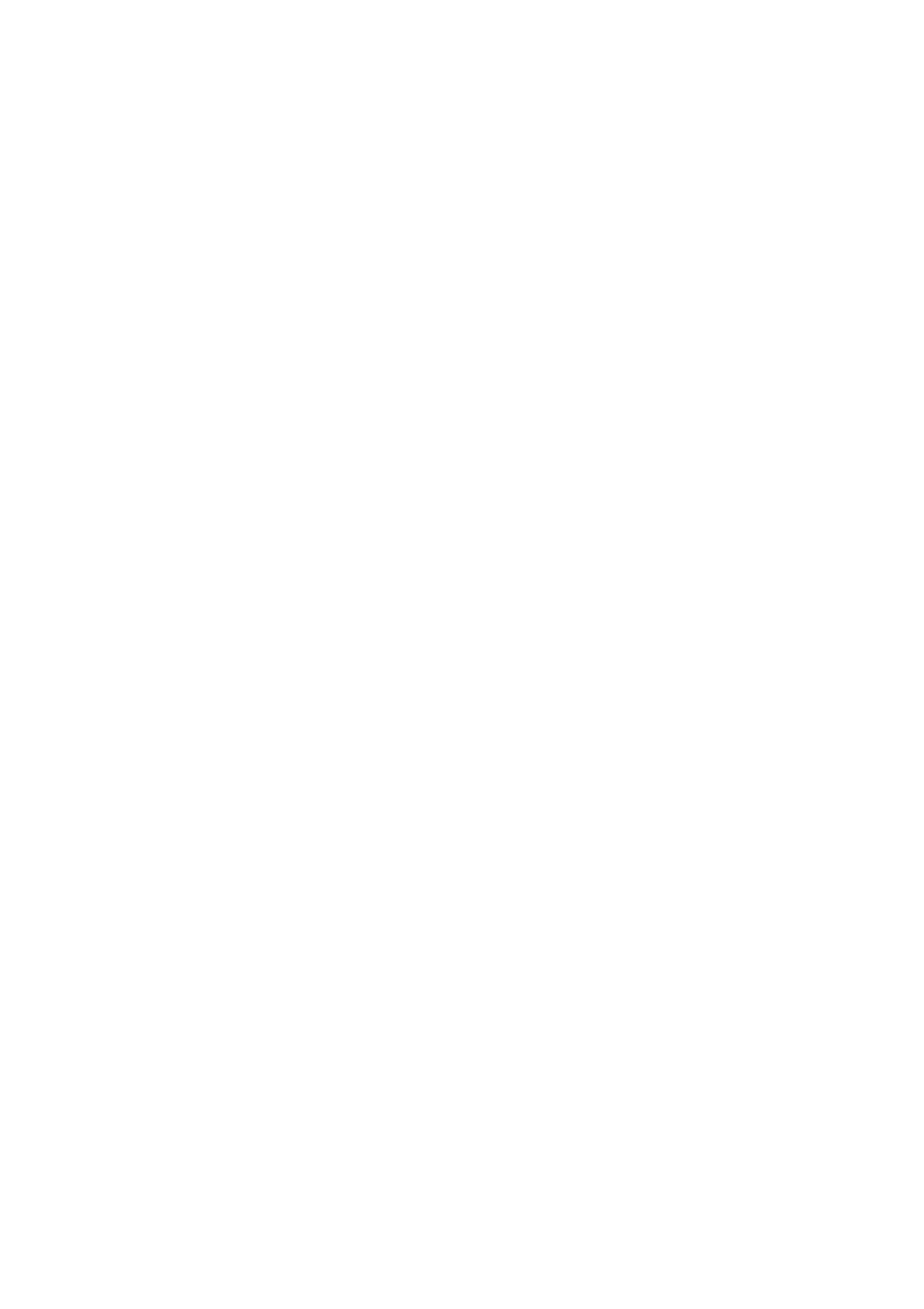# **Chapter 1 - Structure of Fishing Vessels**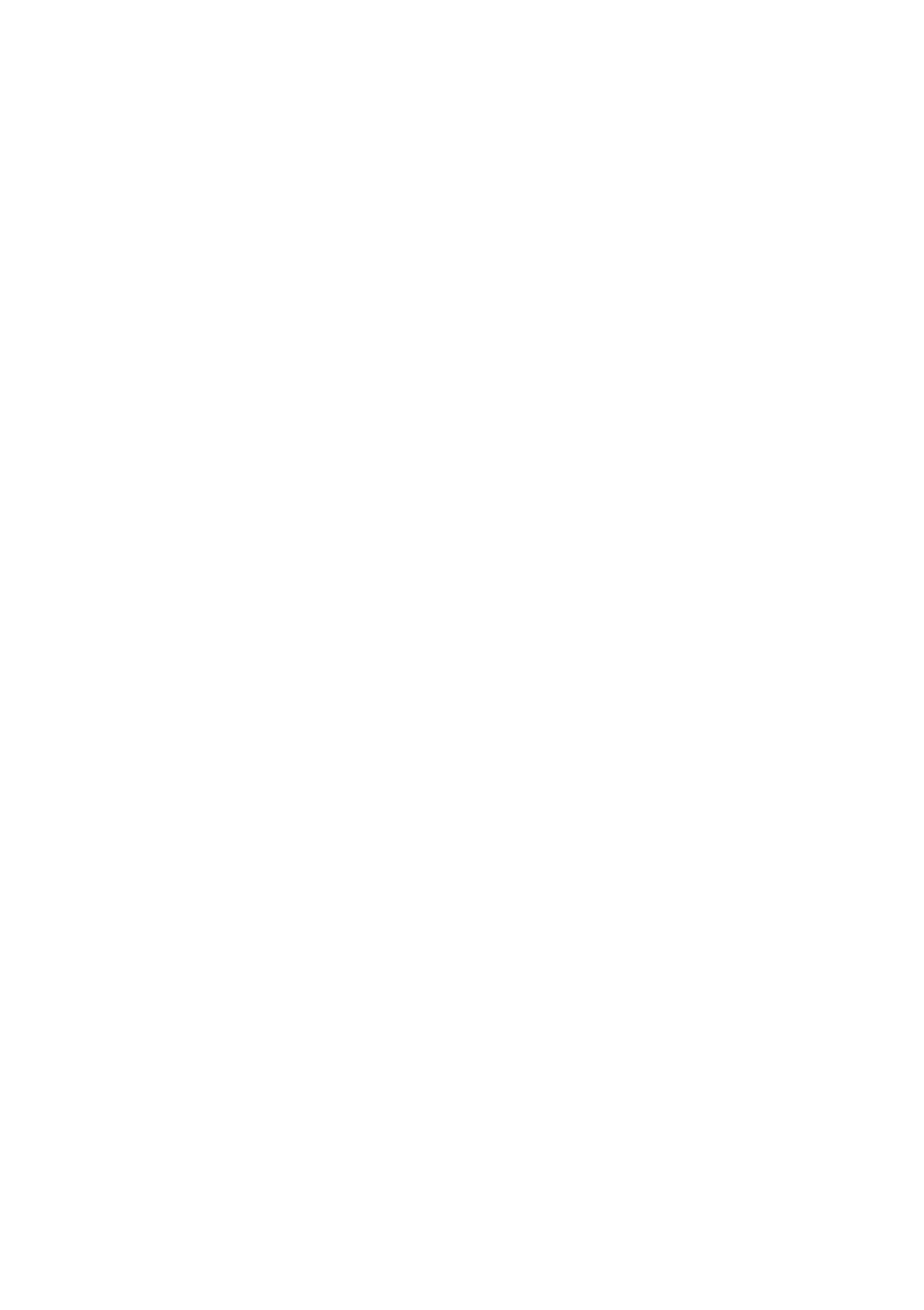|                  |              |     | <b>Class size - Metres</b> |           |                |
|------------------|--------------|-----|----------------------------|-----------|----------------|
|                  | <b>Total</b> | <5  | $5 - 10$                   | $10 - 15$ | $\geq$ 15      |
| <b>MALTA</b>     | 1,421        | 380 | 870                        | 111       | 60             |
| Active           | 1,092        | 307 | 659                        | 79        | 47             |
| <b>Inactive</b>  | 329          | 73  | 211                        | 32        | 13             |
| Malta            | 1,087        | 241 | 700                        | 98        | 48             |
| Active           | 816          | 190 | 521                        | 69        | 36             |
| Inactive         | 271          | 51  | 179                        | 29        | 12             |
| Southern Harbour | 129          | 19  | 94                         | 11        | 5              |
| Active           | 78           | 15  | 57                         | 3         | 3              |
| Inactive         | 51           | 4   | 37                         | 8         | 2              |
| Northern Harbour | 169          | 34  | 120                        | 11        | 4              |
| Active           | 115          | 24  | 83                         | 6         | 2              |
| Inactive         | 54           | 10  | 37                         | 5         | $\overline{2}$ |
| South Eastern    | 417          | 57  | 277                        | 54        | 29             |
| Active           | 322          | 41  | 219                        | 41        | 21             |
| Inactive         | 95           | 16  | 58                         | 13        | 8              |
| Western          | 155          | 52  | 91                         | 7         | 5              |
| Active           | 127          | 46  | 72                         | 4         | 5              |
| Inactive         | 28           | 6   | 19                         | 3         | 0              |
| Northern         | 217          | 79  | 118                        | 15        | 5              |
| Active           | 174          | 64  | 90                         | 15        | 5              |
| Inactive         | 43           | 15  | 28                         | 0         | 0              |
| Gozo and Comino  | 334          | 139 | 170                        | 13        | 12             |
| Active           | 276          | 117 | 138                        | 10        | 11             |
| Inactive         | 58           | 22  | 32                         | 3         | $\mathbf{1}$   |

# **1.1 Fishing vessels by vessel length and status**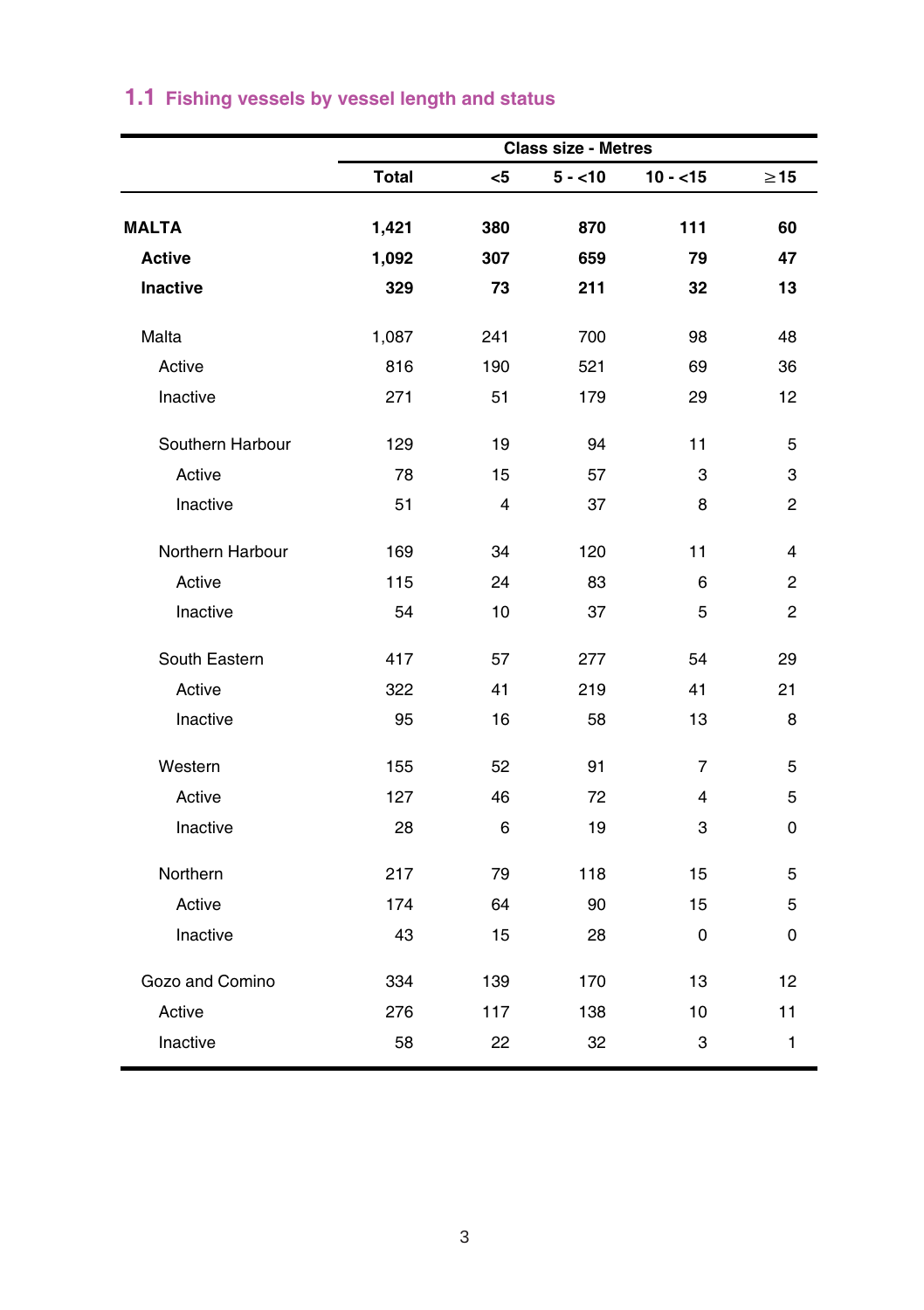

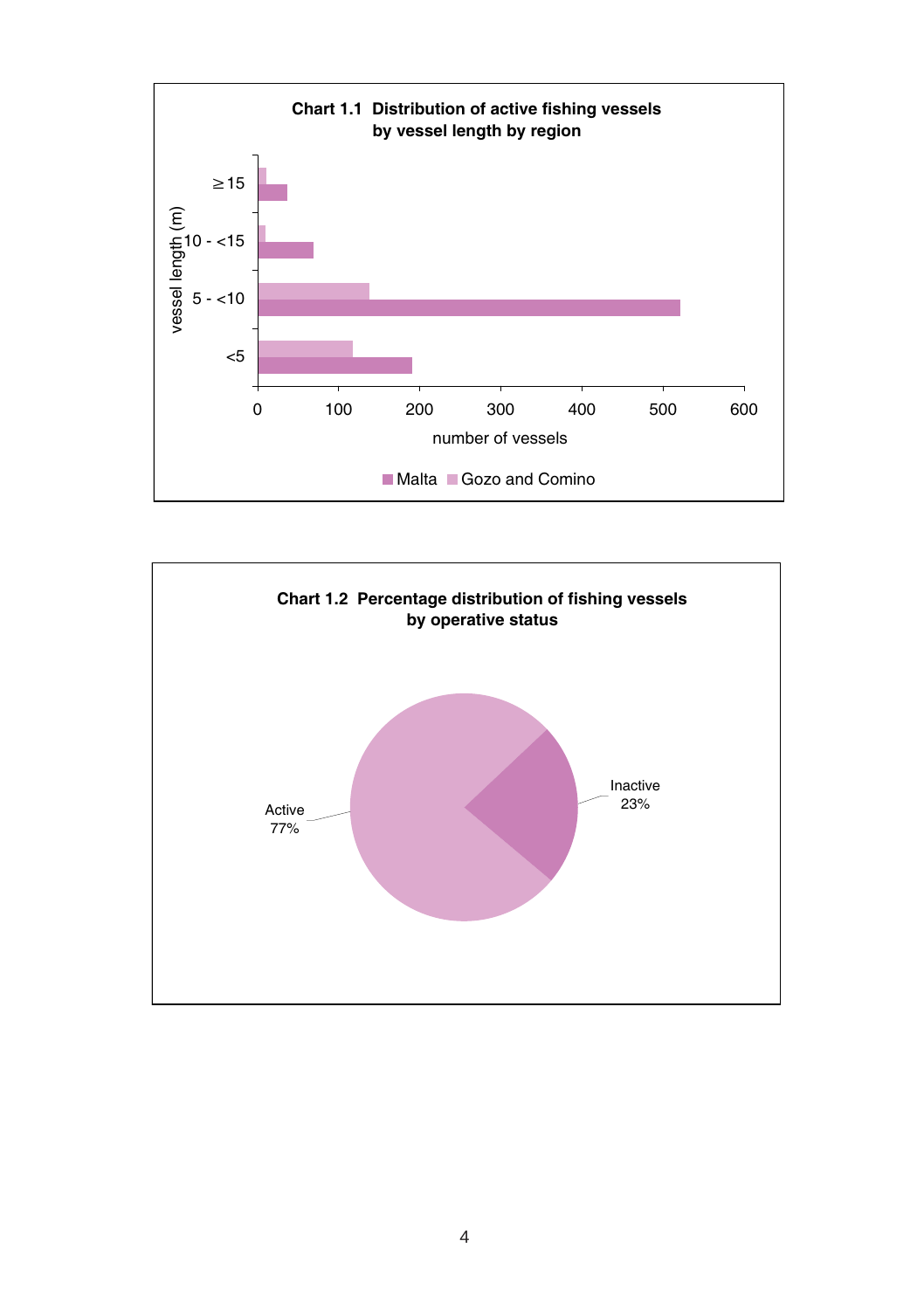|                  | <b>Class size - Metres</b> |     |                |              |                |
|------------------|----------------------------|-----|----------------|--------------|----------------|
|                  | Total                      | $5$ | $5 - 10$       | $10 - 15$    | $\geq 15$      |
| <b>MALTA</b>     | 1,092                      | 307 | 659            | 79           | 47             |
|                  | 1,087                      | 307 | 657            | 78           | 45             |
| Open sea         |                            |     |                |              |                |
| Other            | 5                          | 0   | $\mathbf{2}$   | 1            | $\mathbf{2}$   |
| Malta            | 816                        | 190 | 521            | 69           | 36             |
| Open sea         | 811                        | 190 | 519            | 68           | 34             |
| Other            | 5                          | 0   | $\overline{2}$ | $\mathbf{1}$ | $\overline{2}$ |
| Southern Harbour | 78                         | 15  | 57             | 3            | 3              |
| Open Sea         | 76                         | 15  | 57             | 3            | 1              |
| Other            | $\overline{2}$             | 0   | 0              | 0            | $\overline{c}$ |
| Northern Harbour | 115                        | 24  | 83             | 6            | $\overline{2}$ |
| Open Sea         | 115                        | 24  | 83             | 6            | $\overline{2}$ |
| Other            | 0                          | 0   | 0              | 0            | 0              |
| South Eastern    | 322                        | 41  | 219            | 41           | 21             |
| Open Sea         | 319                        | 41  | 217            | 40           | 21             |
| Other            | 3                          | 0   | $\overline{2}$ | 1            | $\mathbf 0$    |
| Western          | 127                        | 46  | 72             | 4            | 5              |
| Open Sea         | 127                        | 46  | 72             | 4            | 5              |
| Other            | 0                          | 0   | 0              | 0            | 0              |
| Northern         | 174                        | 64  | 90             | 15           | 5              |
| Open Sea         | 174                        | 64  | 90             | 15           | 5              |
| Other            | $\mathbf 0$                | 0   | 0              | 0            | 0              |
| Gozo and Comino  | 276                        | 117 | 138            | 10           | 11             |
| Open Sea         | 276                        | 117 | 138            | 10           | 11             |
| Other            | $\mathbf 0$                | 0   | $\mathbf 0$    | $\mathbf 0$  | 0              |

# **1.2 Active fishing vessels by vessel length**

Note: Other vessels include vessels used as workboats and vessels operating outside the Mediterranean.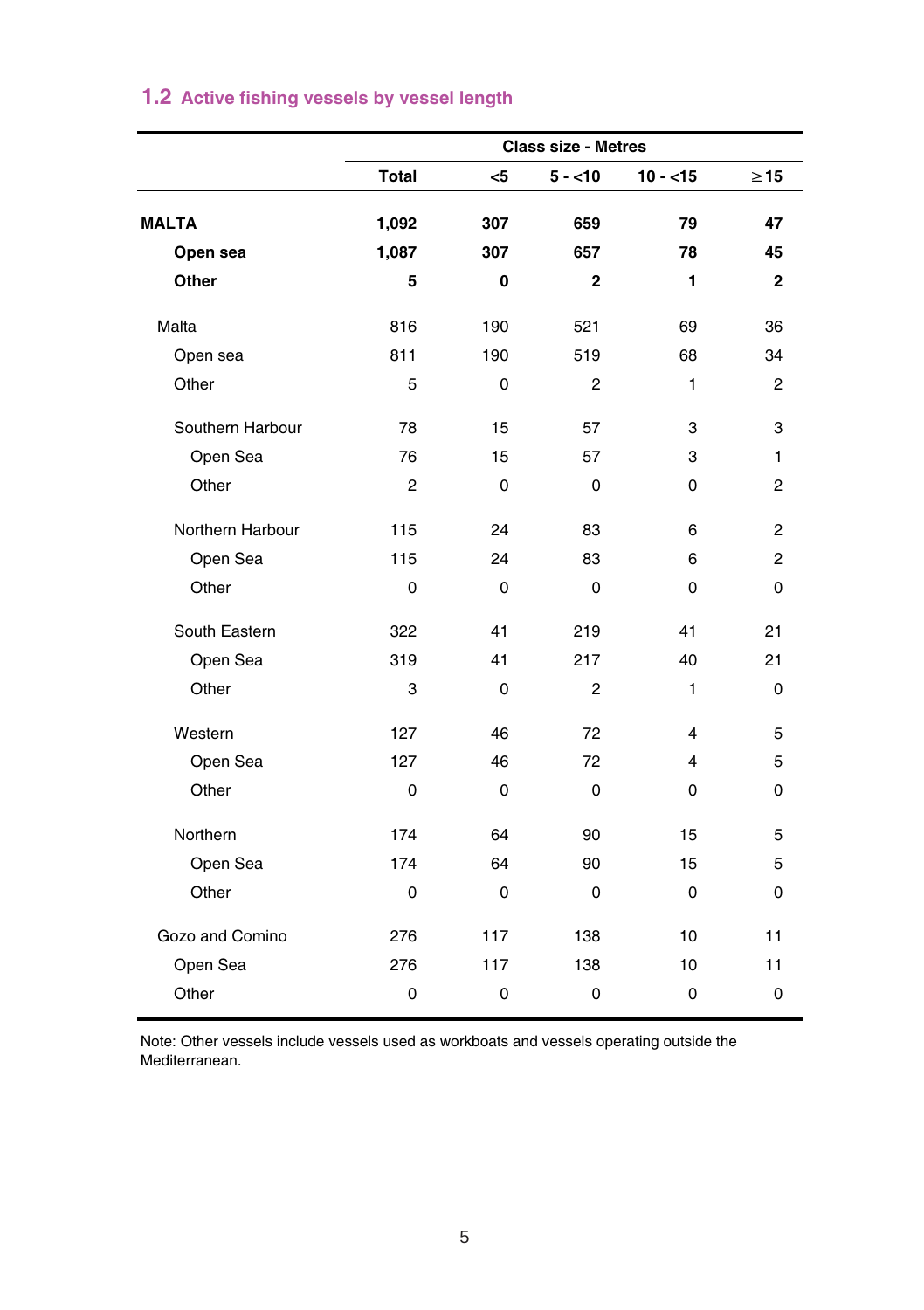|                  | <b>Class size - Metres</b> |                |                |                |                |
|------------------|----------------------------|----------------|----------------|----------------|----------------|
|                  | <b>Total</b>               | $<$ 5          | $5 - 10$       | $10 - 15$      | $\geq 15$      |
| <b>MALTA</b>     | 1,087                      | 307            | 657            | 78             | 45             |
| Sole holder      | 983                        | 287            | 618            | 61             | 17             |
| Partnership      | 92                         | 19             | 37             | 15             | 21             |
| Company          | 12                         | 1              | $\overline{2}$ | $\overline{2}$ | 7              |
| Malta            | 811                        | 190            | 519            | 68             | 34             |
| Sole holder      | 737                        | 178            | 488            | 56             | 15             |
| Partnership      | 63                         | 11             | 29             | 10             | 13             |
| Company          | 11                         | 1              | $\overline{2}$ | 2              | 6              |
| Southern Harbour | 76                         | 15             | 57             | 3              | 1              |
| Sole holder      | 72                         | 14             | 54             | 3              | 1              |
| Partnership      | 4                          | 1              | 3              | 0              | 0              |
| Company          | 0                          | $\Omega$       | 0              | 0              | 0              |
| Northern Harbour | 115                        | 24             | 83             | 6              | $\overline{2}$ |
| Sole holder      | 113                        | 24             | 82             | 5              | $\overline{2}$ |
| Partnership      | $\overline{c}$             | 0              | 1              | $\mathbf{1}$   | 0              |
| Company          | 0                          | 0              | 0              | 0              | 0              |
| South Eastern    | 319                        | 41             | 217            | 40             | 21             |
| Sole holder      | 279                        | 39             | 199            | 34             | $\overline{7}$ |
| Partnership      | 35                         | $\overline{2}$ | 17             | 5              | 11             |
| Company          | 5                          | 0              | 1              | 1              | 3              |
| Western          | 127                        | 46             | 72             | 4              | 5              |
| Sole holder      | 118                        | 44             | 68             | 3              | 3              |
| Partnership      | 6                          | 1              | 3              | 1              | 1              |
| Company          | 3                          | 1              | 1              | 0              | 1              |
| Northern         | 174                        | 64             | 90             | 15             | 5              |
| Sole holder      | 155                        | 57             | 85             | 11             | $\overline{c}$ |
| Partnership      | 16                         | $\overline{7}$ | 5              | 3              | 1              |
| Company          | 3                          | 0              | 0              | 1              | 2              |
| Gozo and Comino  | 276                        | 117            | 138            | 10             | 11             |
| Sole holder      | 246                        | 109            | 130            | 5              | $\overline{2}$ |
| Partnership      | 29                         | 8              | 8              | 5              | 8              |
| Company          | 1                          | 0              | $\mathbf 0$    | 0              | 1              |

# **1.3 Active open sea fishing vessels by vessel length and legal status**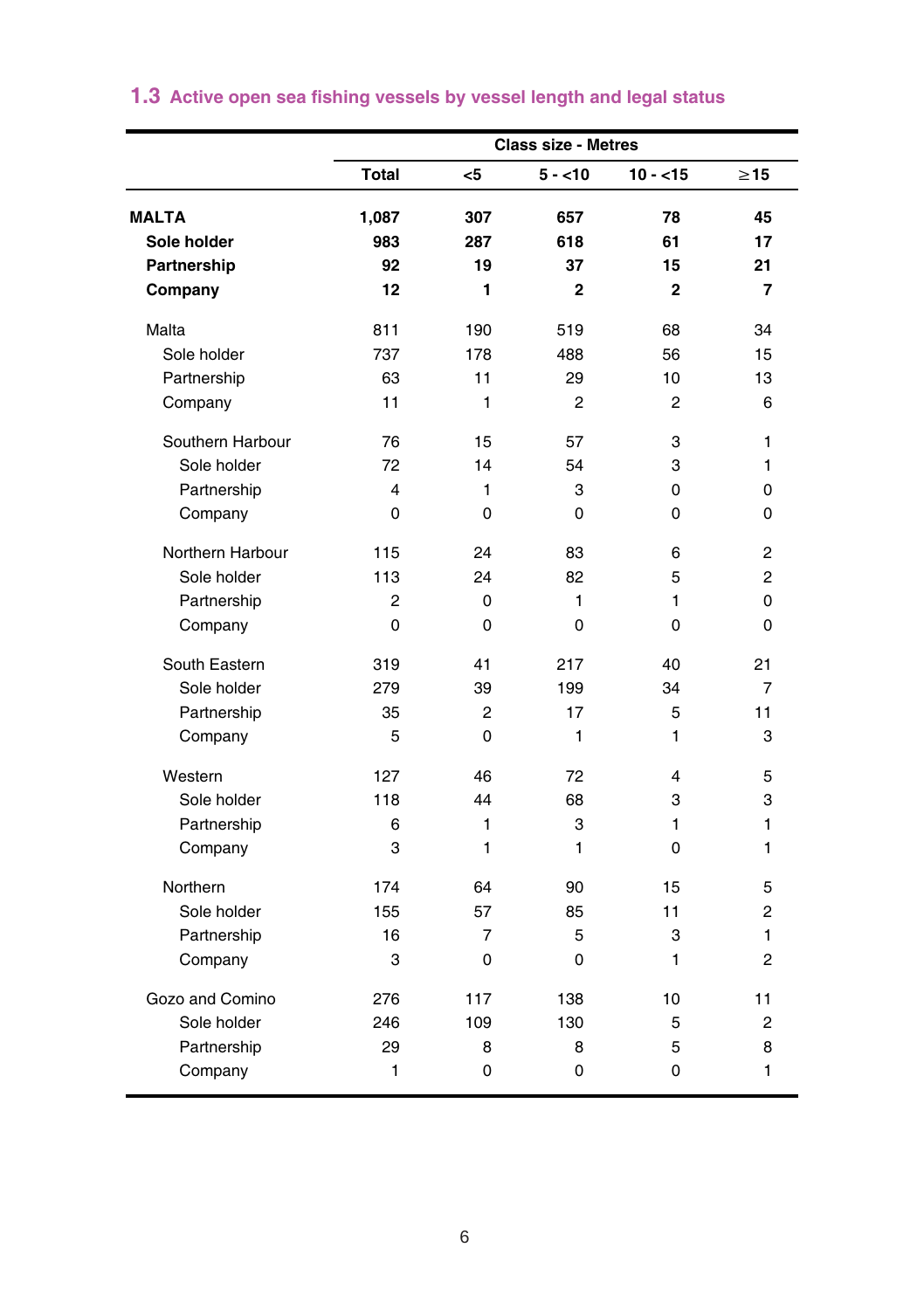

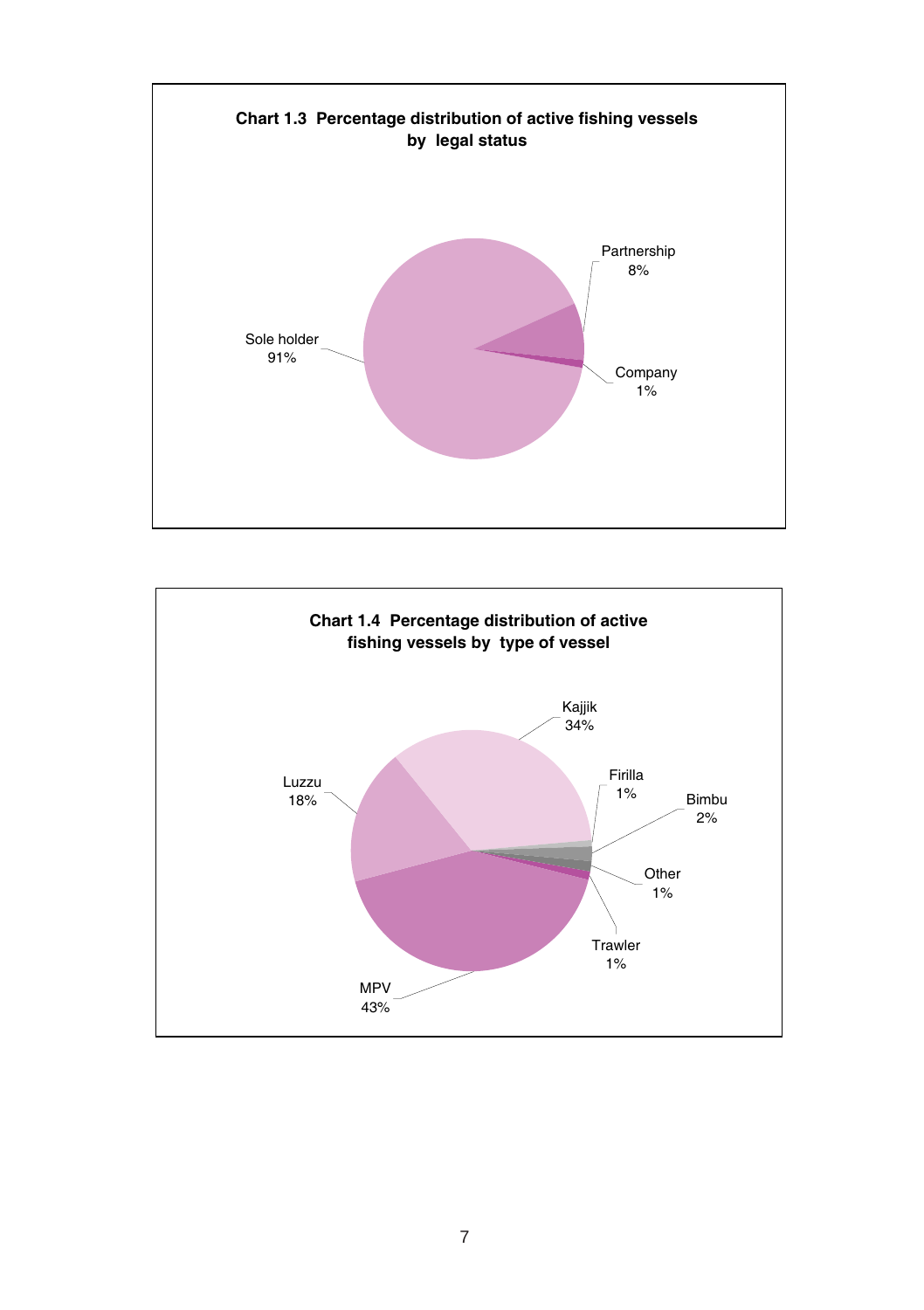|                  | <b>Class size - Metres</b> |                |                |                |             |
|------------------|----------------------------|----------------|----------------|----------------|-------------|
|                  | <b>Total</b>               | <5             | $5 - 10$       | $10 - 15$      | $\geq$ 15   |
| <b>MALTA</b>     | 1,087                      | 307            | 657            | 78             | 45          |
| <b>Trawler</b>   | 12                         | 0              | 0              | $\bf{0}$       | 12          |
| <b>MPV</b>       | 456                        | 22             | 336            | 67             | 31          |
| Luzzu            | 200                        | 14             | 175            | 10             | 1           |
| Kajjik           | 374                        | 261            | 113            | 0              | 0           |
| Firilla          | 9                          | $\overline{2}$ | 7              | 0              | 0           |
| <b>Bimbu</b>     | 20                         | 1              | 19             | 0              | 0           |
| Other            | 16                         | $\overline{7}$ | $\overline{7}$ | 1              | 1           |
| Malta            | 811                        | 190            | 519            | 68             | 34          |
| Trawler          | 9                          | 0              | 0              | $\mathbf 0$    | 9           |
| <b>MPV</b>       | 358                        | 15             | 262            | 58             | 23          |
| Luzzu            | 159                        | 10             | 139            | 9              | 1           |
| Kajjik           | 252                        | 162            | 90             | 0              | 0           |
| Firilla          | 9                          | $\overline{c}$ | $\overline{7}$ | 0              | 0           |
| <b>Bimbu</b>     | 18                         | 0              | 18             | 0              | $\mathbf 0$ |
| Other            | 6                          | 1              | 3              | 1              | 1           |
| Southern Harbour | 76                         | 15             | 57             | 3              | 1           |
| Trawler          | $\mathbf{1}$               | 0              | 0              | 0              | 1           |
| <b>MPV</b>       | 37                         | $\overline{2}$ | 32             | 3              | 0           |
| Luzzu            | 9                          | 0              | 9              | 0              | 0           |
| Kajjik           | 27                         | 13             | 14             | 0              | 0           |
| Firilla          | 1                          | 0              | $\mathbf{1}$   | 0              | 0           |
| <b>Bimbu</b>     | 1                          | 0              | 1              | 0              | 0           |
| Other            | 0                          | 0              | 0              | 0              | 0           |
| Northern Harbour | 115                        | 24             | 83             | 6              | 2           |
| Trawler          | $\overline{2}$             | 0              | $\mathbf 0$    | 0              | 2           |
| <b>MPV</b>       | 51                         | $\overline{2}$ | 45             | 4              | $\mathbf 0$ |
| Luzzu            | 17                         | $\mathbf{1}$   | 14             | $\overline{2}$ | 0           |
| Kajjik           | 33                         | 21             | 12             | 0              | 0           |
| Firilla          | 3                          | 0              | 3              | 0              | 0           |
| <b>Bimbu</b>     | 8                          | 0              | 8              | 0              | 0           |
| Other            | 1                          | 0              | $\mathbf{1}$   | 0              | 0           |

# **1.4 Active open sea fishing vessels by length and type of vessel …**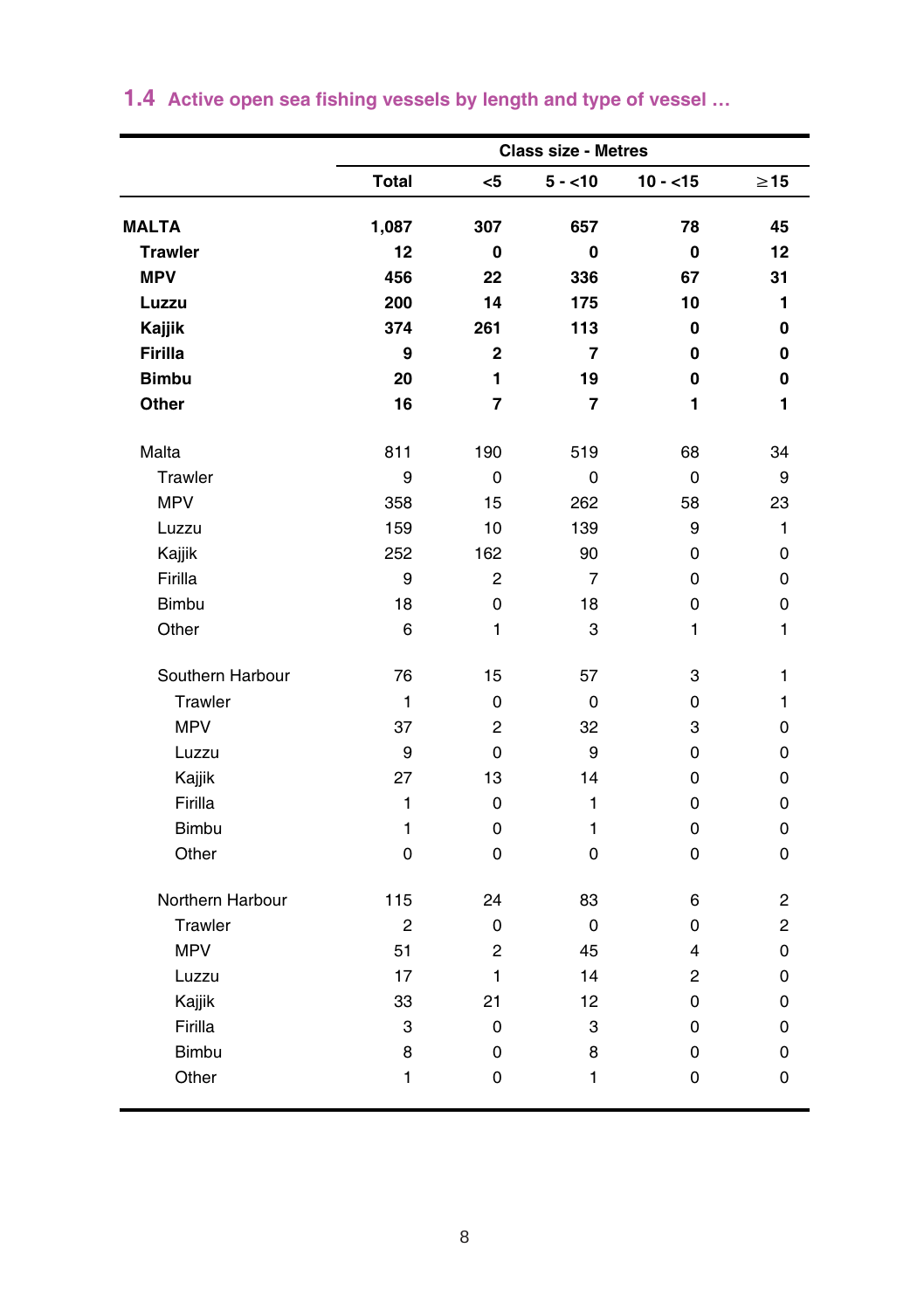|                 | <b>Class size - Metres</b> |                |                |             |           |
|-----------------|----------------------------|----------------|----------------|-------------|-----------|
|                 | Total                      | $<$ 5          | $5 - 10$       | $10 - 15$   | $\geq$ 15 |
| South Eastern   | 319                        | 41             | 217            | 40          | 21        |
| Trawler         | 3                          | 0              | 0              | 0           | 3         |
| <b>MPV</b>      | 134                        | 1              | 83             | 33          | 17        |
| Luzzu           | 104                        | 5              | 93             | 6           | 0         |
| Kajjik          | 64                         | 33             | 31             | 0           | 0         |
| Firilla         | 4                          | 1              | 3              | 0           | 0         |
| <b>Bimbu</b>    | 6                          | 0              | 6              | 0           | 0         |
| Other           | 4                          | 1              | 1              | 1           | 1         |
| Western         | 127                        | 46             | 72             | 4           | 5         |
| Trawler         | $\mathbf 0$                | 0              | 0              | 0           | 0         |
| <b>MPV</b>      | 63                         | 4              | 51             | 3           | 5         |
| Luzzu           | 13                         | 2              | 10             | 1           | 0         |
| Kajjik          | 49                         | 39             | 10             | 0           | 0         |
| Firilla         | 1                          | $\mathbf{1}$   | 0              | 0           | 0         |
| <b>Bimbu</b>    | $\mathbf{1}$               | $\mathbf 0$    | $\mathbf{1}$   | 0           | 0         |
| Other           | 0                          | 0              | 0              | 0           | 0         |
| Northern        | 174                        | 64             | 90             | 15          | 5         |
| Trawler         | 3                          | $\mathbf 0$    | 0              | $\mathbf 0$ | 3         |
| <b>MPV</b>      | 73                         | 6              | 51             | 15          | 1         |
| Luzzu           | 16                         | 2              | 13             | 0           | 1         |
| Kajjik          | 79                         | 56             | 23             | 0           | 0         |
| Firilla         | 0                          | 0              | 0              | 0           | 0         |
| Bimbu           | $\overline{2}$             | 0              | $\overline{2}$ | 0           | 0         |
| Other           | 1                          | 0              | 1              | 0           | 0         |
| Gozo and Comino | 276                        | 117            | 138            | 10          | 11        |
| Trawler         | 3                          | 0              | 0              | 0           | 3         |
| <b>MPV</b>      | 98                         | $\overline{7}$ | 74             | 9           | 8         |
| Luzzu           | 41                         | 4              | 36             | 1           | 0         |
| Kajjik          | 122                        | 99             | 23             | 0           | 0         |
| Firilla         | 0                          | 0              | 0              | 0           | 0         |
| Bimbu           | $\overline{2}$             | 1              | 1              | 0           | 0         |
| Other           | 10                         | 6              | 4              | 0           | 0         |

# **… 1.4 Active open sea fishing vessels by length and type of vessel**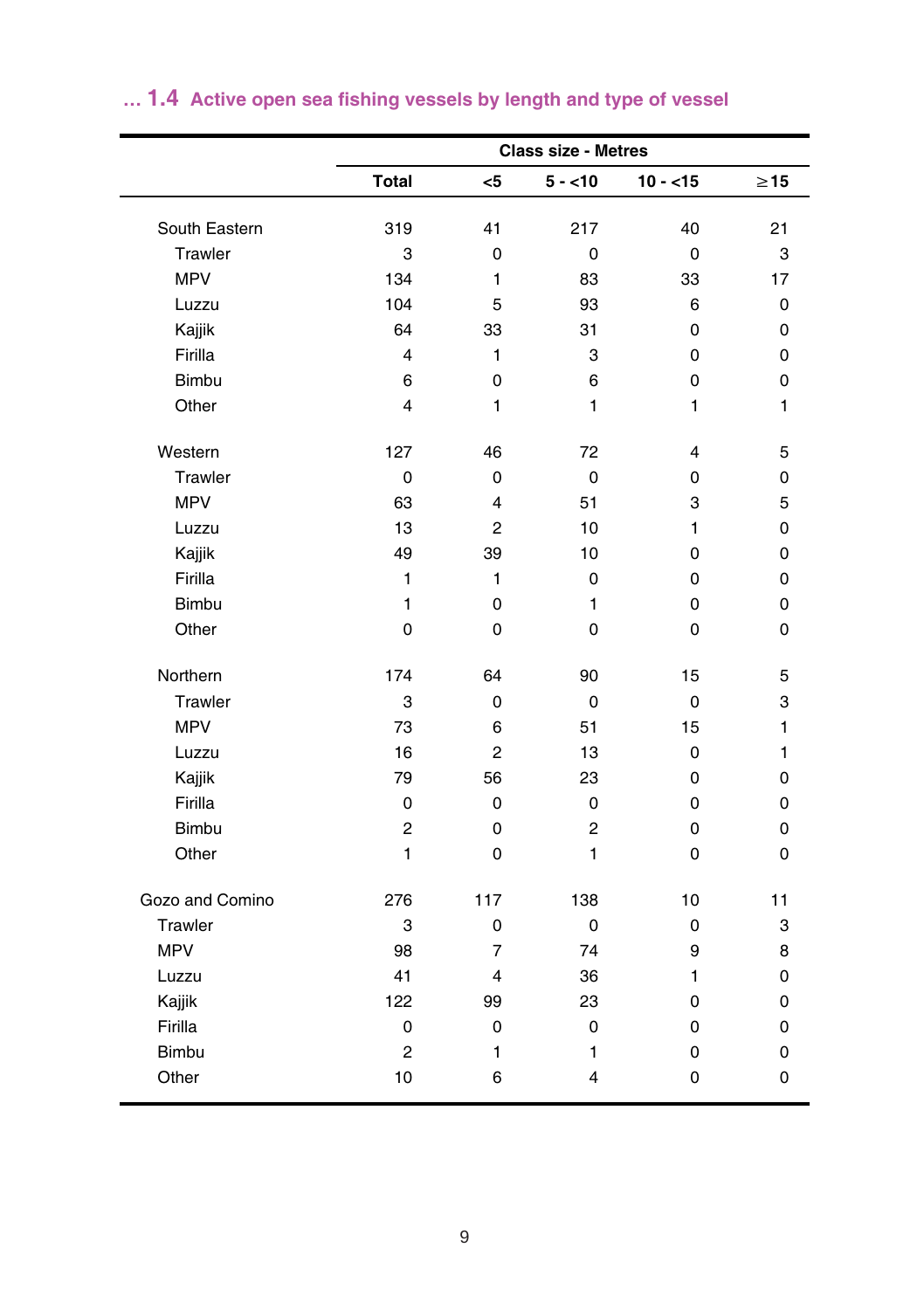|                  | <b>Class size - Metres</b> |              |                |                |                |
|------------------|----------------------------|--------------|----------------|----------------|----------------|
|                  | <b>Total</b>               | $5$          | $5 - 10$       | $10 - 15$      | $\geq$ 15      |
| <b>MALTA</b>     | 1,087                      | 307          | 657            | 78             | 45             |
| <b>MFA</b>       | 345                        | 40           | 198            | 63             | 44             |
| <b>MFB</b>       | 742                        | 267          | 459            | 15             | 1              |
|                  |                            |              |                |                |                |
| Malta            | 811                        | 190          | 519            | 68             | 34             |
| <b>MFA</b>       | 260                        | 26           | 146            | 55             | 33             |
| <b>MFB</b>       | 551                        | 164          | 373            | 13             | 1              |
| Southern Harbour | 76                         | 15           | 57             | 3              | $\mathbf{1}$   |
| <b>MFA</b>       | 9                          | 1            | $\overline{7}$ | 0              | $\mathbf{1}$   |
| <b>MFB</b>       | 67                         | 14           | 50             | 3              | 0              |
| Northern Harbour | 115                        | 24           | 83             | 6              | 2              |
| <b>MFA</b>       | 21                         | $\mathbf{1}$ | 13             | 5              | $\overline{c}$ |
| <b>MFB</b>       | 94                         | 23           | 70             | 1              | 0              |
| South Eastern    | 319                        | 41           | 217            | 40             | 21             |
| <b>MFA</b>       | 167                        | 17           | 94             | 35             | 21             |
| <b>MFB</b>       | 152                        | 24           | 123            | 5              | $\mathbf 0$    |
| Western          | 127                        | 46           | 72             | $\overline{4}$ | 5              |
| <b>MFA</b>       | 15                         | 2            | $\overline{7}$ | $\overline{2}$ | 4              |
| <b>MFB</b>       | 112                        | 44           | 65             | $\overline{2}$ | $\mathbf{1}$   |
| Northern         | 174                        | 64           | 90             | 15             | 5              |
| <b>MFA</b>       | 48                         | 5            | 25             | 13             | 5              |
| <b>MFB</b>       | 126                        | 59           | 65             | $\overline{2}$ | 0              |
| Gozo and Comino  | 276                        | 117          | 138            | 10             | 11             |
| <b>MFA</b>       | 85                         | 14           | 52             | 8              | 11             |
| <b>MFB</b>       | 191                        | 103          | 86             | $\overline{2}$ | 0              |

# **1.5 Active open sea fishing vessels by vessel length and license**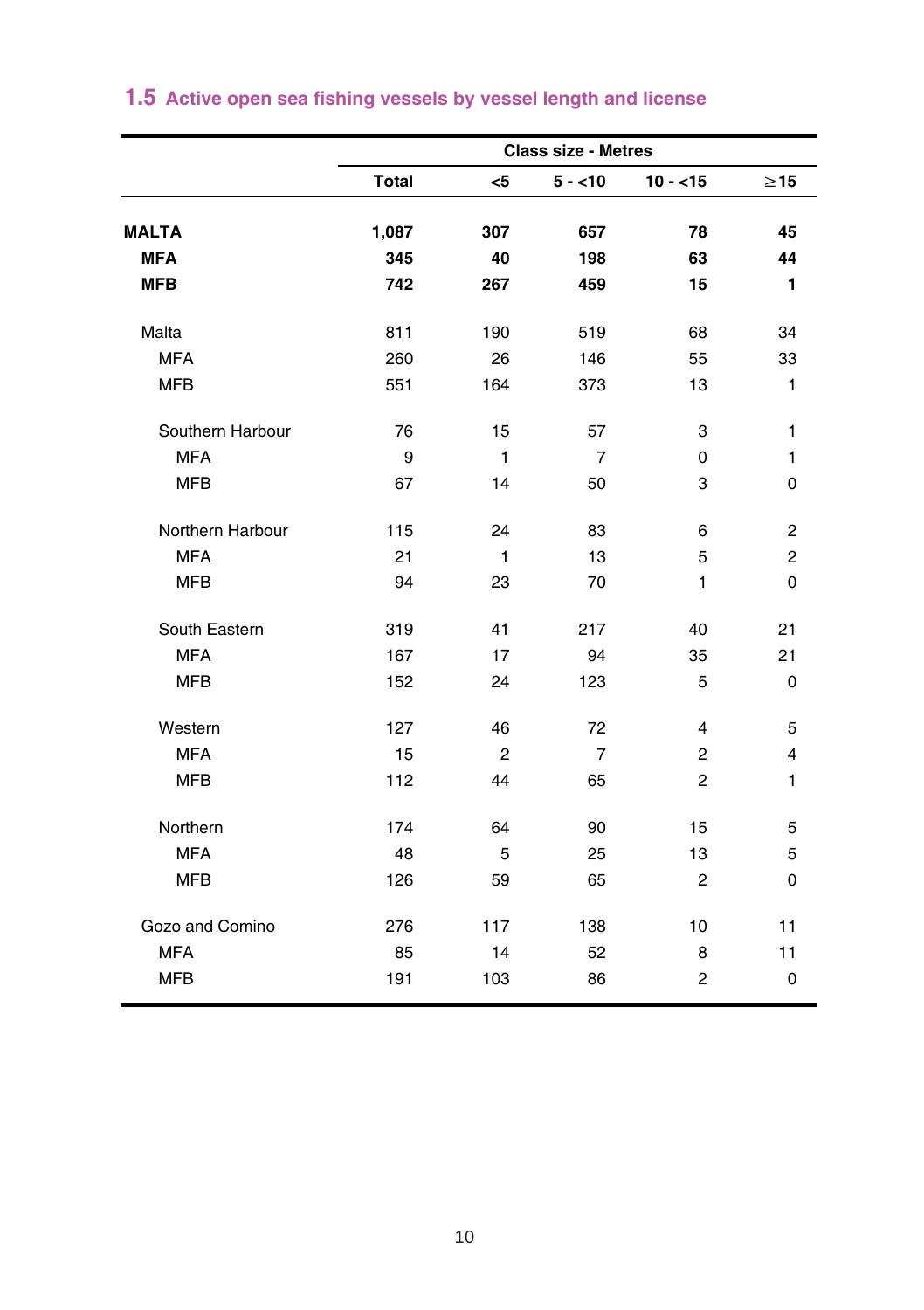

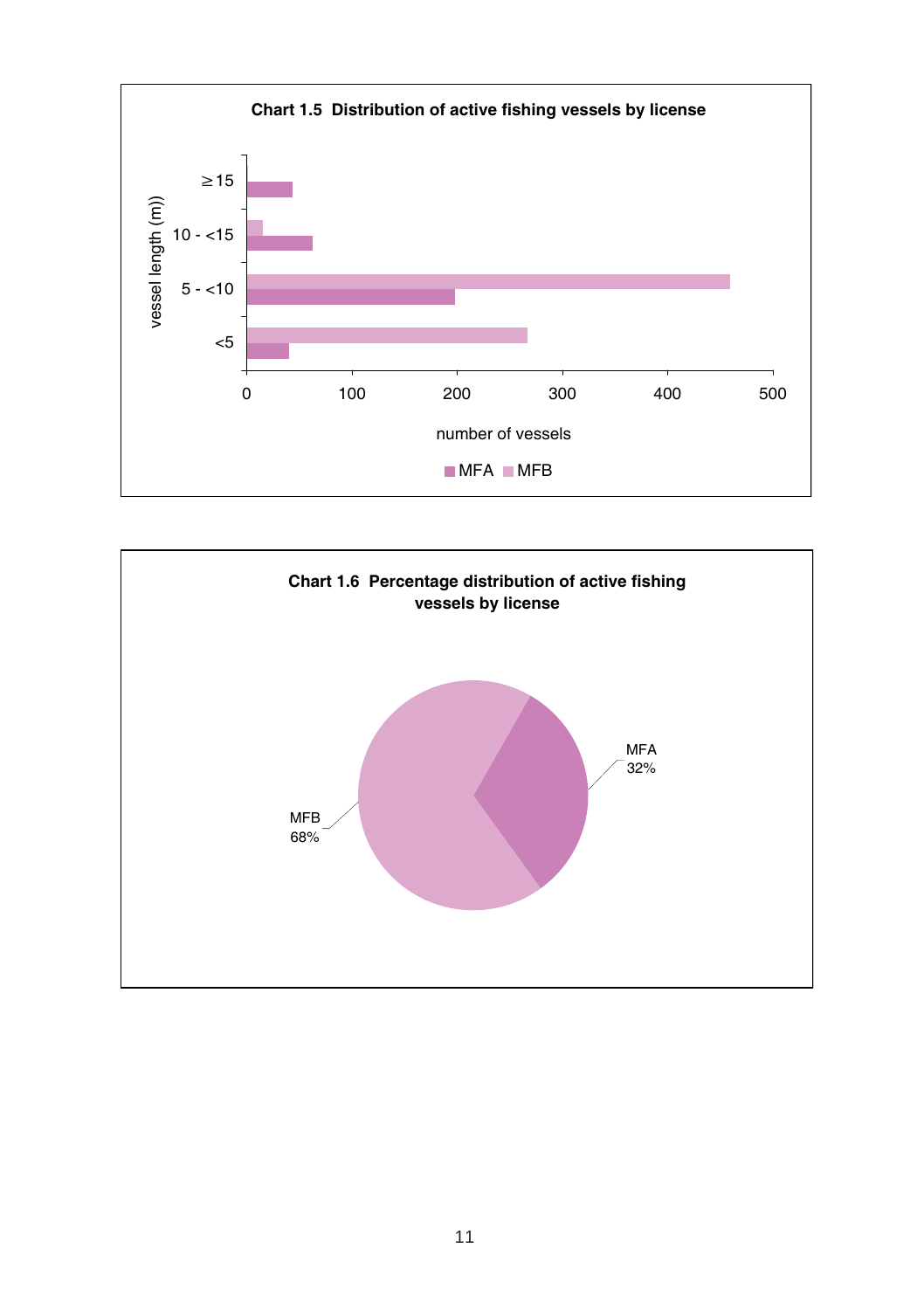|                  |                |             | <b>Class size - Metres</b> |           |           |
|------------------|----------------|-------------|----------------------------|-----------|-----------|
|                  | Total          | <5          | $5 - 10$                   | $10 - 15$ | $\geq$ 15 |
| <b>MALTA</b>     | 6,035          | 245         | 1,561                      | 954       | 3,275     |
| <b>Trawler</b>   | 1,680          | 0           | 0                          | 0         | 1,680     |
| <b>MPV</b>       | 3,297          | 18          | 962                        | 858       | 1,459     |
| Luzzu            | 529            | 11          | 393                        | 85        | 39        |
| Kajjik           | 347            | 209         | 138                        | 0         | 0         |
| Firilla          | 9              | 1           | 8                          | 0         | 0         |
| <b>Bimbu</b>     | 41             | 1           | 41                         | 0         | 0         |
| Other            | 132            | 5           | 19                         | 12        | 97        |
| Malta            | 4,906          | 153         | 1,217                      | 808       | 2,728     |
| Trawler          | 1,446          | 0           | 0                          | 0         | 1,446     |
| <b>MPV</b>       | 2,622          | 12          | 743                        | 721       | 1,146     |
| Luzzu            | 428            | 8           | 305                        | 75        | 39        |
| Kajjik           | 243            | 132         | 111                        | 0         | 0         |
| Firilla          | 9              | 1           | 8                          | 0         | 0         |
| <b>Bimbu</b>     | 40             | 0           | 40                         | 0         | 0         |
| Other            | 118            | 0           | 10                         | 12        | 97        |
| Southern Harbour | 214            | 11          | 126                        | 22        | 55        |
| Trawler          | 55             | $\mathbf 0$ | 0                          | 0         | 55        |
| <b>MPV</b>       | 108            | 1           | 85                         | 22        | 0         |
| Luzzu            | 18             | 0           | 18                         | 0         | 0         |
| Kajjik           | 30             | 10          | 20                         | 0         | 0         |
| Firilla          | 1              | 0           | 1                          | 0         | 0         |
| <b>Bimbu</b>     | $\overline{2}$ | 0           | 2                          | 0         | 0         |
| Other            | 0              | 0           | 0                          | 0         | 0         |
| Northern Harbour | 690            | 21          | 199                        | 84        | 387       |
| Trawler          | 387            | 0           | 0                          | 0         | 387       |
| <b>MPV</b>       | 206            | 3           | 136                        | 68        | 0         |
| Luzzu            | 47             | 1           | 30                         | 16        | 0         |
| Kajjik           | 34             | 18          | 16                         | 0         | 0         |
| Firilla          | 4              | 0           | $\overline{\mathbf{4}}$    | 0         | 0         |
| <b>Bimbu</b>     | 11             | 0           | 11                         | 0         | 0         |
| Other            | 1              | 0           | 1                          | $\Omega$  | 0         |

## **1.6 Gross tonnage (t) of active open sea fishing vessels by length and type of vessel …**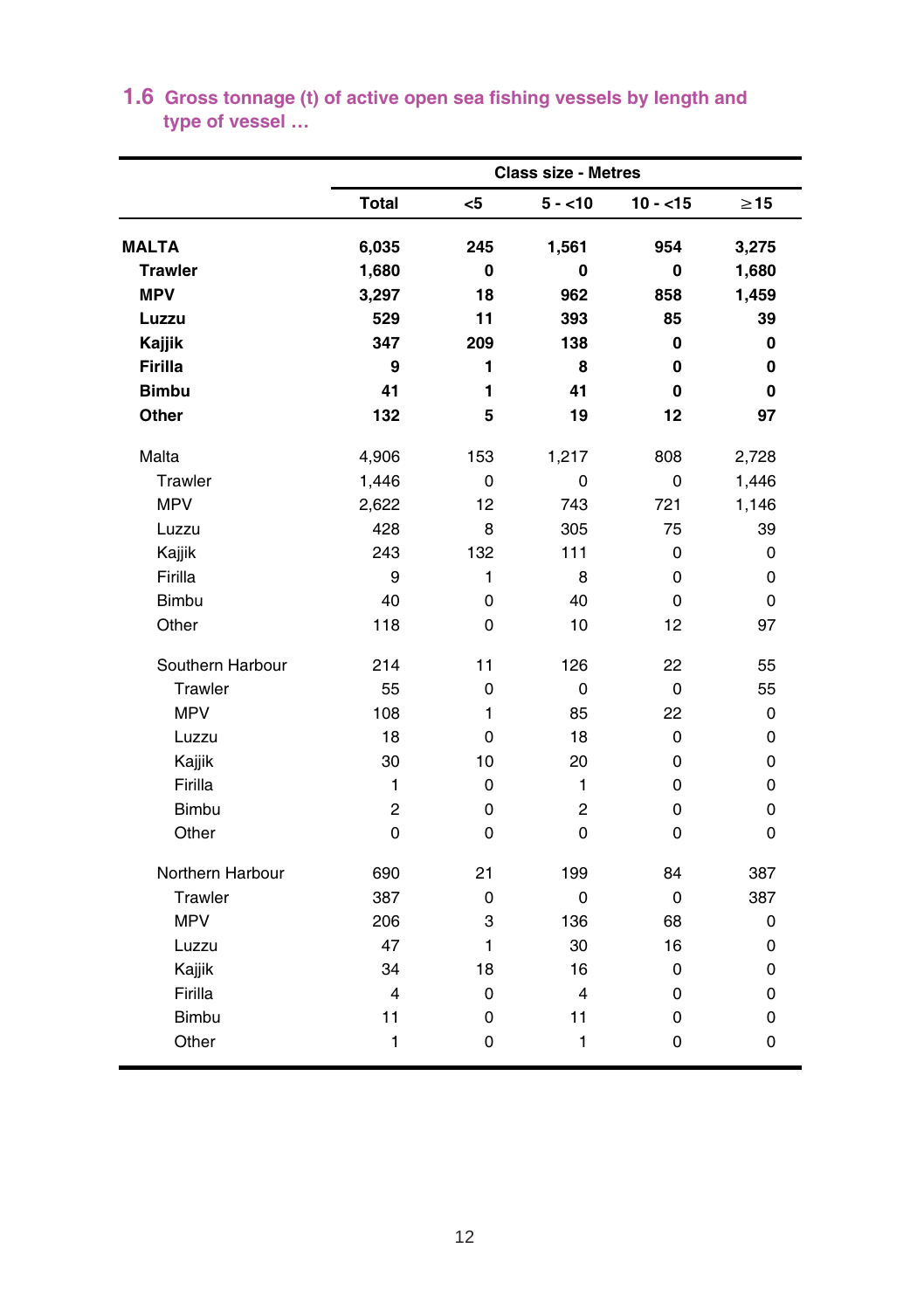|                 | <b>Class size - Metres</b> |                |                |           |           |
|-----------------|----------------------------|----------------|----------------|-----------|-----------|
|                 | Total                      | $5$            | $5 - 10$       | $10 - 15$ | $\geq$ 15 |
| South Eastern   | 2,267                      | 29             | 516            | 455       | 1,266     |
| Trawler         | 313                        | 0              | $\Omega$       | 0         | 313       |
| <b>MPV</b>      | 1,499                      | 1              | 249            | 393       | 857       |
| Luzzu           | 258                        | 3              | 204            | 51        | 0         |
| Kajjik          | 60                         | 25             | 35             | 0         | 0         |
| Firilla         | $\overline{\mathbf{4}}$    | 1              | 3              | 0         | 0         |
| Bimbu           | 22                         | 0              | 22             | 0         | 0         |
| Other           | 111                        | 0              | 2              | 12        | 97        |
| Western         | 513                        | 38             | 174            | 40        | 260       |
| Trawler         | 0                          | 0              | 0              | 0         | 0         |
| <b>MPV</b>      | 433                        | 3              | 137            | 32        | 260       |
| Luzzu           | 35                         | 3              | 24             | 8         | 0         |
| Kajjik          | 42                         | 31             | 11             | $\Omega$  | 0         |
| Firilla         | 0                          | 0              | 0              | $\Omega$  | 0         |
| <b>Bimbu</b>    | 2                          | 0              | 2              | 0         | $\Omega$  |
| Other           | $\Omega$                   | 0              | $\Omega$       | 0         | 0         |
| Northern        | 1,223                      | 54             | 201            | 207       | 760       |
| Trawler         | 692                        | 0              | 0              | 0         | 692       |
| <b>MPV</b>      | 375                        | 5              | 135            | 207       | 28        |
| Luzzu           | 71                         | $\overline{2}$ | 30             | 0         | 39        |
| Kajjik          | 76                         | 48             | 28             | 0         | 0         |
| Firilla         | 0                          | 0              | 0              | 0         | 0         |
| Bimbu           | 2                          | 0              | $\overline{c}$ | 0         | 0         |
| Other           | 6                          | 0              | 6              | 0         | 0         |
| Gozo and Comino | 1,129                      | 91             | 345            | 146       | 546       |
| Trawler         | 234                        | 0              | 0              | 0         | 234       |
| <b>MPV</b>      | 675                        | 6              | 220            | 136       | 313       |
| Luzzu           | 101                        | 3              | 88             | 10        | 0         |
| Kajjik          | 104                        | 77             | 27             | 0         | 0         |
| Firilla         | 0                          | $\mathbf 0$    | 0              | 0         | 0         |
| <b>Bimbu</b>    | 1                          | 1              | 1              | 0         | 0         |
| Other           | 14                         | 4              | 10             | 0         | 0         |

## **… 1.6 Gross tonnage (t) of active open sea fishing vessels by length and type of vessel**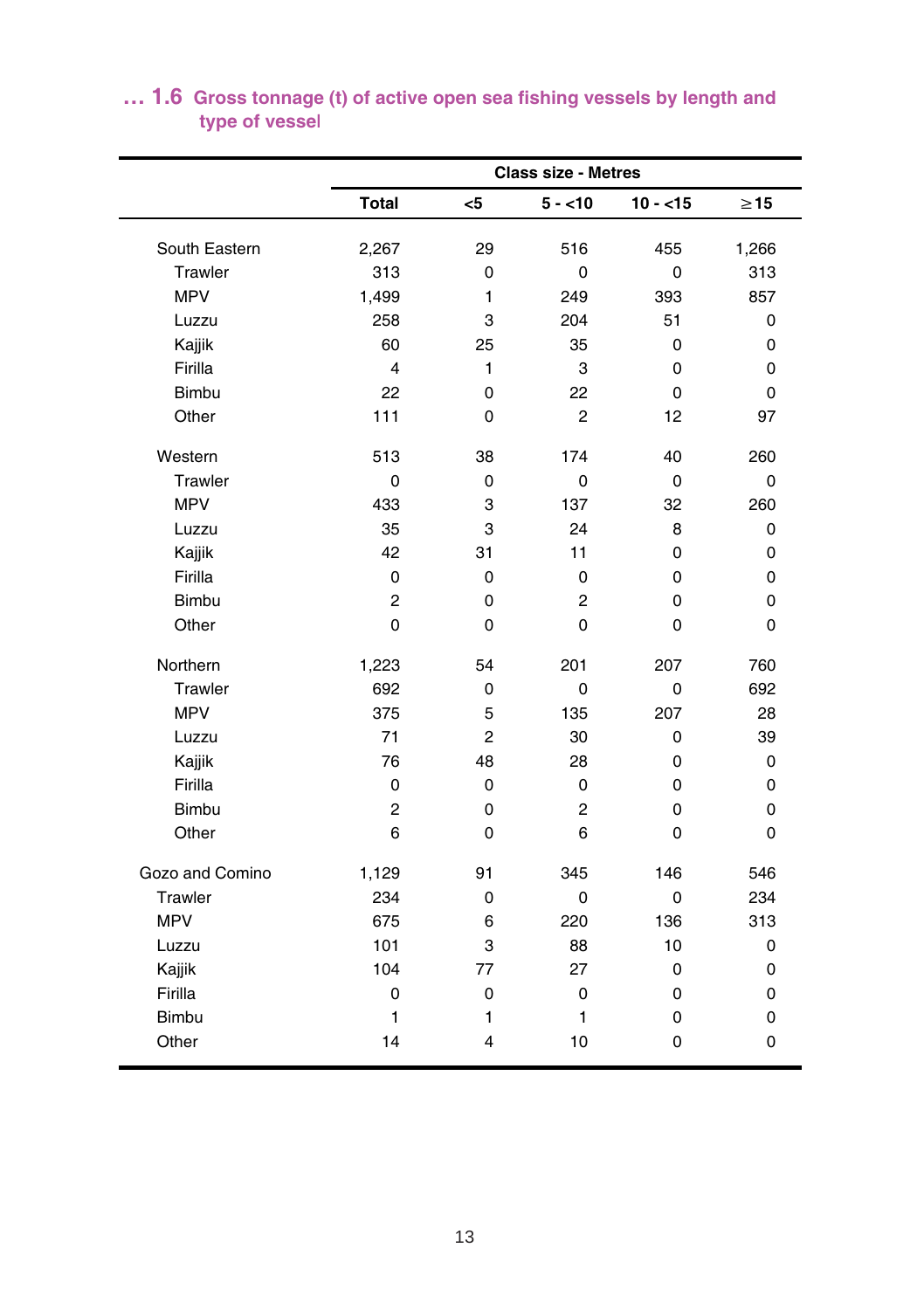|                  | <b>Class size - Metres</b> |                |          |                |           |  |  |
|------------------|----------------------------|----------------|----------|----------------|-----------|--|--|
|                  | <b>Total</b>               | $5$            | $5 - 10$ | $10 - 15$      | $\geq$ 15 |  |  |
| <b>MALTA</b>     | 6,035                      | 245            | 1,561    | 954            | 3,275     |  |  |
| <b>MFA</b>       | 4,590                      | 27             | 520      | 817            | 3,225     |  |  |
| <b>MFB</b>       | 1,445                      | 217            | 1,041    | 137            | 50        |  |  |
| Malta            | 4,906                      | 153            | 1,217    | 808            | 2,728     |  |  |
| <b>MFA</b>       | 3,742                      | 17             | 356      | 691            | 2,678     |  |  |
| <b>MFB</b>       | 1,164                      | 136            | 861      | 117            | 50        |  |  |
| Southern Harbour | 214                        | 11             | 126      | 22             | 55        |  |  |
| <b>MFA</b>       | 72                         | 0              | 17       | 0              | 55        |  |  |
| <b>MFB</b>       | 142                        | 11             | 109      | 22             | 0         |  |  |
| Northern Harbour | 690                        | 21             | 199      | 84             | 387       |  |  |
| <b>MFA</b>       | 499                        | 0              | 35       | 76             | 387       |  |  |
| <b>MFB</b>       | 192                        | 21             | 164      | $\overline{7}$ | 0         |  |  |
| South Eastern    | 2,267                      | 29             | 516      | 455            | 1,266     |  |  |
| <b>MFA</b>       | 1,893                      | 11             | 210      | 406            | 1,266     |  |  |
| <b>MFB</b>       | 374                        | 18             | 306      | 49             | 0         |  |  |
| Western          | 513                        | 38             | 174      | 40             | 260       |  |  |
| <b>MFA</b>       | 263                        | $\mathbf{1}$   | 24       | 27             | 211       |  |  |
| <b>MFB</b>       | 250                        | 37             | 150      | 13             | 50        |  |  |
| Northern         | 1,223                      | 54             | 201      | 207            | 760       |  |  |
| <b>MFA</b>       | 1,016                      | $\overline{4}$ | 69       | 182            | 760       |  |  |
| <b>MFB</b>       | 207                        | 50             | 133      | 25             | 0         |  |  |
| Gozo and Comino  | 1,129                      | 91             | 345      | 146            | 546       |  |  |
| <b>MFA</b>       | 848                        | 10             | 165      | 126            | 546       |  |  |
| MFB              | 281                        | 81             | 180      | 20             | 0         |  |  |

# **length and license 1.7 Gross tonnage (t) of active open sea fishing vessels by vessel**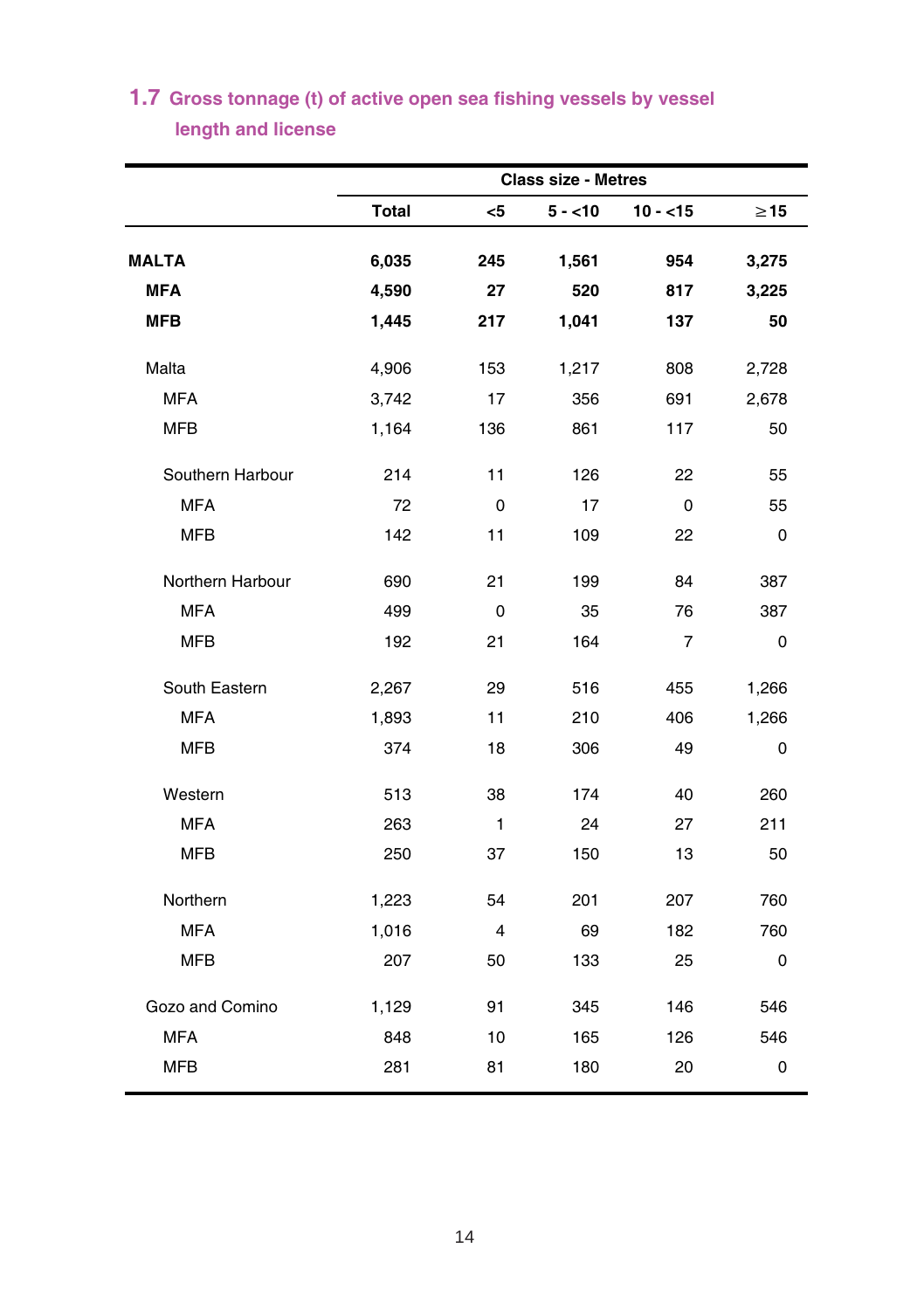

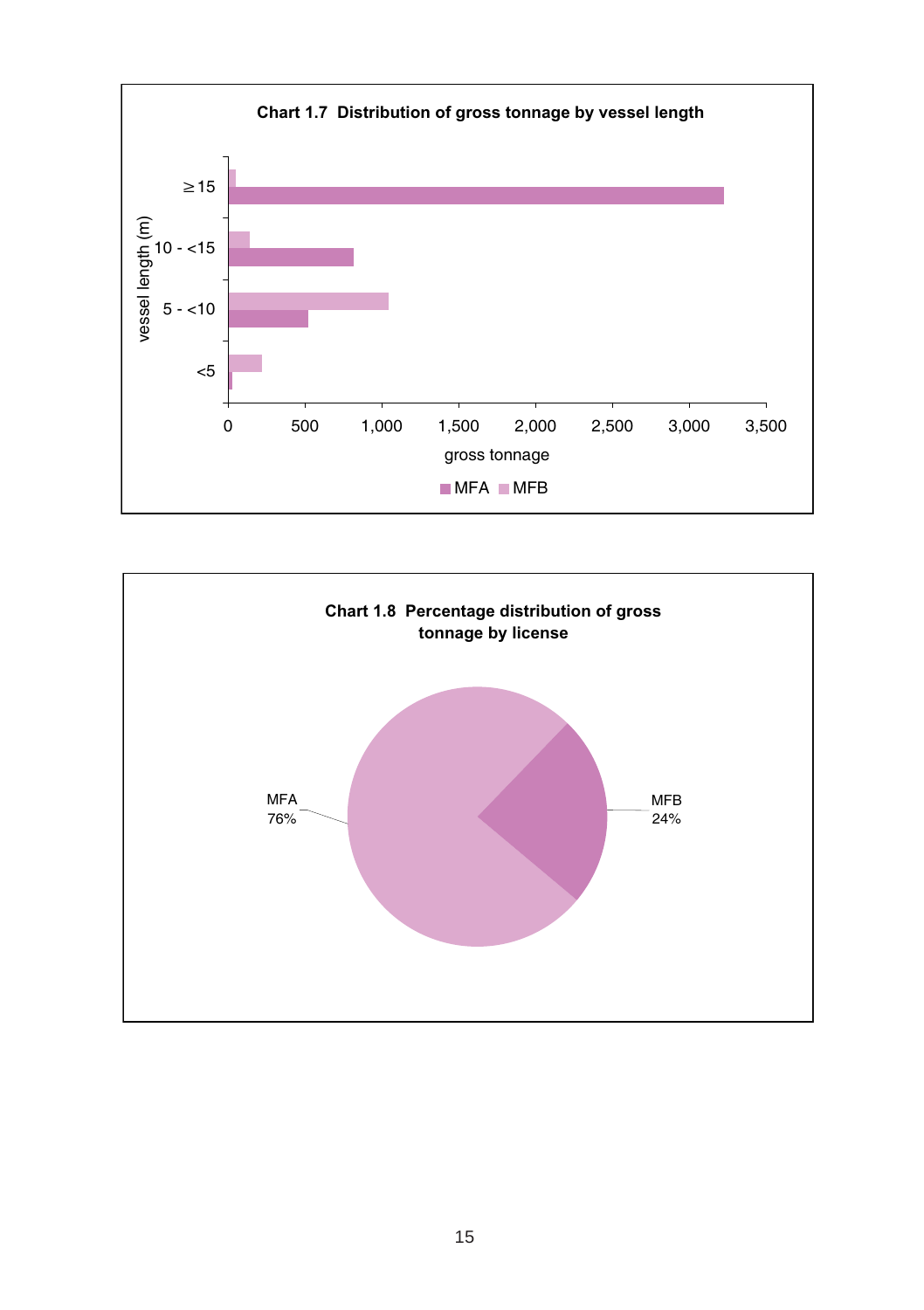|                            | <b>Class size - Metres</b> |              |            |           |             |  |  |
|----------------------------|----------------------------|--------------|------------|-----------|-------------|--|--|
|                            | Total                      | <5           | $5 - 10$   | $10 - 15$ | $\geq$ 15   |  |  |
| <b>MALTA</b>               |                            |              |            |           |             |  |  |
| <b>Number of vessels</b>   | 1,087                      | 307          | 657        | 78        | 45          |  |  |
| Length of vessel (m)       |                            |              |            |           |             |  |  |
| Total                      | 7,540                      | 1,358        | 4,309      | 943       | 930         |  |  |
| Average                    | 7                          | 4            | 7          | 12        | 21          |  |  |
| Gross tonnage (t)          |                            |              |            |           |             |  |  |
| Total                      | 6,035                      | 245          | 1,561      | 954       | 3,275       |  |  |
| Average                    | 6                          | 1            | 2          | 12        | 73          |  |  |
| Horsepower (kW)            |                            |              |            |           |             |  |  |
| <b>Total</b>               | 111,009                    | 5,894        | 60,496     | 22,642    | 21,975      |  |  |
| Average                    | 102                        | 19           | 92         | 290       | 488         |  |  |
| Malta                      |                            |              |            |           |             |  |  |
| Number of vessels          | 811                        | 190          | 519        | 68        | 34          |  |  |
| Length of vessel (m)       |                            |              |            |           |             |  |  |
| Total                      | 5,805                      | 846          | 3,417      | 819       | 722         |  |  |
| Average                    | 7                          | 4            | 7          | 12        | 21          |  |  |
| Gross tonnage (t)          |                            |              |            |           |             |  |  |
| Total                      | 4,906<br>6                 | 153<br>1     | 1,217<br>2 | 808<br>12 | 2,728<br>80 |  |  |
| Average<br>Horsepower (kW) |                            |              |            |           |             |  |  |
| Total                      | 84,718                     | 3,627        | 45,803     | 18,928    | 16,360      |  |  |
| Average                    | 104                        | 19           | 88         | 278       | 481         |  |  |
| Gozo and Comino            |                            |              |            |           |             |  |  |
| Number of vessels          | 276                        | 117          | 138        | 10        | 11          |  |  |
| Length of vessel (m)       |                            |              |            |           |             |  |  |
| Total                      | 1,735                      | 513          | 892        | 123       | 208         |  |  |
| Average                    | 6                          | 4            | 6          | 12        | 19          |  |  |
| Gross tonnage (t)          |                            |              |            |           |             |  |  |
| Total                      | 1,129                      | 91           | 345        | 146       | 546         |  |  |
| Average                    | $\overline{\mathbf{4}}$    | $\mathbf{1}$ | 3          | 15        | 50          |  |  |
| Horsepower (kW)            |                            |              |            |           |             |  |  |
| Total                      | 26,290                     | 2.267        | 14,693     | 3,715     | 5,615       |  |  |
| Average                    | 95                         | 19           | 106        | 371       | 510         |  |  |

## **by vessel length 1.8 Technical characteristics of active open sea fishing vessels**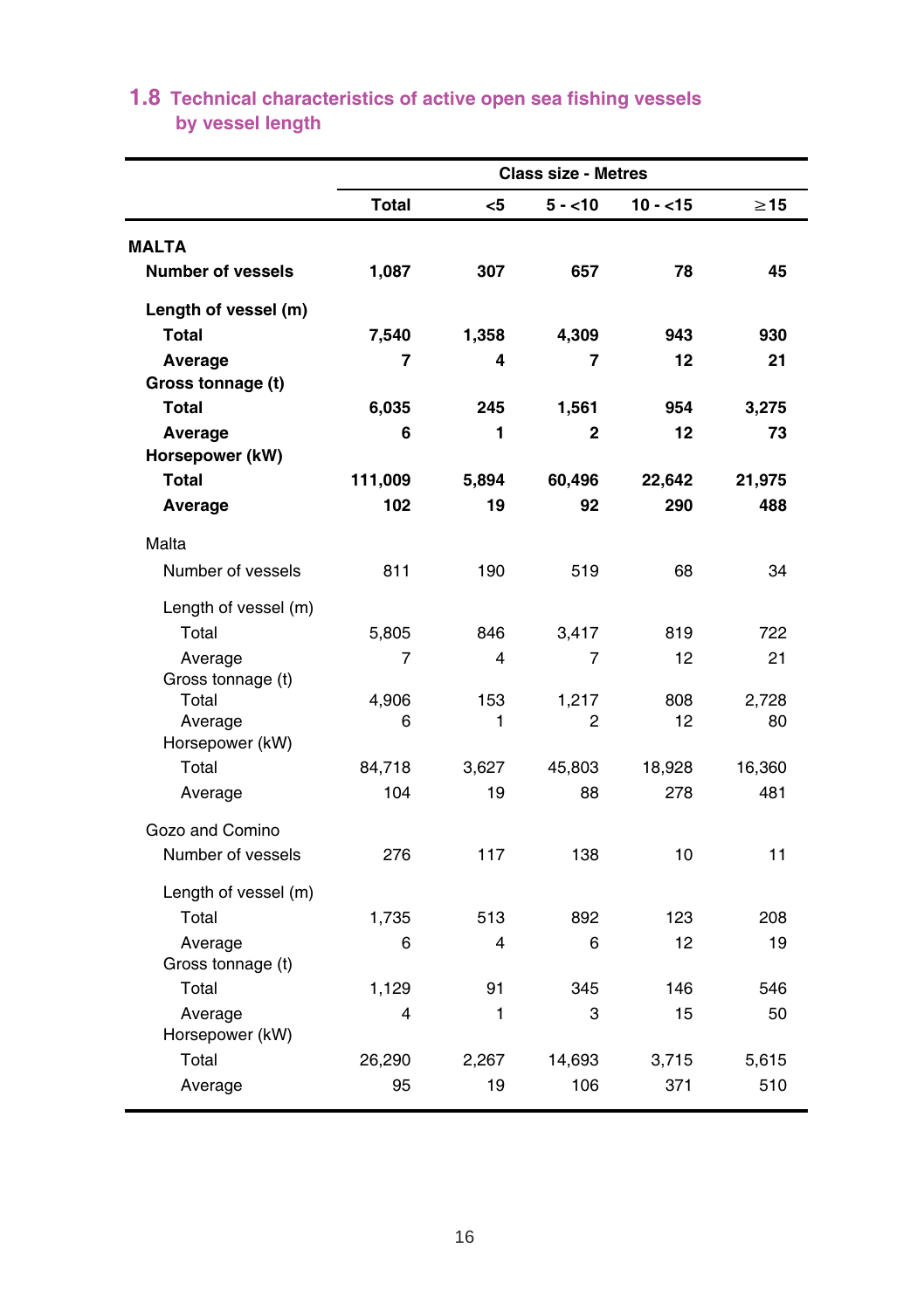|                          |                |       | <b>Class size - Metres</b> |           |           |
|--------------------------|----------------|-------|----------------------------|-----------|-----------|
|                          | <b>Total</b>   | <5    | 5 - <10                    | $10 - 15$ | $\geq 15$ |
| <b>TOTAL</b>             |                |       |                            |           |           |
| <b>Number of vessels</b> | 1,087          | 307   | 657                        | 78        | 45        |
| Length of vessel (m)     |                |       |                            |           |           |
| <b>Total</b>             | 7,540          | 1,358 | 4,309                      | 943       | 930       |
| Average                  | 7              | 4     | 7                          | 12        | 21        |
| Gross tonnage (t)        |                |       |                            |           |           |
| Total                    | 6,035          | 245   | 1,561                      | 954       | 3,275     |
| Average                  | 6              | 1     | 2                          | 12        | 73        |
| Horsepower (kW)          |                |       |                            |           |           |
| Total                    | 111,009        | 5,894 | 60,496                     | 22,642    | 21,975    |
| Average                  | 102            | 19    | 92                         | 290       | 488       |
| <b>MFA</b>               |                |       |                            |           |           |
| Number of vessels        | 345            | 40    | 198                        | 63        | 44        |
| Length of vessel (m)     |                |       |                            |           |           |
| Total                    | 3,217          | 175   | 1,357                      | 774       | 911       |
| Average                  | 9              | 4     | 7                          | 12        | 21        |
| Gross tonnage (t)        |                |       |                            |           |           |
| Total                    | 4,590          | 27    | 520                        | 817       | 3,225     |
| Average                  | 13             | 1     | 3                          | 13        | 73        |
| Horsepower (kW)          |                |       |                            |           |           |
| Total                    | 60,117         | 623   | 18,596                     | 19,161    | 21,737    |
| Average                  | 174            | 16    | 94                         | 304       | 494       |
| <b>MFB</b>               |                |       |                            |           |           |
| Number of vessels        | 742            | 267   | 459                        | 15        | 1         |
| Length of vessel (m)     |                |       |                            |           |           |
| Total                    | 4,323          | 1,184 | 2,952                      | 169       | 18        |
| Average                  | 6              | 4     | 6                          | 11        | 18        |
| Gross tonnage (t)        |                |       |                            |           |           |
| Total                    | 1,445          | 217   | 1,041                      | 137       | 50        |
| Average                  | $\overline{2}$ | 1     | $\overline{2}$             | 9         | 50        |
| Horsepower (kW)          |                |       |                            |           |           |
| Total                    | 50,892         | 5,271 | 41,900                     | 3,481     | 239       |
| Average                  | 69             | 20    | 91                         | 232       | 239       |

# **length and license 1.9 Technical characteristics of active open sea fishing vessels by vessel**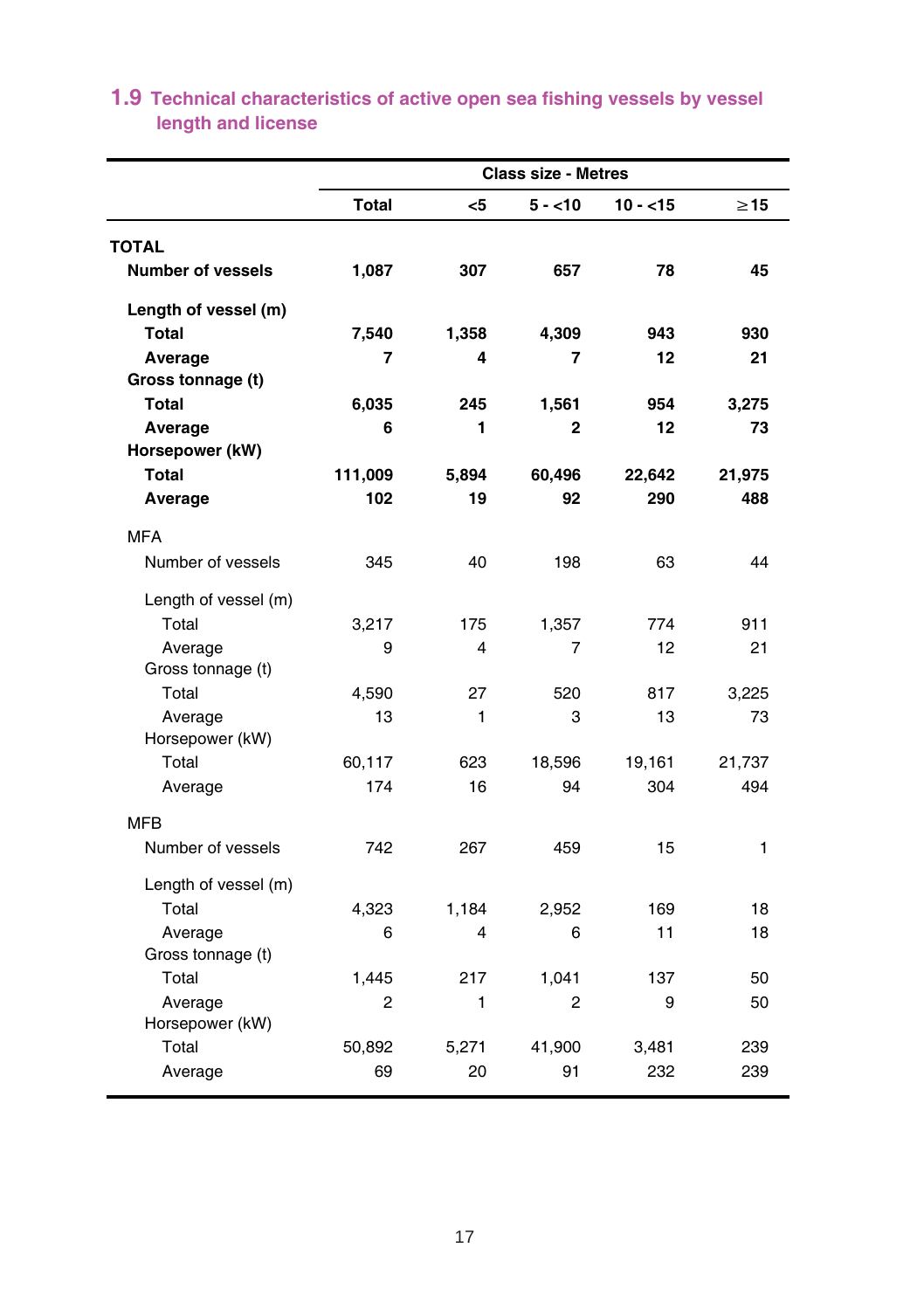|                              |                         |         |                | <b>Type of Vessel</b> |        |                |                |                |
|------------------------------|-------------------------|---------|----------------|-----------------------|--------|----------------|----------------|----------------|
|                              | Total                   | Trawler | <b>MPV</b>     | Luzzu                 | Kajjik | Firilla        | <b>Bimbu</b>   | Other          |
| <b>MALTA</b>                 |                         |         |                |                       |        |                |                |                |
| <b>Number of vessels</b>     | 1,087                   | 12      | 456            | 200                   | 374    | 9              | 20             | 16             |
| Length of vessel (m)         |                         |         |                |                       |        |                |                |                |
| Total                        | 7,540                   | 305     | 3,820          | 1,362                 | 1,757  | 51             | 131            | 114            |
| Average                      | 7                       | 25      | 8              | 7                     | 5      | 6              | 7              | $\overline{7}$ |
| Gross tonnage (t)            |                         |         |                |                       |        |                |                |                |
| Total                        | 6,035                   | 1,680   | 3,297          | 529                   | 347    | 9              | 41             | 132            |
| Average                      | 6                       | 140     | $\overline{7}$ | 3                     | 1      | 1              | $\overline{2}$ | 8              |
| Horsepower (kW)              |                         |         |                |                       |        |                |                |                |
| <b>Total</b>                 | 111,009                 | 5,464   | 79,947         | 13,745                | 9,069  | 188            | 1,036          | 1,559          |
| Average                      | 102                     | 455     | 175            | 69                    | 24     | 21             | 52             | 97             |
| Malta                        |                         |         |                |                       |        |                |                |                |
| Number of vessels            | 811                     | 9       | 358            | 159                   | 252    | 9              | 18             | 6              |
| Length of vessel (m)         |                         |         |                |                       |        |                |                |                |
| Total                        | 5,805                   | 239     | 3,032          | 1,095                 | 1,203  | 51             | 121            | 64             |
| Average<br>Gross tonnage (t) | 7                       | 27      | 8              | 7                     | 5      | 6              | 7              | 11             |
| Total                        | 4,906                   | 1,446   | 2.622          | 428                   | 243    | 9              | 40             | 118            |
| Average<br>Horsepower (kW)   | 6                       | 161     | 7              | 3                     | 1      | 1              | $\overline{2}$ | 20             |
| Total                        | 84,718                  | 4,581   | 61,202         | 10,280                | 6,320  | 188            | 1,001          | 1,146          |
| Average                      | 104                     | 509     | 171            | 65                    | 25     | 21             | 56             | 191            |
| Gozo and Comino              |                         |         |                |                       |        |                |                |                |
| Number of vessels            | 276                     | 3       | 98             | 41                    | 122    | 0              | 2              | 10             |
| Length of vessel (m)         |                         |         |                |                       |        |                |                |                |
| Total                        | 1,735                   | 66      | 788            | 267                   | 554    | $\Omega$       | 10             | 50             |
| Average                      | 6                       | 22      | 8              | 7                     | 5      |                | 5              | 5              |
| Gross tonnage (t)            |                         |         |                |                       |        |                |                |                |
| Total                        | 1,129                   | 234     | 675            | 101                   | 104    | 0              | 1              | 14             |
| Average                      | $\overline{\mathbf{4}}$ | 78      | $\overline{7}$ | $\overline{2}$        | 1      | ÷,             | 1              | $\mathbf{1}$   |
| Horsepower (kW)              |                         |         |                |                       |        |                |                |                |
| Total                        | 26,290                  | 883     | 18,746         | 3,465                 | 2,749  | 0              | 35             | 413            |
| Average                      | 95                      | 294     | 191            | 85                    | 23     | $\blacksquare$ | 18             | 41             |

## **by type of vessel 1.10 Technical characteristics of active open sea fishing vessels**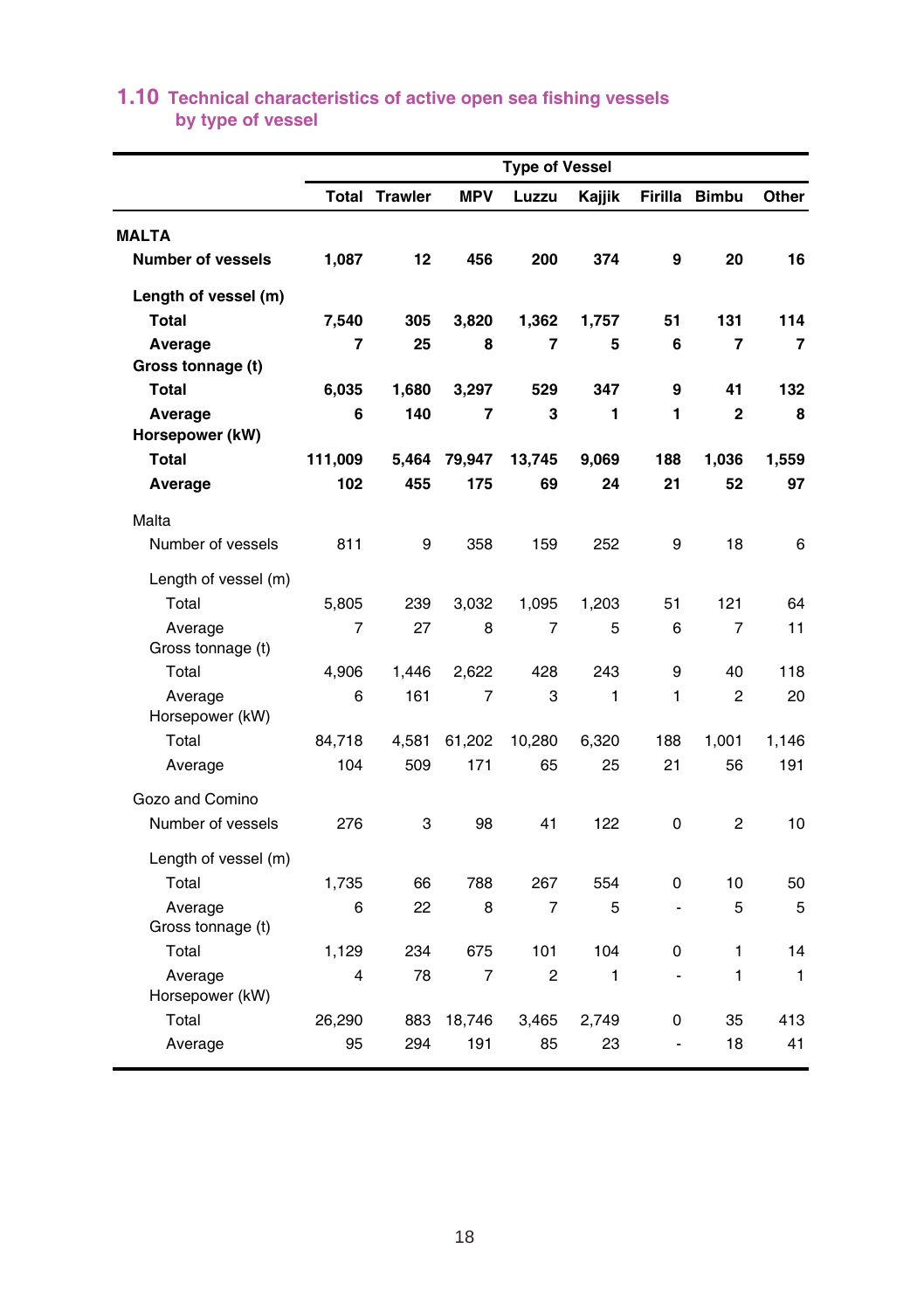|                            |         |                          |            | <b>Type of Vessel</b> |        |         |                |              |
|----------------------------|---------|--------------------------|------------|-----------------------|--------|---------|----------------|--------------|
|                            |         | <b>Total Trawler</b>     | <b>MPV</b> | Luzzu                 | Kajjik | Firilla | <b>Bimbu</b>   | Other        |
| <b>TOTAL</b>               |         |                          |            |                       |        |         |                |              |
| <b>Number of vessels</b>   | 1,087   | 12                       | 456        | 200                   | 374    | 9       | 20             | 16           |
| Length of vessel (m)       |         |                          |            |                       |        |         |                |              |
| <b>Total</b>               | 7,540   | 305                      | 3,820      | 1,362                 | 1,757  | 51      | 131            | 114          |
| Average                    | 7       | 25                       | 8          | 7                     | 5      | 6       | 7              | 7            |
| Gross tonnage (t)          |         |                          |            |                       |        |         |                |              |
| Total                      | 6,035   | 1,680                    | 3,297      | 529                   | 347    | 9       | 41             | 132          |
| Average                    | 6       | 140                      | 7          | 3                     | 1      | 1       | $\overline{2}$ | 8            |
| Horsepower (kW)            |         |                          |            |                       |        |         |                |              |
| <b>Total</b>               | 111,009 | 5,464                    | 79,947     | 13,745                | 9,069  | 188     | 1,036          | 1,559        |
| Average                    | 102     | 455                      | 175        | 69                    | 24     | 21      | 52             | 97           |
| <b>MFA</b>                 |         |                          |            |                       |        |         |                |              |
| Number of vessels          | 345     | 12                       | 152        | 110                   | 57     | 3       | 6              | 5            |
| Length of vessel (m)       |         |                          |            |                       |        |         |                |              |
| Total                      | 3.217   | 305                      | 1,737      | 781                   | 276    | 17      | 43             | 59           |
| Average                    | 9       | 25                       | 11         | $\overline{7}$        | 5      | 6       | $\overline{7}$ | 12           |
| Gross tonnage (t)          |         |                          |            |                       |        |         |                |              |
| Total                      | 4,590   | 1,680                    | 2,382      | 336                   | 54     | 3       | 16             | 119          |
| Average<br>Horsepower (kW) | 13      | 140                      | 16         | 3                     | 1      | 1       | 3              | 24           |
| Total                      | 60,117  | 5,464                    | 42,543     | 9,128                 | 1.350  | 43      | 415            | 1,174        |
| Average                    | 174     | 455                      | 280        | 83                    | 24     | 14      | 69             | 235          |
| <b>MFB</b>                 |         |                          |            |                       |        |         |                |              |
| Number of vessels          | 742     | 0                        | 304        | 90                    | 317    | 6       | 14             | 11           |
| Length of vessel (m)       |         |                          |            |                       |        |         |                |              |
| Total                      | 4,323   | 0                        | 2,084      | 581                   | 1,481  | 34      | 88             | 55           |
| Average                    | 6       | $\overline{\phantom{a}}$ | 7          | 6                     | 5      | 6       | 6              | 5            |
| Gross tonnage (t)          |         |                          |            |                       |        |         |                |              |
| Total                      | 1,445   | 0                        | 915        | 192                   | 293    | 6       | 25             | 13           |
| Average                    | 2       |                          | 3          | $\overline{2}$        | 1      | 1       | 2              | $\mathbf{1}$ |
| Horsepower (kW)            |         |                          |            |                       |        |         |                |              |
| Total                      | 50,892  | 0                        | 37,404     | 4,617                 | 7,719  | 145     | 621            | 385          |
| Average                    | 69      | ÷,                       | 123        | 51                    | 24     | 24      | 44             | 35           |

# **of vessel and license 1.11 Technical characteristics of active open sea fishing vessels by type**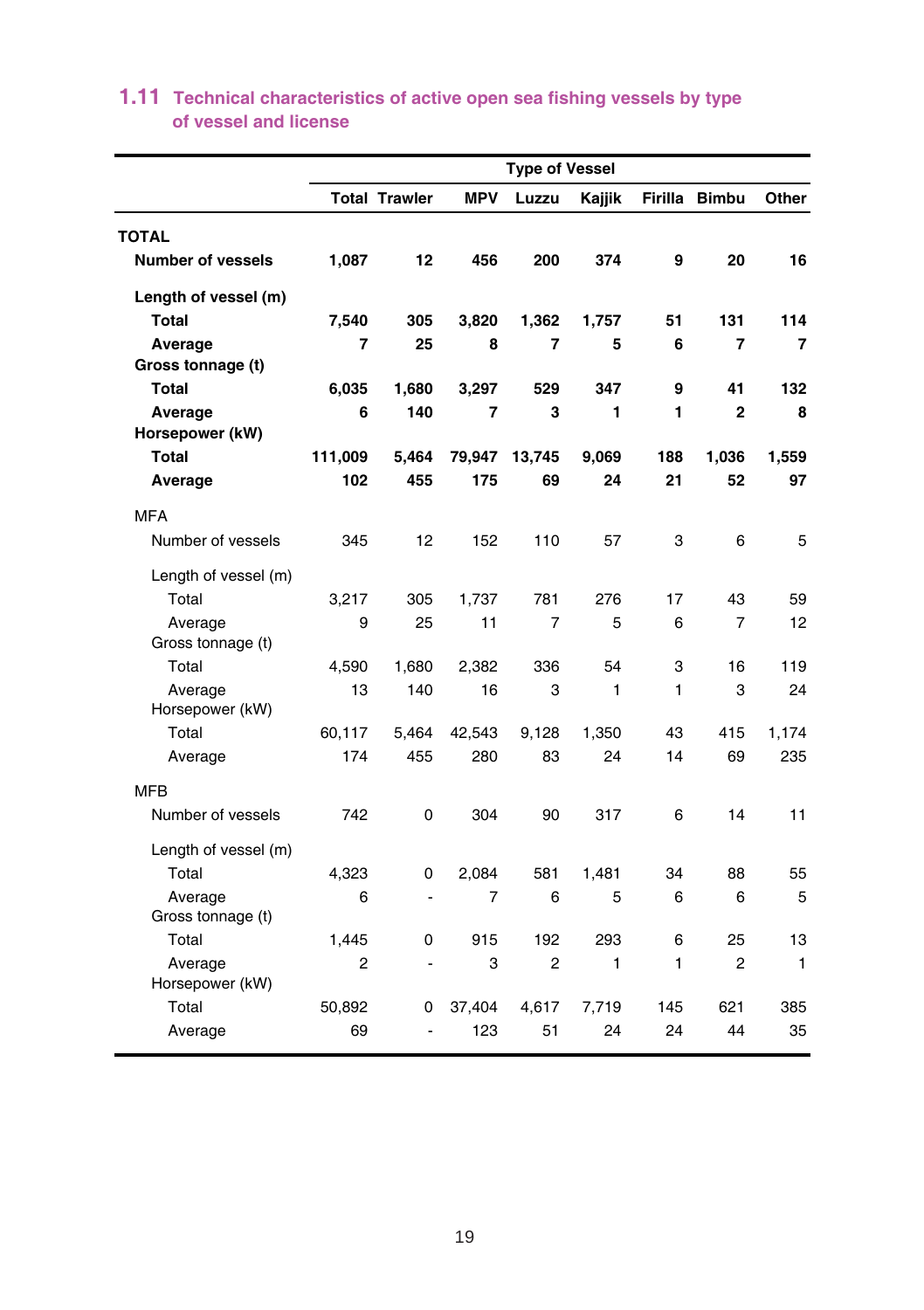|                                    |       |          | <b>Class size - Metres</b> |              |           |
|------------------------------------|-------|----------|----------------------------|--------------|-----------|
|                                    | Total | <5       | $5 - 10$                   | $10 - 15$    | $\geq$ 15 |
| TOTAL                              | 1,087 | 307      | 657                        | 78           | 45        |
| Mobile gears                       | 26    | 1        | 10                         |              | 14        |
| Demersal trawl and demersal seiner | 14    |          |                            | O            | 12        |
| Pelagic trawl and seiners          | 1     | 0        |                            | O            | 0         |
| Polyvalent                         | 3     | $\Omega$ |                            | 0            | 2         |
| Others (FADs Fishery)              | 8     | 0        | 7                          |              | $\Omega$  |
| Passive gears                      | 899   | 303      | 567                        | 22           | 7         |
| Gears using hooks                  | 336   | 100      | 212                        | 18           | 6         |
| Drift and fixed nets               | 104   | 38       | 65                         |              | 0         |
| Pots and traps                     | 50    | 25       | 25                         | <sup>0</sup> | 0         |
| Polyvalent                         | 409   | 140      | 265                        | 3            | 1         |
| <b>Polyvalent Gears</b>            | 162   | 3        | 80                         | 55           | 24        |
| Combining mobile and passive gears | 162   | 3        | 80                         | 55           | 24        |

# **1.12 Active open sea fishing vessels by vessel length and gear**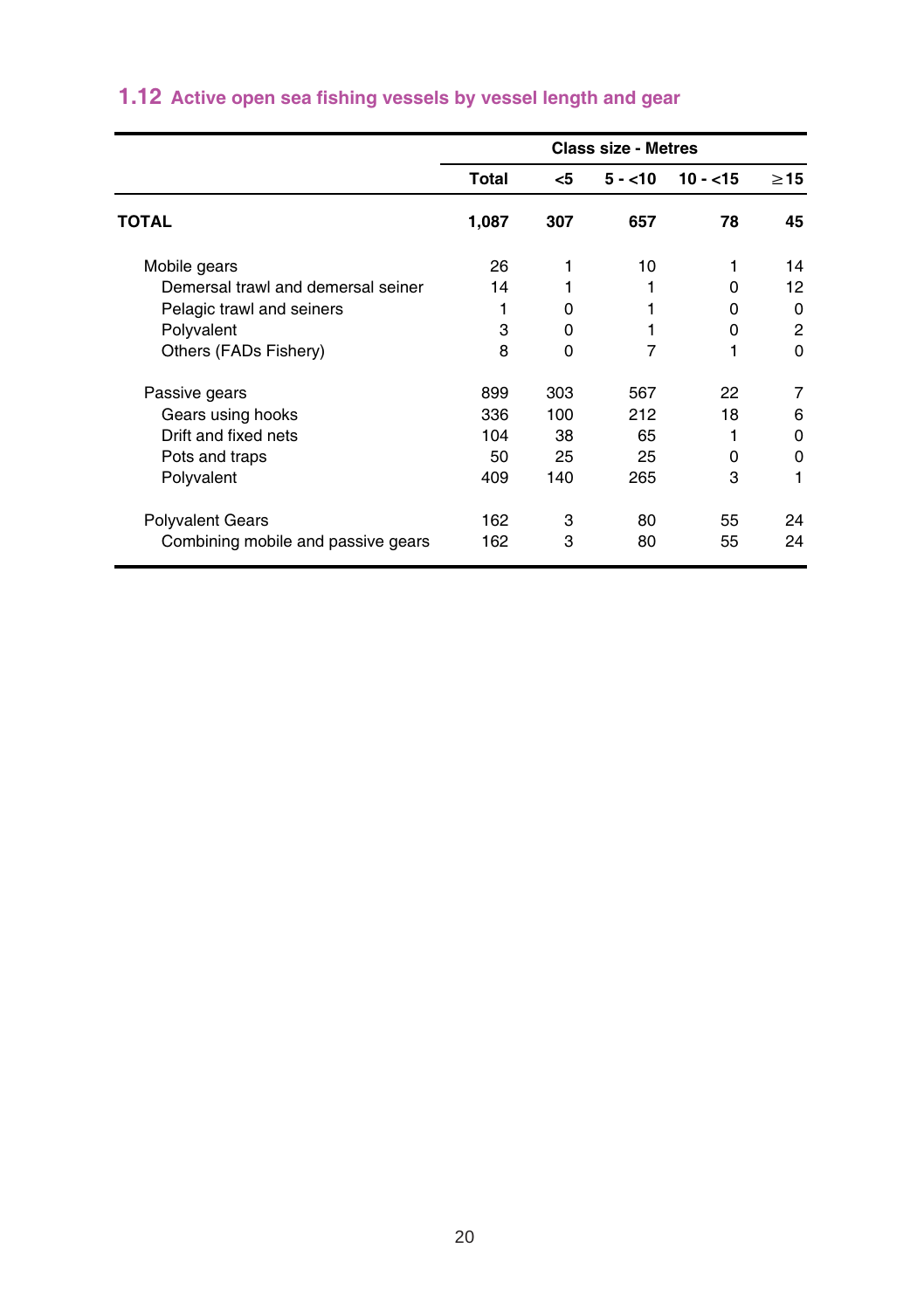1.13 Active open sea fishing vessels by type of vessel and gear **1.13 Active open sea fishing vessels by type of vessel and gear**

|                                    |                |         |               | <b>Type of Vessel</b> |        |         |                |              |
|------------------------------------|----------------|---------|---------------|-----------------------|--------|---------|----------------|--------------|
|                                    | Total          | Trawler | NeM           | Luzzu                 | Kajjik | Firilla | Bimbu          | <b>Other</b> |
| <b>TOTAL</b>                       | 1,087          | 51      | 456           | 200                   | 374    | თ       | 20             | ۽            |
| Mobile gears                       | 88             | 얻       | $\infty$      | Ю                     |        |         |                |              |
| Demersal trawl and demersal seiner | $\overline{4}$ | 얻       |               |                       |        |         |                |              |
| Pelagic trawl and seiners          |                |         |               |                       |        |         |                |              |
| Polyvalent                         | m              |         | ุ             |                       |        |         | ○              |              |
| Others (FADs Fishery)              | ∞              |         | 5             | ო                     | 0      |         | 0              |              |
| Passive gears                      | 899            |         | 325           | 163                   | 370    |         | 20             |              |
| Gears using hooks                  | 336            |         | 161           | 47                    | 113    |         | $\infty$       |              |
| Drift and fixed nets               | 104            |         | $\frac{8}{1}$ | 5                     | 49     |         | N              |              |
| Pots and traps                     | 50             |         |               | Ξ                     | 80     |         | 0              |              |
| Polyvalent                         | 409            |         | 139           | 74                    | 178    |         | $\overline{a}$ | ဖ            |
| Polyvalent Gears                   | 162            | 0       | 123           | 32                    |        |         | 0              | ผ            |
| Combining mobile and passive gears | 162            | 0       | 123           | 32                    |        |         | o              | Ν            |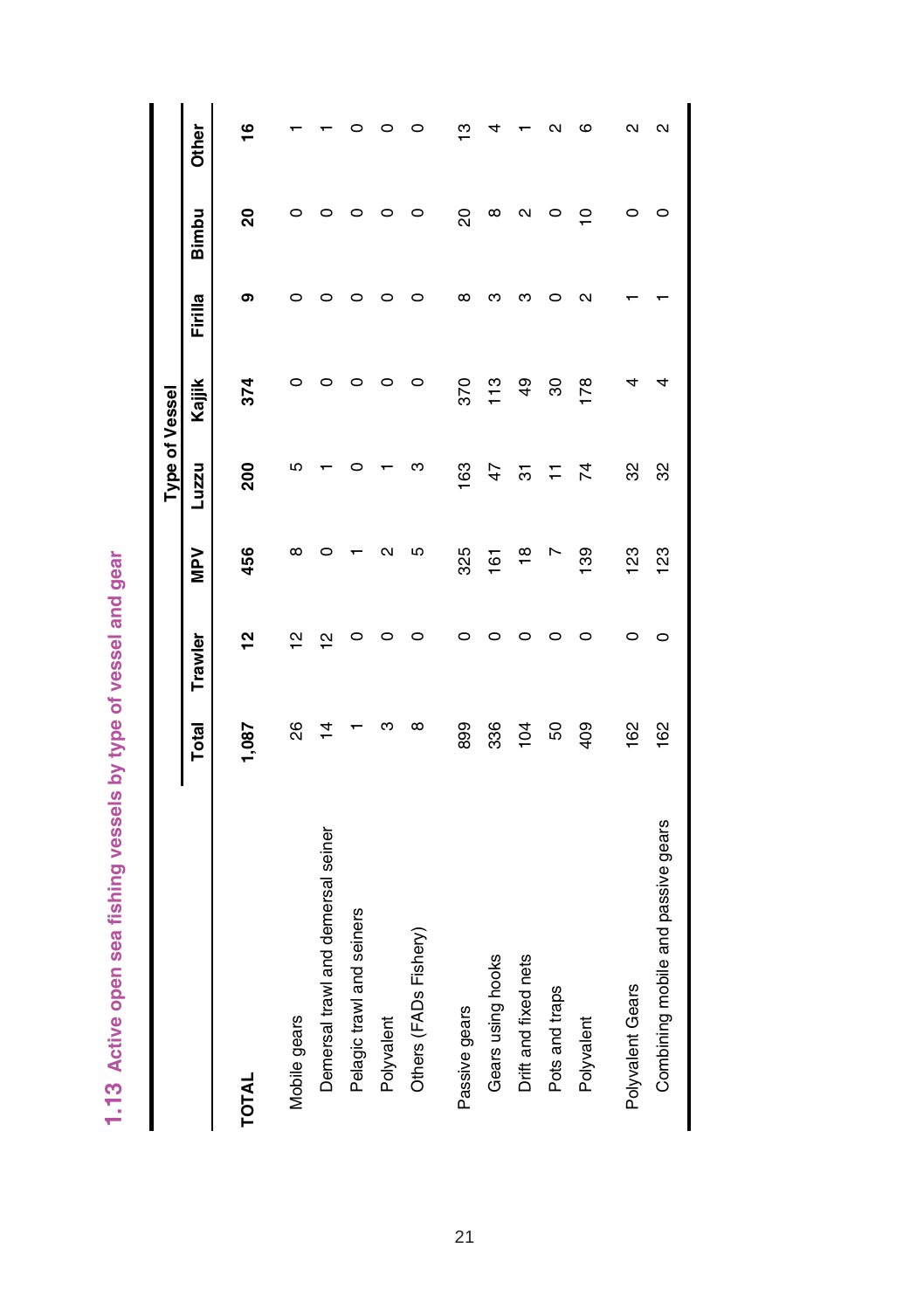| ׅׅׅׅׅ֧֚֚֚֚֚֚֚֚֚֚֚֚֚֚֚֚֚֚֬֡֡֜֡֜֓֡֡֡֓֡֡֓֡֡֓֡֓                                                |
|--------------------------------------------------------------------------------------------|
|                                                                                            |
| I<br>,<br>í                                                                                |
|                                                                                            |
|                                                                                            |
|                                                                                            |
| j                                                                                          |
| ٦<br>i<br>$\vdots$                                                                         |
| I<br>I                                                                                     |
| í                                                                                          |
| j<br>I<br>í<br>Ï<br>۱                                                                      |
| ï                                                                                          |
| Ï                                                                                          |
| ļ                                                                                          |
| i<br>١                                                                                     |
|                                                                                            |
|                                                                                            |
| ֧֧֧֧֧֧֧֧֧֧֧֧֧֧֧֧֧֧֧֧֧֛֛֛֛֛֧֛֚֚֚֚֚֚֚֚֚֚֚֚֚֚֚֚֚֚֚֚֚֚֚֚֚֚֚֚֚֚֚֚֝֩֓֝֓֝֓֝֓֓֜֝֓֜֜֜֜֝֬֜֝֬֜֜֝֬֜֜֜֝ |
| Ï<br>5<br>ī                                                                                |
| I                                                                                          |
|                                                                                            |
| ŋ<br>i                                                                                     |
| í<br>j<br>١                                                                                |
|                                                                                            |
| å                                                                                          |
| ¢                                                                                          |
| į<br>١                                                                                     |
| I<br>J<br>i<br>۱                                                                           |
| ı<br>i<br>ī                                                                                |
|                                                                                            |
| ₹                                                                                          |
| ٧<br>ı                                                                                     |
| í                                                                                          |

|                                       |               |          | Year of Manufacture |                       |                         |                |
|---------------------------------------|---------------|----------|---------------------|-----------------------|-------------------------|----------------|
|                                       | Total         | pre 1966 | 1966-1975           | 1976-1985             | 1986-1995               | 1996-2005      |
| Vessel length (m)<br><b>MALTA</b>     | 1,087         | 164      | $\frac{38}{2}$      | 156                   | 900                     | 329            |
|                                       |               |          | 42                  |                       |                         |                |
| $5 - 10$                              | <b>35 8 4</b> | おいはな     | 57                  | 55 2 11               |                         | <b>និង ខ</b> ្ |
| $10 - 15$                             |               |          |                     |                       |                         |                |
| $\frac{5}{15}$                        |               |          | œ                   |                       |                         |                |
| Malta                                 | $\frac{1}{8}$ | 125      | $\frac{80}{1}$      | 108                   | 226                     | 244            |
| Vessel length (m)                     |               |          |                     |                       |                         |                |
| $\sqrt{2}$                            |               |          |                     |                       |                         |                |
| $5 - 10$                              |               | 82 H     | <b>88</b>           | 28 H                  | <b>4 is 4</b><br>4 is 4 | ೫ <u>೫</u> ೫ ७ |
| $10 - 15$                             |               |          | თ                   |                       |                         |                |
| $\frac{5}{2}$                         | 9.583         | ၜ        | $\infty$            | $\infty$              | ო                       |                |
| Vessel length (m)<br>Southern Harbour | 76            | $\infty$ | $\frac{1}{2}$       | 으                     | $\overline{24}$         | 22             |
|                                       |               |          | ო                   |                       |                         |                |
| $5 - 10$<br>$5 - 10$<br>$10 - 15$     |               | G        | ဖ ဝ                 | $\circ$ $\frac{1}{2}$ |                         |                |
|                                       | 55 a          |          |                     | $\circ$ $\circ$       | $D \nsubseteq \alpha$   | $\circ \circ$  |
| $\frac{51}{2}$                        |               | $\circ$  |                     |                       |                         |                |
| Vessel length (m)<br>Northern Harbour | 115           | ဖ        | $\frac{1}{2}$       | $\overline{C}$        | 38                      | 36             |
| $\frac{1}{2}$                         |               | ဖ        | 4                   | 0                     |                         |                |
| $5 - 10$                              |               | ത-       | တ                   | $\infty$              | င္ ဗု ဗ ဇ               | 4800           |
| $10 - 15$                             |               |          |                     |                       |                         |                |
| $\geq 15$                             |               | $\circ$  |                     |                       |                         |                |
|                                       |               |          |                     |                       |                         |                |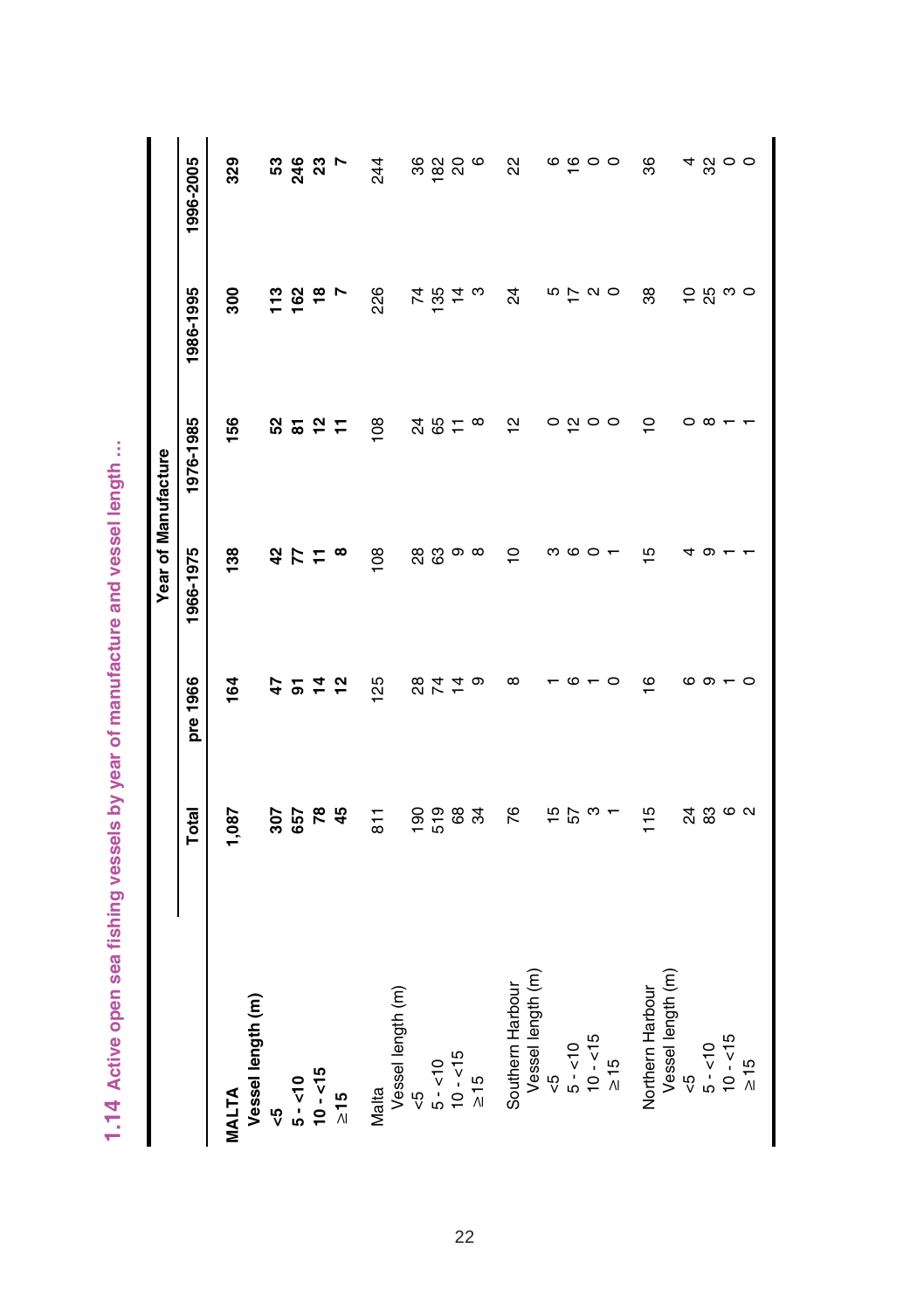| į<br>١<br>ׇ֚֬֡֡       |
|-----------------------|
|                       |
| i<br>l                |
| ١<br>ï<br>١<br>ı<br>١ |
| Ì                     |
| č                     |
| ١                     |
| )<br>)<br>i           |
| ١<br>١<br>١           |
| ŋ<br>i<br>i<br>í<br>i |
| i<br>ì<br>I<br>١      |
| l<br>ï<br>I<br>١<br>Ś |
| ï<br>١<br>ï           |
|                       |
| i                     |

|                                      |                                              |                | Year of Manufacture            |                |                 |                               |
|--------------------------------------|----------------------------------------------|----------------|--------------------------------|----------------|-----------------|-------------------------------|
|                                      | Total                                        | pre 1966       | 1966-1975                      | 1976-1985      | 1986-1995       | 1996-2005                     |
| South Eastern                        | 319                                          | 8              | 80                             | 4              | 59              | 74                            |
| Vessel length (m)                    |                                              |                |                                |                |                 |                               |
| $\frac{10}{2}$                       |                                              |                |                                |                | $\overline{C}$  |                               |
| $5 - 10$                             |                                              | 287            | 86                             | 5<br>27        | $\frac{3}{4}$   | က ဂ္က တ က                     |
| $10 - 15$                            |                                              |                |                                | r              | S               |                               |
| $\frac{5}{15}$                       | $\frac{47}{9}$ $\frac{67}{9}$ $\frac{67}{9}$ | $\overline{ }$ | ∞ ഥ                            | Ю              |                 |                               |
| Western                              | $\overline{27}$                              | თ              | $\frac{4}{4}$                  | 으              | $\frac{3}{4}$   | 49                            |
| Vessel length (m)                    |                                              |                |                                |                |                 |                               |
| $\frac{1}{\sqrt{2}}$                 |                                              | Ю              | ဖ                              | ဖ              |                 |                               |
| $5 - 10$                             |                                              | N              | $\overline{r}$                 | 4              | ន ភ             |                               |
| $10 - 15$                            | 6040                                         |                | $\circ$                        |                | $\circ$ $\circ$ | ၜႜၛၟၑၜ                        |
| $\geq 15$                            |                                              |                |                                |                |                 |                               |
| Northern                             | 174                                          | $\overline{a}$ | თ                              | 30             | 8               | 63                            |
| Vessel length (m)                    |                                              |                |                                |                |                 |                               |
| $\frac{5}{2}$                        |                                              | 4              | 4                              | ≌              | ನಿ ನಿ           |                               |
| $5 - 10$                             |                                              | 10 O           | ro o                           | $\overline{4}$ |                 |                               |
| $10 - 15$                            | g 8 ip 10                                    |                |                                | N              | 4               | $\breve{\Xi}$ ကို စက          |
| $\frac{5}{10}$                       |                                              |                | $\circ$                        |                | $\circ$         |                               |
| Vessel length (m)<br>Gozo and Comino | 276                                          | 8              | 80                             | $\frac{8}{4}$  | 74              | 85                            |
| $\frac{1}{\sqrt{2}}$                 | $\overline{11}$                              |                | $\overline{4}$                 |                |                 |                               |
| $5 - 10$                             |                                              | $\frac{5}{2}$  |                                | $\frac{8}{6}$  | 8<br>27         |                               |
| $10 - 15$                            | 8927                                         | $\circ$        | $\frac{4}{9}$ $\alpha$ $\circ$ |                | 4               | $\overline{r}$ g $\omega$ $-$ |
| $\geq 15$                            |                                              | ო              |                                | ო              | 4               |                               |
|                                      |                                              |                |                                |                |                 |                               |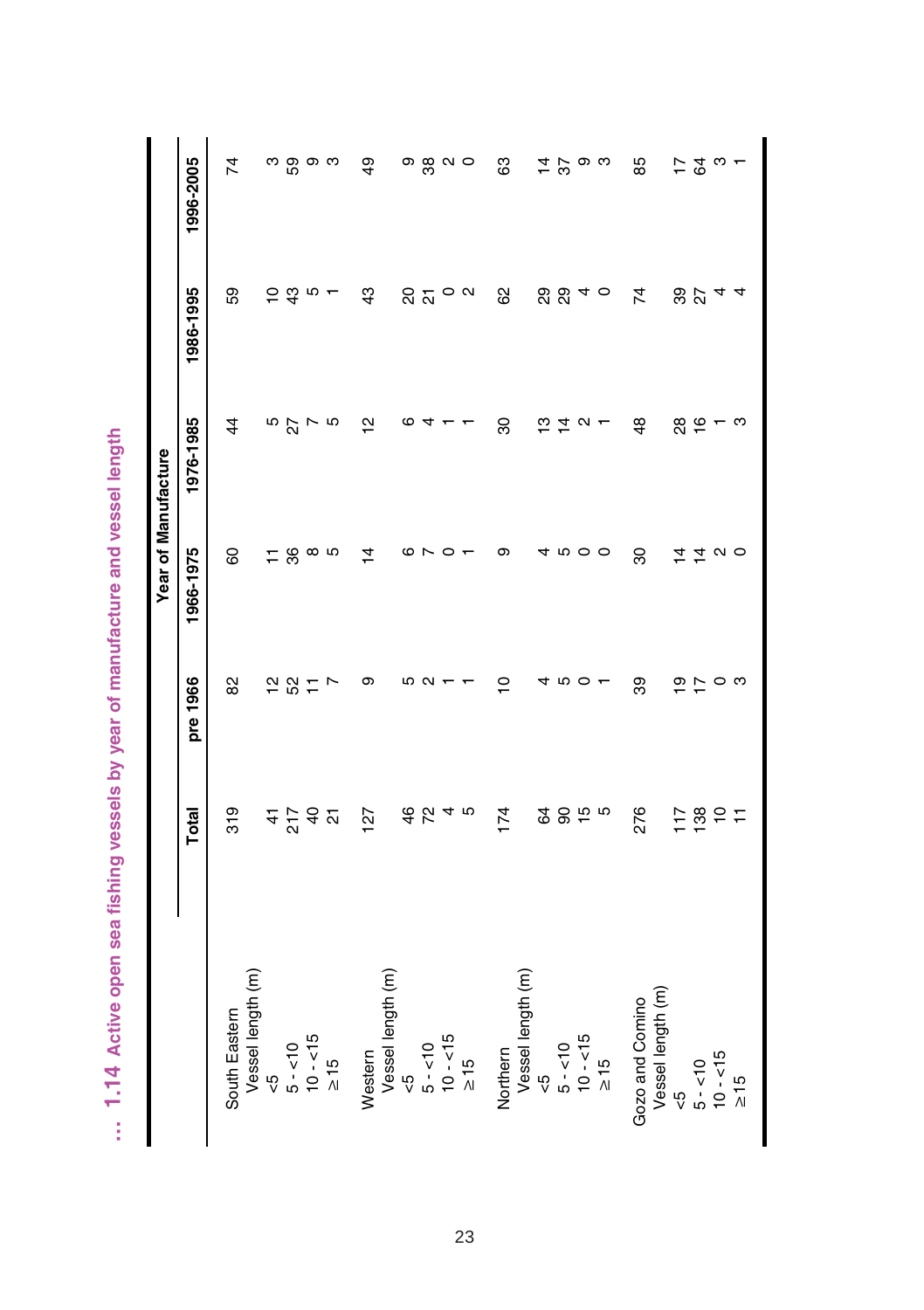| i                                    |
|--------------------------------------|
| í<br>ĺ<br>l<br>٦<br>è<br>ı<br>١<br>ä |
| I<br>١                               |
| ١<br>Ì<br>j<br>ì                     |
| á<br>۱<br>í<br>ĺ                     |
| ١                                    |
| i<br>١                               |
|                                      |
| j<br>l<br>i<br>é<br>J<br>č<br>١      |
| ņ<br>í<br>i<br>í<br>١<br>i           |
| å<br>j<br>١                          |
| í<br>I                               |
| I<br>ĺ<br>j<br>i<br>j<br>١<br>ı<br>ŕ |
| Q<br>ı<br>۱                          |
| í                                    |

|                                       |                |                               | Year of purchase |                |                 |                                 |
|---------------------------------------|----------------|-------------------------------|------------------|----------------|-----------------|---------------------------------|
|                                       | Total          | pre 1966                      | 1966-1975        | 1976-1985      | 1986-1995       | 1996-2005                       |
| Vessel length (m)<br><b>MALTA</b>     | 1,087          | $\overline{a}$                | 126              | 153            | 294             | 430                             |
| ٩ÿ                                    |                |                               |                  |                | $\frac{8}{100}$ |                                 |
| $5 - 10$                              | <b>35 8 4</b>  | ន <del>4</del>                | <b>ន ដ</b>       | 5250           | 157             | <u>ន ខ្លួ ខ</u> ្លួ             |
| $10 - 15$                             |                | $\overline{ }$                | ∞                |                | $\frac{8}{10}$  |                                 |
| $\geq 15$                             |                | ო                             | ဖ                |                |                 |                                 |
| Malta                                 | $\overline{8}$ | 6                             | $\frac{5}{10}$   | Ξ              | 221             | 317                             |
| Vessel length (m)                     |                |                               |                  |                |                 |                                 |
| $\sqrt{2}$                            |                |                               |                  |                |                 |                                 |
| $5 - 10$                              |                | $\frac{1}{2}$ % $\frac{1}{2}$ | 88 <sub>N</sub>  | <b>282</b>     | r 2014          | នន្តនុង                         |
| $10 - 15$                             |                |                               |                  |                |                 |                                 |
| $\frac{5}{2}$                         | 5.583          | $\sim$                        | G                | $\infty$       | o               |                                 |
| Vessel length (m)<br>Southern Harbour | 76             | 4                             | ဖ                | ဗူ             | $\overline{1}$  | 36                              |
| $\frac{10}{\sqrt{2}}$                 |                | 0                             |                  | 0              |                 |                                 |
| $5 - 10$                              | 57<br>25       | 4                             | a 4              | ഇ              | 4 L             | စ ဗ္လ                           |
| $10 - 15$                             |                | $\circ$                       | $\circ$          | $\circ$        | $\sim$ $\sim$   | $ -$                            |
| $\frac{5}{15}$                        |                | $\circ$                       | $\circ$          | $\circ$        |                 |                                 |
| Vessel length (m)<br>Northern Harbour | $\frac{5}{10}$ | ဖ                             | ∘                | $\overline{4}$ | 36              | $\overline{6}$                  |
| 45                                    |                | Z                             |                  |                |                 |                                 |
| $5 - 10$                              |                |                               |                  | လ ထ က          | $\frac{1}{2}$   |                                 |
| $10 - 15$                             | 2000<br>20     | 400                           | のへのの             |                |                 | $\circ$ $\circ$ $\circ$ $\circ$ |
| $\frac{15}{1}$                        |                |                               |                  |                | $\circ$         |                                 |
|                                       |                |                               |                  |                |                 |                                 |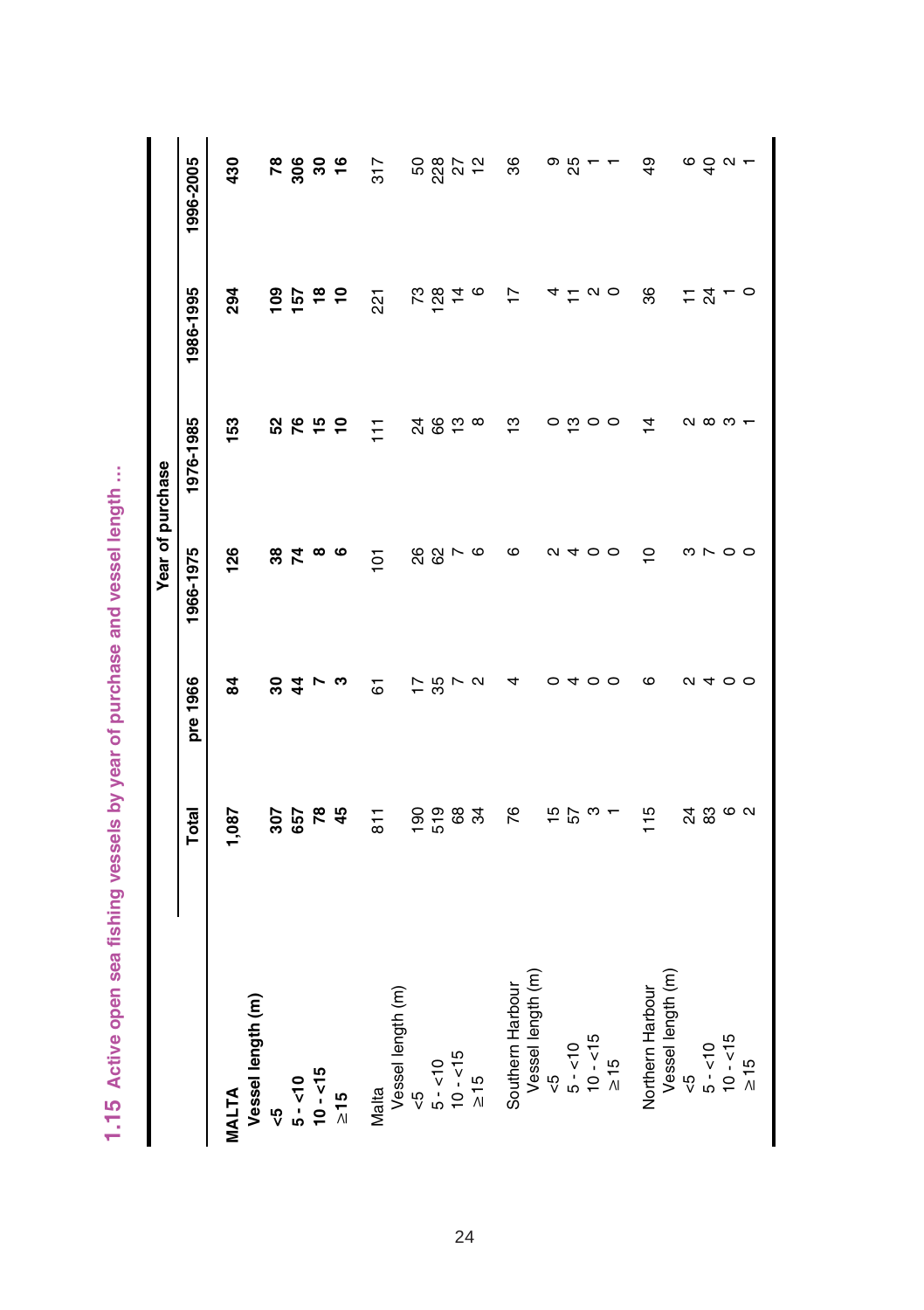... 1.15 Active open sea fishing vessels by year of purchase and vessel length **… 1.15 Active open sea fishing vessels by year of purchase and vessel length**

|                                      |                               |          | Year of purchase  |                             |                      |                                                          |
|--------------------------------------|-------------------------------|----------|-------------------|-----------------------------|----------------------|----------------------------------------------------------|
|                                      | Total                         | pre 1966 | 1966-1975         | 1976-1985                   | 1986-1995            | 1996-2005                                                |
| Vessel length (m)<br>South Eastern   | 319                           | 42       | 5                 | 46                          | 59                   | 50                                                       |
| $\frac{1}{\sqrt{2}}$                 |                               |          | 으                 |                             |                      |                                                          |
| $5 - 10$                             |                               | 24       | $\frac{4}{3}$     | $\frac{5}{2}$               | $\frac{4}{9}$        | n 10 51 10                                               |
| $10 - 15$                            |                               | G        |                   |                             | $\overline{ }$       |                                                          |
| $\geq 15$                            |                               | $\sim$   |                   |                             | 4                    |                                                          |
| Western                              | 127                           | 4        |                   | Ξ                           | 39                   | 8                                                        |
| Vessel length (m)                    |                               |          |                   |                             |                      |                                                          |
| $\frac{5}{5}$                        |                               | $\sim$   | Ю                 | Ņ                           |                      |                                                          |
| $5 - 10$                             | 4 b 4 m                       |          | S                 | ო                           | 2500                 | $\frac{2}{4}$                                            |
| $10 - 15$                            |                               |          | $\circ$           | $\circ$                     |                      | ო –                                                      |
| $\geq 15$                            |                               | 0        |                   |                             |                      |                                                          |
| Vessel length (m)<br>Northern        | 174                           | 5        | ٢                 | 27                          | 8                    | 73                                                       |
| $\frac{5}{5}$                        |                               |          |                   |                             |                      |                                                          |
| $5 - 10$                             |                               | ၈ လ ဝ    | $\mathbf{\Omega}$ |                             |                      | စ္က ပူ စ                                                 |
| $10 - 15$                            | g 8 ip 10                     |          | $\circ$           | $\frac{1}{2}$ is $\alpha$ o | ನಿ <sub>ಬಿ 4</sub> ಂ |                                                          |
| $\frac{5}{10}$                       |                               | $\circ$  |                   |                             |                      | 4                                                        |
| Vessel length (m)<br>Gozo and Comino | 276                           | 23       | 25                | $\frac{2}{3}$               | 73                   | $\frac{3}{11}$                                           |
| ςp                                   | $\frac{17}{11}$               | ო        |                   |                             |                      |                                                          |
| $5 - 10$                             |                               | ၈ ဝ      | 은 인               | 8002                        | 88                   | 8<br>8<br>8<br>8<br>9<br>8<br>9<br>8<br>9<br>8<br>1<br>1 |
| $10 - 15$                            | $\frac{8}{5}$ $\approx$ $\pm$ |          |                   |                             | 4                    |                                                          |
| $\geq 15$                            |                               |          | $\circ$           |                             | 4                    |                                                          |
|                                      |                               |          |                   |                             |                      |                                                          |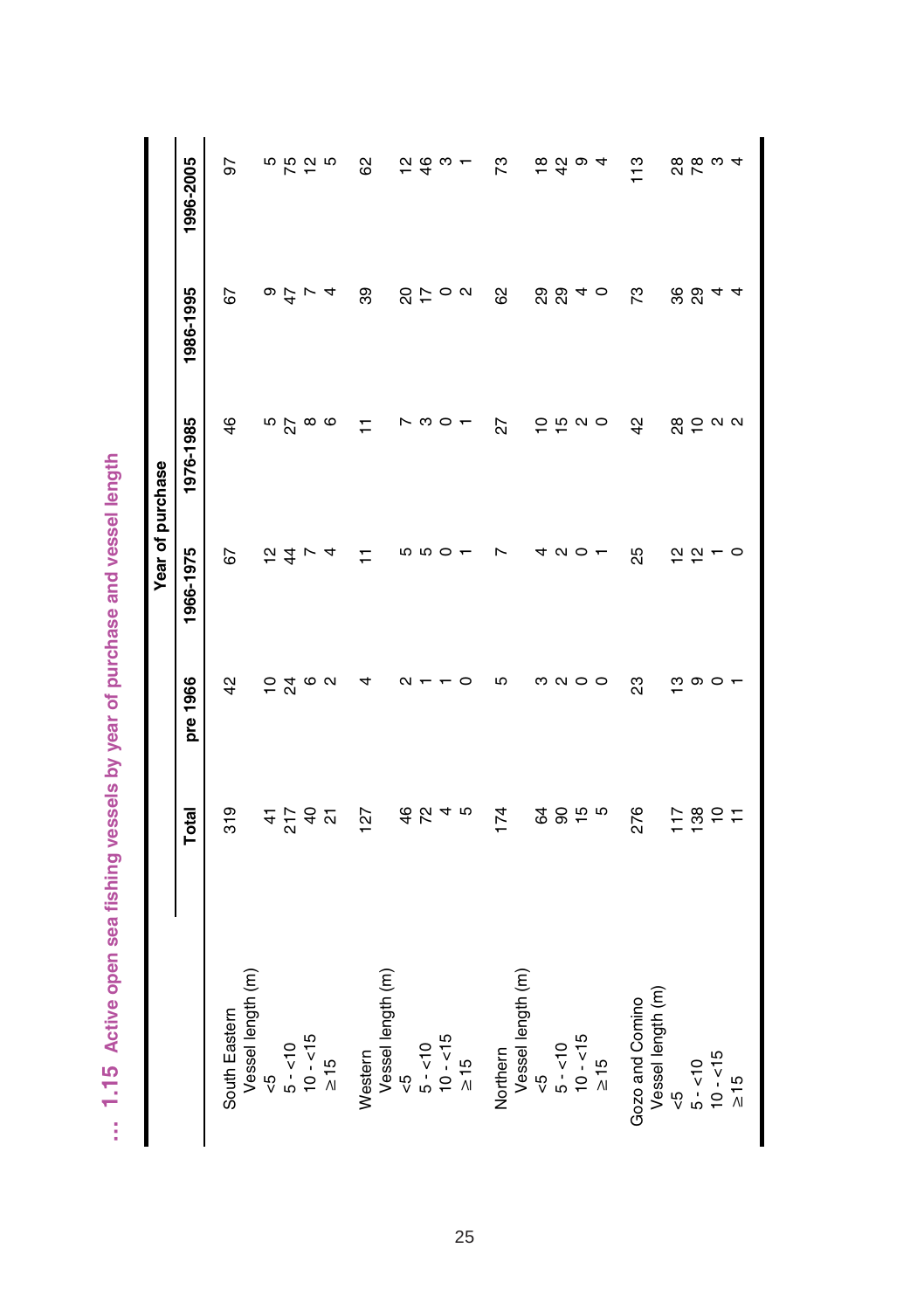|                  | <b>Year of Manufacture</b> |                |                |                                                  |          |                         |  |
|------------------|----------------------------|----------------|----------------|--------------------------------------------------|----------|-------------------------|--|
|                  | <b>Total</b>               |                |                | pre 1966 1966-1975 1976-1985 1986-1995 1996-2005 |          |                         |  |
| <b>MALTA</b>     | 1,087                      | 164            | 138            | 156                                              | 300      | 329                     |  |
| <b>Trawler</b>   | 12                         | $\overline{2}$ | 4              | 3                                                | 1        | $\mathbf{2}$            |  |
| <b>MPV</b>       | 456                        | 22             | 27             | 45                                               | 131      | 231                     |  |
| Luzzu            | 200                        | 90             | 57             | 29                                               | 11       | 13                      |  |
| Kajjik           | 374                        | 34             | 49             | 76                                               | 145      | 70                      |  |
| <b>Firilla</b>   | 9                          | 8              | 1              | 0                                                | 0        | 0                       |  |
| <b>Bimbu</b>     | 20                         | 1              | 0              | $\overline{2}$                                   | 8        | 9                       |  |
| Other            | 16                         | 7              | 0              | 1                                                | 4        | 4                       |  |
| Malta            | 811                        | 125            | 108            | 108                                              | 226      | 244                     |  |
| Trawler          | 9                          | 1              | $\overline{4}$ | 2                                                | 0        | $\overline{c}$          |  |
| <b>MPV</b>       | 358                        | 18             | 24             | 35                                               | 110      | 171                     |  |
| Luzzu            | 159                        | 75             | 42             | 23                                               | 9        | 10                      |  |
| Kajjik           | 252                        | 20             | 37             | 47                                               | 98       | 50                      |  |
| Firilla          | 9                          | 8              | 1              | 0                                                | 0        | 0                       |  |
| <b>Bimbu</b>     | 18                         | 0              | 0              | 1                                                | 8        | 9                       |  |
| Other            | 6                          | 3              | 0              | 0                                                | 1        | $\overline{2}$          |  |
| Southern Harbour | 76                         | 8              | 10             | 12                                               | 24       | 22                      |  |
| Trawler          | 1                          | 0              | 1              | 0                                                | 0        | 0                       |  |
| <b>MPV</b>       | 37                         | 2              | 4              | 4                                                | 15       | 12                      |  |
| Luzzu            | 9                          | 4              |                | 3                                                | 0        | $\overline{2}$          |  |
| Kajjik           | 27                         | 1              | 5              | 5                                                | 9        | $\overline{7}$          |  |
| Firilla          | 1                          | 1              | 0              | 0                                                | 0        | 0                       |  |
| <b>Bimbu</b>     | 1                          | 0              | 0              | 0                                                | 0        | $\mathbf{1}$            |  |
| Other            | $\Omega$                   | 0              | 0              | 0                                                | $\Omega$ | $\Omega$                |  |
| Northern Harbour | 115                        | 16             | 15             | 10                                               | 38       | 36                      |  |
| Trawler          | 2                          | 0              | 1              | 1                                                | 0        | 0                       |  |
| <b>MPV</b>       | 51                         | 0              | 3              | 2                                                | 19       | 27                      |  |
| Luzzu            | 17                         | 9              | 4              | 3                                                | 0        | $\mathbf{1}$            |  |
| Kajjik           | 33                         | 5              | 6              | $\overline{\mathbf{4}}$                          | 14       | $\overline{\mathbf{4}}$ |  |
| Firilla          | 3                          | $\overline{2}$ | 1              | 0                                                | 0        | 0                       |  |
| Bimbu            | 8                          | 0              | 0              | 0                                                | 4        | $\overline{4}$          |  |
| Other            | 1                          | 0              | 0              | 0                                                | 1        | 0                       |  |

# **type of vessel … 1.16 Active open sea fishing vessels by year of manufacture and**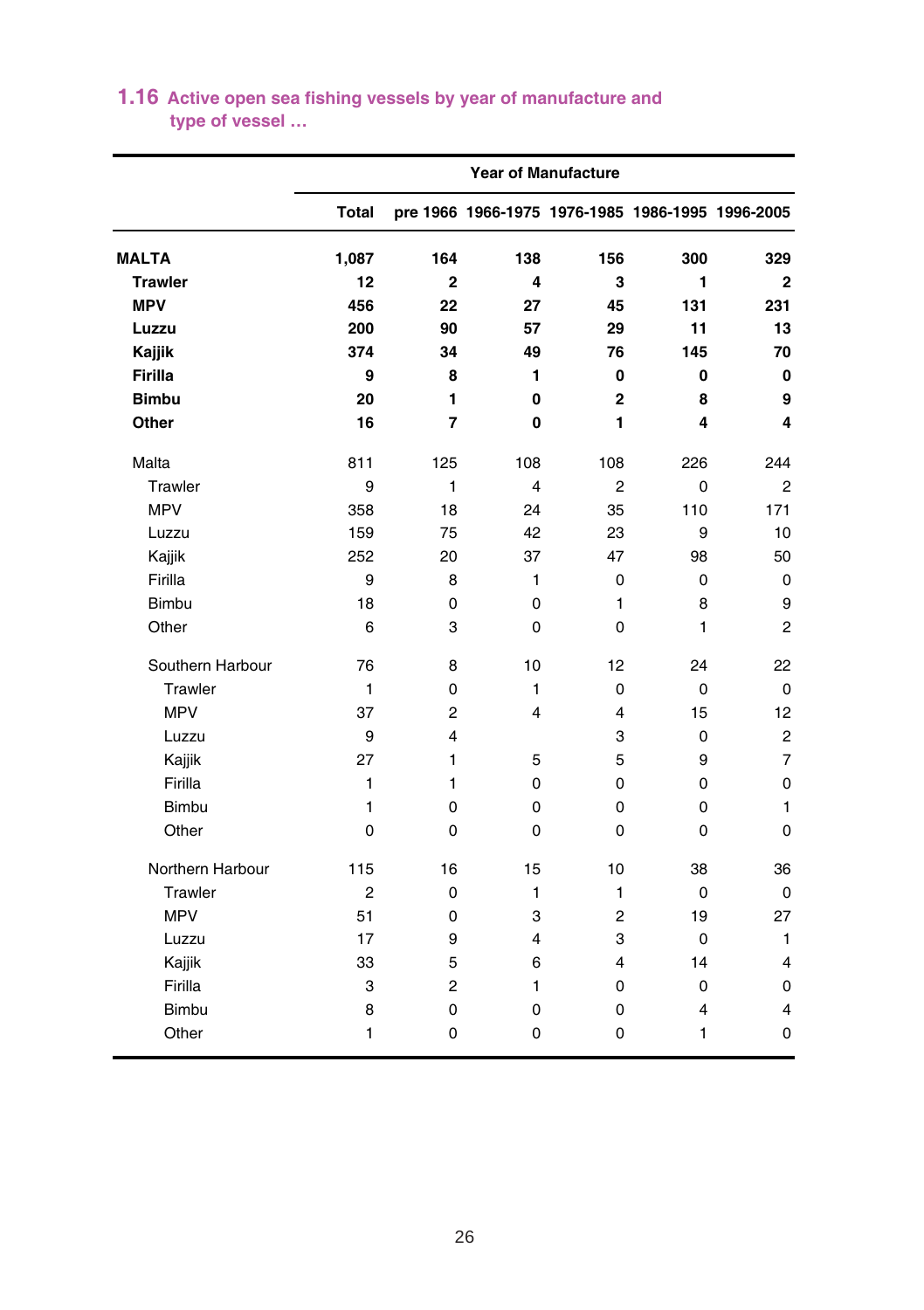|                 |                |                         |                | <b>Year of Manufacture</b>                       |                |                |
|-----------------|----------------|-------------------------|----------------|--------------------------------------------------|----------------|----------------|
|                 | <b>Total</b>   |                         |                | pre 1966 1966-1975 1976-1985 1986-1995 1996-2005 |                |                |
| South Eastern   | 319            | 82                      | 60             | 44                                               | 59             | 74             |
| Trawler         | 3              | $\mathbf{1}$            | $\overline{2}$ | 0                                                | $\mathbf 0$    | 0              |
| <b>MPV</b>      | 134            | 15                      | 14             | 22                                               | 34             | 49             |
| Luzzu           | 104            | 49                      | 28             | 13                                               | 8              | 6              |
| Kajjik          | 64             | 10                      | 16             | 8                                                | 15             | 15             |
| Firilla         | $\overline{4}$ | $\overline{\mathbf{4}}$ | 0              | 0                                                | 0              | $\mathbf 0$    |
| <b>Bimbu</b>    | 6              | 0                       | 0              | 1                                                | 2              | 3              |
| Other           | 4              | 3                       | 0              | 0                                                | 0              | 1              |
| Western         | 127            | 9                       | 14             | 12                                               | 43             | 49             |
| Trawler         | 0              | 0                       | 0              | 0                                                | 0              | 0              |
| <b>MPV</b>      | 63             | 1                       | 2              | 4                                                | 21             | 35             |
| Luzzu           | 13             | 5                       | 6              | 1                                                | 0              | $\mathbf{1}$   |
| Kajjik          | 49             | $\overline{2}$          | 6              | $\overline{7}$                                   | 22             | 12             |
| Firilla         | 1              | $\mathbf{1}$            | 0              | 0                                                | 0              | 0              |
| <b>Bimbu</b>    | 1              | 0                       | 0              | 0                                                | 0              | $\mathbf{1}$   |
| Other           | 0              | 0                       | 0              | 0                                                | 0              | 0              |
| Northern        | 174            | 10                      | 9              | 30                                               | 62             | 63             |
| Trawler         | 3              | 0                       | 0              | 1                                                | $\mathbf 0$    | $\overline{2}$ |
| <b>MPV</b>      | 73             | 0                       | 1              | 3                                                | 21             | 48             |
| Luzzu           | 16             | 8                       | 4              | 3                                                | 1              | 0              |
| Kajjik          | 79             | 2                       | 4              | 23                                               | 38             | 12             |
| Firilla         | 0              | 0                       | 0              | 0                                                | 0              | 0              |
| <b>Bimbu</b>    | $\overline{c}$ | 0                       | 0              | 0                                                | $\overline{2}$ | 0              |
| Other           | 1              | 0                       | 0              | 0                                                | 0              | 1              |
| Gozo and Comino | 276            | 39                      | 30             | 48                                               | 74             | 85             |
| Trawler         | 3              | 1                       | 0              | 1                                                | 1              | $\mathbf 0$    |
| <b>MPV</b>      | 98             | 4                       | 3              | 10                                               | 21             | 60             |
| Luzzu           | 41             | 15                      | 15             | 6                                                | $\overline{2}$ | 3              |
| Kajjik          | 122            | 14                      | 12             | 29                                               | 47             | 20             |
| Firilla         | 0              | 0                       | 0              | 0                                                | 0              | 0              |
| Bimbu           | $\overline{c}$ | 1                       | 0              | 1                                                | 0              | 0              |
| Other           | 10             | 4                       | 0              | 1                                                | 3              | 2              |

# **type of vessel … 1.16 Active open sea fishing vessels by year of manufacture and**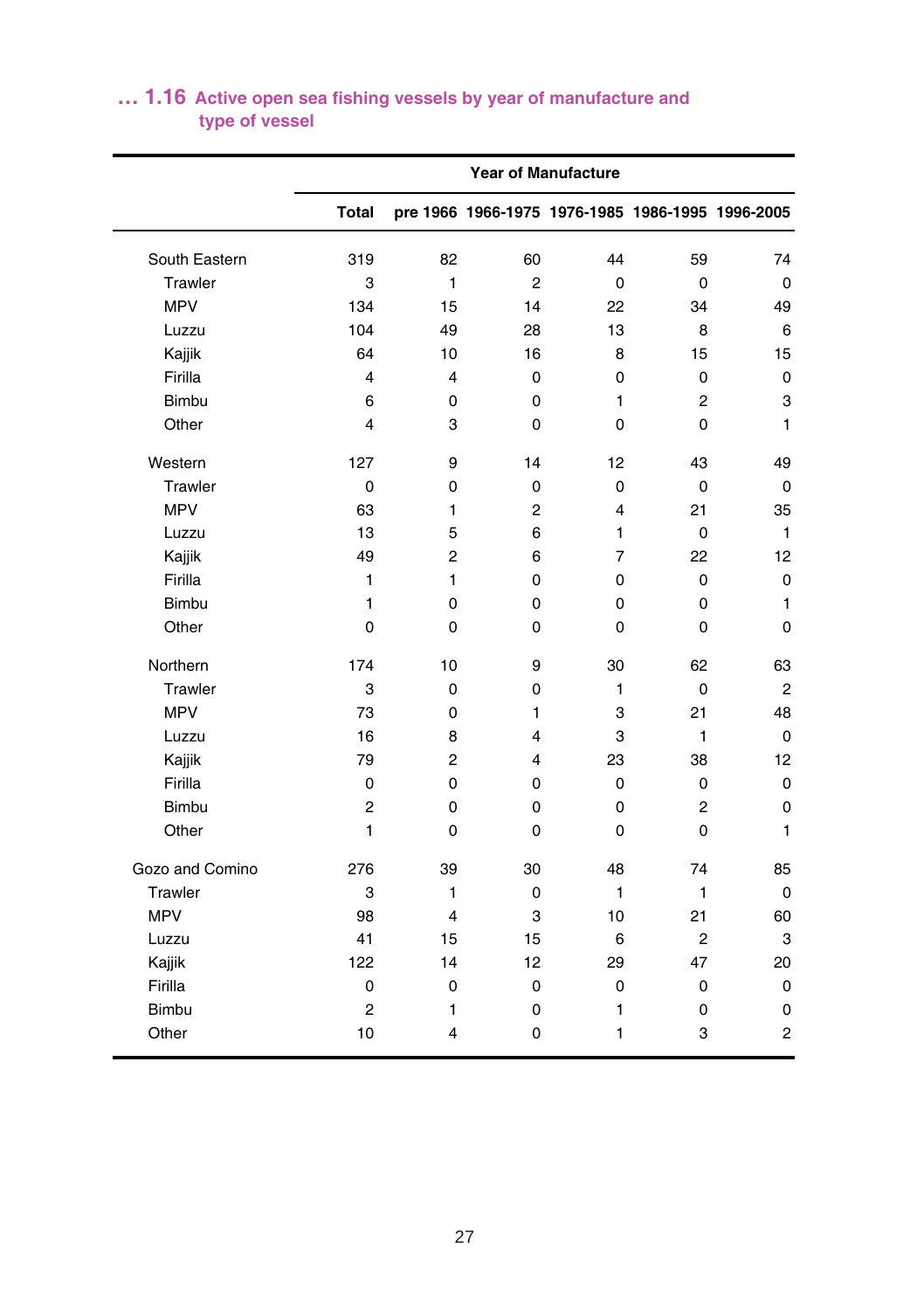|                  | <b>Year of Manufacture</b> |                |     |                |                                                  |                |
|------------------|----------------------------|----------------|-----|----------------|--------------------------------------------------|----------------|
|                  | <b>Total</b>               |                |     |                | pre 1966 1966-1975 1976-1985 1986-1995 1996-2005 |                |
| <b>MALTA</b>     | 1,087                      | 84             | 126 | 153            | 294                                              | 430            |
| <b>Trawler</b>   | 12                         | $\mathbf 0$    | 1   | 3              | 1                                                | 7              |
| <b>MPV</b>       | 456                        | 9              | 16  | 46             | 119                                              | 266            |
| Luzzu            | 200                        | 46             | 62  | 34             | 25                                               | 33             |
| Kajjik           | 374                        | 20             | 44  | 67             | 137                                              | 106            |
| <b>Firilla</b>   | 9                          | 3              | 3   | $\overline{2}$ | 0                                                | 1              |
| <b>Bimbu</b>     | 20                         | $\mathbf{0}$   | 0   | 0              | 9                                                | 11             |
| Other            | 16                         | 6              | 0   | 1              | 3                                                | 6              |
| Malta            | 811                        | 61             | 101 | 111            | 221                                              | 317            |
| Trawler          | 9                          | 0              | 1   | $\overline{2}$ | 1                                                | 5              |
| <b>MPV</b>       | 358                        | $\overline{7}$ | 14  | 38             | 98                                               | 201            |
| Luzzu            | 159                        | 37             | 49  | 30             | 19                                               | 24             |
| Kajjik           | 252                        | 11             | 34  | 39             | 94                                               | 74             |
| Firilla          | 9                          | 3              | 3   | 2              | 0                                                | $\mathbf{1}$   |
| <b>Bimbu</b>     | 18                         | $\mathbf 0$    | 0   | 0              | 8                                                | 10             |
| Other            | 6                          | 3              | 0   | $\Omega$       | 1                                                | $\overline{c}$ |
| Southern Harbour | 76                         | 4              | 6   | 13             | 17                                               | 36             |
| Trawler          | 1                          | 0              | 0   | $\mathbf 0$    | 0                                                | $\mathbf{1}$   |
| <b>MPV</b>       | 37                         | 1              | 1   | 8              | 10                                               | 17             |
| Luzzu            | 9                          | 3              | 1   | 3              | 0                                                | $\overline{2}$ |
| Kajjik           | 27                         | $\Omega$       | 4   | $\overline{2}$ | 7                                                | 14             |
| Firilla          | 1                          | $\mathbf 0$    | 0   | 0              | 0                                                | $\mathbf{1}$   |
| Bimbu            | 1                          | $\mathbf 0$    | 0   | 0              | 0                                                | $\mathbf{1}$   |
| Other            | 0                          | $\Omega$       | 0   | $\Omega$       | 0                                                | $\Omega$       |
| Northern Harbour | 115                        | 6              | 10  | 14             | 36                                               | 49             |
| Trawler          | $\overline{2}$             | $\Omega$       | 0   | 1              | $\Omega$                                         | 1              |
| <b>MPV</b>       | 51                         | 0              | 0   | 3              | 15                                               | 33             |
| Luzzu            | 17                         | 4              | 5   | $\overline{2}$ | $\overline{2}$                                   | 4              |
| Kajjik           | 33                         | 1              | 5   | 6              | 14                                               | $\overline{7}$ |
| Firilla          | 3                          | 1              | 0   | $\overline{2}$ | 0                                                | 0              |
| <b>Bimbu</b>     | 8                          | 0              | 0   | 0              | 4                                                | 4              |
| Other            | 1                          | 0              | 0   | 0              | 1                                                | 0              |

# **type of vessel … 1.17 Active open sea fishing vessels by year of purchase and**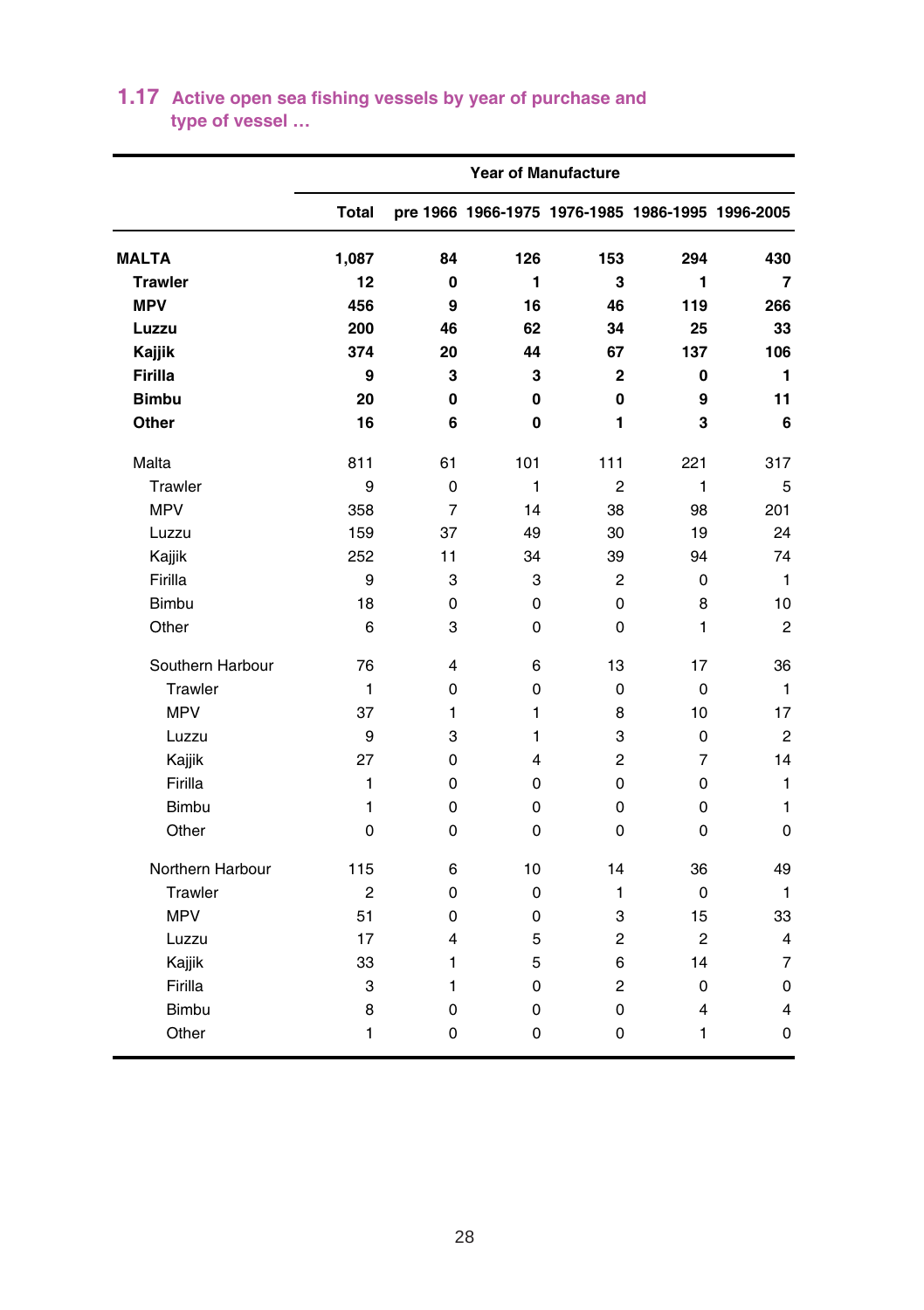|                 |                         |                |                | <b>Year of Manufacture</b> |                                                  |                         |
|-----------------|-------------------------|----------------|----------------|----------------------------|--------------------------------------------------|-------------------------|
|                 | <b>Total</b>            |                |                |                            | pre 1966 1966-1975 1976-1985 1986-1995 1996-2005 |                         |
| South Eastern   | 319                     | 42             | 67             | 46                         | 67                                               | 97                      |
| Trawler         | 3                       | $\mathbf 0$    | 1              | $\mathbf{1}$               | 1                                                | $\mathbf 0$             |
| <b>MPV</b>      | 134                     | 6              | 11             | 21                         | 37                                               | 59                      |
| Luzzu           | 104                     | 25             | 36             | 17                         | 12                                               | 14                      |
| Kajjik          | 64                      | $\overline{7}$ | 16             | $\overline{7}$             | 15                                               | 19                      |
| Firilla         | $\overline{4}$          | 1              | 3              | $\mathbf 0$                | $\mathbf 0$                                      | $\mathbf 0$             |
| <b>Bimbu</b>    | 6                       | 0              | 0              | $\Omega$                   | 2                                                | 4                       |
| Other           | $\overline{\mathbf{4}}$ | 3              | 0              | $\Omega$                   | 0                                                | 1                       |
| Western         | 127                     | 4              | 11             | 11                         | 39                                               | 62                      |
| Trawler         | 0                       | 0              | 0              | 0                          | 0                                                | 0                       |
| <b>MPV</b>      | 63                      | 0              | 1              | 3                          | 18                                               | 41                      |
| Luzzu           | 13                      | $\overline{2}$ | 5              | $\overline{2}$             | 1                                                | 3                       |
| Kajjik          | 49                      | $\mathbf{1}$   | 5              | 6                          | 20                                               | 17                      |
| Firilla         | 1                       | 1              | 0              | $\Omega$                   | 0                                                | 0                       |
| Bimbu           | 1                       | 0              | 0              | $\mathbf 0$                | 0                                                | $\mathbf{1}$            |
| Other           | 0                       | 0              | 0              | $\mathbf 0$                | 0                                                | 0                       |
| Northern        | 174                     | 5              | $\overline{7}$ | 27                         | 62                                               | 73                      |
| Trawler         | 3                       | 0              | 0              | $\mathbf 0$                | 0                                                | 3                       |
| <b>MPV</b>      | 73                      | 0              | 1              | 3                          | 18                                               | 51                      |
| Luzzu           | 16                      | 3              | $\overline{2}$ | 6                          | 4                                                | 1                       |
| Kajjik          | 79                      | $\overline{2}$ | 4              | 18                         | 38                                               | 17                      |
| Firilla         | $\mathbf 0$             | 0              | 0              | $\mathbf 0$                | 0                                                | $\mathbf 0$             |
| Bimbu           | $\overline{2}$          | 0              | 0              | $\mathbf 0$                | 2                                                | 0                       |
| Other           | 1                       | 0              | 0              | $\mathbf 0$                | 0                                                | 1                       |
| Gozo and Comino | 276                     | 23             | 25             | 42                         | 73                                               | 113                     |
| Trawler         | 3                       | 0              | 0              | 1                          | 0                                                | $\overline{c}$          |
| <b>MPV</b>      | 98                      | $\overline{2}$ | $\overline{2}$ | 8                          | 21                                               | 65                      |
| Luzzu           | 41                      | 9              | 13             | $\overline{4}$             | 6                                                | 9                       |
| Kajjik          | 122                     | 9              | 10             | 28                         | 43                                               | 32                      |
| Firilla         | 0                       | 0              | 0              | 0                          | 0                                                | 0                       |
| <b>Bimbu</b>    | $\overline{c}$          | 0              | 0              | 0                          | 1                                                | $\mathbf{1}$            |
| Other           | 10                      | 3              | 0              | 1                          | $\overline{2}$                                   | $\overline{\mathbf{4}}$ |

#### **type of vessel … 1.17 Active open sea fishing vessels by year of purchase and**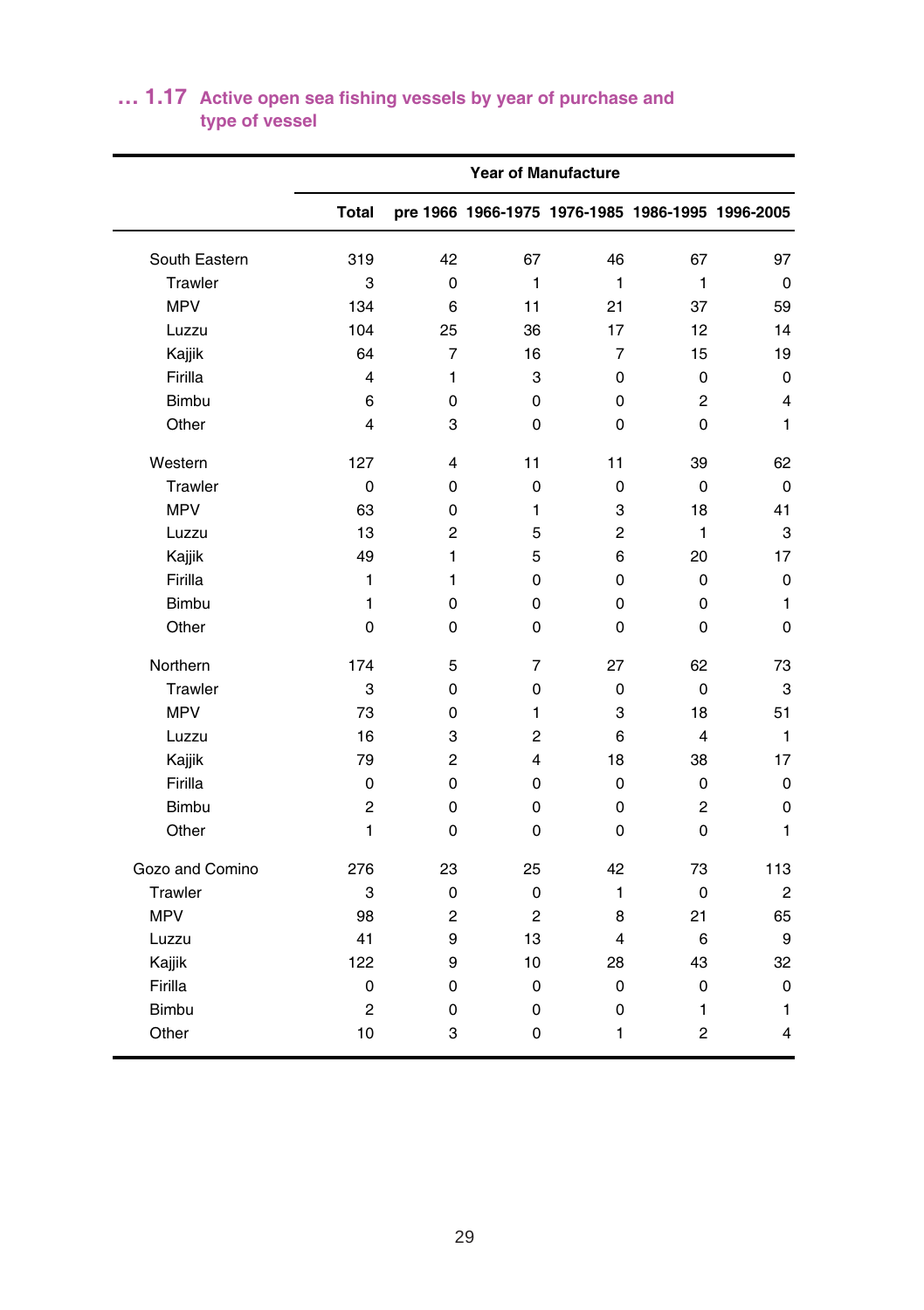|                  | <b>Class size - Metres</b> |        |          |             |           |  |  |
|------------------|----------------------------|--------|----------|-------------|-----------|--|--|
|                  | <b>Total</b>               | $5$    | $5 - 10$ | $10 - 15$   | $\geq$ 15 |  |  |
| <b>MALTA</b>     | 1,294,216                  | 61,994 | 371,626  | 304,927     | 555,669   |  |  |
| <b>Trawler</b>   | 420,341                    | 0      | 0        | 0           | 420,341   |  |  |
| <b>MPV</b>       | 566,310                    | 6,142  | 187,611  | 264,429     | 108,128   |  |  |
| Luzzu            | 163,408                    | 2,841  | 110,129  | 40,438      | 10,000    |  |  |
| Kajjik           | 101,135                    | 51,321 | 49,814   | 0           | 0         |  |  |
| Firilla          | 2,495                      | 1,580  | 915      | 0           | 0         |  |  |
| <b>Bimbu</b>     | 21,319                     | 50     | 21,269   | 0           | 0         |  |  |
| Other            | 19,208                     | 60     | 1,888    | 60          | 17,200    |  |  |
| Malta            | 1,124,861                  | 45,821 | 287,065  | 277,968     | 514,007   |  |  |
| Trawler          | 397,341                    | 0      | 0        | $\mathbf 0$ | 397,341   |  |  |
| <b>MPV</b>       | 467,878                    | 4,542  | 136,300  | 237,570     | 89,466    |  |  |
| Luzzu            | 143,668                    | 2,841  | 90,489   | 40,338      | 10,000    |  |  |
| Kajjik           | 73,302                     | 36,858 | 36,444   | 0           | 0         |  |  |
| Firilla          | 2,495                      | 1,580  | 915      | 0           | 0         |  |  |
| <b>Bimbu</b>     | 21,269                     | 0      | 21,269   | 0           | $\Omega$  |  |  |
| Other            | 18,908                     | 0      | 1,648    | 60          | 17,200    |  |  |
| Southern Harbour | 28,277                     | 3,876  | 19,251   | 1,950       | 3,200     |  |  |
| Trawler          | 3,200                      | 0      | 0        | 0           | 3,200     |  |  |
| <b>MPV</b>       | 12,576                     | 510    | 10,116   | 1,950       | 0         |  |  |
| Luzzu            | 4,340                      | 0      | 4,340    | 0           | 0         |  |  |
| Kajjik           | 8,081                      | 3,366  | 4,715    | 0           | 0         |  |  |
| Firilla          | 0                          | 0      | 0        | 0           | 0         |  |  |
| <b>Bimbu</b>     | 80                         | 0      | 80       | 0           | 0         |  |  |
| Other            | $\mathbf 0$                | 0      | 0        | 0           | 0         |  |  |
| Northern Harbour | 95,796                     | 3,570  | 43,823   | 26,403      | 22,000    |  |  |
| Trawler          | 22,000                     | 0      | 0        | 0           | 22,000    |  |  |
| <b>MPV</b>       | 26,050                     | 220    | 21,330   | 4,500       | 0         |  |  |
| Luzzu            | 34,515                     | 260    | 12,352   | 21,903      | 0         |  |  |
| Kajjik           | 9,773                      | 3,090  | 6,683    | 0           | 0         |  |  |
| Firilla          | 195                        | 0      | 195      | 0           | 0         |  |  |
| <b>Bimbu</b>     | 3,115                      | 0      | 3,115    | 0           | 0         |  |  |
| Other            | 148                        | 0      | 148      | 0           | 0         |  |  |

#### **1.18** Gross fixed capital formation<sup>a</sup> (Lm) by length and type of vessel ...

<sup>a</sup> Gross fixed capital formation includes purchase of vessels, engines, electronic equipment, deck equipment, fishing gear and nets.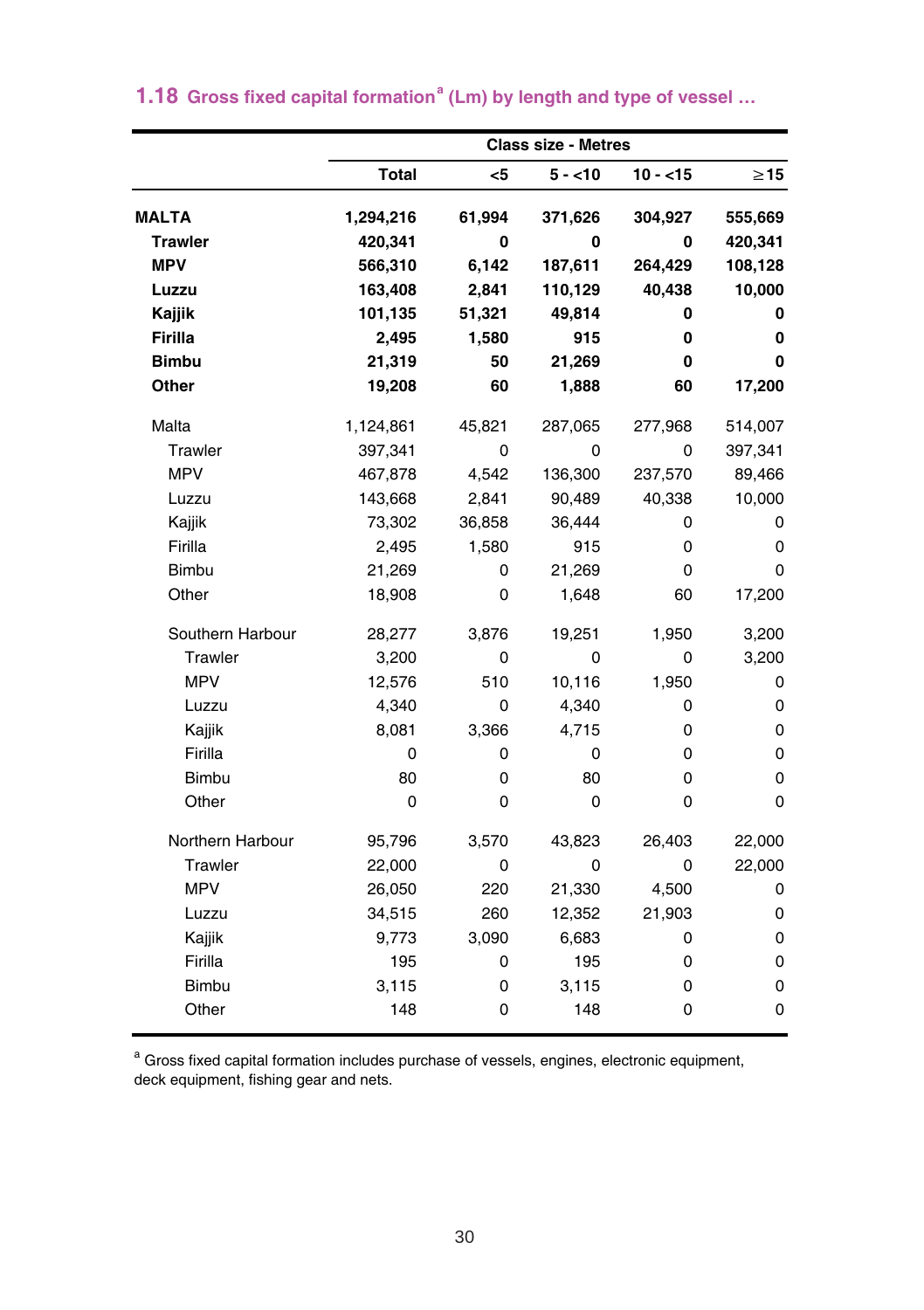|                 |              |          | <b>Class size - Metres</b> |           |             |
|-----------------|--------------|----------|----------------------------|-----------|-------------|
|                 | <b>Total</b> | $5$      | $5 - 10$                   | $10 - 15$ | $\geq$ 15   |
| South Eastern   | 406,325      | 11,008   | 139,118                    | 123,712   | 132,487     |
| Trawler         | 50,500       | 0        | 0                          | 0         | 50,500      |
| <b>MPV</b>      | 237,928      | 2,210    | 58,214                     | 112,717   | 64,787      |
| Luzzu           | 68,508       | 1,581    | 55,992                     | 10,935    | 0           |
| Kajjik          | 12,905       | 7,217    | 5,688                      | 0         | 0           |
| Firilla         | 720          | 0        | 720                        | 0         | 0           |
| <b>Bimbu</b>    | 17,204       | 0        | 17,204                     | 0         | 0           |
| Other           | 18,560       | 0        | 1,300                      | 60        | 17,200      |
| Western         | 149,456      | 6,294    | 28,083                     | 98,500    | 16,579      |
| Trawler         | 0            | 0        | 0                          | 0         | 0           |
| <b>MPV</b>      | 125.100      | 623      | 16.898                     | 91.000    | 16,579      |
| Luzzu           | 11,895       | 100      | 4,295                      | 7,500     | 0           |
| Kajjik          | 10,181       | 3,991    | 6,190                      | 0         | 0           |
| Firilla         | 1,580        | 1,580    | 0                          | 0         | 0           |
| <b>Bimbu</b>    | 700          | 0        | 700                        | 0         | 0           |
| Other           | 0            | $\Omega$ | 0                          | 0         | 0           |
| Northern        | 445,007      | 21,073   | 56,790                     | 27,403    | 339,741     |
| Trawler         | 321,641      | 0        | 0                          | 0         | 321,641     |
| <b>MPV</b>      | 66,224       | 979      | 29,742                     | 27,403    | 8,100       |
| Luzzu           | 24,410       | 900      | 13,510                     | 0         | 10,000      |
| Kajjik          | 32,362       | 19,194   | 13,168                     | 0         | 0           |
| Firilla         | 0            | 0        | 0                          | 0         | 0           |
| <b>Bimbu</b>    | 170          | 0        | 170                        | 0         | $\mathbf 0$ |
| Other           | 200          | 0        | 200                        | 0         | 0           |
| Gozo and Comino | 169,355      | 16,173   | 84,561                     | 26,959    | 41,662      |
| Trawler         | 23,000       | 0        | 0                          | 0         | 23,000      |
| <b>MPV</b>      | 98,432       | 1,600    | 51,311                     | 26,859    | 18,662      |
| Luzzu           | 19,740       | 0        | 19,640                     | 100       | 0           |
| Kajjik          | 27,833       | 14,463   | 13,370                     | 0         | 0           |
| Firilla         | 0            | 0        | 0                          | 0         | 0           |
| <b>Bimbu</b>    | 50           | 50       | 0                          | 0         | 0           |
| Other           | 300          | 60       | 240                        | 0         | $\mathbf 0$ |

#### ... 1.18 Gross fixed capital formation<sup>a</sup> (Lm) by length and type of vessel

<sup>a</sup> Gross fixed capital formation includes purchase of vessels, engines, electronic equipment, deck equipment, fishing gear and nets.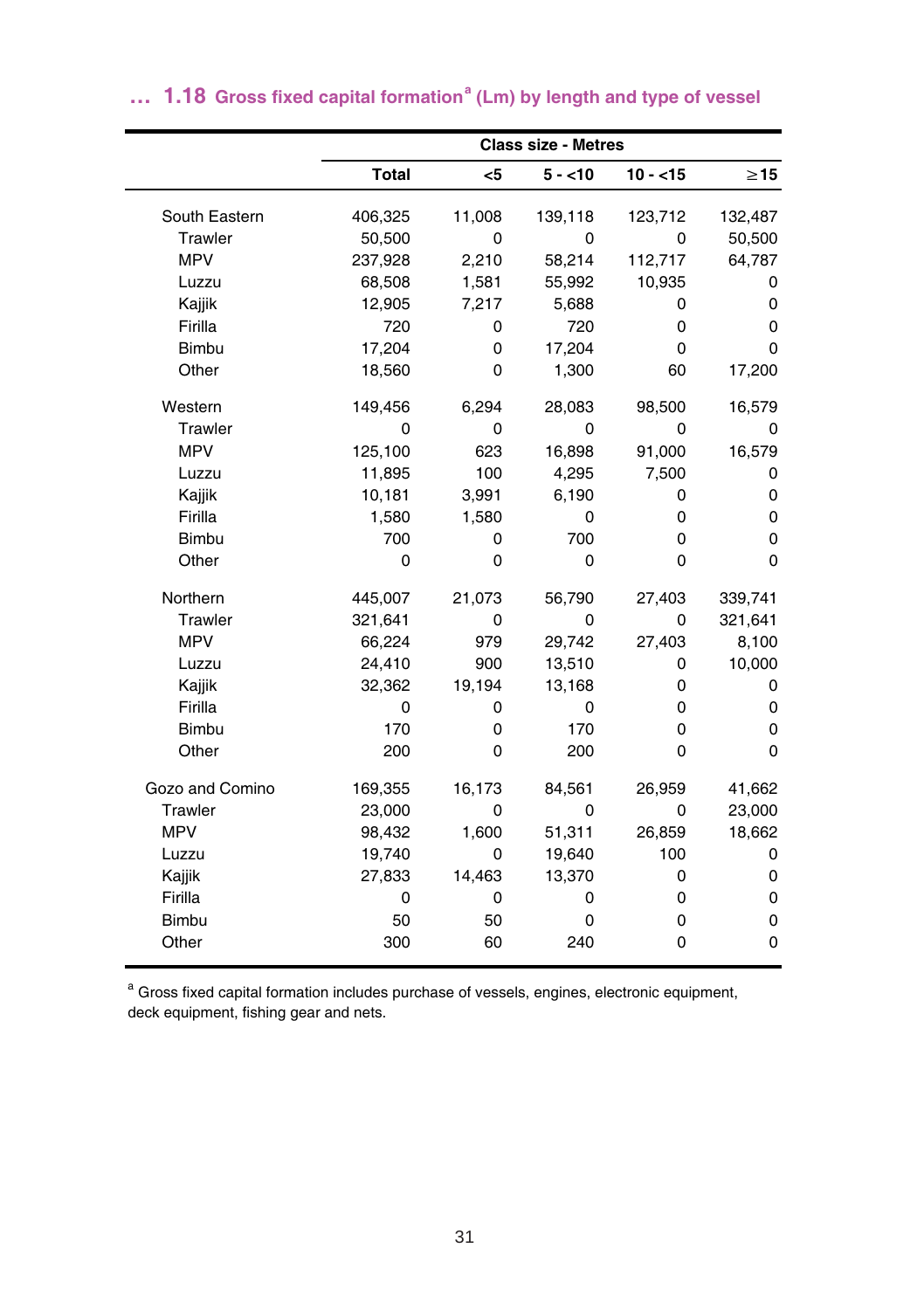|                  |              |        | <b>Class size - Metres</b> |           |           |
|------------------|--------------|--------|----------------------------|-----------|-----------|
|                  | <b>Total</b> | $5$    | $5 - 10$                   | $10 - 15$ | $\geq$ 15 |
| <b>MALTA</b>     | 1,294,216    | 61,994 | 371,626                    | 304,927   | 555,669   |
| <b>MFA</b>       | 995,699      | 8,786  | 170,522                    | 260,922   | 555,469   |
| <b>MFB</b>       | 298,517      | 53,208 | 201,104                    | 44,005    | 200       |
| Malta            | 1,124,861    | 45,821 | 287,065                    | 277,968   | 514,007   |
| <b>MFA</b>       | 864,431      | 7,191  | 108,920                    | 234,513   | 513,807   |
| <b>MFB</b>       | 260,430      | 38,630 | 178,145                    | 43,455    | 200       |
| Southern Harbour | 28,277       | 3,876  | 19,251                     | 1,950     | 3,200     |
| <b>MFA</b>       | 10,265       | 1,150  | 5,915                      | 0         | 3,200     |
| <b>MFB</b>       | 18,012       | 2,726  | 13,336                     | 1,950     | 0         |
| Northern Harbour | 95,796       | 3,570  | 43,823                     | 26,403    | 22,000    |
| <b>MFA</b>       | 35,382       | 100    | 7,879                      | 5,403     | 22,000    |
| <b>MFB</b>       | 60,414       | 3,470  | 35,944                     | 21,000    | 0         |
| South Eastern    | 406,325      | 11,008 | 139,118                    | 123,712   | 132,487   |
| <b>MFA</b>       | 320,633      | 3,971  | 70,668                     | 113,507   | 132,487   |
| <b>MFB</b>       | 85,692       | 7,037  | 68,450                     | 10,205    | 0         |
| Western          | 149,456      | 6,294  | 28,083                     | 98,500    | 16,579    |
| <b>MFA</b>       | 109,359      | 200    | 3,080                      | 89,700    | 16,379    |
| <b>MFB</b>       | 40,097       | 6,094  | 25,003                     | 8,800     | 200       |
| Northern         | 445,007      | 21,073 | 56,790                     | 27,403    | 339,741   |
| <b>MFA</b>       | 388,792      | 1,770  | 21,378                     | 25,903    | 339,741   |
| <b>MFB</b>       | 56,215       | 19,303 | 35,412                     | 1,500     | 0         |
| Gozo and Comino  | 169,355      | 16,173 | 84,561                     | 26,959    | 41,662    |
| <b>MFA</b>       | 131,268      | 1,595  | 61,602                     | 26,409    | 41,662    |
| <b>MFB</b>       | 38,087       | 14,578 | 22,959                     | 550       | 0         |

# **1.19 Gross fixed capital formation<sup>a</sup> (Lm) by vessel length and license**

<sup>a</sup> Gross fixed capital formation includes purchase of vessels, engines, electronic equipment, deck equipment, fishing gear and nets.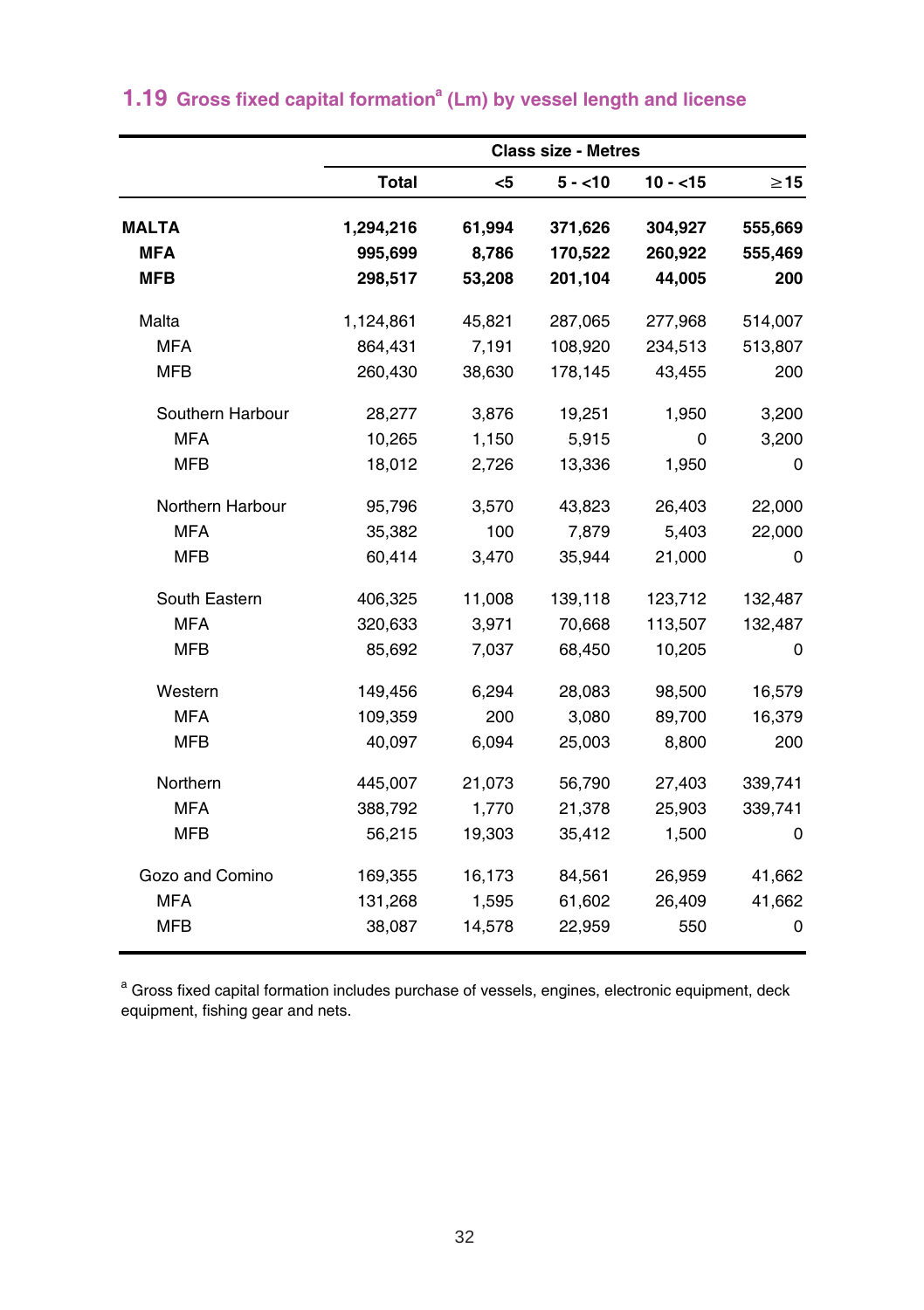|                             |              |        | <b>Class size - Metres</b> |           |           |
|-----------------------------|--------------|--------|----------------------------|-----------|-----------|
|                             | <b>Total</b> | <5     | $5 - 10$                   | $10 - 15$ | $\geq$ 15 |
| <b>TOTAL</b>                | 1,294,216    | 61,994 | 371,626                    | 304,927   | 555,669   |
| <b>Vessels</b>              | 379,807      | 2,540  | 35,942                     | 87,300    | 254,025   |
| <b>Engines</b>              | 249,015      | 15,710 | 94,345                     | 46,740    | 92,220    |
| <b>Electronic equipment</b> | 211,652      | 14,019 | 73,758                     | 70,477    | 53,398    |
| Deck equipment              | 128,871      | 5,300  | 50,808                     | 16,800    | 55,963    |
| <b>Fishing gear</b>         | 218,214      | 13,631 | 65,105                     | 69,214    | 70,264    |
| <b>Nets</b>                 | 106,657      | 10,794 | 51,668                     | 14,396    | 29,799    |
|                             |              |        |                            |           |           |
| <b>MFA</b>                  | 995,699      | 8,786  | 170,522                    | 260,922   | 555,469   |
| Vessels                     | 338,403      | 1,000  | 8,578                      | 74,800    | 254,025   |
| Engines                     | 180,940      | 280    | 44,250                     | 44,190    | 92,220    |
| Electronic equipment        | 135,322      | 1,350  | 30,552                     | 50,022    | 53,398    |
| Deck equipment              | 92,028       | 700    | 22,365                     | 13,000    | 55,963    |
| Fishing gear                | 170,117      | 3,076  | 31,503                     | 65,474    | 70,064    |
| <b>Nets</b>                 | 78,889       | 2,380  | 33,274                     | 13,436    | 29,799    |
|                             |              |        |                            |           |           |
| <b>MFB</b>                  | 298,517      | 53,208 | 201,104                    | 44,005    | 200       |
| Vessels                     | 41,404       | 1,540  | 27,364                     | 12,500    | 0         |
| Engines                     | 68,075       | 15,430 | 50,095                     | 2,550     | $\Omega$  |
| Electronic equipment        | 76,330       | 12,669 | 43,206                     | 20,455    | 0         |
| Deck equipment              | 36,843       | 4,600  | 28,443                     | 3,800     | 0         |
| Fishing gear                | 48,097       | 10,555 | 33,602                     | 3,740     | 200       |
| <b>Nets</b>                 | 27,768       | 8,414  | 18,394                     | 960       | 0         |
|                             |              |        |                            |           |           |

# **length and license 1.20 Distribution of gross fixed capital formation (Lm) by vessel**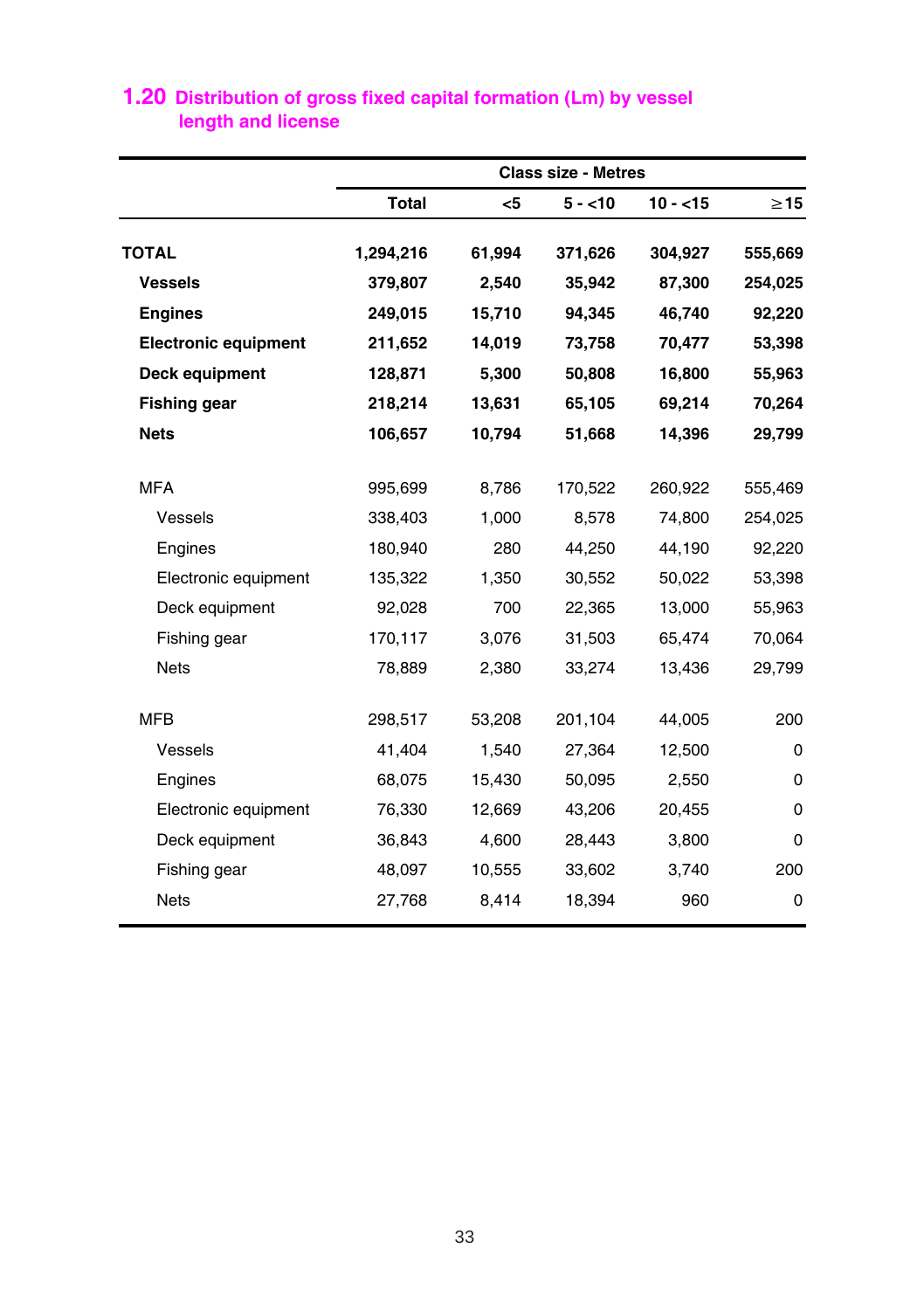1.21 Distribution of gross fixed capital formation (Lm) by type of vessel and license **1.21 Distribution of gross fixed capital formation (Lm) by type of vessel and license**

|                      |          |         |         |        | Type of Vessel |              |                |                 |
|----------------------|----------|---------|---------|--------|----------------|--------------|----------------|-----------------|
|                      | Total    | Trawler | Nev     | Luzzu  | Kajjik         | Firilla      | Bimbu          | Other           |
| <b>TOTAL</b>         | ,294,216 | 120,341 | 566,310 | 63,408 | 01,135         | 2,495        | 21,319         | 19,208          |
| Vessels              | 379,807  | 248,025 | 88,664  | 25,900 | 8,140          |              | 9,078          |                 |
| Engines              | 249,015  | 78,250  | 101,410 | 33,935 | 23,845         | 75           |                |                 |
| Electronic equipment | 211,652  | 19,598  | 132,079 | 28,896 | 17,759         | <b>1,120</b> | 4,300<br>1,800 | 7,200<br>10,400 |
| Deck equipment       | 128,871  | 45,742  | 48,784  | 17,145 | 12,430         | 500          | 3,820          | 450             |
| Fishing gear         | 218,214  | 11,150  | 150,005 | 33,998 | 20,267         | 200          | 1,636          | 958             |
| <b>Nets</b>          | 106,657  | 17,576  | 45,368  | 23,534 | 18,694         | 600          | 685            | នី              |
| MFA                  | 995,699  | 420,341 | 138,862 | 94,580 | 20,852         |              | 3,604          | 17,460          |
| Vessels              | 338,403  | 248,025 | 84,050  | 4,400  | 850            |              | 1,078          |                 |
| Engines              | 180,940  | 78,250  | 68,840  | 25,200 | 1,450          |              |                | 0002'2          |
| Electronic equipment | 135,322  | 19,598  | 94,454  | 8,795  | 2,475          | $\circ$      |                | 10,000          |
| Deck equipment       | 92,028   | 45,742  | 32,686  | 9,650  | 2,550          | $\circ$      | 1,400          | $\circ$         |
| Fishing gear         | 170,117  | 11,150  | 124,173 | 27,266 | 6,567          | $\circ$      | 761            | 200             |
| Nets                 | 78,889   | 17,576  | 34,659  | 19,269 | 6,960          |              | 365            | 60              |
| VEB                  | 298,517  |         | 127,448 | 68,828 | 30,283         | 2,495        | 7,715          | 1,748           |
| Vessels              | 41,404   |         | 4,614   | 21,500 | 7,290          |              | 8,000          |                 |
| Engines              | 68,075   |         | 32,570  | 8,735  | 22,395         | 75           | 4,300          | $\circ$         |
| Electronic equipment | 76,330   |         | 37,625  | 20,101 | 15,284         | 1,120        | 1,800          | 400             |
| Deck equipment       | 36,843   | $\circ$ | 16,098  | 7,495  | 9,880          | 500          | 2,420          | 450             |
| Fishing gear         | 48,097   |         | 25,832  | 6,732  | 13,700         | 200          | 875            | 758             |
| Nets                 | 27,768   |         | 10,709  | 4,265  | 1,734          | 600          | 320            | 140             |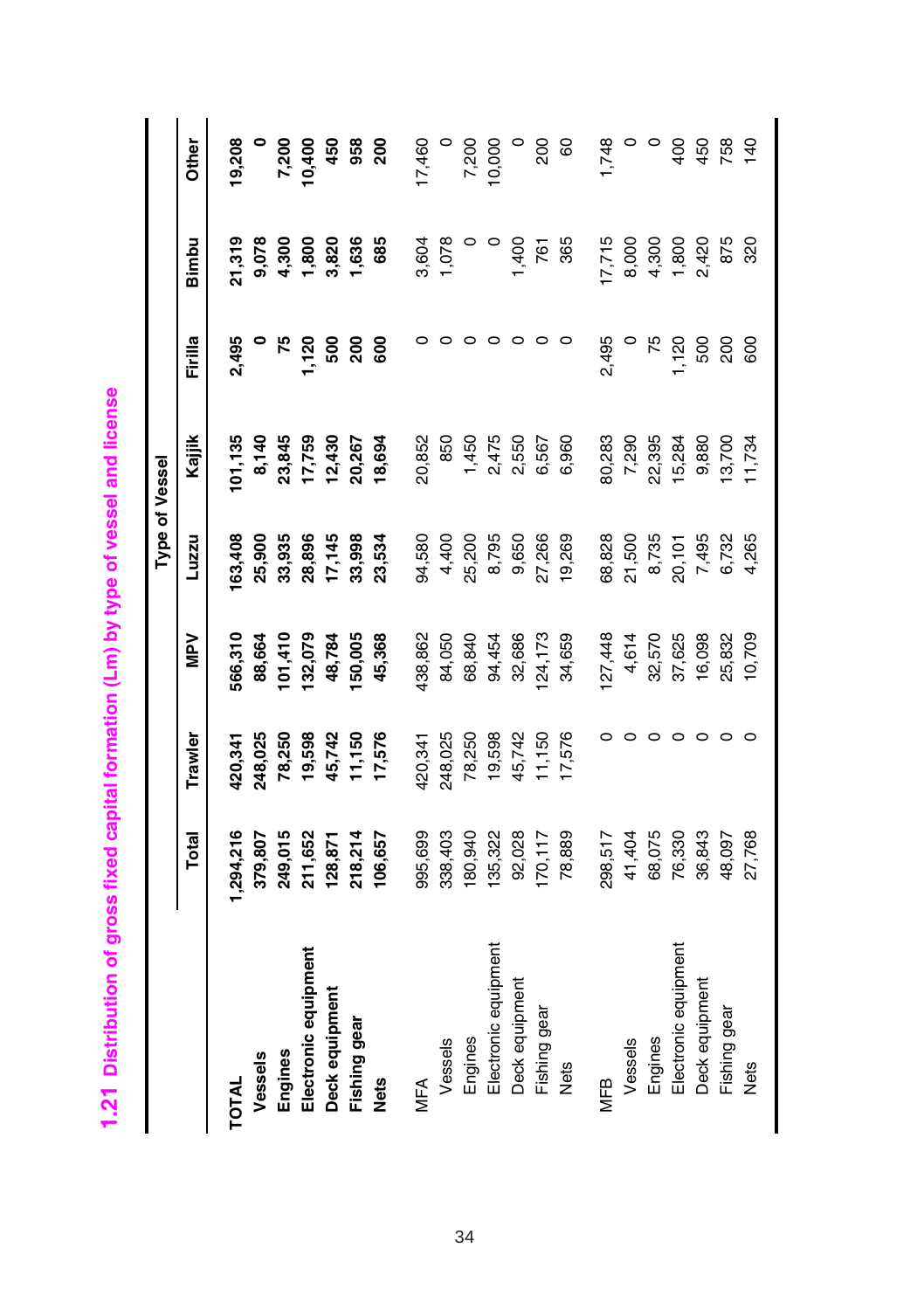**Chapter 2 - Intermediate Consumption of Open Sea Fishing**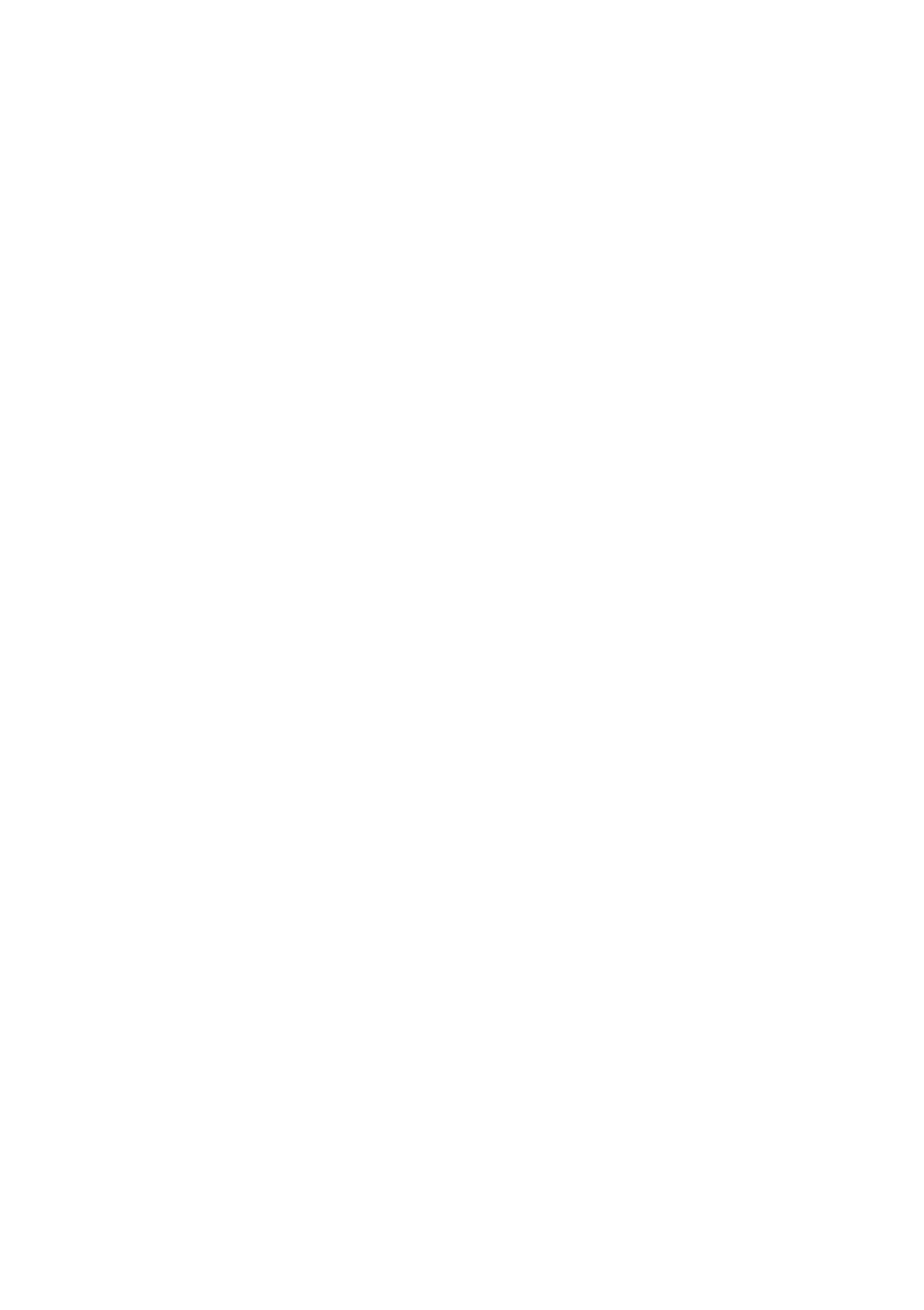|                  |              |         | <b>Class size - Metres</b> |           |           |
|------------------|--------------|---------|----------------------------|-----------|-----------|
|                  | <b>Total</b> | $<$ 5   | $5 - 10$                   | $10 - 15$ | $\geq$ 15 |
| <b>MALTA</b>     | 1,967,653    | 109,380 | 583,871                    | 450,863   | 823,539   |
| <b>MFA</b>       | 1,524,595    | 20,104  | 271,006                    | 412,316   | 821,169   |
| <b>MFB</b>       | 443,058      | 89,276  | 312,865                    | 38,547    | 2,370     |
| Malta            | 1,598,742    | 71,853  | 434,685                    | 396,845   | 695,359   |
| <b>MFA</b>       | 1,233,516    | 14,178  | 165,803                    | 360,546   | 692,989   |
| <b>MFB</b>       | 365,226      | 57,675  | 268,882                    | 36,299    | 2,370     |
| Southern Harbour | 76,252       | 6,865   | 43,933                     | 1,467     | 23,987    |
| <b>MFA</b>       | 33,659       | 1,770   | 7,902                      | 0         | 23,987    |
| <b>MFB</b>       | 42,593       | 5,095   | 36,031                     | 1,467     | 0         |
| Northern Harbour | 132,687      | 8,386   | 66,742                     | 25,339    | 32,220    |
| <b>MFA</b>       | 74,217       | 319     | 17,068                     | 24,610    | 32,220    |
| <b>MFB</b>       | 58,470       | 8,067   | 49,674                     | 729       | 0         |
| South Eastern    | 831,244      | 12,160  | 191,205                    | 241,513   | 386,366   |
| <b>MFA</b>       | 699,856      | 6,051   | 93,890                     | 213,549   | 386,366   |
| <b>MFB</b>       | 131,388      | 6,109   | 97,315                     | 27,964    | 0         |
| Western          | 149,802      | 14,649  | 59,353                     | 12,391    | 63,409    |
| <b>MFA</b>       | 86,457       | 388     | 14,822                     | 10,208    | 61,039    |
| <b>MFB</b>       | 63,345       | 14,261  | 44,531                     | 2,183     | 2,370     |
| Northern         | 408,757      | 29,793  | 73,452                     | 116,135   | 189,377   |
| <b>MFA</b>       | 339,327      | 5,650   | 32,121                     | 112,179   | 189,377   |
| <b>MFB</b>       | 69,430       | 24,143  | 41,331                     | 3,956     | 0         |
| Gozo and Comino  | 368,911      | 37,527  | 149,186                    | 54,018    | 128,180   |
| <b>MFA</b>       | 291,079      | 5,926   | 105,203                    | 51,770    | 128,180   |
| <b>MFB</b>       | 77,832       | 31,601  | 43,983                     | 2,248     | 0         |

# **2.1** Total intermediate consumption<sup>a</sup> (Lm) by vessel length and license

a Intermediate consumption includes fuel, variable production costs, selling costs, maintenance and other fixed costs but excludes purchase of fishing gear and nets.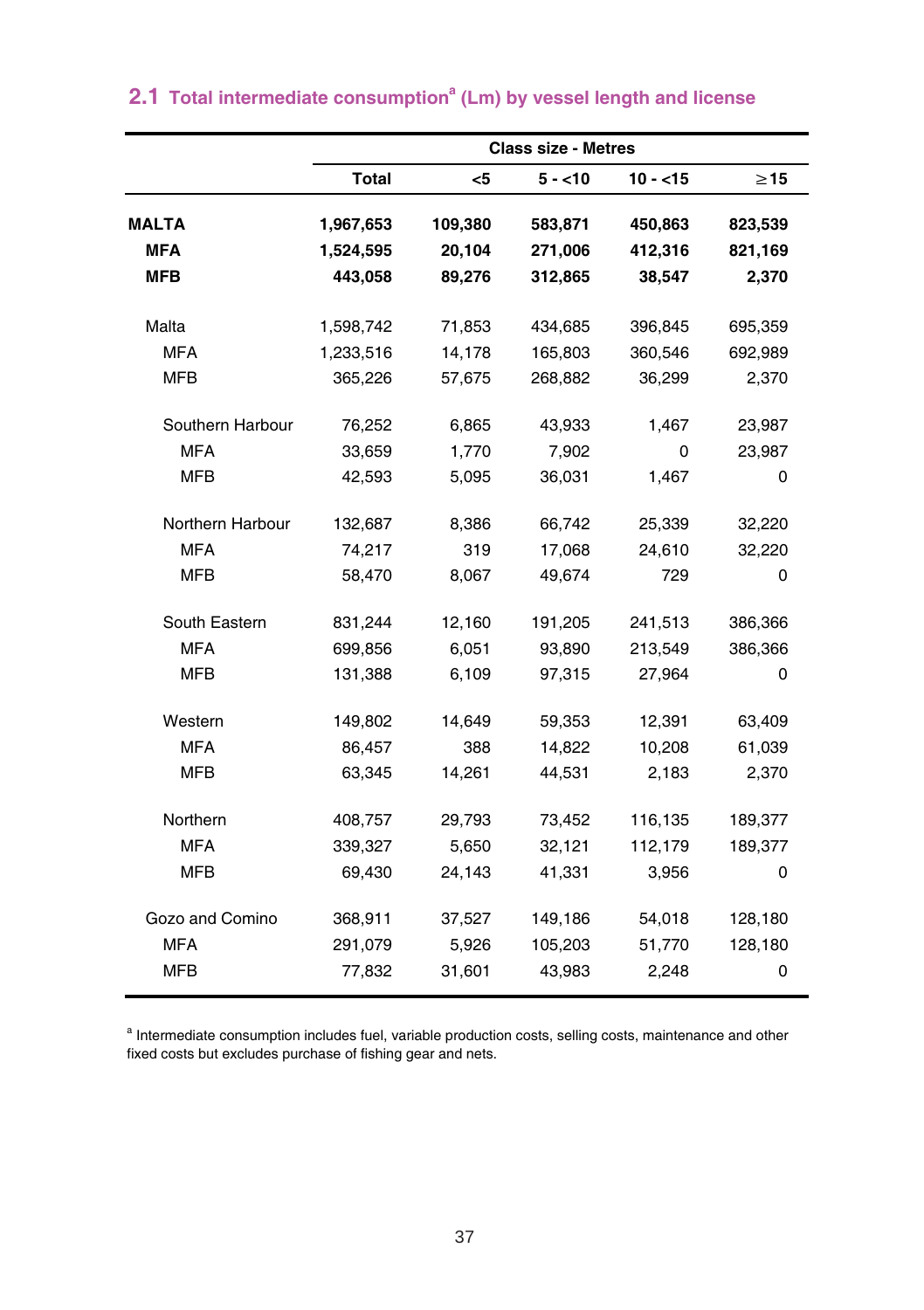

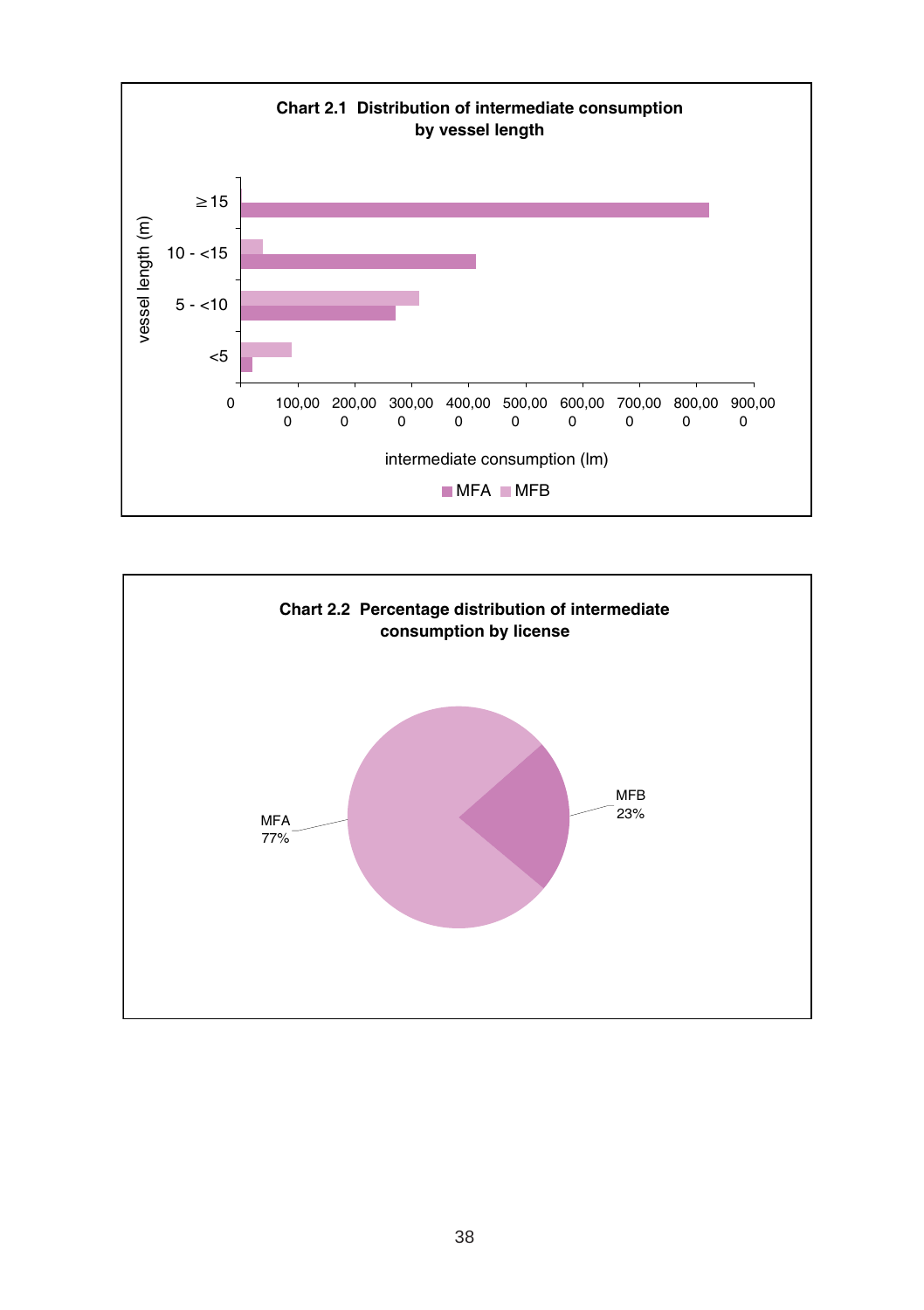|                  |              |         | <b>Class size - Metres</b> |           |           |
|------------------|--------------|---------|----------------------------|-----------|-----------|
|                  | <b>Total</b> | $5$     | $5 - 10$                   | $10 - 15$ | $\geq$ 15 |
| <b>MALTA</b>     | 1,967,653    | 109,380 | 583,871                    | 450,863   | 823,539   |
| <b>Trawler</b>   | 368,434      | 0       | 0                          | 0         | 368,434   |
| <b>MPV</b>       | 1,183,775    | 6,720   | 340,252                    | 409,454   | 427,349   |
| Luzzu            | 224,497      | 6,580   | 160,982                    | 39,460    | 17,475    |
| Kajjik           | 155,536      | 93,552  | 61,984                     | 0         | 0         |
| Firilla          | 3,048        | 834     | 2,214                      | 0         | 0         |
| <b>Bimbu</b>     | 11,020       | 179     | 10,841                     | 0         | 0         |
| Other            | 21,343       | 1,515   | 7,598                      | 1,949     | 10,281    |
| Malta            | 1,598,742    | 71,853  | 434,685                    | 396,845   | 695,359   |
| Trawler          | 322,947      | 0       | 0                          | 0         | 322,947   |
| <b>MPV</b>       | 960,412      | 4,990   | 251,069                    | 359,697   | 344,656   |
| Luzzu            | 172,688      | 5,143   | 114,871                    | 35,199    | 17,475    |
| Kajjik           | 111,117      | 60,686  | 50,431                     | 0         | 0         |
| Firilla          | 3,048        | 834     | 2,214                      | 0         | 0         |
| <b>Bimbu</b>     | 10,756       | 0       | 10,756                     | 0         | 0         |
| Other            | 17,774       | 200     | 5,344                      | 1,949     | 10,281    |
| Southern Harbour | 76,252       | 6,865   | 43,933                     | 1,467     | 23,987    |
| Trawler          | 23,987       | 0       | 0                          | 0         | 23,987    |
| <b>MPV</b>       | 31,472       | 464     | 29,541                     | 1.467     | 0         |
| Luzzu            | 7,012        | 0       | 7,012                      | 0         | 0         |
| Kajjik           | 13,359       | 6,401   | 6,958                      | 0         | 0         |
| Firilla          | 60           | 0       | 60                         | 0         | 0         |
| <b>Bimbu</b>     | 362          | 0       | 362                        | 0         | 0         |
| Other            | 0            | 0       | 0                          | 0         | 0         |
| Northern Harbour | 132,687      | 8,386   | 66,742                     | 25,339    | 32,220    |
| Trawler          | 32,220       | 0       | 0                          | 0         | 32,220    |
| <b>MPV</b>       | 65,620       | 462     | 44,496                     | 20,662    | 0         |
| Luzzu            | 14,133       | 385     | 9,071                      | 4,677     | 0         |
| Kajjik           | 14,601       | 7,539   | 7,062                      | 0         | 0         |
| Firilla          | 1,089        | 0       | 1,089                      | 0         | 0         |
| <b>Bimbu</b>     | 3,935        | 0       | 3,935                      | 0         | 0         |
| Other            | 1,089        | 0       | 1,089                      | 0         | 0         |

## **type of vessel … 2.2 Total intermediate consumption<sup>a</sup> (Lm) by length and**

<sup>a</sup> Intermediate consumption includes fuel, variable production costs, selling costs, maintenance and other fixed costs but excludes purchase of fishing gear and nets.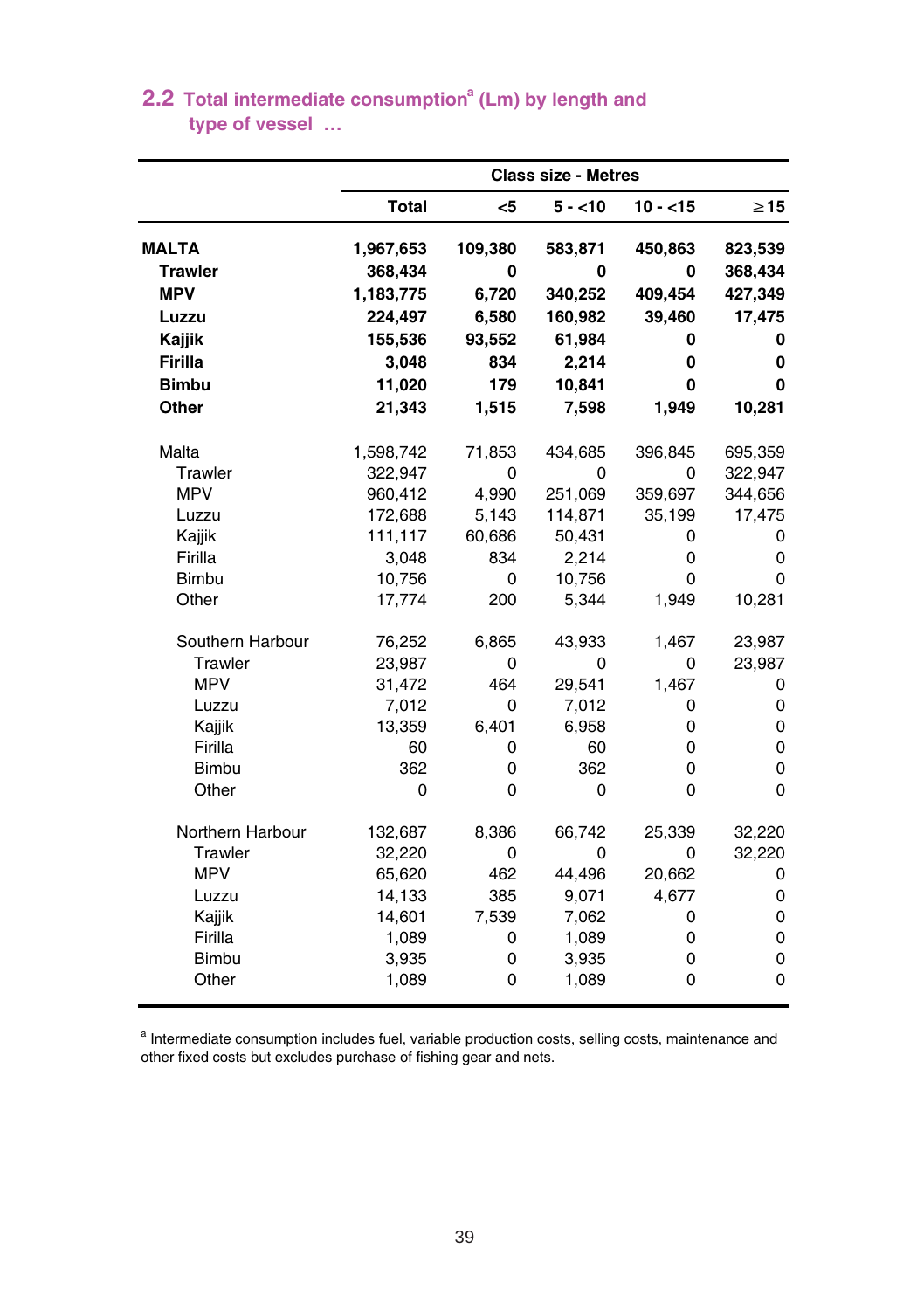|                 |              |        | <b>Class size - Metres</b> |           |             |
|-----------------|--------------|--------|----------------------------|-----------|-------------|
|                 | <b>Total</b> | $5$    | $5 - 10$                   | $10 - 15$ | $\geq$ 15   |
| South Eastern   | 831,244      | 12,160 | 191,205                    | 241,513   | 386,366     |
| Trawler         | 110,918      | 0      | 0                          | $\Omega$  | 110,918     |
| <b>MPV</b>      | 565,788      | 112    | 89,896                     | 210,613   | 265,167     |
| Luzzu           | 110,324      | 1,091  | 80,282                     | 28,951    | 0           |
| Kajjik          | 23,744       | 10,649 | 13,095                     | 0         | 0           |
| Firilla         | 1,173        | 108    | 1,065                      | 0         | 0           |
| Bimbu           | 5,854        | 0      | 5,854                      | 0         | 0           |
| Other           | 13,443       | 200    | 1,013                      | 1,949     | 10,281      |
| Western         | 149,802      | 14,649 | 59,353                     | 12,391    | 63,409      |
| Trawler         | 0            | 0      | 0                          | $\Omega$  | 0           |
| <b>MPV</b>      | 119,531      | 1,250  | 44,052                     | 10,820    | 63,409      |
| Luzzu           | 8,311        | 881    | 5,859                      | 1,571     | 0           |
| Kajjik          | 20,964       | 11,792 | 9,172                      | 0         | 0           |
| Firilla         | 726          | 726    | 0                          | 0         | 0           |
| <b>Bimbu</b>    | 270          | 0      | 270                        | 0         | 0           |
| Other           | 0            | 0      | 0                          | 0         | $\Omega$    |
| Northern        | 408,757      | 29,793 | 73,452                     | 116,135   | 189,377     |
| Trawler         | 155,822      | 0      | $\Omega$                   | $\Omega$  | 155,822     |
| <b>MPV</b>      | 178,001      | 2,702  | 43,084                     | 116,135   | 16,080      |
| Luzzu           | 32,908       | 2,786  | 12,647                     | 0         | 17,475      |
| Kajjik          | 38,449       | 24,305 | 14,144                     | 0         | 0           |
| Firilla         | 0            | 0      | 0                          | 0         | $\mathbf 0$ |
| <b>Bimbu</b>    | 335          | 0      | 335                        | 0         | 0           |
| Other           | 3,242        | 0      | 3,242                      | 0         | 0           |
| Gozo and Comino | 368,911      | 37,527 | 149,186                    | 54,018    | 128,180     |
| Trawler         | 45,487       | 0      | 0                          | 0         | 45,487      |
| <b>MPV</b>      | 223,363      | 1,730  | 89,183                     | 49,757    | 82,693      |
| Luzzu           | 51,809       | 1,437  | 46,111                     | 4,261     | 0           |
| Kajjik          | 44,419       | 32,866 | 11,553                     | 0         | $\mathbf 0$ |
| Firilla         | 0            | 0      | 0                          | 0         | 0           |
| <b>Bimbu</b>    | 264          | 179    | 85                         | 0         | 0           |
| Other           | 3,569        | 1,315  | 2,254                      | 0         | 0           |

#### **type of vessel** ... **2.2** Total intermediate consumption<sup>a</sup> (Lm) by length and

a Intermediate consumption includes fuel, variable production costs, selling costs, maintenance and other fixed costs but excludes purchase of fishing gear and nets.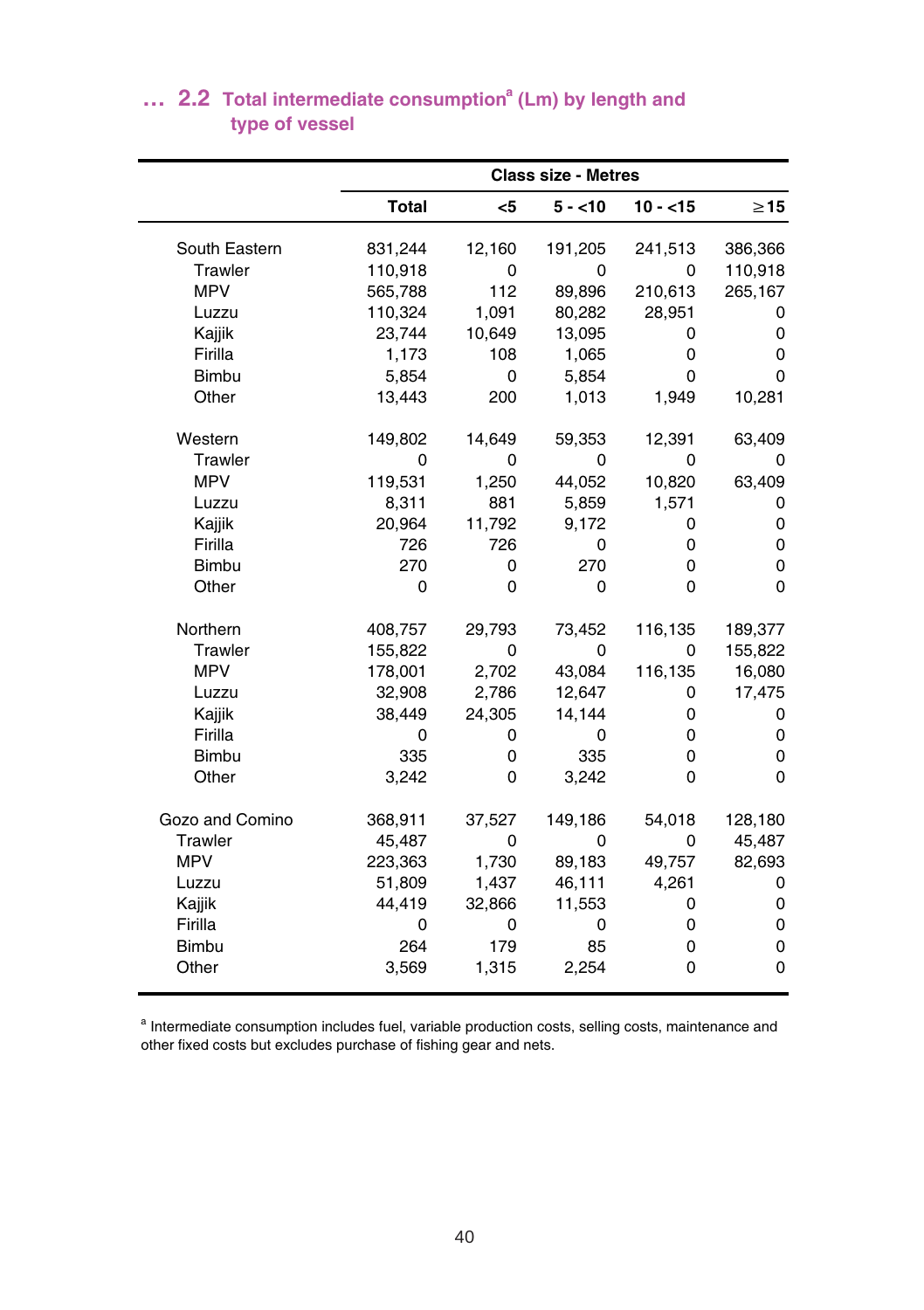

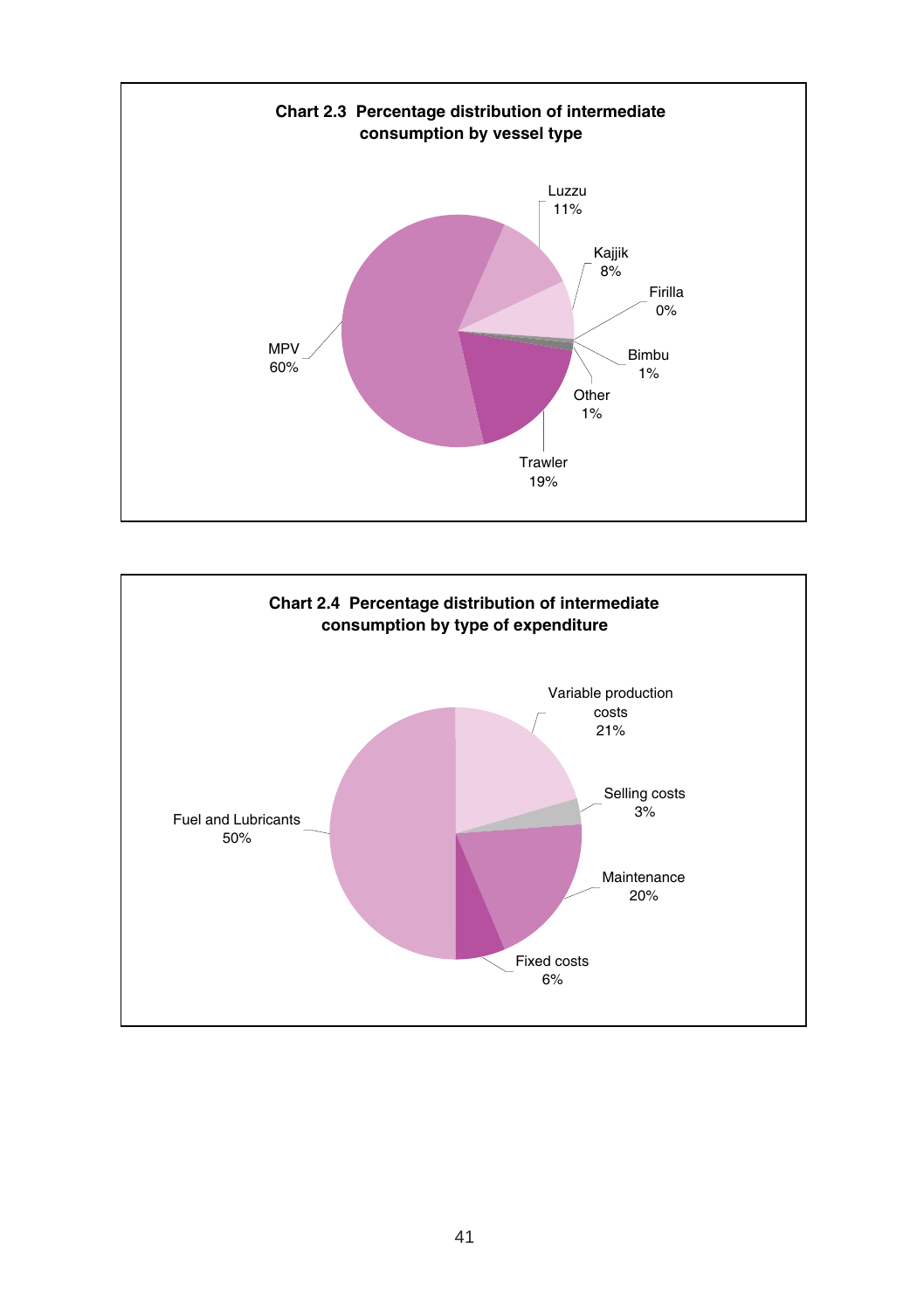2.3 Distribution of intermediate consumption (Lm) by length of vessel **2.3 Distribution of intermediate consumption (Lm) by length of vessel**

|                                     |          |               | Class size - Metres |           |                 |
|-------------------------------------|----------|---------------|---------------------|-----------|-----------------|
|                                     | Total    | ٩,            | $5 - 50$            | $10 - 15$ | $\geq 15$       |
| Total intermediate consumption      | ,967,653 | 09,380        | 583,871             | 450,863   | 823,539         |
| Fuel and Lubricants                 | 985,889  | 57,270        | 287,396             | 192,543   | 448,680         |
| Fuel                                | 924,012  | 52,020        | 264,905             | 182,539   | 424,548         |
| Lubricants                          | 61,877   | 5,250         | 22,491              | 10,004    | 24,132          |
| Variable production costs           | 403,892  | 14,957        | 91,254              | 134,109   | 163,572         |
| Maintenance of nets                 | 33,086   | 1,347         | 10,625              | 8,913     | 12,201          |
| Purchase of ropes                   | 67,331   | 5,358         | 23,727              | 15,012    | 23,234          |
| Purchase of palm fronds             | 2,441    | 25            | 819                 | 505       | 1,092           |
| Purchase of bait                    | 264,994  | 6,318         | 41,603              | 105,354   | 111,719         |
| Other variable production costs     | 36,040   | 1,909         | 14,480              | 4,325     | 15,326          |
| Selling costs                       | 63,210   | 1,762         | 16,934              | 23,850    | 20,664          |
| g                                   | 37,504   | 1,355         | 14,446              | 15,793    | 5,910           |
| Packaging                           | 10,329   | $\frac{1}{2}$ | 1,047               | 3,415     | 5,857           |
| Other selling costs                 | 15,377   | 397           | 1,441               | 4,642     | 8,897           |
| Maintenance                         | 387,622  | 24,785        | 134,118             | 83,533    | 145,186         |
| Boat painting                       | 85,512   | 8,319         | 34,969              | 14,348    | 27,876          |
| Routine maintenance                 | 162,251  | 6,396         | 37,315              | 45,251    | 73,289          |
| Maintenance of mechanical equipment | 29,940   | 1,970         | 14,450              | 4,620     | 8,900           |
| Spare parts                         | 75,181   | 6,438         | 34,083              | 13,401    | 21,259          |
| Other maintenance                   | 34,738   | 1,662         | 13,301              | 5,913     | 13,862          |
| Fixed costs                         | 27,040   | 10,606        | 54,169              | 16,828    | 45,437          |
| Accounting fees                     | 14,804   | 458           | 4,688               | 3,097     | 6,561           |
| Vessel insurances                   | 43,531   | 1,769         | 15,677              | 1,378     | 24,707          |
| Fishing licences                    | 21,128   | 3,496         | 13,921              | 1,536     | 2,175           |
| Extinguishers                       | 8,639    | 921           | 4,974               | 1,585     | 1,159<br>10,835 |
| Other fixed costs                   | 38,938   | 3,962         | 14,909              | 9,232     |                 |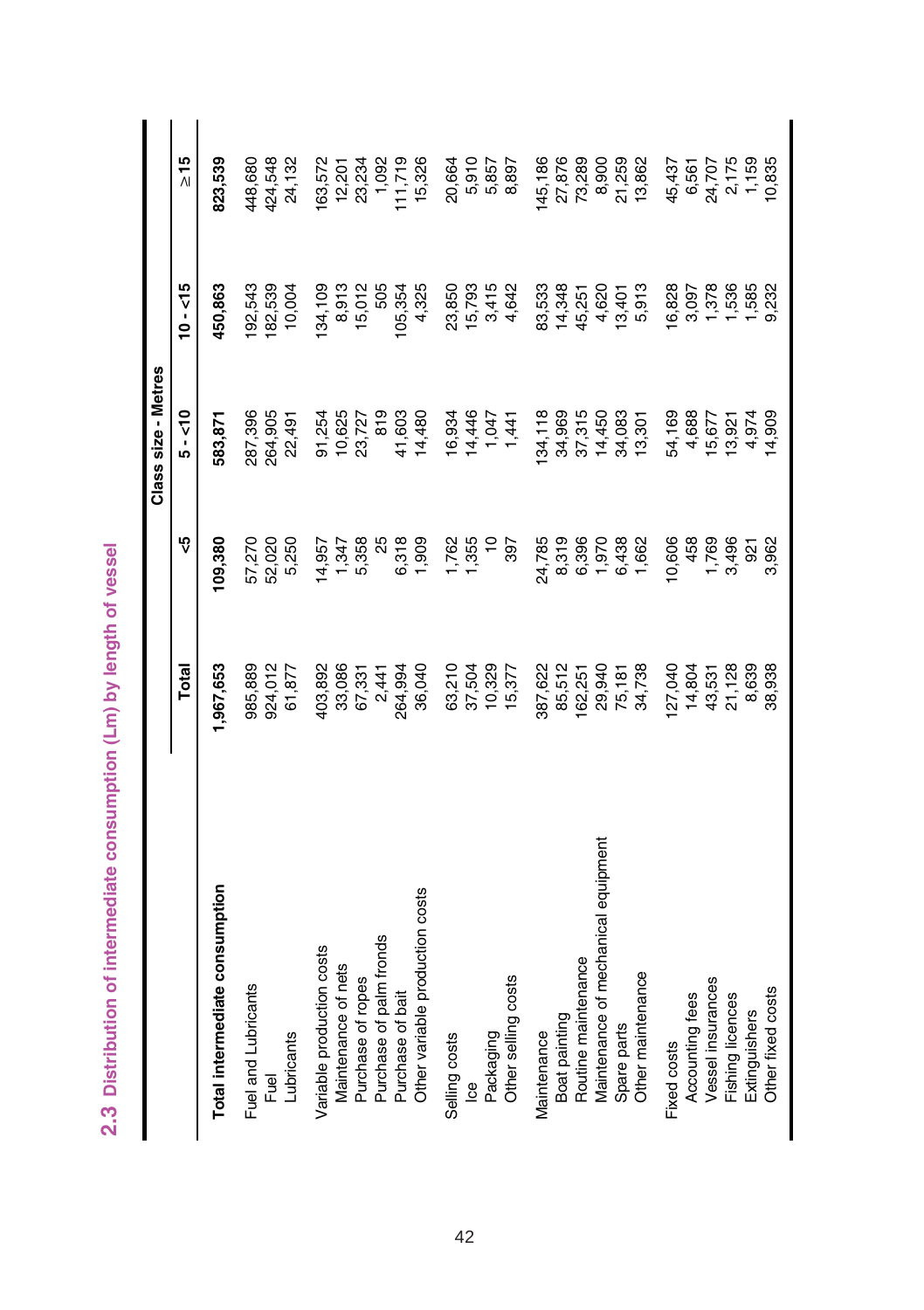2.4 Distribution of intermediate consumption (Lm) by type of vessel **2.4 Distribution of intermediate consumption (Lm) by type of vessel**

|                                     |          |         |           | Type of Vessel |                |                              |                 |                |
|-------------------------------------|----------|---------|-----------|----------------|----------------|------------------------------|-----------------|----------------|
|                                     | Total    | Trawler | Ney       | Luzzu          | Kajilk         | Firilla                      | Bimbu           | Other          |
| Total intermediate consumption      | ,967,653 | 368,434 | 1,183,775 | 224,497        | 155,536        | 3,048                        | 11,020          | 21,343         |
| Fuel and Lubricants                 | 985,889  | 247,227 | 530,920   | 111,397        | 79,166         | 1,225                        | 5,274           | 10,680         |
| Fuel                                | 924,012  | 236,167 | 496,952   | 103,174        | 72,095         | 131                          | 4,819           | 9,674          |
| Lubricants                          | 61,877   | 11,060  | 33,968    | 8,223          | 7,071          | 34                           | 455             | 1,006          |
| Variable production costs           | 403,892  | 21,603  | 310,266   | 42,847         | 21,992         | 150                          | 922             | 6,112          |
| Maintenance of nets                 | 33,086   | 6,541   | 19,196    | 4,864          | 1,998          | $\overline{4}$               | $\circ$         | 447            |
| Purchase of ropes                   | 67,331   | 4,300   | 45,528    | 10,030         | 6,678          | $\overline{c}$               | 170             | 605            |
| Purchase of palm fronds             | 2,441    |         | 2,222     | 169            | SO             |                              |                 |                |
| Purchase of bait                    | 264,994  | $\circ$ | 225,541   | 23,926         | 10,860         | 2                            | 737             | 3,860          |
| Other variable production costs     | 36,040   | 10,762  | 17,779    | 3,858          | 2,406          | 20                           | $\frac{15}{2}$  | 1,200          |
| Selling costs                       | 63,210   | 4,716   | 45,359    | 10,086         | 2,644          | $\overline{4}$               | 160             | 205            |
| <u>ea</u>                           | 37,504   | 1,330   | 26,804    | 6,806          | 2,199          | $\overline{4}$               | 160             | 165            |
| Packaging                           | 10,329   | 3,386   | 6,486     | 397            | $\overline{c}$ | $\circ$                      | $\circ$         | $\overline{a}$ |
| Other selling costs                 | 15,377   | $\circ$ | 12,069    | 2,883          | 425            | $\circ$                      | $\circ$         | $\circ$        |
| Maintenance                         | 387,622  | 73,678  | 219,477   | 49,510         | 37,551         | , 341                        | 3,308           | 2,757          |
| Boat painting                       | 85,512   | 11,514  | 44,254    | 14,987         | 12,053         | 591                          | 603             | 1,510          |
| Routine maintenance                 | 162,251  | 39,672  | 94,688    | 14,974         | 10,866         | 170                          | 609             | 272            |
| Maintenance of mechanical equipment | 29,940   | 3,700   | 18,341    | 4,834          | 2,665          |                              | 400             |                |
| Spare parts                         | 75,181   | 14,792  | 41,131    | 9,044          | 9,249          | 280                          | $\frac{100}{2}$ | 585            |
| Other maintenance                   | 34,738   | 4,000   | 21,063    | 5,671          | 2,718          | 300                          | 596             | 390            |
| Fixed costs                         | 127,040  | 21,210  | 77,753    | 0,657          | 14,183         | 292                          | 1,356           | 1,589          |
| Accounting fees                     | 14,804   | 5,029   | 6,322     | 1,982          | 790            | $\overline{\mathsf{\Omega}}$ |                 | 660            |
| Vessel insurances                   | 43,531   | 9,707   | 30,094    | 944            | 2,293          | 16                           | 377             |                |
| Fishing licences                    | 21,128   | 1,417   | 12,006    | 2,631          | 4,404          | $\overline{100}$             | 345             | 225            |
| Extinguishers                       | 8,639    | 424     | 5,025     | 1,457          | 1,432          | $\circ$                      | 127             | 174            |
| Other fixed costs                   | 38,938   | 4,633   | 24,306    | 3,643          | 5,264          | 55                           | 507             | 530            |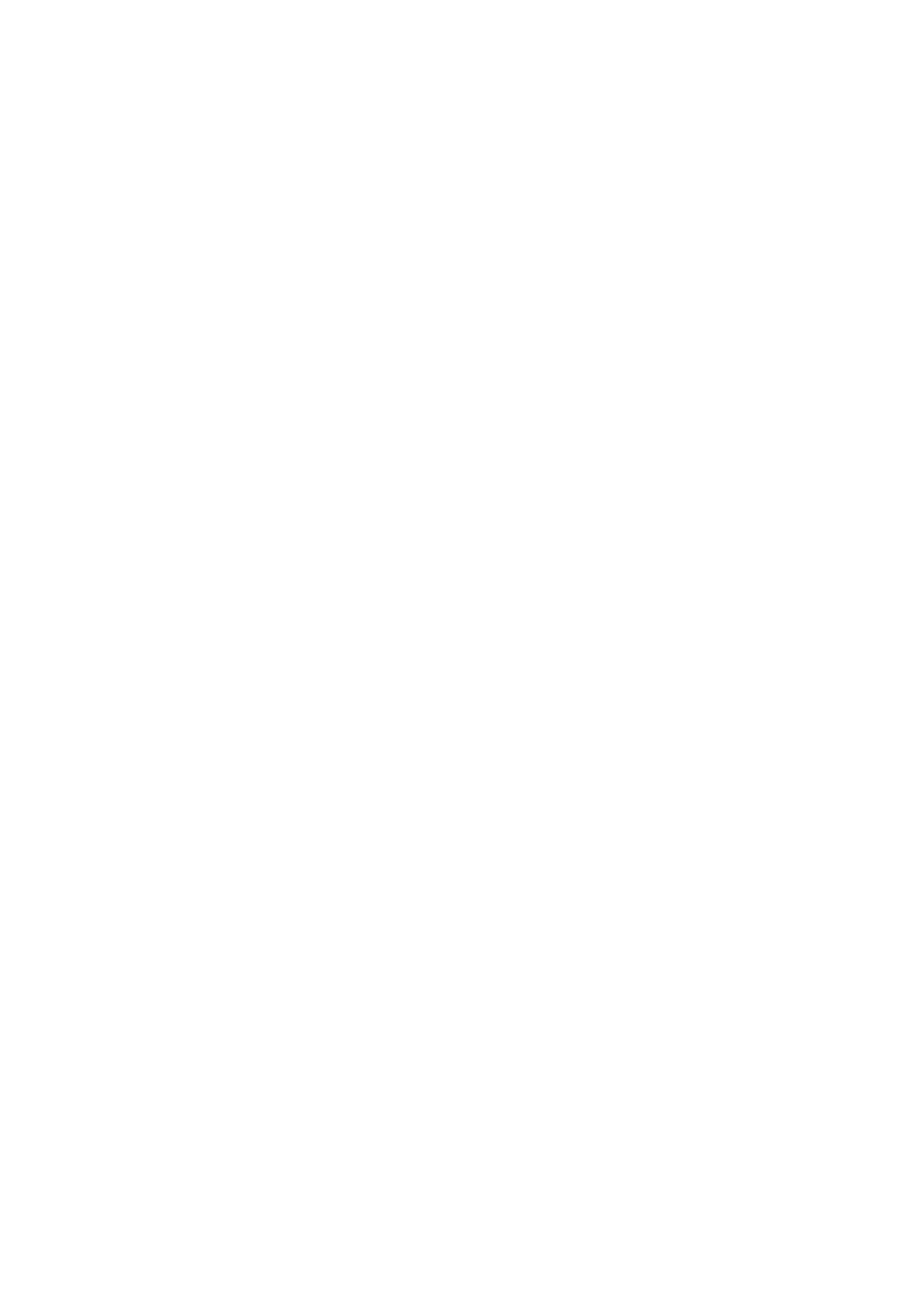# **Chapter 3 - Output of Open Sea Fishing**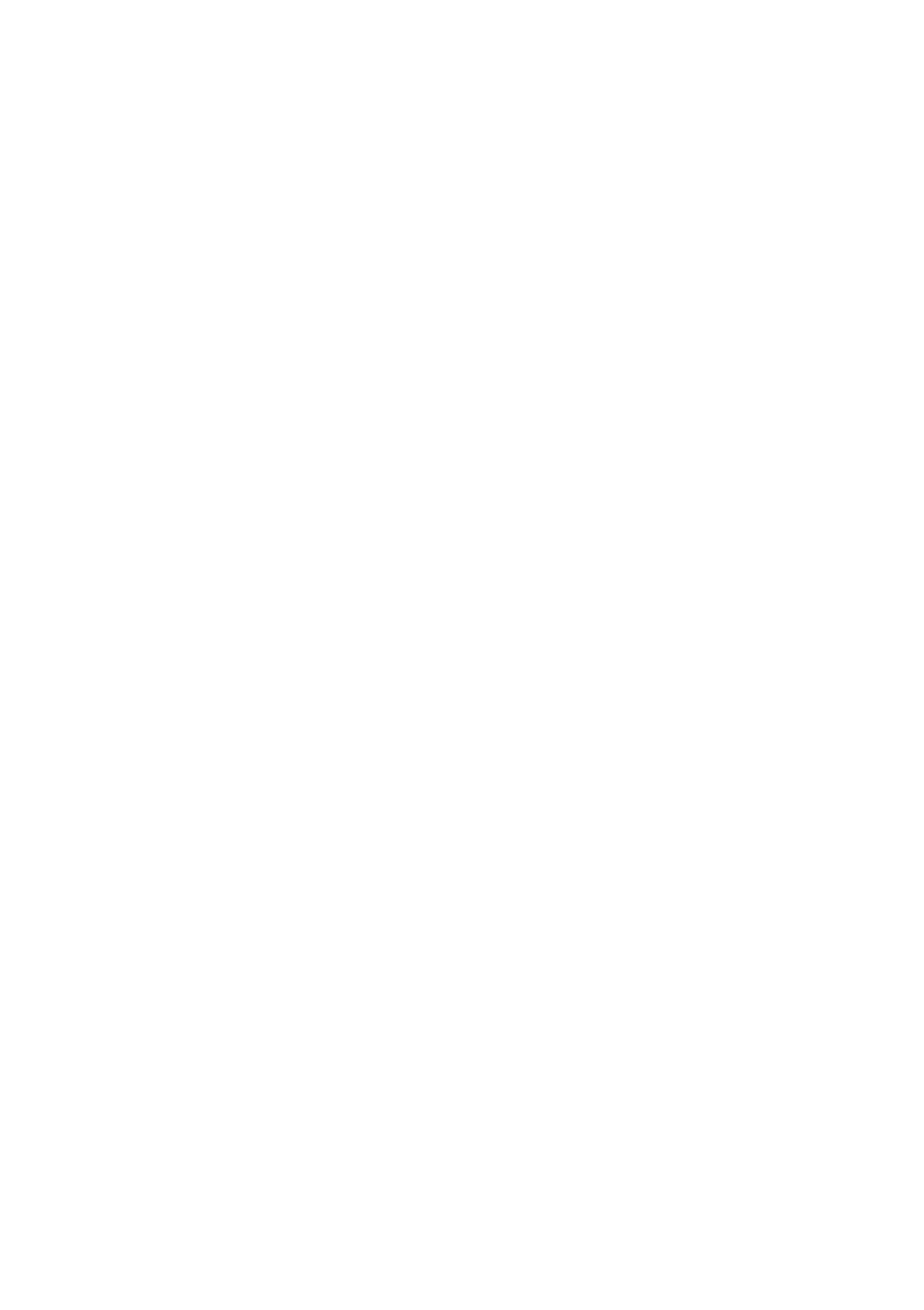|                  |              |        | <b>Class size - Metres</b> |           |           |
|------------------|--------------|--------|----------------------------|-----------|-----------|
|                  | <b>Total</b> | $<$ 5  | $5 - 10$                   | $10 - 15$ | $\geq$ 15 |
| <b>MALTA</b>     | 1,921,251    | 84,829 | 519,203                    | 544,207   | 773,012   |
| <b>MFA</b>       | 1,675,910    | 26,863 | 362,313                    | 515,005   | 771,729   |
| <b>MFB</b>       | 245,341      | 57,966 | 156,890                    | 29,202    | 1,283     |
| Malta            | 1,442,398    | 52,781 | 331,563                    | 460,608   | 597,446   |
| <b>MFA</b>       | 1,245,866    | 15,873 | 201,009                    | 432,821   | 596,163   |
| <b>MFB</b>       | 196,532      | 36,908 | 130,554                    | 27,787    | 1,283     |
| Southern Harbour | 44,166       | 6,601  | 23,204                     | 1,571     | 12,790    |
| <b>MFA</b>       | 24,653       | 4,291  | 7,572                      | 0         | 12,790    |
| <b>MFB</b>       | 19,513       | 2,310  | 15,632                     | 1,571     | 0         |
| Northern Harbour | 89,339       | 5,324  | 51,745                     | 29,312    | 2,958     |
| <b>MFA</b>       | 58,992       | 365    | 26,357                     | 29,312    | 2,958     |
| <b>MFB</b>       | 30,347       | 4,959  | 25,388                     | 0         | $\Omega$  |
| South Eastern    | 756,842      | 9,060  | 169,612                    | 244,583   | 333,587   |
| <b>MFA</b>       | 689,286      | 6,031  | 120,871                    | 228,797   | 333,587   |
| <b>MFB</b>       | 67,556       | 3,029  | 48,741                     | 15,786    | 0         |
| Western          | 171,592      | 9,621  | 34,548                     | 16,973    | 110,450   |
| <b>MFA</b>       | 136,442      | 497    | 11,501                     | 15,277    | 109,167   |
| <b>MFB</b>       | 35,150       | 9,124  | 23,047                     | 1,696     | 1,283     |
| Northern         | 380,459      | 22,175 | 52,454                     | 168,169   | 137,661   |
| <b>MFA</b>       | 336,493      | 4,689  | 34,708                     | 159,435   | 137,661   |
| MFB              | 43,966       | 17,486 | 17,746                     | 8,734     | 0         |
| Gozo and Comino  | 478,853      | 32,048 | 187,640                    | 83,599    | 175,566   |
| <b>MFA</b>       | 430,044      | 10,990 | 161,304                    | 82,184    | 175,566   |
| <b>MFB</b>       | 48,809       | 21,058 | 26,336                     | 1,415     | 0         |

# **3.1 Total catch (kg) by vessel length and license**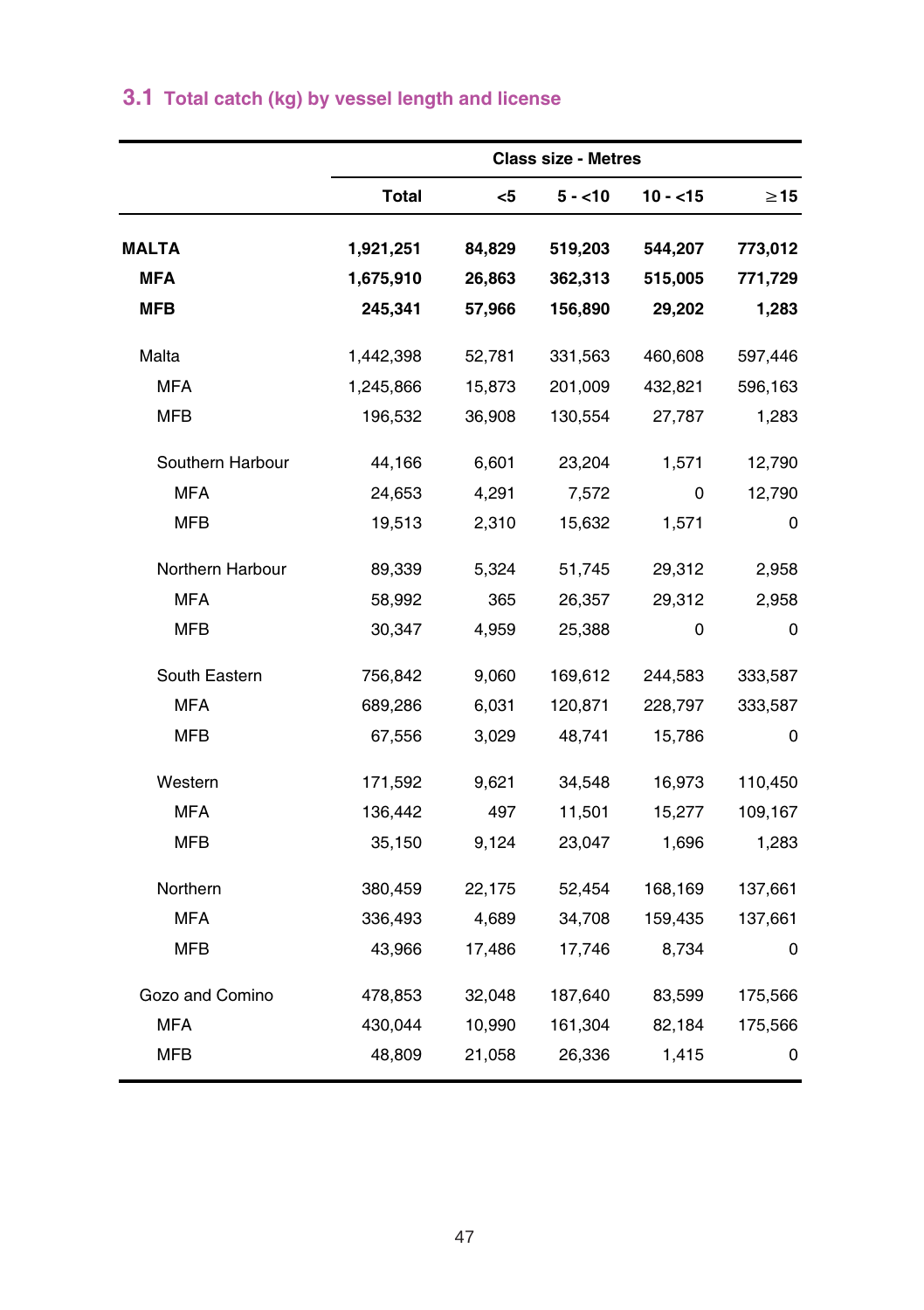

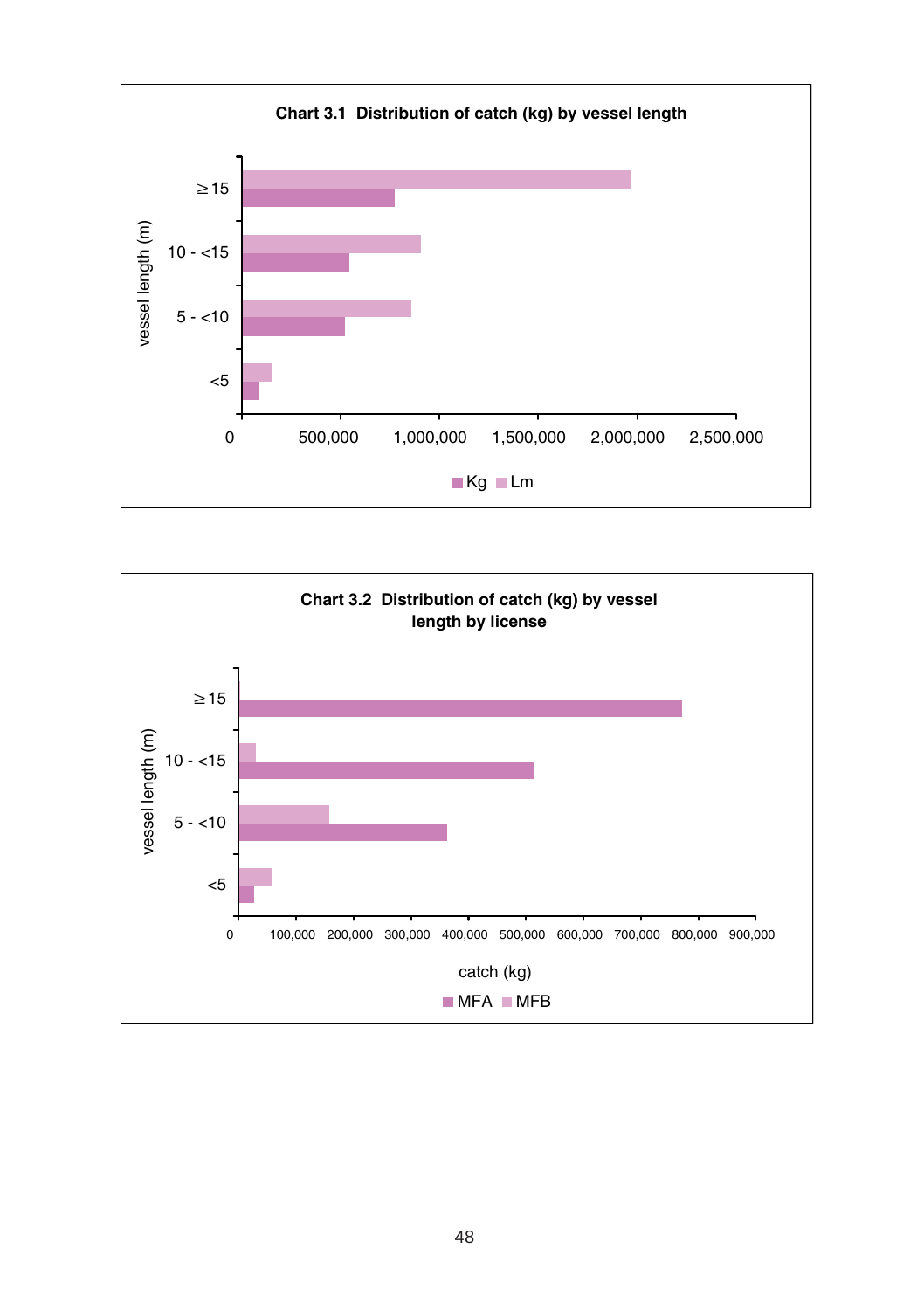|  |  |  |  |  | 3.2 Output (Lm) by vessel length and license |  |
|--|--|--|--|--|----------------------------------------------|--|
|--|--|--|--|--|----------------------------------------------|--|

|                  |              |         | <b>Class size - Metres</b> |           |           |
|------------------|--------------|---------|----------------------------|-----------|-----------|
|                  | <b>Total</b> | $<$ 5   | $5 - 10$                   | $10 - 15$ | $\geq$ 15 |
| <b>MALTA</b>     | 3,879,008    | 151,092 | 856,829                    | 906,861   | 1,964,226 |
| <b>MFA</b>       | 3,450,460    | 49,131  | 583,706                    | 856,571   | 1,961,051 |
| MFB              | 428,548      | 101,960 | 273,123                    | 50,290    | 3,175     |
| Malta            | 3,168,121    | 97,489  | 581,737                    | 799,552   | 1,689,343 |
| <b>MFA</b>       | 2,819,979    | 29,565  | 351,756                    | 752,491   | 1,686,168 |
| <b>MFB</b>       | 348,141      | 67,924  | 229,981                    | 47,061    | 3,175     |
| Southern Harbour | 87,178       | 12,857  | 46,962                     | 2,685     | 24,675    |
| <b>MFA</b>       | 50,593       | 8,344   | 17,574                     | 0         | 24,675    |
| <b>MFB</b>       | 36,585       | 4,512   | 29,388                     | 2,685     | 0         |
| Northern Harbour | 158,823      | 10,316  | 92,063                     | 44,888    | 11,556    |
| <b>MFA</b>       | 101,818      | 727     | 44,646                     | 44,888    | 11,556    |
| <b>MFB</b>       | 57,005       | 9,588   | 47,417                     | 0         | 0         |
| South Eastern    | 1,579,147    | 14,617  | 284,215                    | 487,681   | 792,633   |
| <b>MFA</b>       | 1,458,068    | 9,345   | 200,846                    | 455,243   | 792,633   |
| <b>MFB</b>       | 121,079      | 5,272   | 83,369                     | 32,438    | 0         |
| Western          | 324,930      | 19,385  | 58,647                     | 33,237    | 213,660   |
| <b>MFA</b>       | 263,191      | 927     | 20,702                     | 31,077    | 210,485   |
| <b>MFB</b>       | 61,739       | 18,458  | 37,945                     | 2,160     | 3,175     |
| Northern         | 1,018,042    | 40,314  | 99,849                     | 231,061   | 646,819   |
| <b>MFA</b>       | 946,310      | 10,221  | 67,987                     | 221,283   | 646,819   |
| <b>MFB</b>       | 71,733       | 30,093  | 31,862                     | 9,778     | 0         |
| Gozo and Comino  | 710,887      | 53,603  | 275,092                    | 107,309   | 274,883   |
| <b>MFA</b>       | 630,480      | 19,567  | 231,950                    | 104,080   | 274,883   |
| <b>MFB</b>       | 80,407       | 34,036  | 43,142                     | 3,229     | 0         |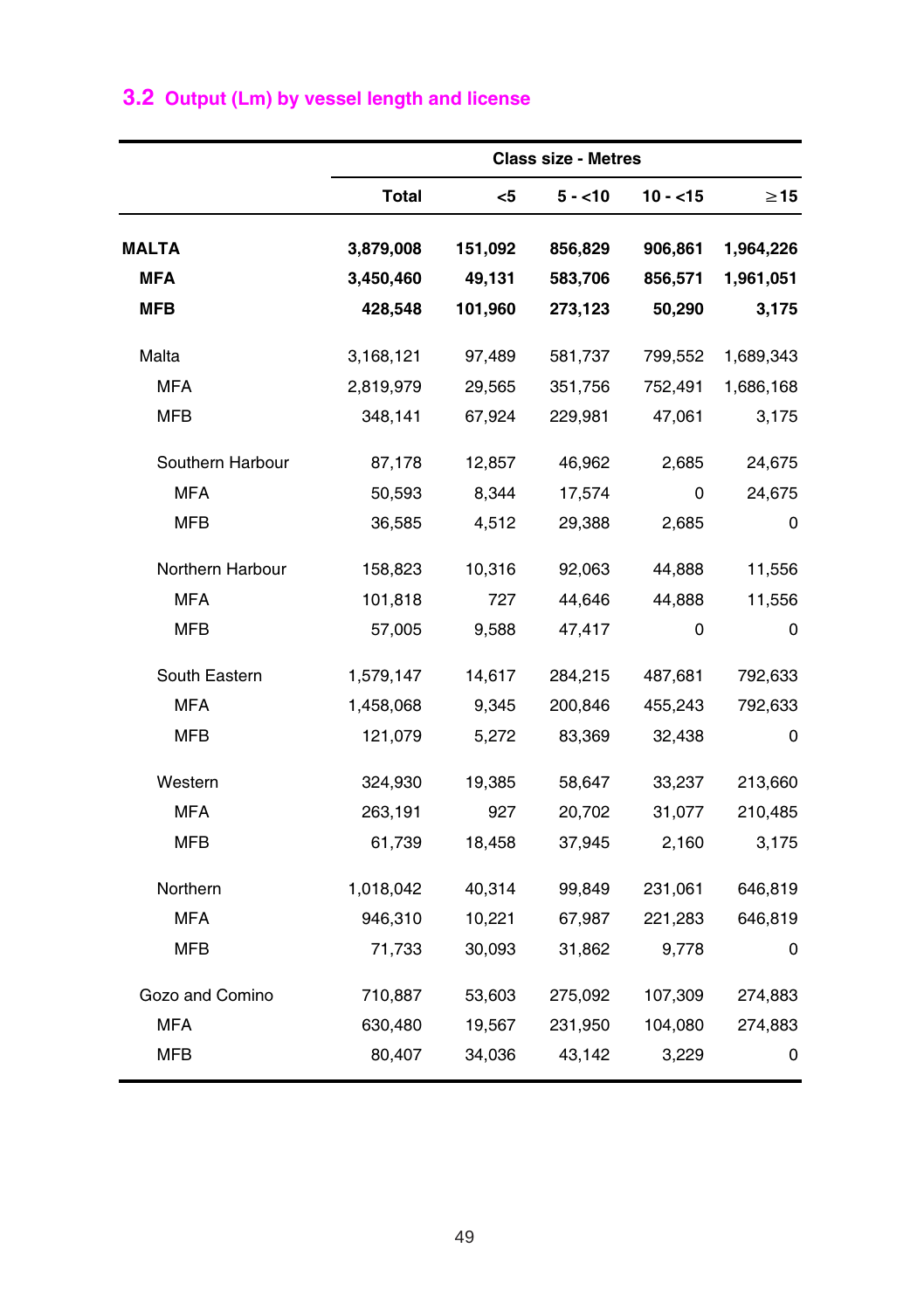3.3 Total catch (kg) by type of vessel and license ... **3.3 Total catch (kg) by type of vessel and license …**

|                  |           |         |           |         | Type of Vessel |         |       |              |
|------------------|-----------|---------|-----------|---------|----------------|---------|-------|--------------|
|                  | Total     | Trawler | Ney       | Luzzu   | Kajiik         | Firilla | Bimbu | <b>Other</b> |
| MALTA            | ,921,251  | 179,545 | 1,312,828 | 264,064 | 17,269         | 837     | 8,505 | 38,203       |
| MFA              | 1,675,910 | 179,545 | 1,180,955 | 226,781 | 48,147         | 85      | 3,917 | 36,480       |
| MFB              | 245,341   | 0       | 131,873   | 37,283  | 69,122         | 752     | 4,588 | 1,723        |
| Malta            | ,442,398  | 58,359  | 973,300   | 90,807  | 80,829         | 837     | 8,322 | 29,944       |
| MFA              | ,245,866  | 58,359  | 859,848   | 58,991  | 35,001         | 85      | 3,917 | 29,665       |
| MFB              | 196,532   | 0       | 113,452   | 31,816  | 45,828         | 752     | 4,405 | 279          |
| Southern Harbour | 44,166    | 12,790  | 12,679    | 8,126   | 10,516         |         | 55    |              |
| <b>MFA</b>       | 24,653    | 12,790  | 3,498     | 2,416   | 5,949          |         | ○     |              |
| MFB              | 19,513    | 0       | 9,181     | 5,710   | 4,567          |         | 55    |              |
| Northern Harbour | 89,339    | 2,958   | 57,903    | 15,375  | 10,661         | 290     | 2,009 | 43           |
| MFA              | 58,992    | 2,958   | 41,100    | 11,080  | 3,584          | $\circ$ | 270   | $\circ$      |
| <b>MFB</b>       | 30,347    | 0       | 16,803    | 4,295   | 7,077          | 290     | 1,739 | 43           |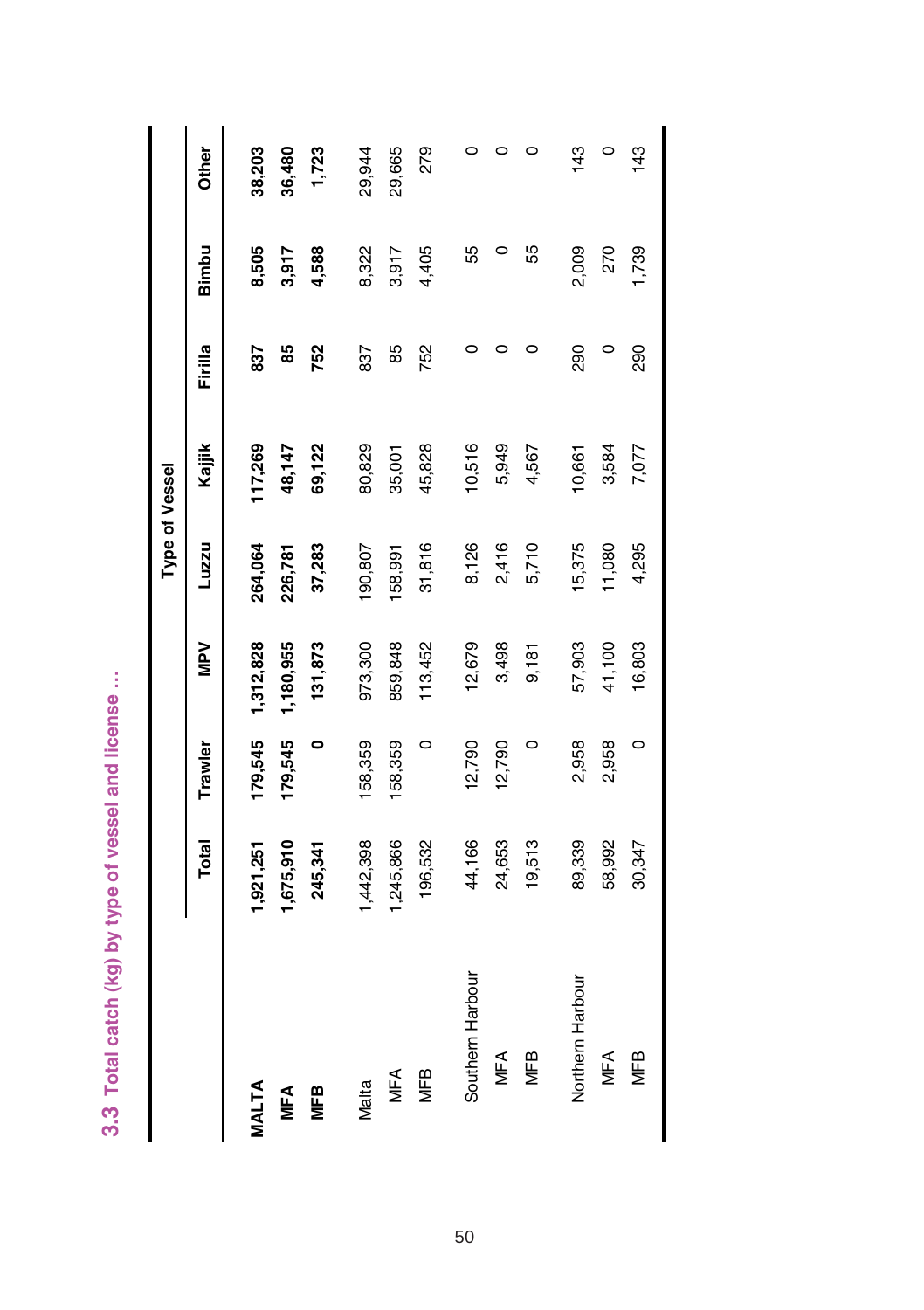... 3.3 Total catch (kg) by type of vessel and license **… 3.3 Total catch (kg) by type of vessel and license**

|                 |         |         |            |        | Type of Vessel |         |                |        |
|-----------------|---------|---------|------------|--------|----------------|---------|----------------|--------|
|                 | Total   | Trawler | <b>Ney</b> | Luzzu  | Kajjik         | Firilla | Bimbu          | Other  |
| South Eastern   | 756,842 | 34,833  | 539,124    | 27,491 | 21,748         | 474     | 5,990          | 27,182 |
| MFA             | 689,286 | 34,833  | 496,674    | 11,552 | 15,617         | 85      | 3,479          | 27,046 |
| <b>MFB</b>      | 67,556  | 0       | 42,450     | 15,939 | 6,131          | 389     | 2,511          | 136    |
| Western         | 171,592 |         | 52,190     | 6,768  | 12,501         | r3      | 80             |        |
| MFA             | 136,442 |         | 131,845    | 2,500  | 2,097          |         |                |        |
| <b>MFB</b>      | 35,150  | 0       | 20,345     | 4,268  | 10,404         | 73      | 80             |        |
| Northern        | 380,459 | 07,778  | 211,404    | 33,047 | 25,403         |         | 208            | 2,619  |
| MFA             | 336,493 | 07,778  | 186,731    | 31,443 | 7,754          |         | 168            | 2,619  |
| <b>MFB</b>      | 43,966  | $\circ$ | 24,673     | 1,604  | 17,649         |         | $\overline{4}$ |        |
| Gozo and Comino | 478,853 | 21,186  | 339,528    | 73,257 | 36,440         |         | 183            | 8,259  |
| MFA             | 430,044 | 21,186  | 321,107    | 67,790 | 13,146         |         | 0              | 6,815  |
| <b>MFB</b>      | 48,809  | $\circ$ | 18,421     | 5,467  | 23,294         |         | 183            | 1,444  |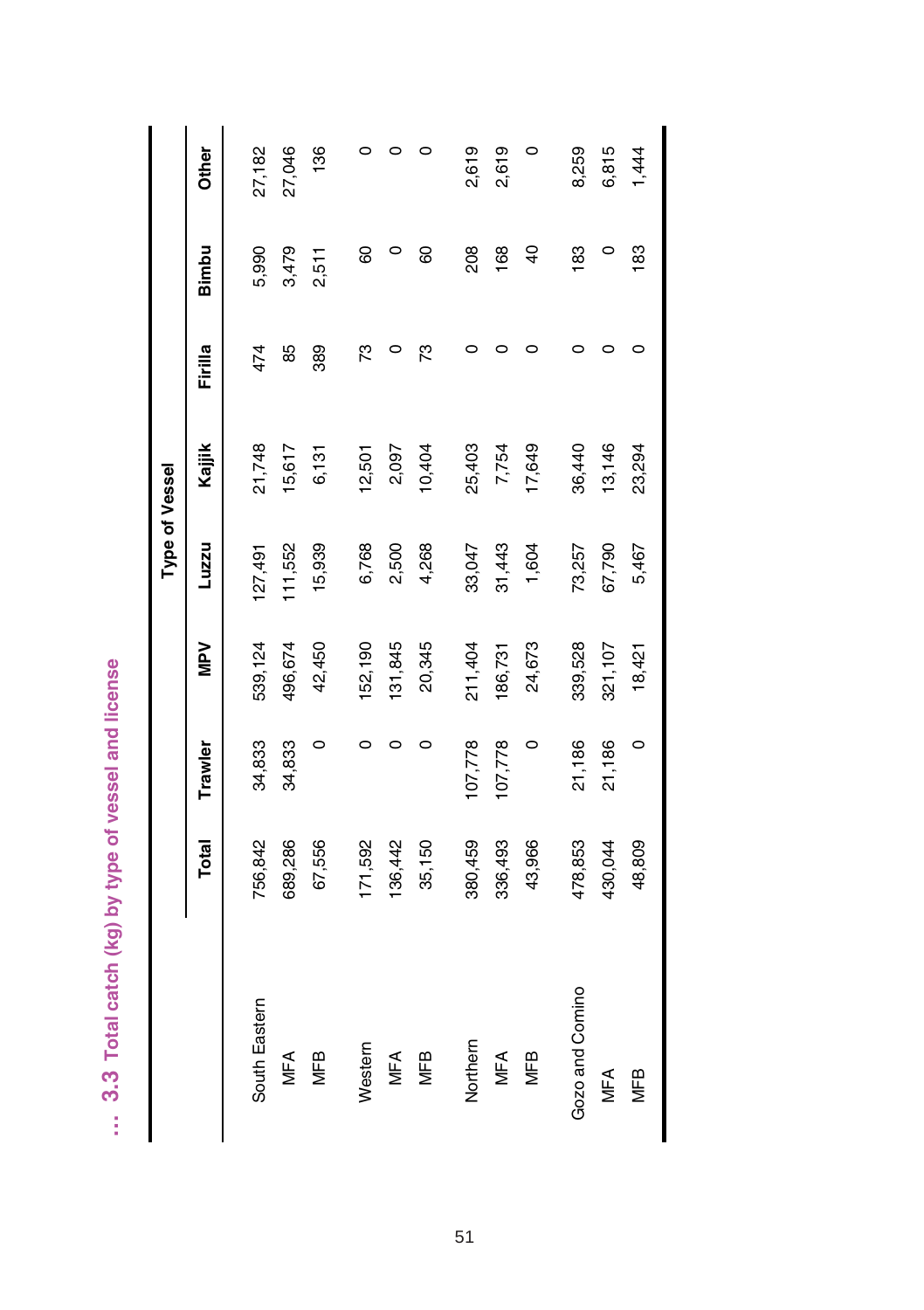

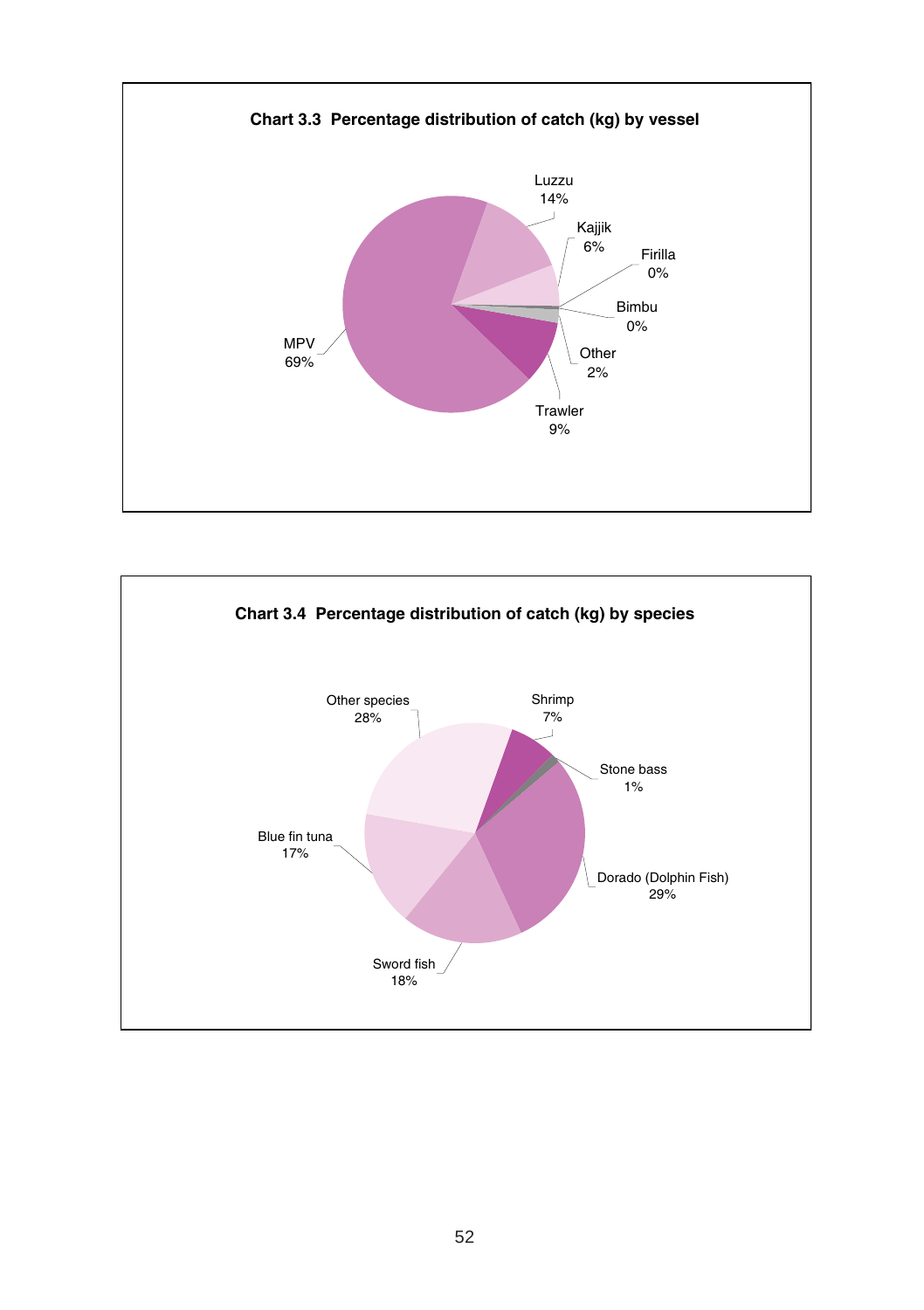3.4 Output (Lm) by type of vessel and license ... **3.4 Output (Lm) by type of vessel and license …**

|                  |           |         |           |         | Type of Vessel |         |        |              |
|------------------|-----------|---------|-----------|---------|----------------|---------|--------|--------------|
|                  | Total     | Trawler | Ney       | Luzzu   | Kajjik         | Firilla | Bimbu  | <b>Other</b> |
| MALTA            | 3,879,008 | 893,742 | 2,233,225 | 437,755 | 215,382        | 1,734   | 18,041 | 79,128       |
| <b>MFA</b>       | 3,450,460 | 893,742 | 2,003,450 | 376,820 | 91,499         | 102     | 8,615  | 76,231       |
| WЕB              | 428,548   | 0       | 229,775   | 60,935  | 23,883         | 1,633   | 9,426  | 2,897        |
| Malta            | 3,168,121 | 784,273 | 1,800,908 | 341,189 | 51,339         | 1,734   | 17,745 | 70,932       |
| MFA              | 2,819,979 | 784,273 | 1,602,731 | 288,551 | 65,427         | 102     | 8,615  | 70,281       |
| <b>MFB</b>       | 348,141   | $\circ$ | 198,176   | 52,638  | 85,912         | 1,633   | 9,130  | 651          |
| Southern Harbour | 87,178    | 24,675  | 22,468    | 15,367  | 24,548         |         | 119    |              |
| <b>MFA</b>       | 50,593    | 24,675  | 6,870     | 5,240   | 13,808         |         |        | 0            |
| MFB              | 36,585    | 0       | 15,599    | 10,127  | 10,740         |         | 119    | o            |
| Northern Harbour | 58,823    | 11,556  | 98,382    | 23,737  | 20,263         | 671     | 3,966  | 248          |
| <b>MFA</b>       | 01,818    | 11,556  | 68,062    | 14,911  | 6,684          | 0       | 605    | 0            |
| MFB              | 57,005    | 0       | 30,320    | 8,826   | 13,579         | 671     | 3,361  | 248          |

53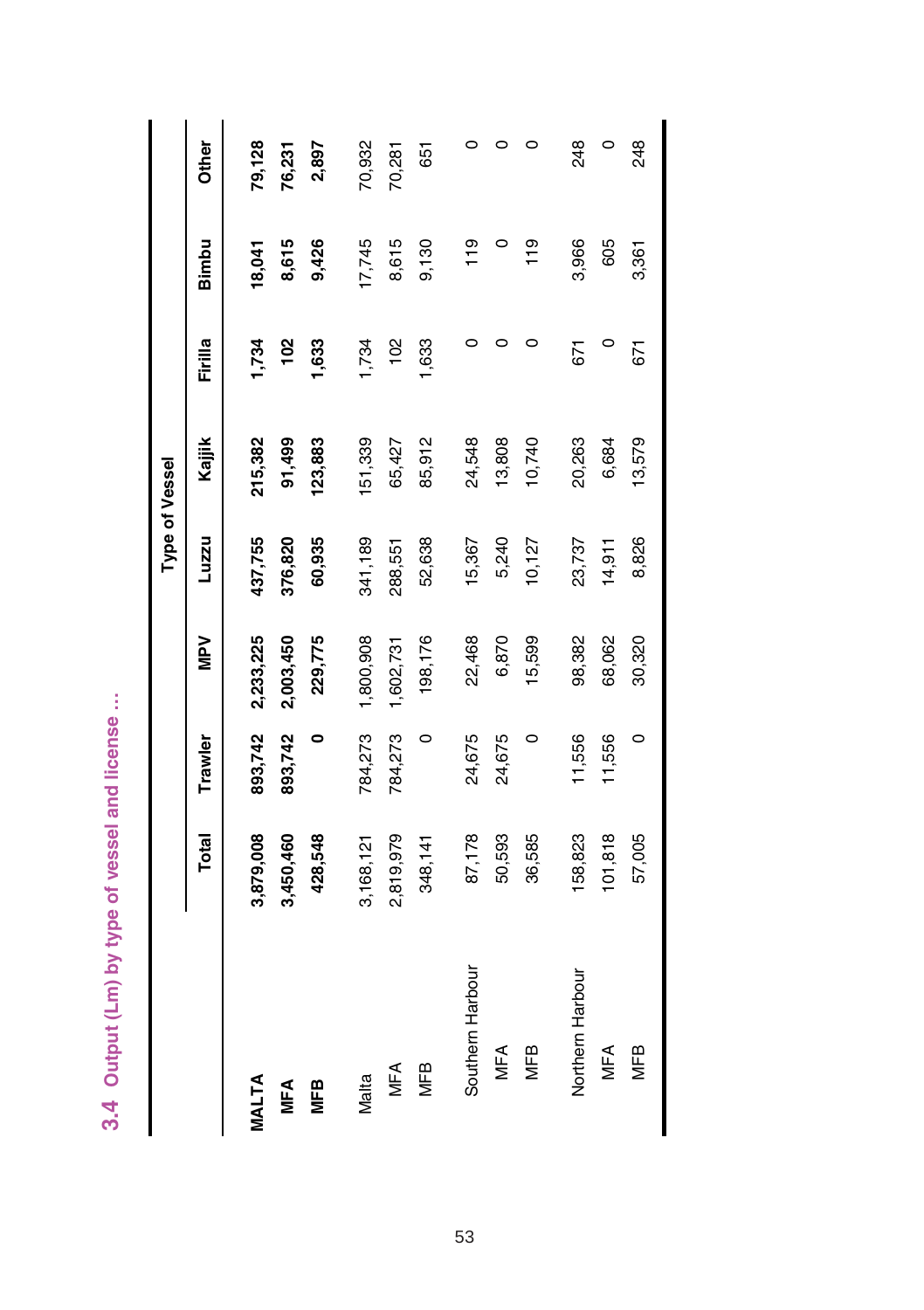... 3.4 Output (Lm) by type of vessel and license **… 3.4 Output (Lm) by type of vessel and license**

|                 |           |         |           |         | Type of Vessel |               |               |        |
|-----------------|-----------|---------|-----------|---------|----------------|---------------|---------------|--------|
|                 | Total     | Trawler | Nev       | Luzzu   | Kajjik         | Firilla       | Bimbu         | Other  |
| South Eastern   | 1,579,147 | 170,250 | 1,073,058 | 219,598 | 37,890         | 893           | 12,985        | 64,472 |
| <b>MFA</b>      | 1,458,068 | 170,250 | 994,178   | 195,267 | 26,649         | $\frac{8}{1}$ | 7,553         | 64,068 |
| <b>MFB</b>      | 121,079   | 0       | 78,880    | 24,331  | 11,241         | 791           | 5,432         | 404    |
| Western         | 324,930   |         | 289,875   | 12,008  | 22,747         | 170           | $\frac{5}{1}$ |        |
| MFA             | 263,191   |         | 254,530   | 5,902   | 2,759          |               |               | 0      |
| <b>MFB</b>      | 61,739    |         | 35,344    | 6,106   | 19,988         | 170           | $\frac{5}{1}$ |        |
| Northern        | 1,018,042 | 577,791 | 317,124   | 70,479  | 45,891         |               | 544           | 6,213  |
| <b>MFA</b>      | 946,310   | 577,791 | 279,091   | 67,231  | 15,527         |               | 457           | 6,213  |
| <b>MFB</b>      | 71,733    | $\circ$ | 38,033    | 3,248   | 30,365         |               | 87            |        |
| Gozo and Comino | 710,887   | 09,470  | 432,317   | 96,567  | 64,043         |               | 296           | 8,196  |
| MFA             | 630,480   | 09,470  | 400,719   | 88,270  | 26,072         |               |               | 5,950  |
| <b>MFB</b>      | 80,407    | $\circ$ | 31,598    | 8,297   | 37,971         |               | 296           | 2,246  |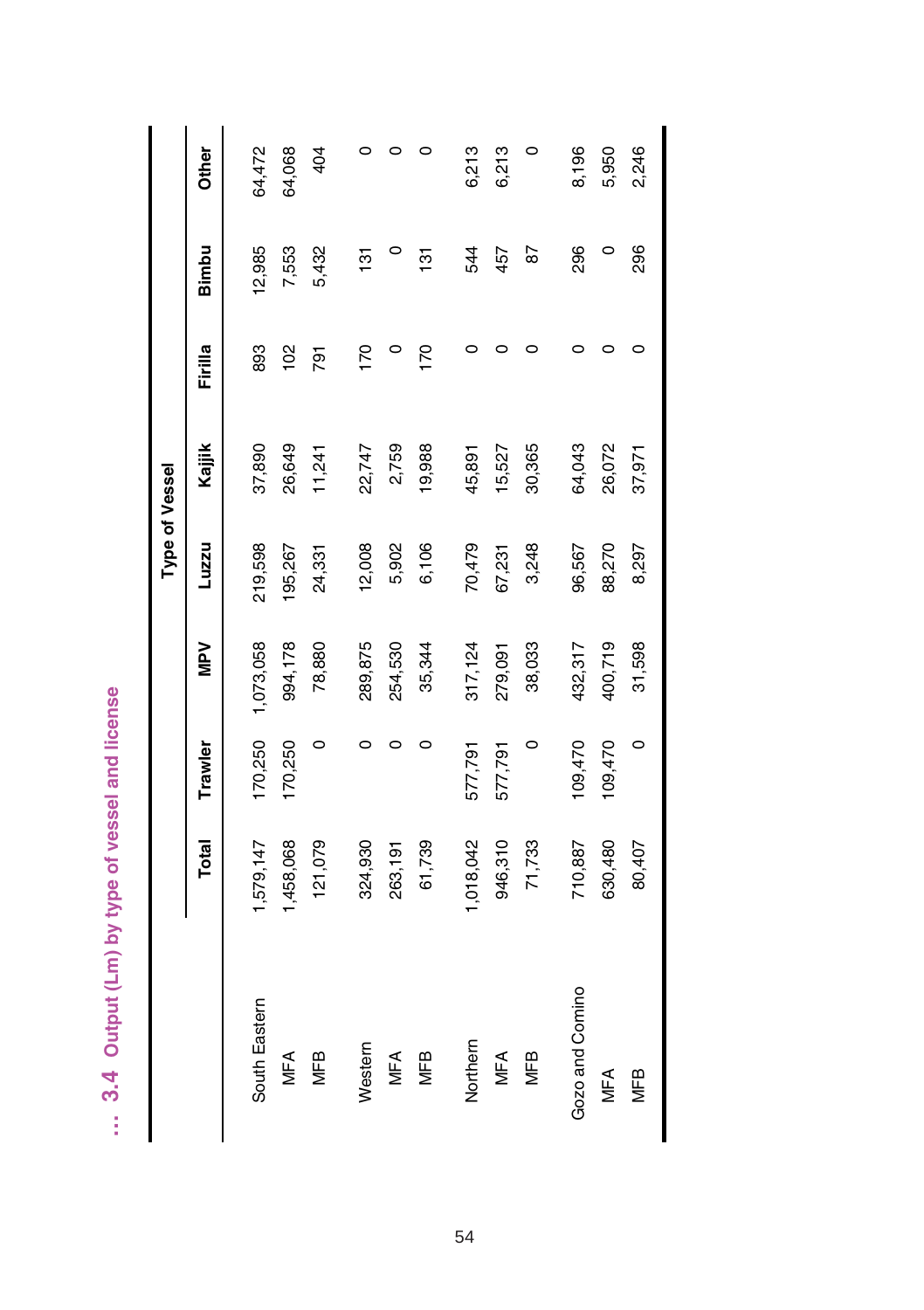|  |  |  |  |  |  |  |  | 3.5 Total catch (kg) by vessel length and species |  |
|--|--|--|--|--|--|--|--|---------------------------------------------------|--|
|--|--|--|--|--|--|--|--|---------------------------------------------------|--|

|                       |           |        | <b>Class size - Metres</b> |             |           |
|-----------------------|-----------|--------|----------------------------|-------------|-----------|
|                       | Total     | $5$    | $5 - 10$                   | $10 - 15$   | $\geq$ 15 |
| <b>MALTA</b>          | 1,921,251 | 84,829 | 519,203                    | 544,207     | 773,012   |
| Shrimp                | 133,402   | 59     | 3.871                      | 174         | 129,298   |
| <b>Stone bass</b>     | 27,179    | 946    | 5,140                      | 9,831       | 11,262    |
| Dorado (Dolphin Fish) | 559,201   | 6,994  | 148,291                    | 211,766     | 192,150   |
| <b>Sword fish</b>     | 340,524   | 6,232  | 55,820                     | 106,984     | 171,488   |
| <b>Blue fin tuna</b>  | 328,883   | 695    | 11,398                     | 127,245     | 189,545   |
| <b>Other species</b>  | 532,062   | 69,903 | 294,683                    | 88,207      | 79,269    |
| Malta                 | 1,442,398 | 52,781 | 331,563                    | 460,608     | 597,446   |
| Shrimp                | 113,055   | 47     | 173                        | 17          | 112,818   |
| Stone bass            | 24,211    | 761    | 3,553                      | 8,930       | 10,967    |
| Dorado (Dolphin Fish) | 299,918   | 2,938  | 58,213                     | 156,245     | 82,522    |
| Sword fish            | 323,160   | 5,264  | 49,223                     | 102,055     | 166,618   |
| Blue fin tuna         | 305,509   | 198    | 7,279                      | 122,868     | 175,164   |
| Other species         | 376,545   | 43,573 | 213,122                    | 70,493      | 49,357    |
| Southern Harbour      | 44,166    | 6,601  | 23,204                     | 1,571       | 12,790    |
| Shrimp                | 372       | 0      | 12                         | 0           | 360       |
| Stone bass            | 587       | 300    | 287                        | 0           | 0         |
| Dorado (Dolphin Fish) | 3,228     | 198    | 2,835                      | 140         | 55        |
| Sword fish            | 1,855     | 156    | 1,699                      | 0           | 0         |
| Blue fin tuna         | 36        | 0      | 36                         | $\mathbf 0$ | 0         |
| Other species         | 38,088    | 5,947  | 18,335                     | 1,431       | 12,375    |
| Northern Harbour      | 89,339    | 5,324  | 51,745                     | 29,312      | 2,958     |
| Shrimp                | 1,336     | 0      | 0                          | 0           | 1,336     |
| Stone bass            | 600       | 0      | 586                        | 4           | 10        |
| Dorado (Dolphin Fish) | 19,684    | 158    | 5,148                      | 14,378      | 0         |
| Sword fish            | 14,211    | 309    | 6,481                      | 7,420       | 1         |
| Blue fin tuna         | 3,814     | 0      | 1,115                      | 2,699       | 0         |
| Other species         | 49,694    | 4,857  | 38,415                     | 4,811       | 1,611     |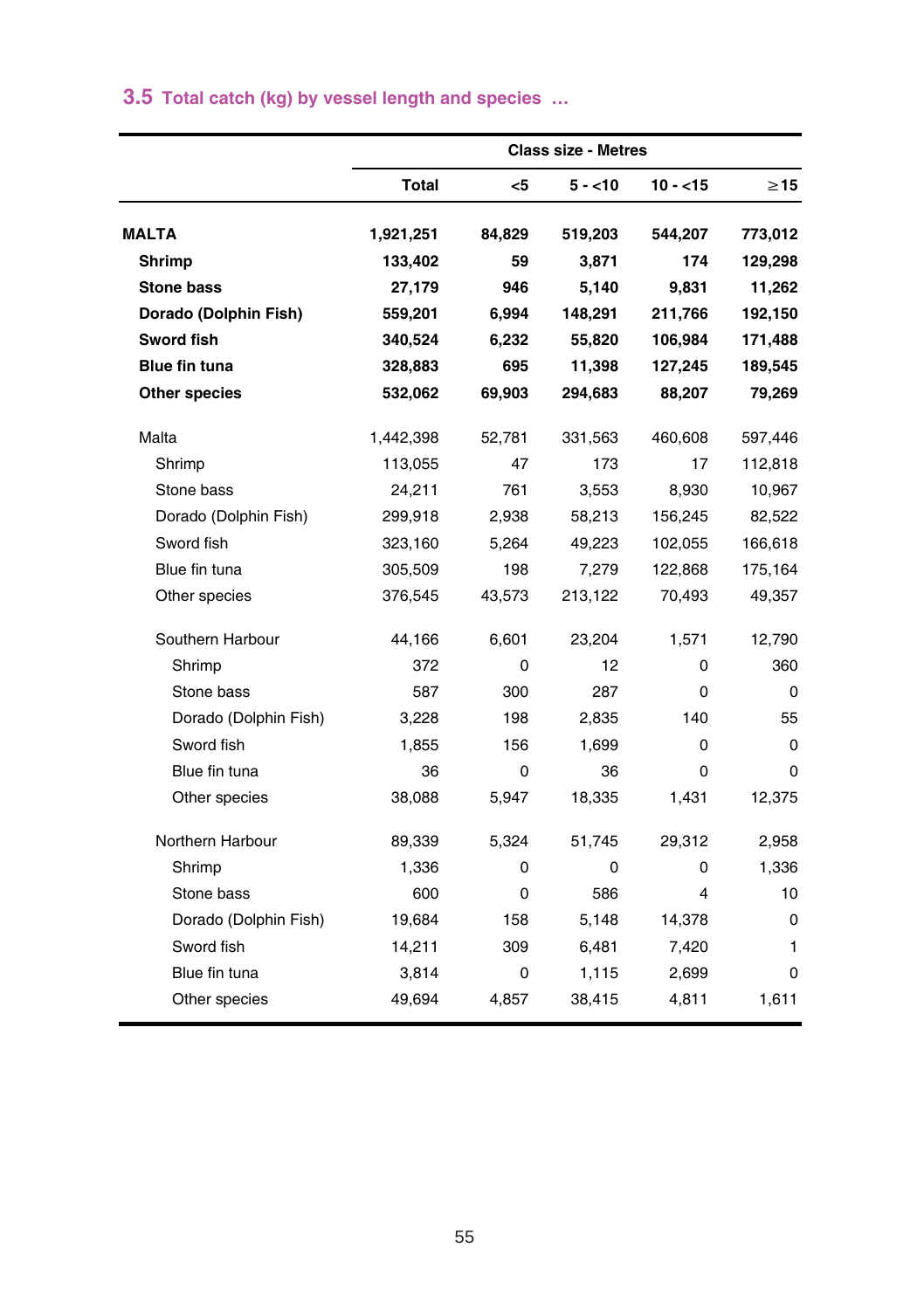## **… 3.5 Total catch (kg) by vessel length and species**

|                       |         |        | <b>Class size - Metres</b> |           |           |
|-----------------------|---------|--------|----------------------------|-----------|-----------|
|                       | Total   | <5     | $5 - 10$                   | $10 - 15$ | $\geq$ 15 |
| South Eastern         | 756,842 | 9.060  | 169,612                    | 244,583   | 333,587   |
| Shrimp                | 23,343  | 33     | 161                        | 0         | 23,149    |
| Stone bass            | 17,271  | 222    | 1,740                      | 6,619     | 8,690     |
| Dorado (Dolphin Fish) | 135,161 | 358    | 35,143                     | 48,087    | 51,573    |
| Sword fish            | 194,426 | 377    | 21,281                     | 59,238    | 113,530   |
| Blue fin tuna         | 216,174 | 0      | 4,832                      | 91,821    | 119,521   |
| Other species         | 170,467 | 8,070  | 106,455                    | 38,818    | 17,124    |
| Western               | 171,592 | 9,621  | 34,548                     | 16,973    | 110,450   |
| Shrimp                | 12      | 12     | 0                          | 0         | 0         |
| Stone bass            | 2,169   | 62     | 335                        | 645       | 1,127     |
| Dorado (Dolphin Fish) | 43,595  | 906    | 7,478                      | 4,383     | 30,828    |
| Sword fish            | 49,684  | 893    | 6,352                      | 2,938     | 39,501    |
| Blue fin tuna         | 45,353  | 30     | 390                        | 7,238     | 37,695    |
| Other species         | 30,779  | 7,718  | 19,993                     | 1,769     | 1,299     |
| Northern              | 380,459 | 22,175 | 52,454                     | 168,169   | 137,661   |
| Shrimp                | 87,992  | 2      | 0                          | 17        | 87,973    |
| Stone bass            | 3,584   | 177    | 605                        | 1,662     | 1,140     |
| Dorado (Dolphin Fish) | 98,250  | 1,318  | 7,609                      | 89,257    | 66        |
| Sword fish            | 62,984  | 3,529  | 13,410                     | 32,459    | 13,586    |
| Blue fin tuna         | 40,132  | 168    | 906                        | 21,110    | 17,948    |
| Other species         | 87,517  | 16,981 | 29,924                     | 23,664    | 16,948    |
| Gozo and Comino       | 478,853 | 32,048 | 187,640                    | 83,599    | 175,566   |
| Shrimp                | 20,347  | 12     | 3,698                      | 157       | 16,480    |
| Stone bass            | 2,968   | 185    | 1,587                      | 901       | 295       |
| Dorado (Dolphin Fish) | 259,283 | 4,056  | 90,078                     | 55,521    | 109,628   |
| Sword fish            | 17,364  | 968    | 6,597                      | 4,929     | 4,870     |
| Blue fin tuna         | 23,374  | 497    | 4,119                      | 4,377     | 14,381    |
| Other species         | 155,517 | 26,330 | 81,561                     | 17,714    | 29,912    |
|                       |         |        |                            |           |           |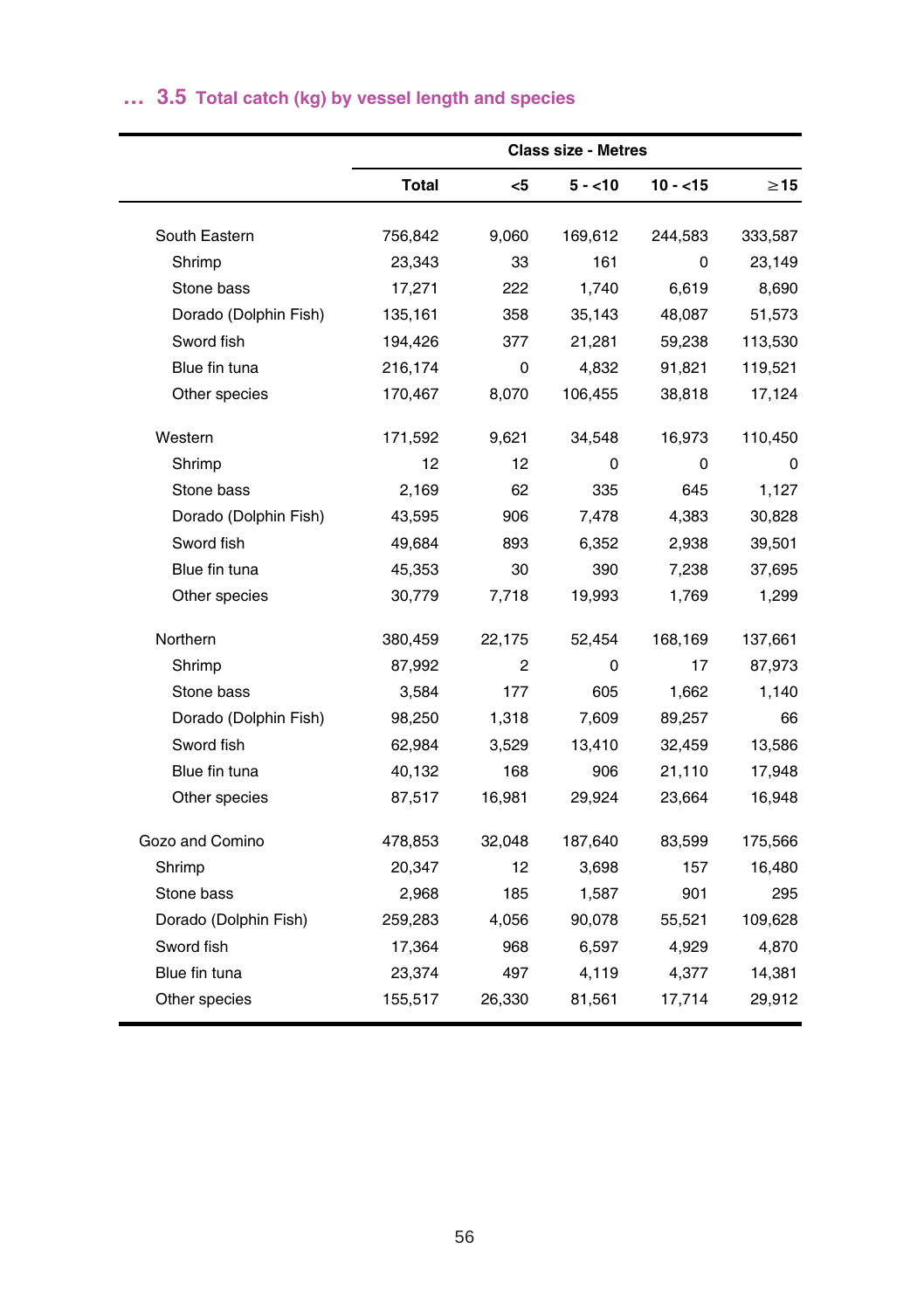## **3.6 Output (Lm) by vessel length and species …**

|                       |           |         | <b>Class size - Metres</b> |           |             |
|-----------------------|-----------|---------|----------------------------|-----------|-------------|
|                       | Total     | $<$ 5   | $5 - 10$                   | $10 - 15$ | $\geq$ 15   |
| <b>MALTA</b>          | 3,879,008 | 151,092 | 856,829                    | 906,861   | 1,964,226   |
| Shrimp                | 808,416   | 358     | 23,458                     | 1,054     | 783,546     |
| <b>Stone bass</b>     | 83,521    | 2.907   | 15,795                     | 30,211    | 34,608      |
| Dorado (Dolphin Fish) | 452,953   | 5,665   | 120,116                    | 171,530   | 155,642     |
| Sword fish            | 806,701   | 14,764  | 132,238                    | 253,445   | 406,255     |
| <b>Blue fin tuna</b>  | 776,822   | 1,642   | 26,922                     | 300,553   | 447,705     |
| Other species         | 950,595   | 125,757 | 538,300                    | 150,068   | 136,470     |
| Malta                 | 3,168,121 | 97,489  | 581,737                    | 799,552   | 1,689,343   |
| Shrimp                | 685,113   | 285     | 1,048                      | 103       | 683,677     |
| Stone bass            | 74,400    | 2,339   | 10,918                     | 27,442    | 33,702      |
| Dorado (Dolphin Fish) | 242,934   | 2,380   | 47,153                     | 126,558   | 66,843      |
| Sword fish            | 765,566   | 12,470  | 116,609                    | 241,768   | 394,718     |
| Blue fin tuna         | 721,612   | 468     | 17,193                     | 290,214   | 413,737     |
| Other species         | 678,495   | 79,548  | 388,815                    | 113,466   | 96,666      |
| Southern Harbour      | 87,178    | 12,857  | 46,962                     | 2,685     | 24,675      |
| Shrimp                | 2,254     | 0       | 73                         | 0         | 2,182       |
| Stone bass            | 1,804     | 922     | 882                        | 0         | $\Omega$    |
| Dorado (Dolphin Fish) | 2,615     | 160     | 2,296                      | 113       | 45          |
| Sword fish            | 4,395     | 370     | 4,025                      | 0         | 0           |
| Blue fin tuna         | 85        | 0       | 85                         | 0         | 0           |
| Other species         | 76,026    | 11,405  | 39,601                     | 2,572     | 22,449      |
| Northern Harbour      | 158,823   | 10,316  | 92,063                     | 44,888    | 11,556      |
| Shrimp                | 8,096     | 0       | 0                          | 0         | 8,096       |
| Stone bass            | 1,844     | 0       | 1.801                      | 12        | 31          |
| Dorado (Dolphin Fish) | 15,944    | 128     | 4,170                      | 11,646    | $\mathbf 0$ |
| Sword fish            | 33,666    | 732     | 15,353                     | 17,578    | 2           |
| Blue fin tuna         | 9,009     | 0       | 2,634                      | 6,375     | 0           |
| Other species         | 90,264    | 9,456   | 68,105                     | 9,277     | 3,427       |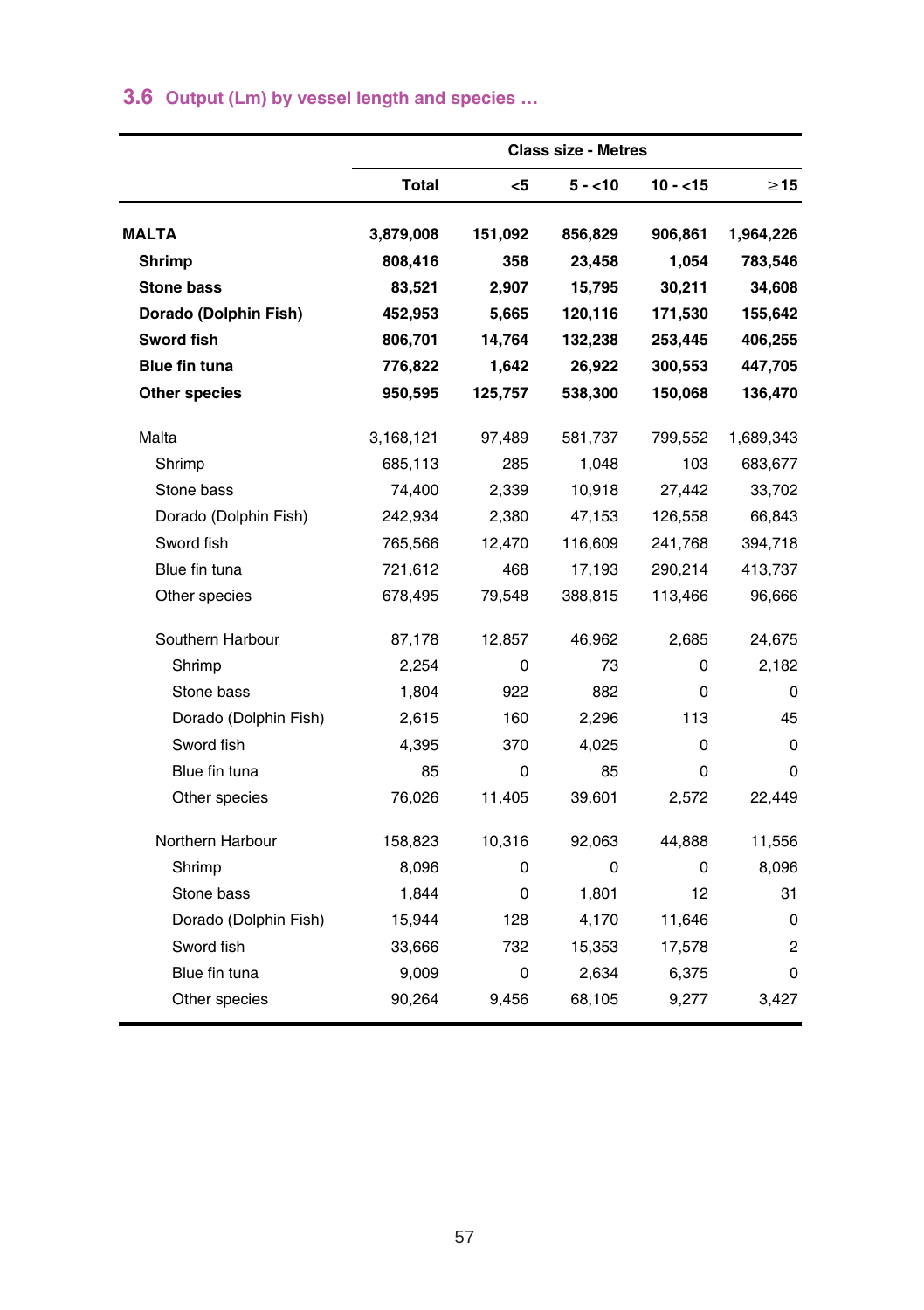## **… 3.6 Output (Lm) by vessel length and species**

|                       |              |        | <b>Class size - Metres</b> |           |           |
|-----------------------|--------------|--------|----------------------------|-----------|-----------|
|                       | <b>Total</b> | $<$ 5  | $5 - 10$                   | $10 - 15$ | $\geq 15$ |
| South Eastern         | 1,579,147    | 14,617 | 284,215                    | 487,681   | 792,633   |
| Shrimp                | 141,459      | 200    | 976                        | 0         | 140,283   |
| Stone bass            | 53,074       | 682    | 5,347                      | 20,340    | 26,704    |
| Dorado (Dolphin Fish) | 109,480      | 290    | 28,466                     | 38,950    | 41,774    |
| Sword fish            | 460,595      | 893    | 50,415                     | 140,335   | 268,953   |
| Blue fin tuna         | 510,603      | 0      | 11,413                     | 216,881   | 282,309   |
| Other species         | 303,936      | 12,552 | 187,599                    | 71,174    | 32,611    |
| Western               | 324,930      | 19,385 | 58,647                     | 33,237    | 213,660   |
| Shrimp                | 73           | 73     | 0                          | 0         | 0         |
| Stone bass            | 6,665        | 191    | 1,029                      | 1,982     | 3,463     |
| Dorado (Dolphin Fish) | 35,312       | 734    | 6,057                      | 3,550     | 24,971    |
| Sword fish            | 117,701      | 2,116  | 15,048                     | 6,960     | 93,578    |
| Blue fin tuna         | 107,124      | 71     | 921                        | 17,096    | 89,036    |
| Other species         | 58,055       | 16,202 | 35,592                     | 3,649     | 2,612     |
| Northern              | 1,018,042    | 40,314 | 99,849                     | 231,061   | 646,819   |
| Shrimp                | 533,232      | 12     | 0                          | 103       | 533,116   |
| Stone bass            | 11,014       | 544    | 1,859                      | 5,107     | 3,503     |
| Dorado (Dolphin Fish) | 79,583       | 1,068  | 6,163                      | 72,298    | 53        |
| Sword fish            | 149,209      | 8,360  | 31,768                     | 76,895    | 32,185    |
| Blue fin tuna         | 94,792       | 397    | 2,140                      | 49,862    | 42,393    |
| Other species         | 150,214      | 29,933 | 57,918                     | 26,795    | 35,567    |
| Gozo and Comino       | 710,887      | 53,603 | 275,092                    | 107,309   | 274,883   |
| Shrimp                | 123,303      | 73     | 22,410                     | 951       | 99,869    |
| Stone bass            | 9,121        | 569    | 4,877                      | 2,769     | 907       |
| Dorado (Dolphin Fish) | 210,019      | 3,285  | 72,963                     | 44,972    | 88,799    |
| Sword fish            | 41,135       | 2,293  | 15,628                     | 11,677    | 11,537    |
| Blue fin tuna         | 55,209       | 1,174  | 9,729                      | 10,338    | 33,968    |
| Other species         | 272,100      | 46,209 | 149,485                    | 36,602    | 39,804    |
|                       |              |        |                            |           |           |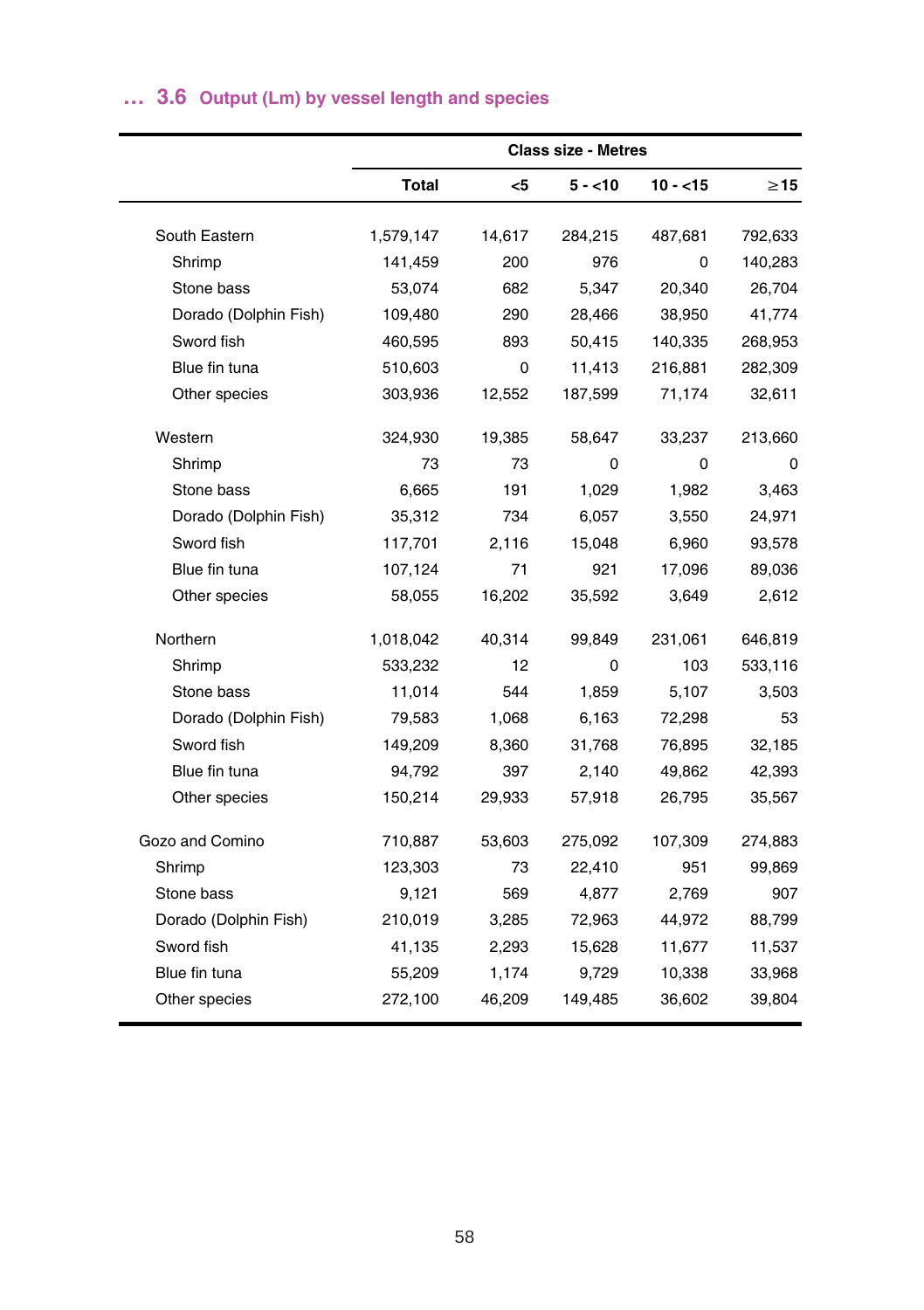3.7 Total catch (kg) by type of vessel and species ... **3.7 Total catch (kg) by type of vessel and species …**

Other  $\circ$  $\circ$  $\circ$ 38,203  $\overline{5}$ 332 6,782 2,626 26,550 1,882 29,944 292  $16$ 2,626 26,550 429  $\circ$  $\circ$   $\circ$  $\circ$  $\overline{5}$ **Total Trawler MPV Luzzu Kajjik Firilla Bimbu Other MALTA 1,921,251 179,545 1,312,828 264,064 117,269 837 8,505 38,203 Stone bass 27,179 6,356 17,234 1,695 1,535 27 0 332 Dorado (Dolphin Fish) 559,201 155 468,448 74,023 9,514 0 279 6,782 Sword fish 340,524 3,788 292,814 32,912 6,469 0 1,915 2,626 Blue fin tuna 328,883 0 272,767 28,796 730 0 40 26,550 Other species 532,062 40,041 257,631 126,547 98,880 810 6,271 1,882** Malta 1,442,398,398 989,398,396 974,398,300 80,000 80,300,300 80,300 80,300 80,322 20,3222 20,3232 Stone bass 24,211 6,312 1,135 1,135 1,135 1,1400 27 0 292 Dorado (Dolphin Fish) 299,918 135 260,869 32,629 5,990 0 279 16 Sword fish 323,160 3,788 279,362 30,883 4,586 0 1,915 2,626 Blue fin tuna 305,509 0 250,509 0 250,509 0 25,509 0 26,550 0 0 0 0 26,550 Other species 376,545 35,306 168,000 97,386 68,526 810 6,088 429 Southern Harbour 44,166 12,790 12,679 8,126 10,516 0 55 0 ات من الله عليه الله عليه الله عليه الله عليه الله عليه الله عليه الله عليه الله عليه الله عليه الله عليه الله<br>الله عليه الله عليه الله عليه الله عليه الله عليه الله عليه الله عليه الله عليه الله عليه الله عليه الله عليه Stone bass 587 0 146 111 330 0 0 0 Dolphin Dolphin Solphin Fish States and States and States and States and States and States and Dolphin States and Dolphin States and Dolphin States and Dolphin States and Dolphin States and Dolphin States and Dolphin State Sword fish 1,855 0 1,624 60 171 0 0 0 Dentified final comparation comparation comparation comparation comparation computation comparation comparation compa Other species 38,088 0 38,088 9,042 8,9525 0 0 55 0 55 0 55 **Shrimp 133,402 129,205 3,934 91 141 0 0 31** Shrimp 113,055 112,055 113,055 112,055 112,055 112,055 112,055 120 0 0 321 032 0.1 0 120 0 0 312 041 041 041 0 8,505  $1,915$  $-915$ 6,088  $\circ$  $\circ$  $\circ$  $\circ$ Bimbu  $\circ$ 279  $\frac{6}{3}$ 6,271 8,322  $\subset$ 279  $\overline{a}$ 55  $\circ$ ပ္ပ Firilla  $\frac{8}{10}$  $\frac{0}{8}$ 837  $\circ$ 27  $\bullet$  $\circ$  $\circ$ 837  $\circ$  $\overline{27}$  $\circ$  $\circ$  $\circ$  $\circ$  $\circ$  $\circ$  $\circ$  $\circ$  $\circ$  $\circ$ Kajjik 117,269 1,535 9,514 6,469 730 98,880 80,829 129 1,400 5,990 4,586 198 68,526 10,516 330 279 9,736  $\frac{1}{4}$  $\overline{5}$ **Type of Vessel Type of Vessel** Luzzu 264,064 1,695 74,023 32,912 28,796 26,547 190,807 38 1,135 32,629 30,883 28,716 97,386 8,126  $\tilde{a}$ 963 6,980  $\overline{1}$ 8  $\circ$  $\overline{5}$ NPV 3,934 17,234 168,448 272,767 973,300 e<sub>1</sub> 15,045 279,362 250,005 168,000 12,679 146 1,624 8,942 1,312,828 292,814 257,631 260,869  $,931$ 36 179,545 6,356 58,359  $12,818$ 6,312 12,375 29,205 155 3,788 10,041 135 3,788 35,306 12,790 **Trawler**  $\circ$ 360  $\circ$ 55  $\circ$  $\circ$ 27,179 328,883 532,062 113,055 24,211 323,160 305,509 376,545 44,166 3,228 1,855 38,088 Total 133,402 559,201 1,442,398 299,918 372 587 ,921,251 340,524 36 Dorado (Dolphin Fish) Dorado (Dolphin Fish) Dorado (Dolphin Fish) Southern Harbour Other species Blue fin tuna Other species Stone bass Sword fish Other species Blue fin tuna Blue fin tuna Stone bass Sword fish Stone bass Shrimp Sword fish Shrimp Shrimp Vlalta MALTA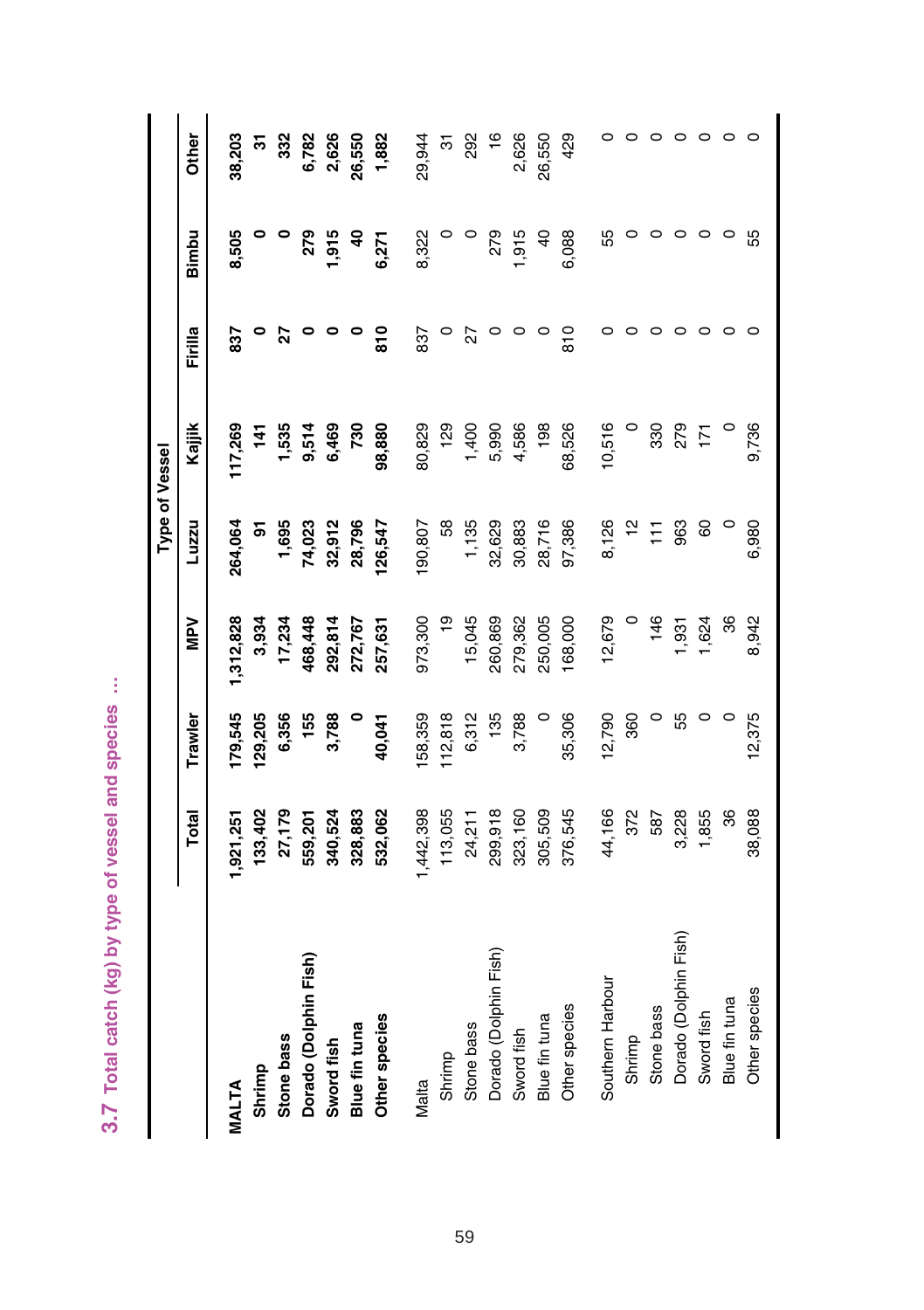... 3.7 Total catch (kg) by type of vessel and species **… 3.7 Total catch (kg) by type of vessel and species** 

Other 143  $\circ$   $\circ$  $\circ \circ \circ \circ \circ \circ$  $\circ$  $\circ$  $\circ$   $\circ$  $127$ 27,182 262  $\circ$ 272 26,550 67  $\circ$  $\overline{\circ}$ **Total Trawler MPV Luzzu Kajjik Firilla Bimbu Other** Northern Harbour 89,339 2,958 57,903 15,375 10,661 290 2,009 143 D 0 0 0 0 0 988;L 988;L 988;L 1,336 duursus Stone bass 600 10 447 39 104 0 0 0 Dorado (Dolphin Fish) 19,684 0 17,522 1,767 260 0 119 16 Sword fish 14,211 1 13,129 694 337 0 50 0 Blue fin tuna 3,814 0 3,481 263 70 0 0 0 22L 070, 063 1,610, 0681 21,612 12,612 12,612 12,612 12,612 127 1284 1284 127 South Eastern 756,842 34,833 539,124 127,491 21,748 474 5,990 27,182 Stone bass 17,271 5,162 10,508 748 576 576 15 0 262 Dorado (Dolphin Fish) 135,161 135,161 135,161 135,161 135,161 135,161 0 160 108 0 108 Sword fish 194,426 146 175,785 15,908 450 0 1,865 272 Blue fin tuna 216,174 0 170,300 19,284 0 0 40 26,550 Cother species 170,8761 170,876 170,800,906 18,925 18,925 18,925 18,925 18,925 18,925 18,925 18,926 1 Western 171,592 0 152,190 6,768 12,501 73 60 60 0 12,501 Shrimp 12 0 0 0 12 0 0 0 Stone bass 2,169 0 2,037 0 120 12 0 0 Dorado (Dolphin Fish) 43,595 0 39,179 2,130 2,286 0 0 0 Sword fish 49,684 0 46,976 1,725 983 0 0 0 Blue fin tuna 45,353 0 45,323 0 30 0 0 0 Other species 30,779 0 18,675 2,913 9,070 61 60 0 Shrimp 23,343 23,344 0 9 21.41 23,344 0 9 21.523 23,343 23,344 0 0 0 0 12.41 24 0 0 0 12.41 23,344 0 2,009  $119$ 1,840 5,990 1,865 3,925  $\circ$  $\circ$  $\circ$ 8 Bimbu  $\circ$  $\circ$ 50 160  $\overline{4}$ 8  $\circ$  $\circ$ Firilla 290  $\frac{10}{2}$ 459 73 67 290  $\circ$  $\circ$  $\circ$  $\circ$  $\circ$ 474  $\circ$  $\circ$  $\circ$  $\circ$  $\circ$  $\tilde{a}$  $\circ$  $\circ$  $\circ$ Kajjik 260 337  $\overline{z}$ 9,890 21,748  $117$ 576  $1,774$ 450 18,831  $12,501$  $\tilde{c}$  $\overline{20}$ 2,286 983 80 9,070 10,661  $104$ **Type of Vessel Type of Vessel**15,375 2,913 Luzzu 89 1,767 263 12,612  $127,491$  $\frac{4}{6}$ 748 24,396 15,908 19,284 37,109 6,768 2,130 1,725  $\circ$ 694  $\circ$  $\circ$ NPV 57,903 16,976  $\circ$ 447  $17,522$ 13,129 3,481 23,324 539,124  $\circ$ 10,508 08,751 175,785 70,300 73,780 52,190  $\circ$ 2,037 39,179 15,323 18,675 2,958 34,833 23,149 1,336  $\tilde{c}$  $1,611$ 5,162  $146$ 6,296 **Trawler**  $\circ$  $\circ$  $\overline{8}$  $\circ$  $\circ$  $\circ$  $\circ$  $\circ$  $\circ$  $\circ$  $\circ$ 23,343 43,595 39,339 1,336 19,684  $14,211$  $3,814$ 49,694 756,842 194,426 216,174 170,467  $\frac{1}{2}$ 2,169 49,684 45,353 30,779 Total 600  $17,271$ 35,161 71,592 Dorado (Dolphin Fish) Dorado (Dolphin Fish) Dorado (Dolphin Fish) Northern Harbour Other species Other species Other species Blue fin tuna Blue fin tuna Blue fin tuna South Eastern Stone bass Sword fish Stone bass Sword fish Stone bass Sword fish Shrimp Shrimp Shrimp Nestern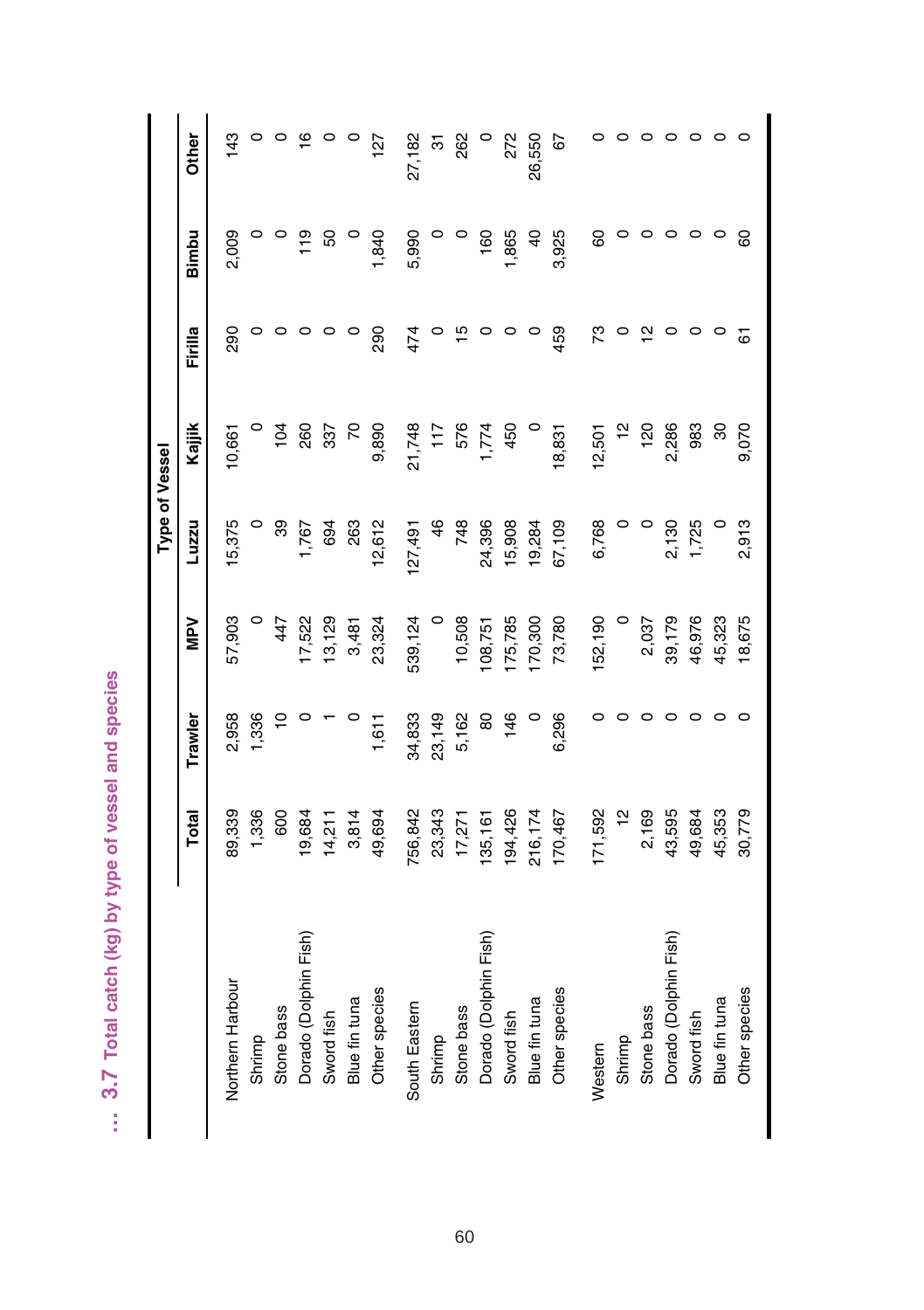... 3.7 Total catch (kg) by type of vessel and species **… 3.7 Total catch (kg) by type of vessel and species** 

Other 2,619  $\boldsymbol{\mathcal{S}}$ 6,766 1,453  $\circ$  $\circ$ 2,354  $\circ$ 235 8,259  $\circ$  $\overline{4}$  $\circ$  $\circ$ **Total Trawler MPV Luzzu Kajjik Firilla Bimbu Other** Northern 380,459 107,778 211,404 33,047 25,403 0 208 2,619 Shrimp 87,992 87,973 19 0 0 0 0 0 Stone bass 3,584 1,140 1,907 237 270 0 0 30 O 0 168't 828't 989't 989't 0 0 93,186 (ISIL'UIQLOO) 9PEUQO Sword fish 62,984 3,641 41,848 12,496 2,645 0 0 2,354 Blue fin tuna 40,132 0 30,865 9,169 98 0 0 0 Other species 87,517 22,277 15,272 215,277 215,2772 215,2772 215,2772 215,2772 215,279 Gozo and Comino 478,853 21,186 339,528 73,257 36,440 0 183 8,259 Shrimp 20,347 16,387 3,915 33 12 0 0 0 اكات المسابق المسابق المسابق المسابق المسابق المسابق المسابق المسابق المسابق المسابق المسابق المسابق المسابق ا Dorado (Dolphin Fish) 259,283 20 207,579 41,394 3,524 0 0 6,766 Sword fish 17,364 0 13,452 2,029 1,883 0 0 0 Blue fin tuna 23,374 0 22,762 80 532 0 0 0 Other species 155,954 0 0 0 19,95,950 29,17 29,09,09 29,17 1,453 10,161 29,17 1,453 1,453 1,453 1,453 1,453 1,4  $208$  $\circ$  $208$ 83 83 Bimbu  $\circ$  $\circ$  $\circ$  $\circ$  $\circ$  $\circ$  $\circ$  $\circ$  $\circ$ Firilla  $\circ$  $\circ$  $\circ$  $\circ$  $\circ$  $\circ$  $\circ$  $\circ$  $\circ$  $\circ$  $\circ$  $\circ$ Kajjik 25,403 270 1,391 2,645 88 20,999 36,440  $\tilde{a}$ 135 3,524 1,883 532 30,354 **Type of Vessel Type of Vessel**Luzzu 33,047 3,373 12,496 9,169 7,772 73,257  $\mathfrak{B}$ 560 11,394 2,029 29,161  $\circ$ 237 80 **MPV** 3,915  $\frac{1}{2}$ 1,907 93,486 41,848 30,865 43,279 339,528 2,189 207,579 13,452 22,762 89,631 211,404 107,778 87,973 1,140 5,024 21,186 4,735  $\circ$ 3,641  $\circ$ 16,387 **Trawler**  $\frac{4}{4}$ 20  $\circ$  $\circ$ 478,853 2,968 259,283 87,992 3,584 98,250 62,984 40,132 87,517 20,347 17,364 23,374 55,517 Total 80,459 Dorado (Dolphin Fish) Dorado (Dolphin Fish) Other species Other species Gozo and Comino Blue fin tuna Blue fin tuna Stone bass Stone bass Sword fish Sword fish Shrimp Shrimp Northern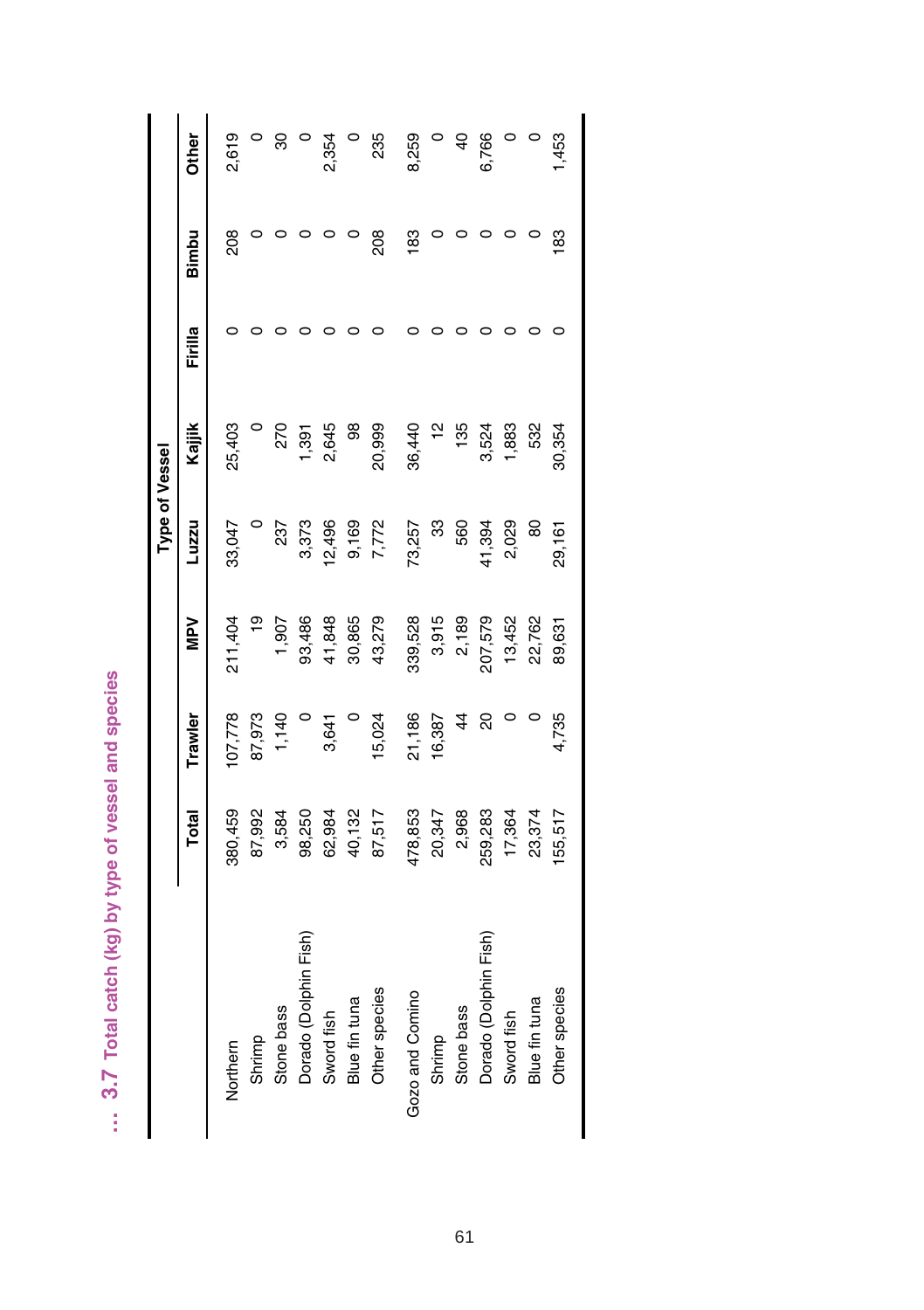3.8 Output (Lm) by type of vessel and species ... **3.8 Output (Lm) by type of vessel and species ...**

Other  $\circ$  $\circ$  $\circ$ 79,128 188 1,020 5,493 6,221  $32,711$ 3,495 70,932 188  $\frac{1}{2}$ 62,711 902  $\circ$  $\circ$   $\circ$  $\circ$ 897 6,221 **Total Trawler MPV Luzzu Kajjik Firilla Bimbu Other MALTA 3,879,008 893,742 2,233,225 437,755 215,382 1,734 18,041 79,128 Shrimp 808,416 782,982 23,840 551 854 0 0 188 Stone bass 83,521 19,532 52,960 5,209 4,717 83 0 1,020 Dorado (Dolphin Fish) 452,953 126 379,443 59,959 7,706 0 226 5,493 Other species 950,595 82,129 439,030 226,052 185,055 1,652 13,184 3,495** Malta 3,168,121 784,273 1,800,908 341,189 151,339 1,734 17,745 70,932 Shrimp 685,113 683,677 115 351 782 0 0 188 Stone bass 2333 3388 234,410 233 3388 234,410 233 3388 234,412 834,424 834,424 235 0 83 Dorado (Dolphin Fish) 242,934 29,954 29,954 29,954 242,934 242,934 242,934 242,94 242,94 242,94 242,94 242,94 242,94 242,94 242,94 242,94 242,94 242,94 242,94 242,94 242,94 242,94 242,94 242,94 242,94 242,94 242,94 242,94 Other species 678,495 72,116 72,116 290,935 169,931 12,852 12,888 902 Southern Harbour 87,178 24,675 24,675 24,675 24,675 24,578 24,578 0 119 0 119 0 Shrimp 2,254 2,182 0 73 0 0 0 0 O O troit tre 6tr o tool to sesearch Dorado (Dolphin Fish) 2,615 45 1,564 780 226 0 0 0 O 3,868' The Contract of Department of Department of Department of Department of Department of Department of D Blue fin tuna 85 0 85 0 0 0 0 0 Other species 16,026,024 16,026,026 16,026,026,024 16,028,026,024 179 179 0 179 0 16,031 16,031 16,031 0 179 0 **Sword fish 806,701 8,974 693,676 77,969 15,325 0 4,537 6,221 Blue fin tuna 776,822 0 644,276 68,016 1,724 0 94 62,711** Sword fish 765,566 8,974 661,809 73,162 10,864 0 4,537 6,221 Blue fin tuna 721,612 0 590,512 67,827 468 0 94 62,711 Bimbu 17,745 4,537 12,888  $19$  $\frac{1}{2}$ 18,041 226 4,537 2 13,184 226  $94$  $\circ$  $\circ$  $\circ$  $\circ$  $\circ$ 1,652 1,734 1,652 1,734  $\Omega$  $\circ$ ಙ  $\mathbf{d}$  $\circ$  $\circ$ 83  $\circ$  $\epsilon$  $\circ$  $\circ$  $\circ$  $\circ$  $\circ$  $\circ$  $\circ$  $\circ$ Ē Kajjik 4,717 7,706 15,325 85,055 51,339 782 4,302 4,852 10,864 468 30,072 24,548 1,014 226 405 215,382 854 1,724 22,903 **Type of Vessel Type of Vessel** 437,755 5,209 59,959 77,969 68,016 226,052 341,189 351 3,488 26,429 73,162 67,827 69,931 15,367  $\mathcal{L}$  $142$ 341 780 14,031 Luzzu 551  $115$ 590,512 NPV 23,840 52,960 644,276 439,030 46,233 361,809 22,468 449 1,564 3,847 6,523 2,233,225 379,443 393,676 1,800,908 211,304 290,935 85 893,742 84,273 72,116 24,675 782,982 19,532 126 8,974 32,129 683,677 19,397 109 8,974 2,182 22,449 **Trawler**  $\circ$ 45  $\circ$  $\circ$ 452,953 776,822 950,595 685,113 74,400 765,566 721,612 578,495 87,178 2,254 1,804 2,615 4,395 76,026 Total 3,879,008 808,416 83,521 806,701 242,934 85 3,168,121 Dorado (Dolphin Fish) Dorado (Dolphin Fish) Dorado (Dolphin Fish) Southern Harbour Other species Blue fin tuna Other species Stone bass Sword fish Other species Blue fin tuna Blue fin tuna Stone bass Sword fish Stone bass Shrimp Sword fish Shrimp Shrimp Vlalta MALTA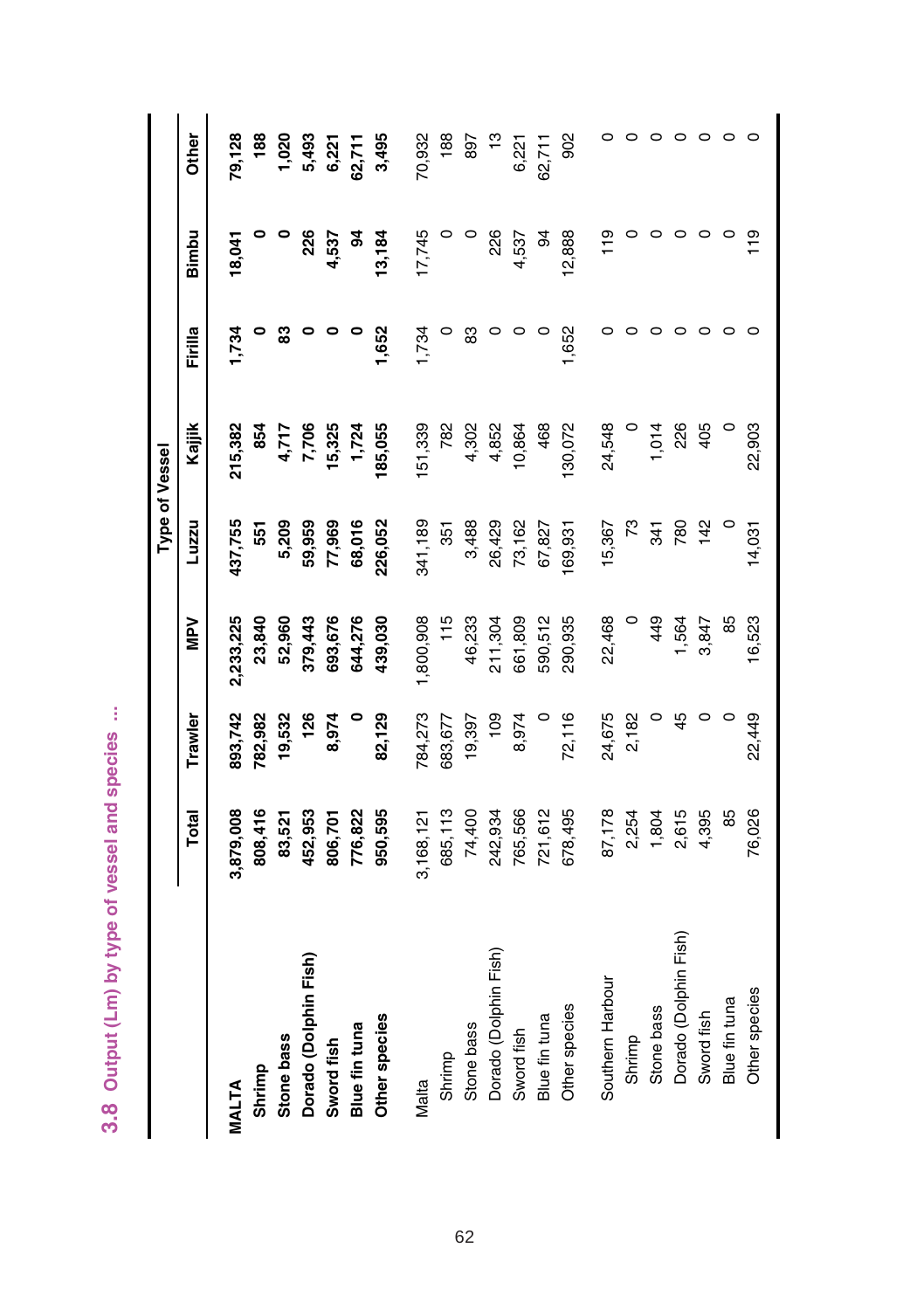... 3.8 Output (Lm) by type of vessel and species **… 3.8 Output (Lm) by type of vessel and species**

Other 248  $\circ$   $\frac{1}{2}$  $\circ$   $\circ$ 64,472  $\circ$   $\circ$  $\circ$  $\circ$ 235 188 805 644 62,711  $123$  $\circ$  $\circ$   $\circ$   $\circ$ **Total Trawler MPV Luzzu Kajjik Firilla Bimbu Other** Northern Harbour 158,823 11,556 98,382 23,737 20,263 671 3,966 248 المجمع المجمع المجمع المجمع المجمع المجمع المجمع المجمع المجمع المجمع المجمع المجمع المجمع المجمع المجمع المجم Stone bass 1,844 31 1,374 120 320 0 0 0 Dorado (Dolphin Fish) 15,944 0 14,193 1,431 211 0 96 13 Sword fish 33,666 2 31,103 1,644 798 0 118 0 Blue fin tuna 9,009 0 8,222 621 165 0 0 0 Other species 90,264 3,427 43,427 19,492 19,4921 19,4920 19,521 19,4920 19,521 19,521 19,751 19,751 19,751 19, South Eastern 1,579,147 170,250 1,073,058 219,598 37,890 893 12,985 64,472 884 0 0 602 627 0 887'0+1 65+1'+1 duujuvS Stone bass 53,074 15,863 32,291 15,291 2,293 15,863 15,290 905 005 005 005 Dorado (Dolphin Fish) 109,480 65 88,088 19,761 1,437 0 130 0 Swith a computer o computer of the computation of the computer of the computation of computer of the computer o Other species 303,936 134,025 134,025 134,025 134,025 134,025 134,025 123,025 123,025 123,008 123,025 123,025 Western 131 12.747 22.747 0 0 289.82.82 0 0 0 234.938 2324.930 0 0 131 131 147 Shrimp 73 0 0 0 73 0 0 0 Stone bass 6,665 0 6,260 0 369 37 0 0 Dorado (Dolphin Fish) 35,312 0 31,735 1,725 1,852 0 0 0 Sword fish 117,701 0 111,286 4,087 2,329 0 0 0 Blue fin tuna 107,124 0 107,053 0 71 0 0 0 Other species 58,055 0 33,541 6,196 18,054 133 131 0 Blue fin tuna 510,603 0 402,249 45,549 0 0 94 62,711 3,966  $118$ 12,985 4,418 8.343  $\overline{3}$ Bimbu  $\circ$  $\circ$ 96 3,751 130  $\mathfrak{g}$  $131$  $\circ$  $\circ$ Firilla 893  $\frac{4}{6}$ 847 170 33 671  $\circ$  $\circ$  $\circ$  $\circ$  $\circ$ 671  $\circ$  $\circ$  $\circ$  $\circ$  $\circ$  $5\overline{6}$  $\circ$  $\circ$ Kajjik 20,263 320  $211$ 798 165 18,769 37,890 709 1,770 1,437 1,066 32,908 22,747  $\mathcal{L}$ 369 1,852 2,329 18,054  $\overline{r}$ **Type of Vessel Type of Vessel**1,725 6,196 23,737 1,644 279 2,299 19,761 37,686 45,549 12,008 4,087 Luzzu 120  $1,431$ 19,921 219,598 14,025  $\circ$  $\circ$ 621 **MPV** 98,382  $\circ$ 1,374 14,193 31,103 8,222 43,491 1,073,058  $\circ$ 32,291 88,088 116,435 102,249 133,996 289,875  $\circ$ 6,260 31,735 11,286 07,053 33,541 11,556 70,250 40,283 15,863 8,096 3,427 346 13,694 **Trawler**  $\overline{5}$  $\circ$  $\mathbf{\Omega}$  $\circ$ 65  $\circ$  $\circ$  $\circ$  $\circ$  $\circ$  $\circ$  $\circ$  $\circ$ 6,665 35,312 58,823 8,096 1,844 15,944 33,666 9,009 141,459 53,074 09,480 460,595 510,603 303,936 73 17,701 58,055 Total 90,264 1,579,147 324,930 07,124 Dorado (Dolphin Fish) Dorado (Dolphin Fish) Dorado (Dolphin Fish) Northern Harbour Other species Other species Other species Blue fin tuna Blue fin tuna Blue fin tuna South Eastern Stone bass Sword fish Stone bass Stone bass Sword fish Sword fish Shrimp Shrimp Shrimp Nestern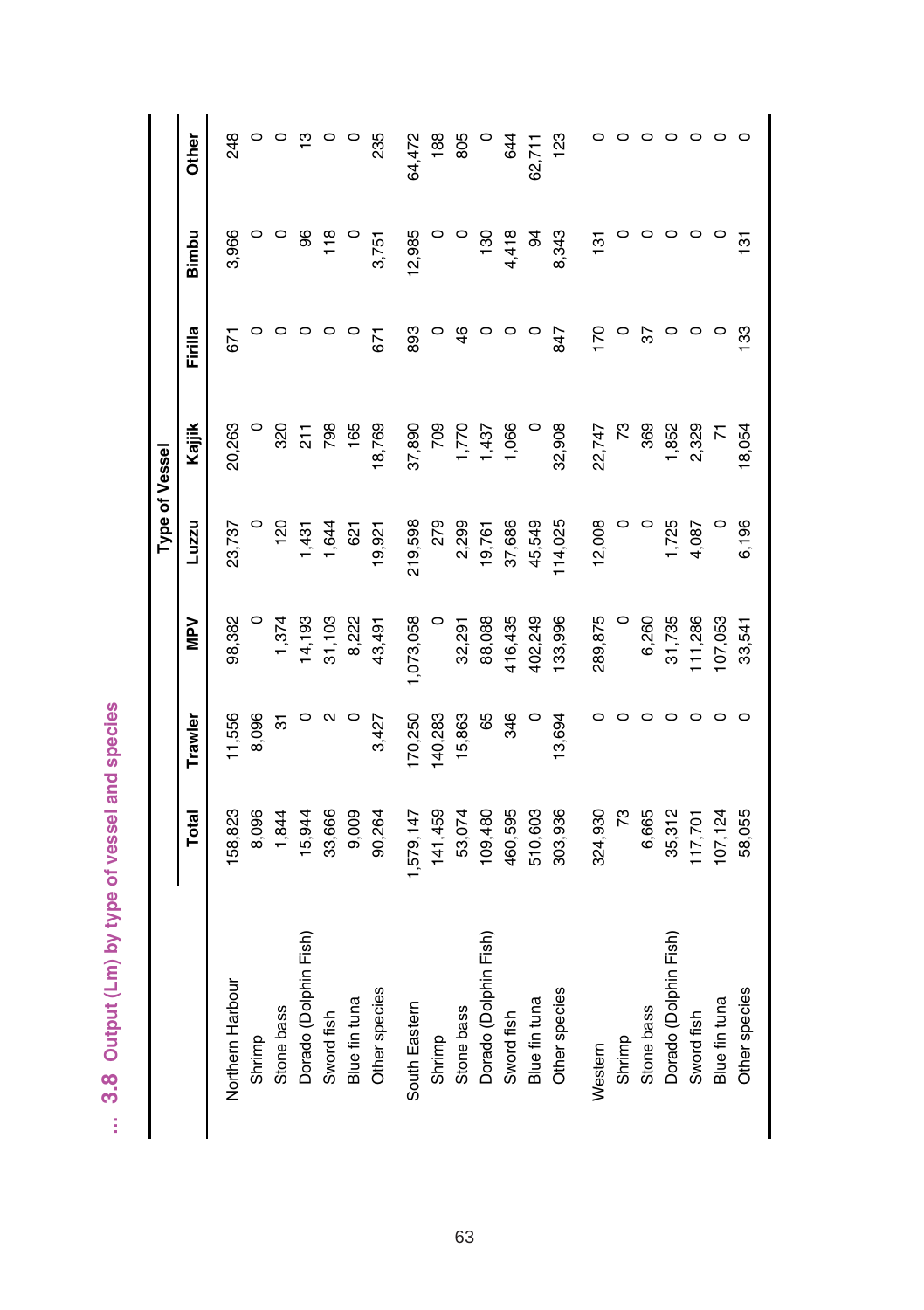... 3.8 Output (Lm) by type of vessel and species **… 3.8 Output (Lm) by type of vessel and species**

Other 6,213 92 5,480 2,593  $\circ$  $\circ$ 5,577  $\circ$ 544 8,196  $\circ$  $123$  $\circ$  $\circ$ **Total Trawler MPV Luzzu Kajjik Firilla Bimbu Other** Northern 1,018,042 577,791 317,124 70,479 45,891 0 544 6,213 Shrimp 533,232 533,116 115 0 0 0 0 0 Stone Discone David Stone 2021 2030 5,8930 10 0 0 0 930 831 2021 5,881 930 930 11,01,11 101,11 101,1 Dorado (Dolphin Fish) 79,583 0 75,724 2,732 1,127 0 0 0 Sword fish 149,209 8,626 99,138 29,603 6,266 0 0 5,577 Blue fin tuna 94,792 0 72,903 21,657 231 0 0 0 other species 150,000 150,2000 150,2000 150,2000 150,2000 150,2000 150,2000 150,3824 150,000 150,000 150,000 1 Gozo and Comino 2096.96 1096.967 1096.967 1096.967 0 296,968 1096 1096 1096 0 296 0 296 Shrimp 123,303 99,305 23,725 200 73 0 0 0 Stone bass 9,121 135 6,727 1,721 415 0 0 123 Dorado (Dolphin Fish) 210,019 16 168,139 33,529 2,854 0 0 5,480 الكات المستقط المستقط المستقط المستقط المستقط المستقط المستقط المستقط المستقط المستقط المستقط المستقط المستقط ا Blue fin tuna 55,209 0 53,764 189 1,257 0 0 0 Other species 200 200 10,593 272,121 56,014 56,000 0 2,593 0 2,593 0 2,593 0 2,593 0 2,593 0 2,593 0 2,593 0 2  $\circ$  $\circ$  $544$ 296 296 Bimbu  $544$  $\circ$  $\circ$  $\circ$  $\circ$  $\circ$  $\circ$  $\circ$  $\circ$ Firilla  $\circ$  $\circ$  $\circ$  $\circ$  $\circ$  $\circ$  $\circ$  $\circ$  $\circ$  $\circ$  $\circ$  $\circ$  $\circ$  $\circ$ Kajjik  $\circ$ 830  $1,127$ 6,266 37,438 64,043  $\mathcal{R}$ 415 2,854 4,461 1,257 54,983 45,891 231 **Type of Vessel Type of Vessel**Luzzu 70,479 728 2,732 29,603 21,657 15,758 96,567 200  $1,721$ 33,529 4,807  $\circ$ 189 56,121  $115$ **MPV** 317,124 5,860 75,724 99,138 72,903 63,384 132,317 23,725 6,727 68,139 31,868 53,764 148,095 533,116 3,503 8,626 32,546 109,470 99,305 10,013 577,791  $\circ$ 135 **Trawler**  $\circ$  $\frac{6}{1}$  $\circ$  $\circ$ 210,019 533,232 11,014 79,583 149,209 94,792 150,214 710,887 123,303 41,135 55,209 Total 1,018,042  $9,121$ 272,100 Dorado (Dolphin Fish) Dorado (Dolphin Fish) Other species Other species Gozo and Comino Blue fin tuna Blue fin tuna Stone bass Stone bass Sword fish Sword fish Shrimp Shrimp Northern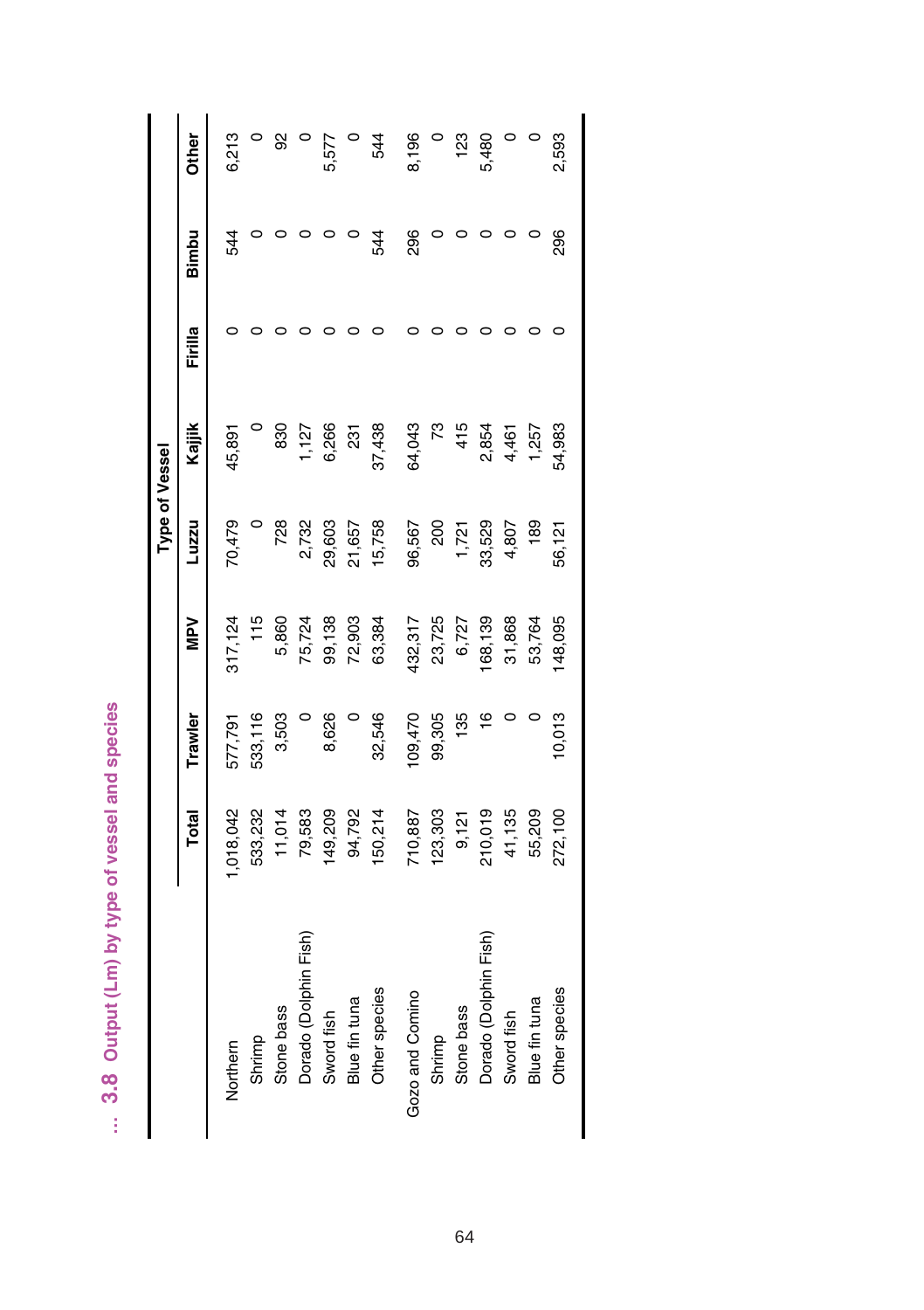

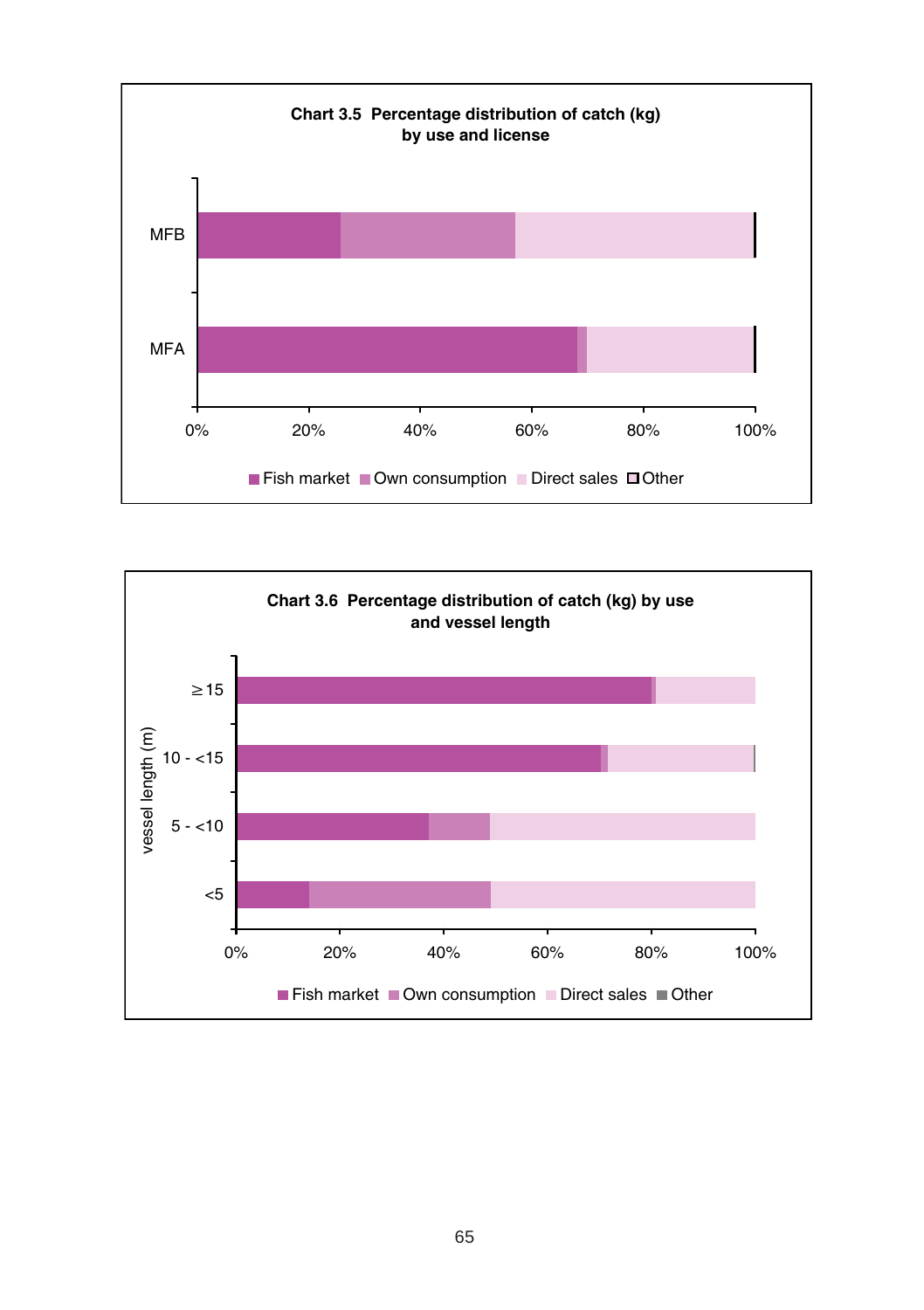|                     |              |        | <b>Class size - Metres</b> |           |           |
|---------------------|--------------|--------|----------------------------|-----------|-----------|
|                     | <b>Total</b> | $5$    | $5 - 10$                   | $10 - 15$ | $\geq$ 15 |
| <b>MALTA</b>        | 1,921,251    | 84,829 | 519,203                    | 544,207   | 773,012   |
| <b>Fish market</b>  | 1,204,845    | 11,973 | 192,321                    | 381,989   | 618,562   |
| Own consumption     | 105,187      | 29,609 | 61,626                     | 7,724     | 6,228     |
| <b>Direct sales</b> | 609,119      | 43,247 | 265,156                    | 152,494   | 148,222   |
| Other <sup>a</sup>  | 2,100        | 0      | 100                        | 2,000     | 0         |
| Malta               | 1,442,398    | 52,781 | 331,563                    | 460,608   | 597,446   |
| Fish market         | 927,364      | 11,898 | 122,396                    | 323,523   | 469,547   |
| Own consumption     | 69,989       | 16,565 | 45,175                     | 5,532     | 2,717     |
| Direct sales        | 442,945      | 24,318 | 163,892                    | 129,553   | 125,182   |
| Other <sup>a</sup>  | 2,100        | 0      | 100                        | 2,000     | 0         |
| Southern Harbour    | 44,166       | 6,601  | 23,204                     | 1,571     | 12,790    |
| Fish market         | 20,064       | 831    | 7,082                      | 21        | 12,130    |
| Own consumption     | 6,468        | 634    | 4,904                      | 870       | 60        |
| Direct sales        | 17,634       | 5,136  | 11,218                     | 680       | 600       |
| Other <sup>a</sup>  | 0            | 0      | 0                          | 0         | 0         |
| Northern Harbour    | 89,339       | 5,324  | 51,745                     | 29,312    | 2,958     |
| Fish market         | 18,216       | 567    | 6,834                      | 9,107     | 1,708     |
| Own consumption     | 9,031        | 1,713  | 7,035                      | 283       | 0         |
| Direct sales        | 62,092       | 3,044  | 37,876                     | 19,922    | 1,250     |
| Other <sup>a</sup>  | 0            | 0      | 0                          | 0         | 0         |

## **3.9 Total catch (kg) by vessel length and use ...**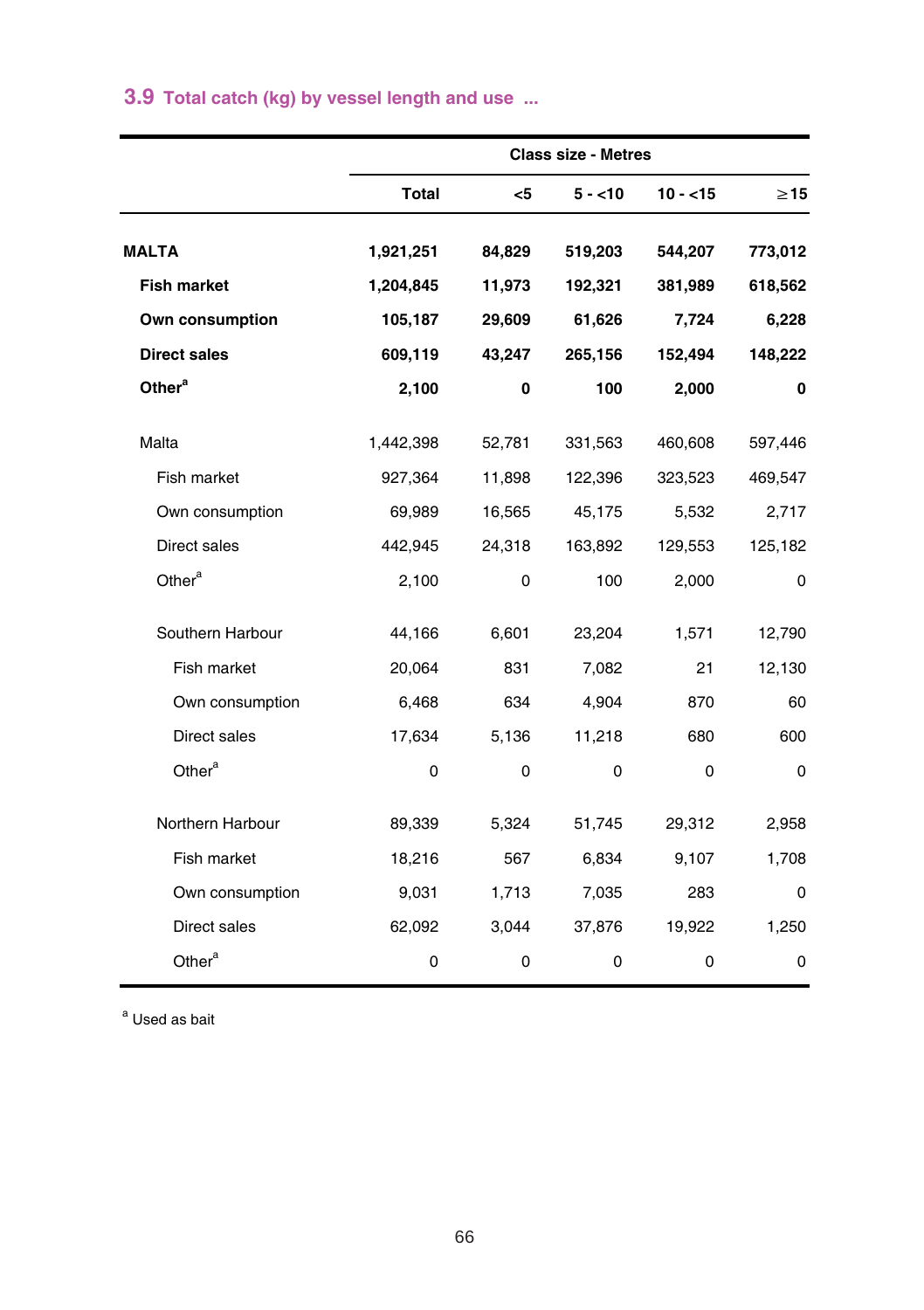|                    |              |        | <b>Class size - Metres</b> |           |           |
|--------------------|--------------|--------|----------------------------|-----------|-----------|
|                    | <b>Total</b> | $<$ 5  | $5 - 10$                   | $10 - 15$ | $\geq$ 15 |
|                    |              |        |                            |           |           |
| South Eastern      | 756,842      | 9,060  | 169,612                    | 244,583   | 333,587   |
| Fish market        | 607,633      | 3,667  | 71,810                     | 227,929   | 304,227   |
| Own consumption    | 25,225       | 2,493  | 18,022                     | 2,833     | 1,877     |
| Direct sales       | 121,984      | 2,900  | 79,780                     | 11,821    | 27,483    |
| Other <sup>a</sup> | 2,000        | 0      | 0                          | 2,000     | 0         |
| Western            | 171,592      | 9,621  | 34,548                     | 16,973    | 110,450   |
| Fish market        | 124,859      | 659    | 11,121                     | 8,382     | 104,697   |
| Own consumption    | 12,400       | 4,137  | 7,182                      | 491       | 590       |
| Direct sales       | 34,333       | 4,825  | 16,245                     | 8,100     | 5,163     |
| Other <sup>a</sup> | 0            | 0      | 0                          | 0         | 0         |
| Northern           | 380,459      | 22,175 | 52,454                     | 168,169   | 137,661   |
| Fish market        | 156,592      | 6,174  | 25,549                     | 78,084    | 46,785    |
| Own consumption    | 16,865       | 7,588  | 8,032                      | 1,055     | 190       |
| Direct sales       | 206,902      | 8,413  | 18,773                     | 89,030    | 90,686    |
| Other <sup>a</sup> | 100          | 0      | 100                        | 0         | 0         |
| Gozo and Comino    | 478,853      | 32,048 | 187,640                    | 83,599    | 175,566   |
| Fish market        | 277,481      | 75     | 69,925                     | 58,466    | 149,015   |
| Own consumption    | 35,198       | 13,044 | 16,451                     | 2,192     | 3,511     |
| Direct sales       | 166,174      | 18,929 | 101,264                    | 22,941    | 23,040    |
| Other <sup>a</sup> | 0            | 0      | 0                          | 0         | 0         |

## **… 3.9 Total catch (kg) by vessel length and use**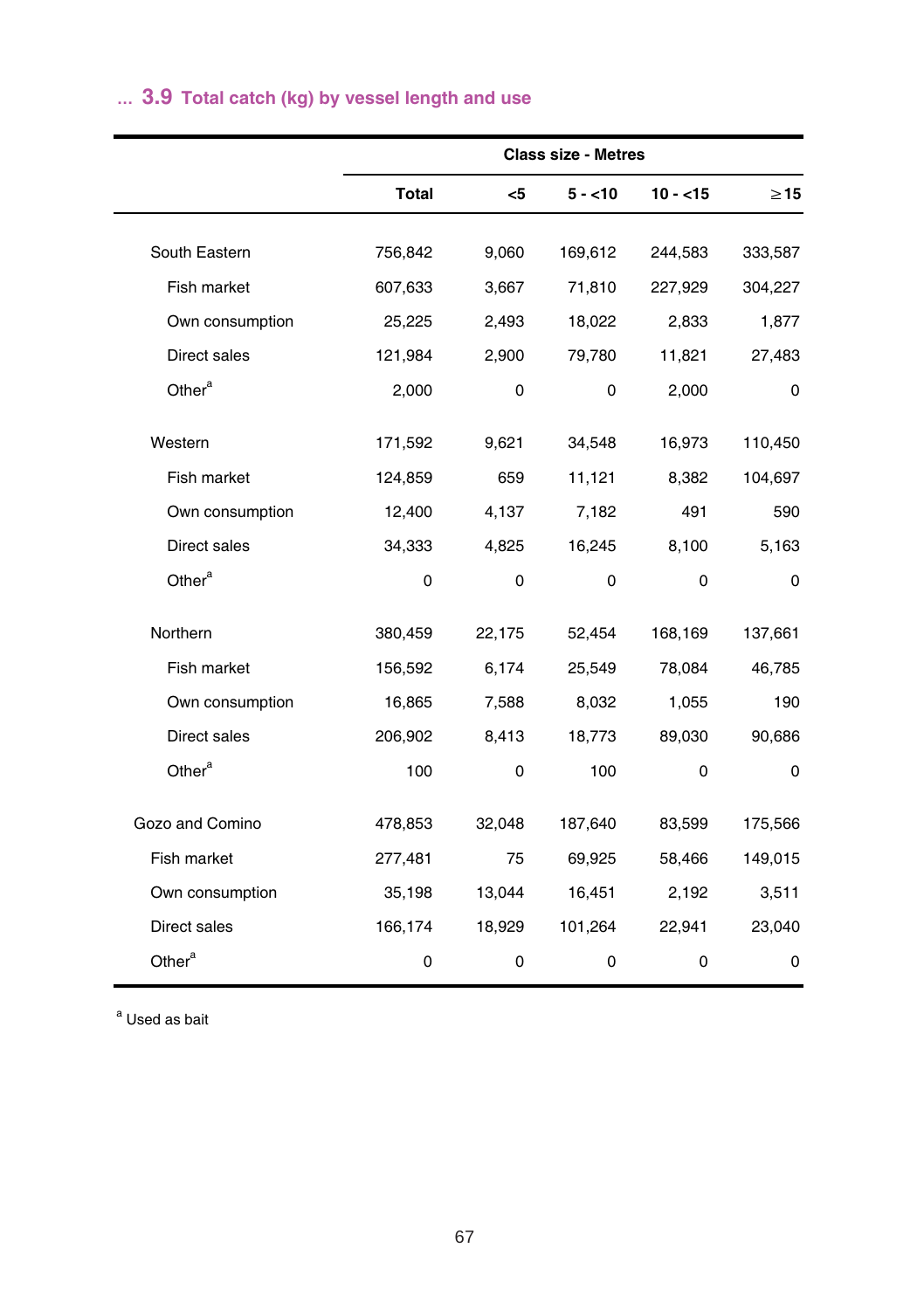|                     |              |         | <b>Class size - Metres</b> |           |             |
|---------------------|--------------|---------|----------------------------|-----------|-------------|
|                     | <b>Total</b> | <5      | $5 - 10$                   | $10 - 15$ | $\geq$ 15   |
| <b>MALTA</b>        | 3,879,008    | 151,092 | 856,829                    | 906,861   | 1,964,226   |
| <b>Fish market</b>  | 2,293,319    | 21,856  | 320,582                    | 685,375   | 1,265,506   |
| Own consumption     | 171,290      | 49,139  | 98,897                     | 13,489    | 9,766       |
| <b>Direct sales</b> | 1,412,692    | 80,097  | 437,327                    | 206,314   | 688,955     |
| Other <sup>a</sup>  | 1,707        | 0       | 23                         | 1,684     | 0           |
| Malta               | 3,168,121    | 97,489  | 581,737                    | 799,552   | 1,689,343   |
| Fish market         | 1,922,554    | 21,720  | 226,387                    | 623,509   | 1,050,939   |
| Own consumption     | 115,102      | 28,107  | 71,867                     | 9,586     | 5,543       |
| Direct sales        | 1,128,757    | 47,663  | 283,460                    | 164,773   | 632,861     |
| Other <sup>a</sup>  | 1,707        | 0       | 23                         | 1,684     | 0           |
| Southern Harbour    | 87,178       | 12,857  | 46,962                     | 2,685     | 24,675      |
| Fish market         | 42,207       | 2,105   | 16,820                     | 46        | 23,236      |
| Own consumption     | 10,719       | 918     | 7,986                      | 1,683     | 131         |
| Direct sales        | 34,253       | 9,834   | 22,155                     | 956       | 1,308       |
| Other <sup>a</sup>  | 0            | 0       | 0                          | 0         | $\mathbf 0$ |
| Northern Harbour    | 158,823      | 10,316  | 92,063                     | 44,888    | 11,556      |
| Fish market         | 36,891       | 1,249   | 13,526                     | 13,286    | 8,831       |
| Own consumption     | 15,217       | 2,927   | 11,925                     | 366       | $\mathbf 0$ |
| Direct sales        | 106,714      | 6,140   | 66,612                     | 31,237    | 2,725       |
| Other <sup>a</sup>  | 0            | 0       | 0                          | 0         | 0           |

## **3.10 Output (Lm) by vessel length and use ...**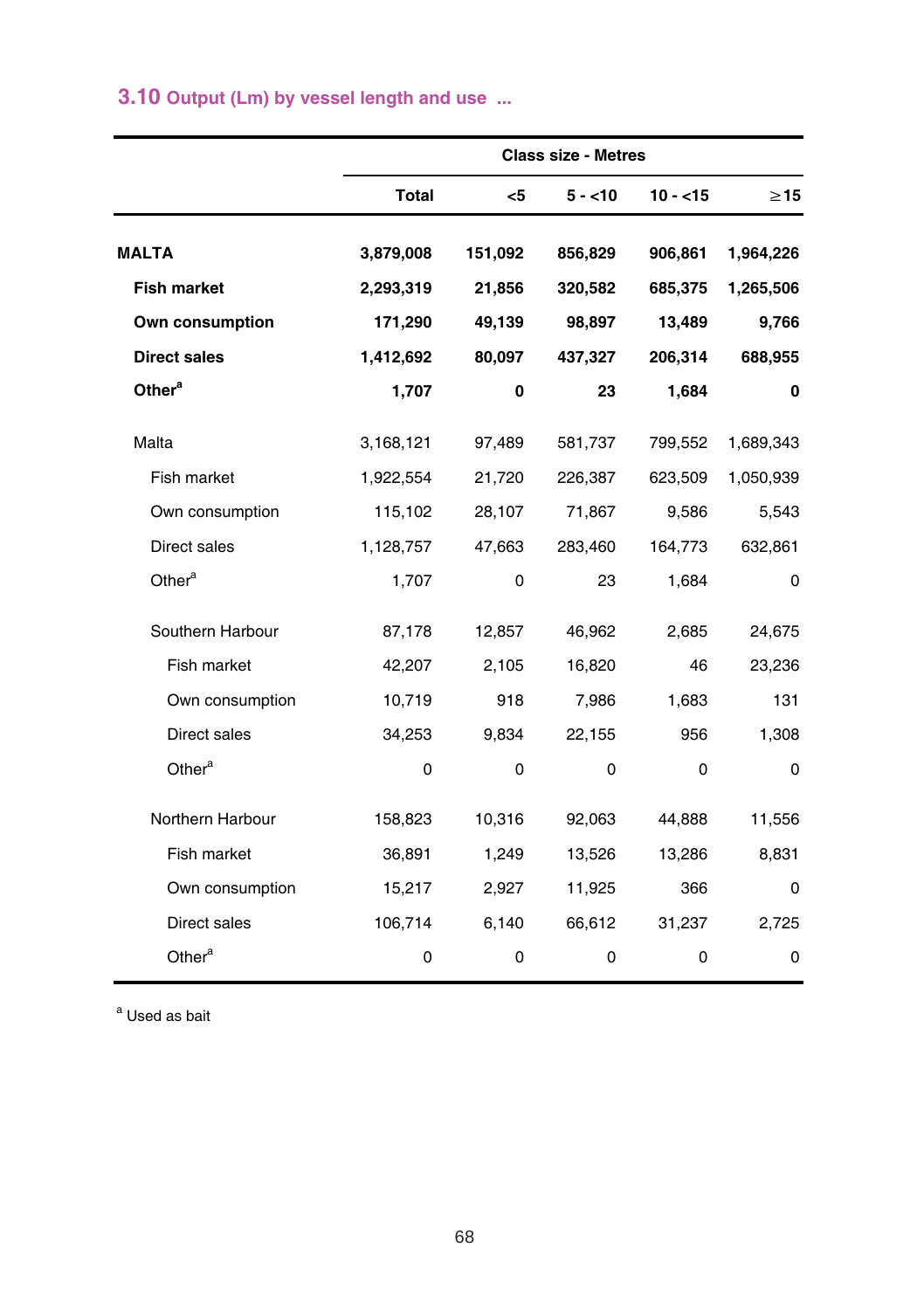# **… 3.10 Output (Lm) by vessel length and use**

|                    |              |        | <b>Class size - Metres</b> |           |           |
|--------------------|--------------|--------|----------------------------|-----------|-----------|
|                    | <b>Total</b> | <5     | $5 - 10$                   | $10 - 15$ | $\geq 15$ |
| South Eastern      | 1,579,147    | 14,617 | 284,215                    | 487,681   | 792,633   |
| Fish market        | 1,244,922    | 5,002  | 125,286                    | 459,401   | 655,234   |
| Own consumption    | 38,785       | 3,839  | 26,831                     | 4,778     | 3,337     |
| Direct sales       | 293,756      | 5,777  | 132,099                    | 21,818    | 134,063   |
| Other <sup>a</sup> | 1,684        | 0      | 0                          | 1,684     | 0         |
| Western            | 324,930      | 19,385 | 58,647                     | 33,237    | 213,660   |
| Fish market        | 236,059      | 1,566  | 19,435                     | 14,932    | 200,125   |
| Own consumption    | 21,708       | 7,981  | 11,634                     | 901       | 1,192     |
| Direct sales       | 67,163       | 9,838  | 27,578                     | 17,404    | 12,343    |
| Other <sup>a</sup> | 0            | 0      | 0                          | 0         | 0         |
| Northern           | 1,018,042    | 40,314 | 99,849                     | 231,061   | 646,819   |
| Fish market        | 362,475      | 11,798 | 51,320                     | 135,845   | 163,512   |
| Own consumption    | 28,673       | 12,442 | 13,490                     | 1,858     | 884       |
| Direct sales       | 626,871      | 16,074 | 35,016                     | 93,358    | 482,423   |
| Other <sup>a</sup> | 23           | 0      | 23                         | 0         | 0         |
| Gozo and Comino    | 710,887      | 53,603 | 275,092                    | 107,309   | 274,883   |
| Fish market        | 370,765      | 136    | 94,196                     | 61,866    | 214,568   |
| Own consumption    | 56,187       | 21,032 | 27,030                     | 3,902     | 4,223     |
| Direct sales       | 283,935      | 32,434 | 153,866                    | 41,541    | 56,093    |
| Other <sup>a</sup> | 0            | 0      | 0                          | 0         | 0         |
|                    |              |        |                            |           |           |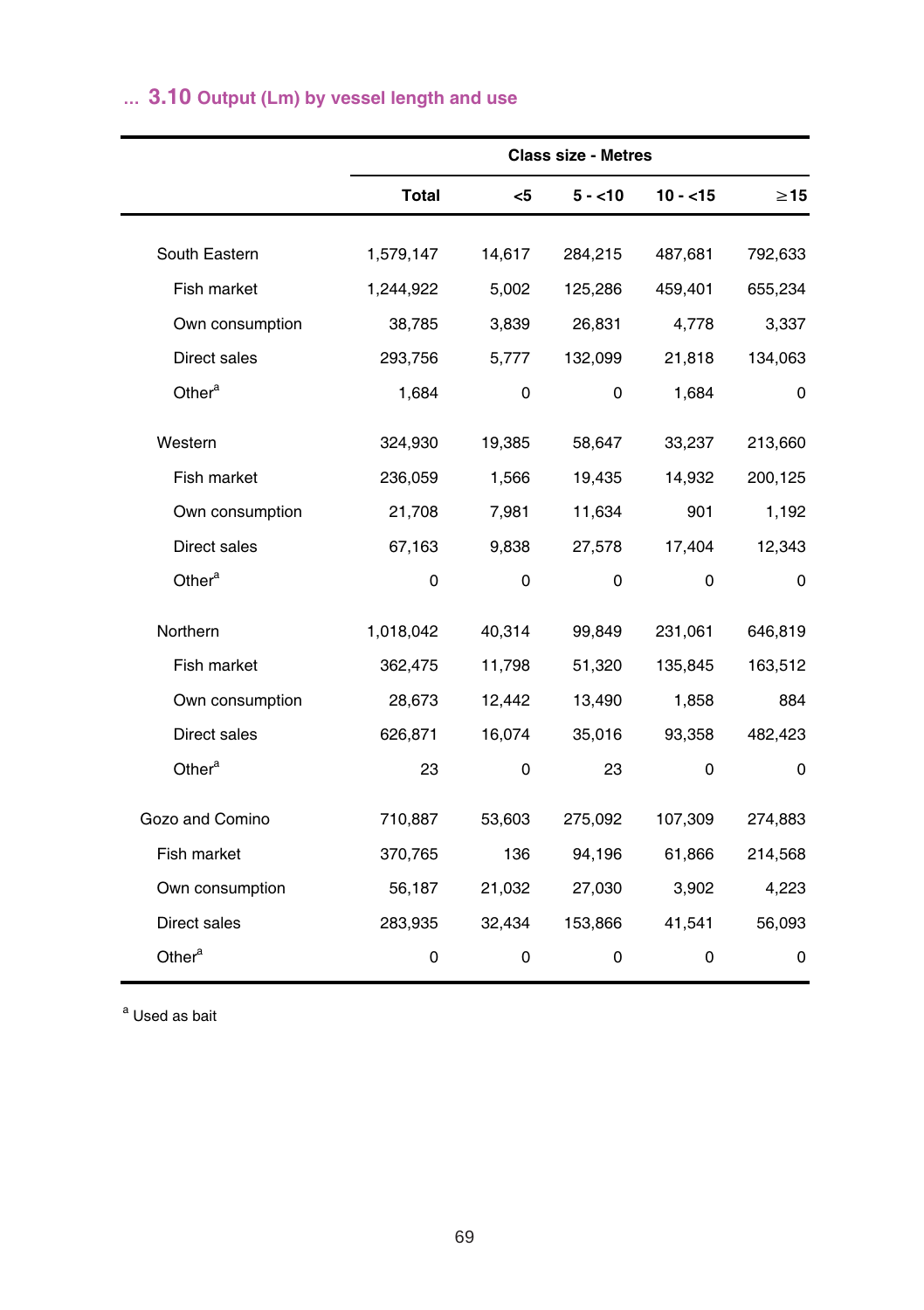|                                                 | :<br>;<br>; |
|-------------------------------------------------|-------------|
|                                                 |             |
| 3.11 Total catch (kg) by type of vessel and use |             |
|                                                 |             |
|                                                 |             |
|                                                 |             |

|                    |           |         |          |         | Type of Vessel |                |       |               |
|--------------------|-----------|---------|----------|---------|----------------|----------------|-------|---------------|
|                    | Total     | Trawler | Ney      | Luzzu   | Kajjik         | Firilla        | Bimbu | Other         |
| <b>VIALTA</b>      | ,921,251  | 179,545 | ,312,828 | 264,064 | 17,269         | 837            | 8,505 | 38,203        |
| Fish market        | ,204,845  | 57,675  | 955,631  | 131,335 | 19,940         | $\overline{5}$ | 4,658 | 35,415        |
| Own consumption    | 105,187   | 1,515   | 50,094   | 16,748  | 33,750         | 561            | 1,116 | 1,403         |
| Direct sales       | 609,119   | 120,355 | 305,003  | 115,981 | 63,579         | 85             | 2,731 | 1,385         |
| Other <sup>a</sup> | 2,100     | 0       | 2,100    | 0       |                | 0              |       |               |
| Malta              | 1,442,398 | 58,359  | 973,300  | 190,807 | 80,829         | 837            | 8,322 | 29,944        |
| Fish market        | 927,364   | 43,854  | 725,870  | 104,324 | 19,522         | 191            | 4,658 | 28,945        |
| Own consumption    | 69,989    | 1,180   | 35,237   | 11,248  | 20,661         | 561            | 933   | 169           |
| Direct sales       | 442,945   | 113,325 | 210,093  | 75,235  | 40,646         | 85             | 2,731 | 830           |
| Other <sup>a</sup> | 2,100     | $\circ$ | 2,100    |         |                | 0              |       |               |
| Southern Harbour   | 44,166    | 12,790  | 12,679   | 8,126   | 10,516         |                | 55    |               |
| Fish market        | 20,064    | 12,130  | 3,072    | 2,201   | 2,661          |                |       |               |
| Own consumption    | 6,468     | 60      | 3,520    | 1,499   | 1,334          | 0              | 55    |               |
| Direct sales       | 17,634    | 600     | 6,087    | 4,426   | 6,521          |                |       | 0             |
| Other <sup>a</sup> | $\circ$   | $\circ$ | $\circ$  | $\circ$ |                | 0              | 0     | $\circ$       |
| Northern Harbour   | 89,339    | 2,958   | 57,903   | 15,375  | 10,661         | 290            | 2,009 | 143           |
| Fish market        | 18,216    | 1,708   | 13,200   | 2,442   | 851            | $\circ$        | 45    |               |
| Own consumption    | 9,031     |         | 4,692    | 969     | 2,443          | 270            | 514   | $\frac{3}{4}$ |
| Direct sales       | 62,092    | 1,250   | 40,011   | 11,964  | 7,367          | $\overline{c}$ | 1,480 | 0             |
| Other <sup>a</sup> | $\circ$   |         | 0        | $\circ$ | 0              | $\circ$        | 0     | 0             |
|                    |           |         |          |         |                |                |       |               |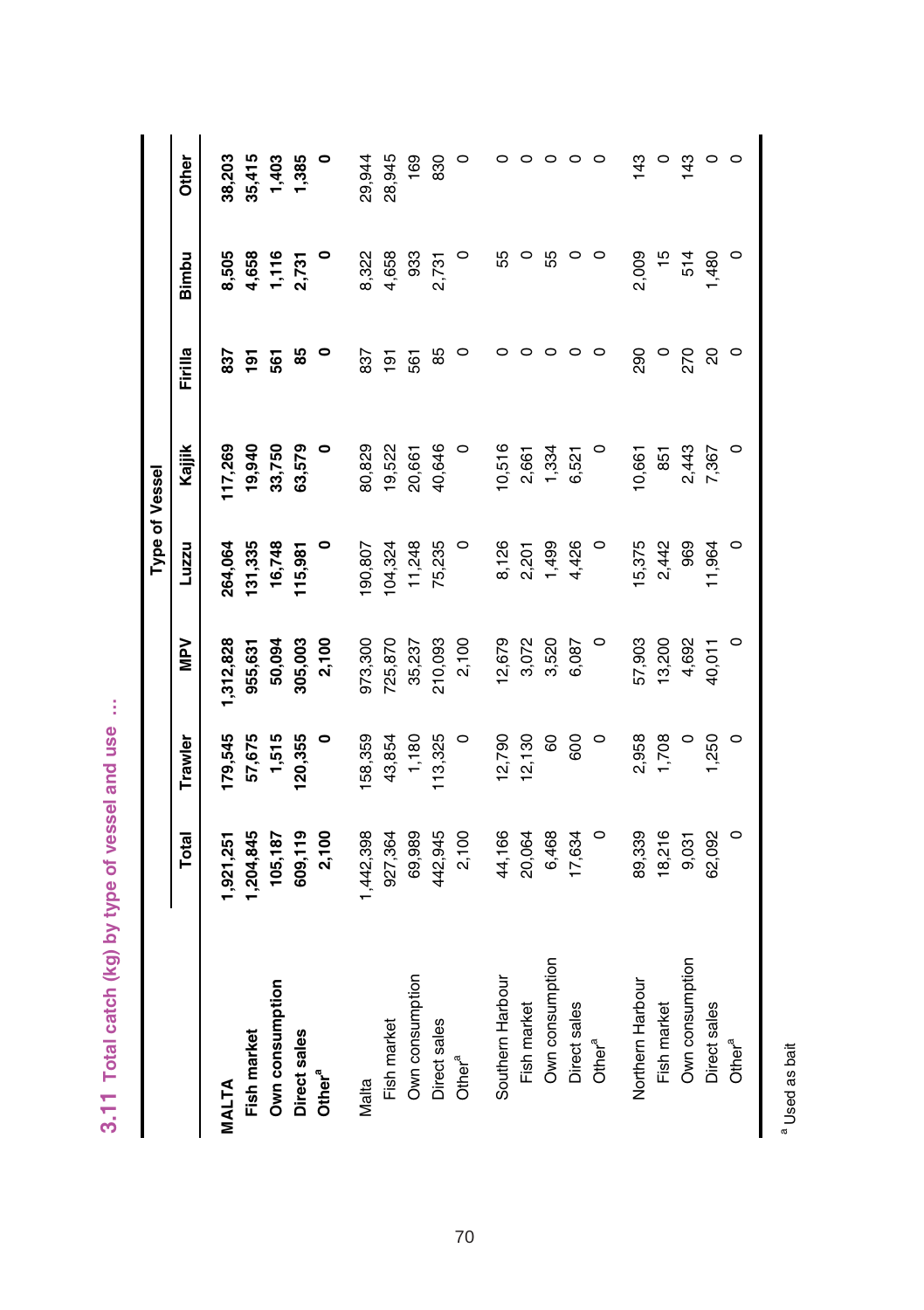| ١           |
|-------------|
| ١<br>I<br>ï |
|             |
| 5           |
| í           |
| I<br>l      |
| ı<br>ń      |
| í           |
| ŕ<br>١<br>ï |
|             |
| ١<br>ï      |
| ٠<br>u      |

|                                 |                 |                  |                  |                           | Type of Vessel |              |                         |              |
|---------------------------------|-----------------|------------------|------------------|---------------------------|----------------|--------------|-------------------------|--------------|
|                                 | Total           | Trawler          | Nev              | Luzzu                     | Kajjik         | Firilla      | Bimbu                   | <b>Other</b> |
| South Eastern                   | 756,842         | 34,833           | 539,124          | 27,491                    | 21,748         | 474          |                         | 27,182       |
| Fish market                     | 607,633         | 13,044           | 487,218          |                           |                |              |                         | 27,126       |
| Own consumption                 | 25,225          |                  | 12,835           | 67,762<br>7,216<br>52,513 | 7,785<br>3,638 | $138$<br>271 | 5,990<br>4,560<br>4,239 |              |
| Direct sales                    | 121,984         | 1,000<br>20,789  | 37,071           |                           | 10,325         | 89           | ,191                    | <b>88</b>    |
| Other <sup>a</sup>              | 2,000           |                  | 2,000            |                           |                |              |                         |              |
| Western                         | 71,592          |                  | 52,190           |                           | 12,501         | 73           | 8                       |              |
| Fish market                     | 124,859         |                  | 119,412          | 6,768<br>4,529            | 865            | 53           |                         |              |
| Own consumption                 | 12,400          |                  | 6,778            | 569                       | 4,973          | 20           | ငွ                      |              |
| Direct sales                    | 34,333          |                  | 26,000           | 1,670                     | 6,663          |              |                         |              |
| Other <sup>a</sup>              |                 |                  |                  |                           |                |              |                         |              |
| Vorthern                        | 380,459         | 07,778           | 211,404          |                           | 25,403         |              | 208                     | 2,619        |
| Fish market                     | 56,592          | 16,972           | 102,968          | 33,047<br>27,390          | 7,360          |              | 83                      | 1,819        |
| Own consumption                 | 16,865          | $\frac{5}{2}$    |                  | 995                       |                |              | 65                      |              |
| Direct sales                    | 206,902         | 90,686           | 7,412<br>100,924 | 4,662                     | 8,273<br>9,770 |              | 8                       | 800          |
| Other <sup>a</sup>              | $\frac{100}{2}$ |                  | $\frac{8}{1}$    |                           |                |              |                         |              |
| Gozo and Comino                 | 478,853         |                  | 339,528          |                           | 36,440         |              | $\frac{83}{5}$          | 8,259        |
| Fish market                     | 277,481         | 21,186<br>13,821 | 229,761          | 73,257<br>27,011<br>5,500 | 418            |              |                         | 6,470        |
| Own consumption                 | 35,198          | 335              | 14,857           |                           | 13,089         |              | 183                     | ,234         |
| Direct sales                    | 66,174          | 7,030            | 94,910           | 40,746                    | 22,933         |              |                         | 555          |
| Other $\mathbf{r}^{\mathbf{a}}$ |                 |                  |                  | $\circ$                   |                |              | $\circ$                 | 0            |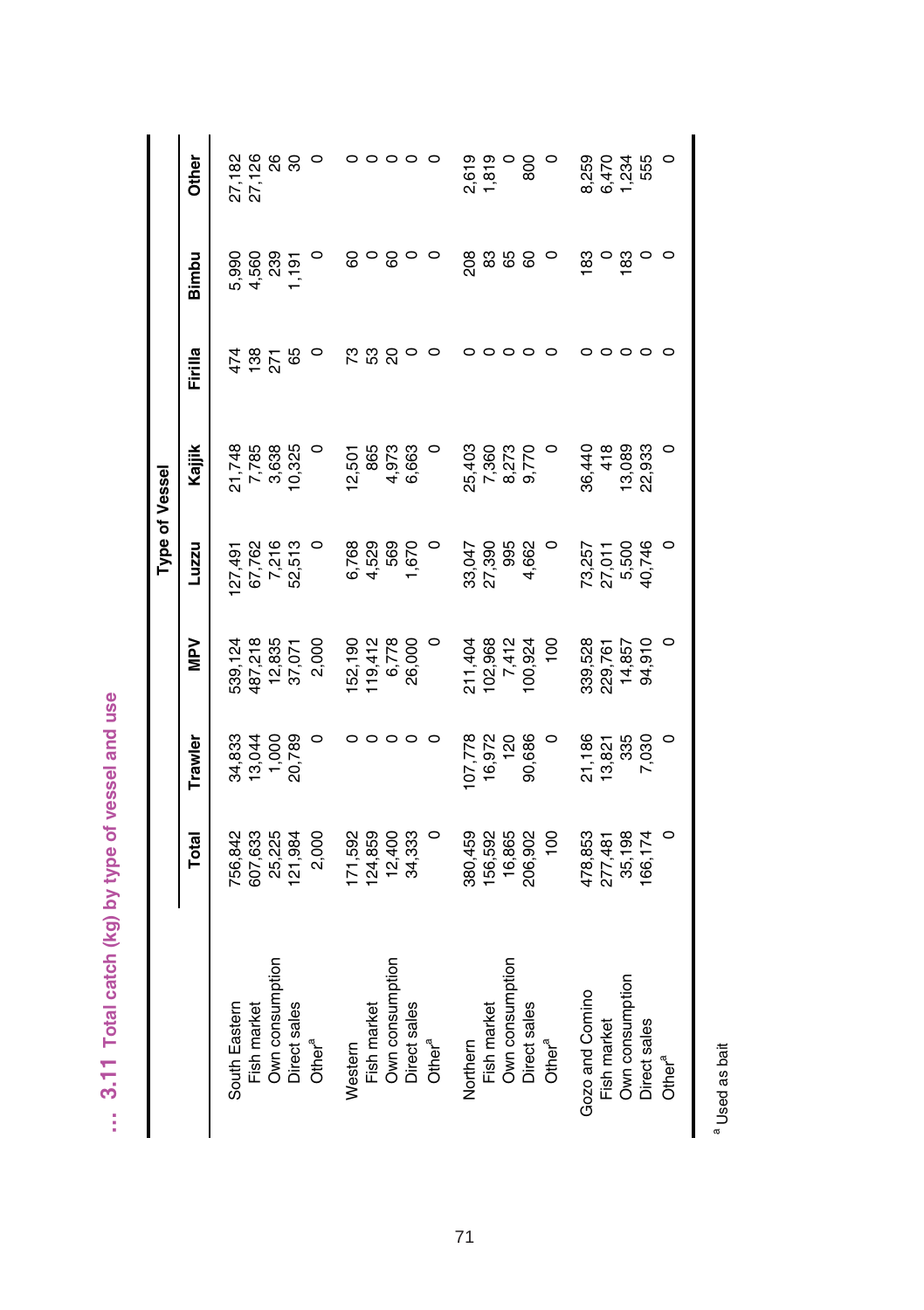| ٠<br>Ì       |
|--------------|
| ó            |
| ä<br>ï<br>۱  |
|              |
| 5            |
|              |
|              |
| l            |
| ١<br>ı.<br>۰ |
|              |
|              |
| ï            |
|              |

|                    |           |               |           |         | <b>Type of Vessel</b> |               |         |         |
|--------------------|-----------|---------------|-----------|---------|-----------------------|---------------|---------|---------|
|                    | Total     | Trawler       | NPV       | Luzzu   | Kajjik                | Firilla       | Bimbu   | Other   |
| MALTA              | 3,879,008 | 893,742       | 2,233,225 | 137,755 | 215,382               | 735           | 18,041  | 79,128  |
| Fish market        | 2,293,319 | 244,128       | 1,693,925 | 232,545 | 38,309                | 373           | 10,246  | 73,794  |
| Own consumption    | 171,290   | 4,209         | 80,451    | 24,776  | 56,385                | ,213          | 1,916   | 2,339   |
| Direct sales       | 1,412,692 | 645,405       | 457,142   | 80,435  | 120,688               | 149           | 5,878   | 2,995   |
| Other <sup>a</sup> | 1,707     |               | 1,707     | 0       | 0                     | 0             | 0       |         |
| Malta              | 3,168,121 | 784,273       | ,800,908  | 341,189 | 51,339                | 1,734         | 17,745  | 70,932  |
| Fish market        | 1,922,554 | 176,557       | 1,423,759 | 205,191 | 37,884                | 373           | 10,246  | 68,543  |
| Own consumption    | 115,102   | 3,038         | 57,344    | 16,288  | 35,286                | 1,213         | 1,621   | 312     |
| Direct sales       | 1,128,757 | 604,677       | 318,098   | 19,709  | 78,169                | 149           | 5,878   | 2,077   |
| Other <sup>a</sup> | 1,707     |               | 1,707     | 0       | 0                     | 0             | 0       | 0       |
| Southern Harbour   | 87,178    | 24,675        | 22,468    | 5,367   | 24,548                |               | 19      | 0       |
| Fish market        | 42,207    | 23,236        | 5,154     | 5,352   | 8,465                 |               |         | $\circ$ |
| Own consumption    | 10,719    | $\frac{5}{2}$ | 6,096     | 2,001   | 2,371                 | 0             | 119     | $\circ$ |
| Direct sales       | 34,253    | 1,308         | 11,218    | 8,015   | 13,712                | o             |         | $\circ$ |
| Other <sup>a</sup> | 0         | $\circ$       | $\circ$   | 0       | $\circ$               |               |         | $\circ$ |
| Northern Harbour   | 58,823    | 1,556         | 98,382    | 23,737  | 20,263                | 671           | 3,966   | 248     |
| Fish market        | 36,891    | 8,831         | 21,991    | 4,153   | 1,903                 | $\circ$       |         | $\circ$ |
| Own consumption    | 15,217    |               | 7,487     | 1,664   | 4,388                 | 628           | 803     | 248     |
| Direct sales       | 106,714   | 2,725         | 68,904    | 7,920   | 3,972                 | $\frac{4}{3}$ | 3,150   | $\circ$ |
| Other <sup>a</sup> | $\circ$   | 0             | $\circ$   | $\circ$ |                       | $\circ$       | $\circ$ | $\circ$ |
|                    |           |               |           |         |                       |               |         |         |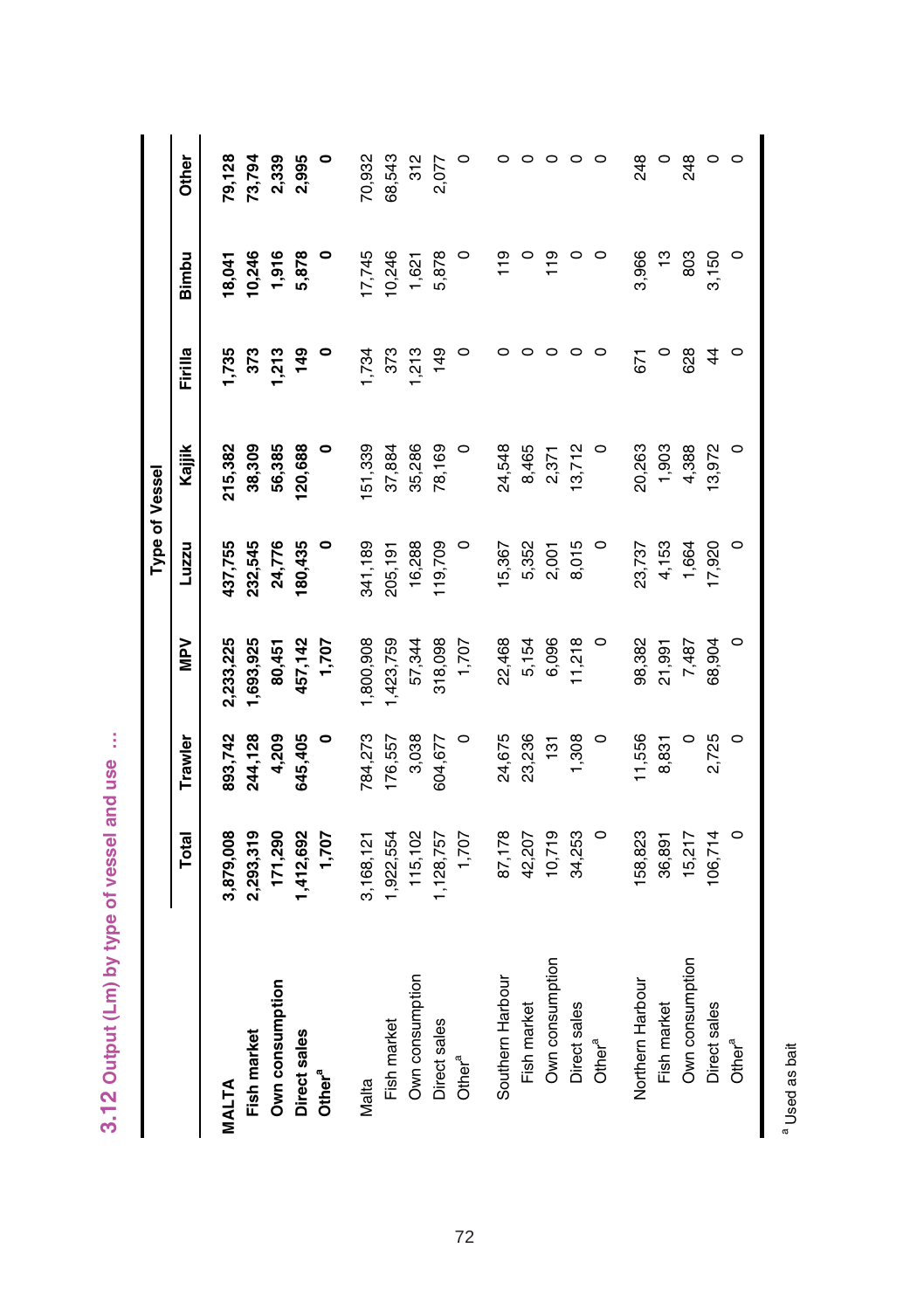| ١      |
|--------|
| ľ      |
|        |
| ١      |
| i      |
| I      |
| ١      |
|        |
| ı      |
| Í<br>ï |
| ۰<br>۰ |

|                    |          |                                      |          | Type of Vessel                     |                 |                  |               |                                     |
|--------------------|----------|--------------------------------------|----------|------------------------------------|-----------------|------------------|---------------|-------------------------------------|
|                    | Total    | Trawler                              | NeN      | Luzzu                              | Kajjik          | Firilla          | Bimbu         | <b>Other</b>                        |
| South Eastern      | ,579,147 | 70,250                               | ,073,058 | 219,598                            | 37,890          | 893              | 12,985        | 64,472                              |
| Fish market        | ,244,922 | 49,849                               | 981,604  | 27,249                             | 11,799          |                  | 9,950         | 64,226                              |
| Own consumption    | 38,785   | 2,180                                | 19,917   | 9,747                              | 5,904           | 8825             | 430           | 64                                  |
| Direct sales       | 293,756  | 118,221                              | 69,853   | 82,602                             | 20,187          |                  | 2,605         | 182                                 |
| Other <sup>a</sup> | 1,684    |                                      | 1,684    |                                    |                 |                  |               |                                     |
| Western            | 324,930  |                                      | 289,875  | 2,008                              |                 | $\overline{170}$ | ë             |                                     |
| Fish market        | 236,059  |                                      | 226,449  |                                    | 22,747<br>2,023 | <b>126</b>       |               |                                     |
| Own consumption    | 21,708   |                                      | 11,444   | 7,460<br>1,110<br>3,438            | 8,980           | $\frac{4}{4}$    | $\frac{5}{1}$ |                                     |
| Direct sales       | 67,163   |                                      | 51,982   |                                    | 11,744          |                  |               | $\circ$                             |
| Other <sup>a</sup> |          |                                      | $\circ$  |                                    |                 |                  |               |                                     |
| Northern           | ,018,042 | 577,791                              | 317,124  |                                    | 45,891          |                  | 544           | 6,213                               |
| Fish market        | 362,475  | 94,641                               | 188,560  |                                    | 13,694          |                  | 284           | 4,318                               |
| Own consumption    | 28,673   | 727                                  | 12,400   |                                    | 13,643          |                  | 138           |                                     |
| Direct sales       | 626,871  | 482,423                              | 16,141   | 70,479<br>80,978<br>7,786<br>7,735 | 18,554          |                  | 123           | 1,895                               |
| Other <sup>a</sup> | 23       |                                      | ಔ        |                                    |                 |                  | 0             | $\circ$                             |
| Gozo and Comino    | 710,887  |                                      | 132,317  |                                    | 64,043          |                  | 296           |                                     |
| Fish market        | 370,765  |                                      | 270,166  | 96,567<br>27,353                   | 424             |                  |               |                                     |
| Own consumption    | 56,187   |                                      | 23,107   | 8,488                              | 21,099          |                  | 296           | 8, 196<br>1, 250<br>6, 250<br>6, 26 |
| Direct sales       | 283,935  | 109,470<br>67,571<br>1,171<br>40,728 | 39,044   | 60,725                             | 42,519          |                  |               |                                     |
| Other <sup>a</sup> | $\circ$  |                                      |          | $\circ$                            |                 |                  |               | $\circ$                             |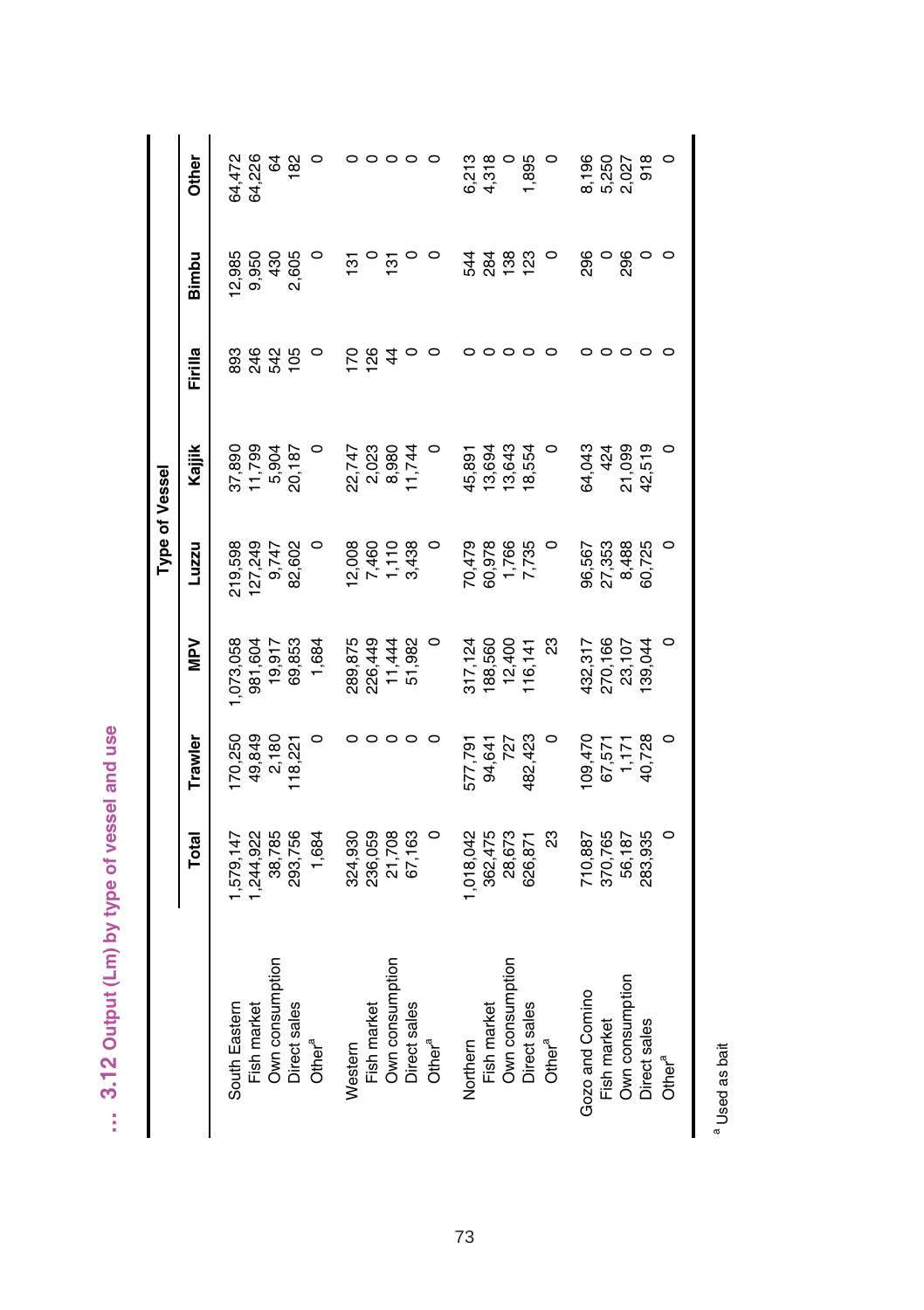## **3.13 Total catch (kg) by use and license**

|                 |           |                | <b>Use</b>         |                        |                    |
|-----------------|-----------|----------------|--------------------|------------------------|--------------------|
|                 | Total     | Fish<br>market | Own<br>consumption | <b>Direct</b><br>sales | Other <sup>a</sup> |
| <b>MALTA</b>    | 1,921,251 | 1,204,845      | 105,187            | 609,119                | 2,100              |
| MFA             | 1,675,910 | 1,141,930      | 28,275             | 503,705                | 2,000              |
| <b>MFB</b>      | 245,341   | 62,915         | 76,912             | 105,414                | 100                |
| Malta           | 1,442,398 | 927,364        | 69,989             | 442,945                | 2,100              |
| <b>MFA</b>      | 1,245,866 | 865,238        | 16,937             | 361,691                | 2,000              |
| <b>MFB</b>      | 196,532   | 62,126         | 53,052             | 81,254                 | 100                |
| Gozo and Comino | 478,853   | 277,481        | 35,198             | 166,174                | $\mathbf 0$        |
| <b>MFA</b>      | 430,044   | 276,692        | 11,338             | 142,014                | $\mathbf 0$        |
| <b>MFB</b>      | 48,809    | 789            | 23,860             | 24,160                 | $\mathbf 0$        |

<sup>a</sup> Used as bait

## **3.14 Output (Lm) by use and license**

|                 |              |                | <b>Use</b>         |                        |                    |
|-----------------|--------------|----------------|--------------------|------------------------|--------------------|
|                 | <b>Total</b> | Fish<br>market | Own<br>consumption | <b>Direct</b><br>sales | Other <sup>a</sup> |
| <b>MALTA</b>    | 3,879,008    | 2,293,319      | 171,290            | 1,412,692              | 1,707              |
| <b>MFA</b>      | 3,450,460    | 2,180,922      | 43,769             | 1,224,085              | 1,684              |
| <b>MFB</b>      | 428,548      | 112,397        | 127,521            | 188,608                | 23                 |
| Malta           | 3,168,121    | 1,922,554      | 115,102            | 1,128,757              | 1,707              |
| <b>MFA</b>      | 2,819,979    | 1,811,757      | 26,624             | 979,914                | 1,684              |
| <b>MFB</b>      | 348,141      | 110,797        | 88,478             | 148,843                | 23                 |
| Gozo and Comino | 710,887      | 370,765        | 56,187             | 283,935                | $\mathbf 0$        |
| <b>MFA</b>      | 630,480      | 369,165        | 17,144             | 244,171                | $\mathbf 0$        |
| <b>MFB</b>      | 80,407       | 1,600          | 39,043             | 39,764                 | 0                  |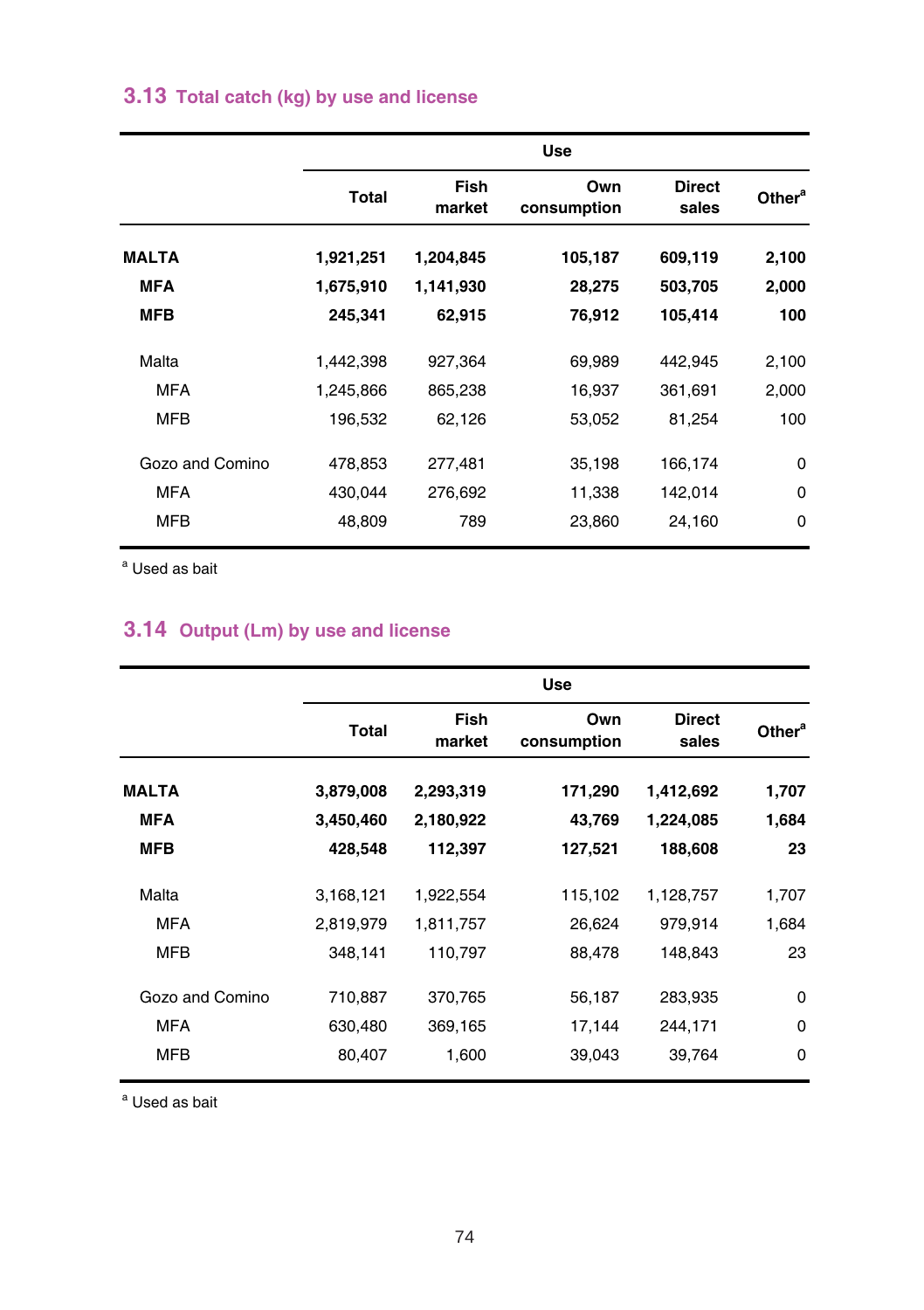| ٠<br>ä<br>×                          |
|--------------------------------------|
| ,<br>١<br>ä,<br>١<br>١<br>ì<br>ĭ     |
| ı<br>ĭ                               |
| ١<br>۱<br>ï<br>ï<br>I<br>ı<br>ï<br>ì |
| í<br>١<br>١<br>ı<br>5<br>I           |
| ō<br>×                               |
| enath<br>ŋ                           |
| ١<br>š                               |
|                                      |
| $\frac{a}{a}$<br>;<br>ø              |
| ŋ<br>İ<br>í<br>í                     |
| 3.15                                 |

|                  |                |                |                |                 | Class size - Metres               |                       |                 |            |                |
|------------------|----------------|----------------|----------------|-----------------|-----------------------------------|-----------------------|-----------------|------------|----------------|
|                  |                |                |                | ري<br>V         |                                   |                       |                 | $5 - 50$   |                |
|                  | Total          |                |                |                 | % distribution of catch to market |                       |                 |            |                |
|                  |                | $\circ$        | $>0.25\%$      | $>25 - 75%$     | $>75\%$                           | ۰                     | $>0.25\%$       | $>25-75%$  | $>75\%$        |
| <b>MALTA</b>     | ,087           | 261            | ≌              | ≌               | $\frac{8}{1}$                     | 432                   | 45              | 74         | $\frac{8}{1}$  |
| MFA              | 345            | 27             | ဖ              | 0               |                                   | 3                     | 28              | ଅ          | ន្ល            |
| MFB              | 742            | 234            | ę              | $\frac{1}{2}$   | Ξ                                 | 349                   | ÷               | 45         | $\frac{a}{2}$  |
| Malta            | 811            | 145            | $\overline{5}$ | 2               | ≌                                 | 320                   | 4               | 8          | 8              |
| MFA              | 260            | $\frac{4}{3}$  | Ю              | 0               |                                   | 54                    | $\overline{2}$  | R          | $\frac{6}{5}$  |
| <b>MFB</b>       | 551            | $\overline{5}$ | $\overline{C}$ | $\tilde{c}$     |                                   | 266                   | $\overline{1}$  | $\ddot{4}$ | $\frac{6}{5}$  |
| Southern Harbour | 76             | თ              |                | 0               | N                                 | $\frac{8}{3}$         | Ν               |            | ဖ              |
|                  | თ              |                |                | 0               | 0                                 | 4                     |                 | ო          | 0              |
| MFA<br>MFB       | 67             | ဝ ၈            | m              | $\circ$         | N                                 | 34                    | $\circ$ $\circ$ | $\infty$   | G              |
| Northern Harbour | 115            | 20             | 0              |                 | ო                                 |                       |                 | Ю          | 4              |
| MFA              | $\frac{5}{9}$  | Π              |                |                 | ဝ က                               | 69<br>69              |                 | ດ ຕ        | $\circ$        |
| MFB              |                | $\frac{6}{1}$  | $\circ$        |                 |                                   |                       |                 |            | $\overline{4}$ |
| South Eastern    | 319            |                | m              | ∾               | 4                                 | 108                   | 20              | æ,         |                |
| <b>MFA</b>       | 167            | 82 S           |                | $\circ$ $\circ$ | ო                                 | 88<br>70              | $\frac{4}{4}$ e | 54         | 53 33          |
| <b>MFB</b>       | 152            |                |                |                 |                                   |                       |                 |            |                |
| Western          | 127            | 39             |                | ო               |                                   |                       | $\sim$          | Ю          |                |
| MFA              | $15$<br>$112$  | $\circ$        |                | $\circ$         |                                   | 5<br>5<br>5<br>5<br>5 |                 |            | ဖ က က          |
| MFB              |                | 39             |                | ო               | ○                                 |                       |                 | 4          |                |
| Northern         | 174            | 45             |                | ဖ               | $\infty$                          | SO                    | $\infty$        |            |                |
| MFA              | 48             |                |                | $\circ$         | ო ი                               | 4                     | 4               | ဖ          | 12 는 능         |
| <b>MFB</b>       | 126            | $\overline{4}$ |                |                 |                                   | 46                    | 4               | s          |                |
| Gozo and Comino  | 276            | 116            |                |                 |                                   | 112                   |                 | $\infty$   |                |
| <b>MFA</b>       | 85             | $\frac{1}{2}$  |                | 000             | $\circ \circ \circ$               | 29<br>83              |                 |            | 492            |
| MFB              | $\overline{9}$ | $\frac{8}{2}$  | c              |                 |                                   |                       | $\circ$         |            |                |
|                  |                |                |                |                 |                                   |                       |                 |            |                |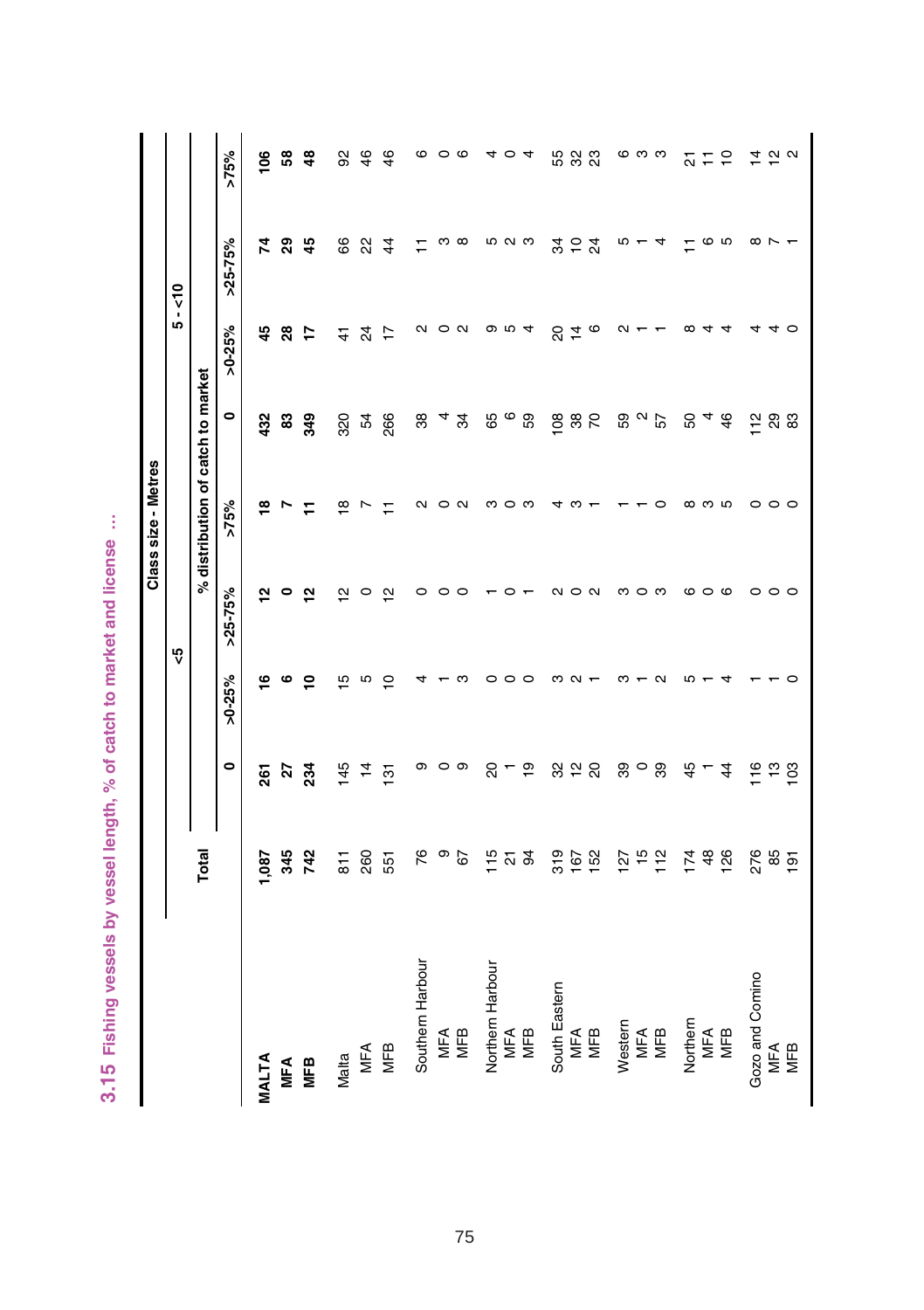| l          |
|------------|
|            |
|            |
| I          |
| ì          |
|            |
| l          |
|            |
|            |
|            |
|            |
| Ğ          |
|            |
|            |
| í          |
| ĺ          |
|            |
| ļ          |
|            |
|            |
|            |
| ı          |
|            |
|            |
|            |
| د<br>5     |
|            |
| ò          |
|            |
|            |
| ī          |
|            |
|            |
| ŋ          |
|            |
| Ï          |
| ŝ          |
|            |
|            |
|            |
|            |
| 5358       |
|            |
|            |
|            |
| ì          |
|            |
| ¢          |
|            |
|            |
|            |
| がのり        |
|            |
|            |
| ŋ          |
|            |
|            |
|            |
| ĺ<br>j     |
|            |
|            |
|            |
| <u> In</u> |
|            |
| ۳          |
| ¢          |
| ;          |
| ٠          |
| î,<br>i    |

ŧ

|                  |                   |           |               | Class size - Metres               |                 |           |           |                                 |
|------------------|-------------------|-----------|---------------|-----------------------------------|-----------------|-----------|-----------|---------------------------------|
|                  |                   |           | $10 - 15$     |                                   |                 |           | $\geq 15$ |                                 |
|                  |                   |           |               | % distribution of catch to market |                 |           |           |                                 |
|                  | $\bullet$         | $>0.25\%$ | $>25-75%$     | $>75\%$                           | $\bullet$       | $>0.25\%$ | $>25-75%$ | $>75\%$                         |
| <b>MALTA</b>     |                   |           | ≌             | t,                                |                 | ຕ         | ဖ         |                                 |
|                  | co                | ഥ         | 으             | ੩                                 |                 |           | ശ         | ន ន                             |
| MFA<br>MFB       | LO <sub>1</sub>   | ົ         |               | r                                 |                 |           | c         | $\circ$                         |
| Malta            |                   |           |               | 4                                 |                 | ิณ        | ო         | 25                              |
| MFA<br>MFB       |                   |           |               | 57                                |                 |           | m         | 25                              |
|                  | ო                 |           |               | L                                 |                 |           | c         | $\circ$                         |
| Southern Harbour | $\sim$            |           | ○             | $\circ$                           |                 | ○         | o         |                                 |
|                  | っ                 |           |               |                                   |                 |           |           |                                 |
| MFA<br>MFB       | $\mathbf{\Omega}$ |           | ○             | $\circ$ $\circ$                   | ⊂               | ○         | O         | $\circ$                         |
| Northem Harbour  | ო                 |           | $\mathbf{a}$  |                                   |                 | $\circ$   |           |                                 |
| MFA              | $\sim$ $\sim$     |           | $\sim$ $\sim$ | $\circ \circ \circ$               |                 | ○         |           | $\circ \circ \circ$             |
| MFB              |                   |           |               |                                   |                 | $\circ$   | O         |                                 |
| South Eastem     | $\sim$            |           |               | ೫ ಜ                               |                 |           | N         |                                 |
| MFA              | $\sim$            |           |               |                                   |                 |           | $\sim$    | $\frac{18}{10}$ $\frac{18}{10}$ |
| MFB              | $\circ$           |           |               | 4                                 |                 |           | $\circ$   |                                 |
| Westem           | $\circ$           |           |               | $\sim$                            |                 |           | $\circ$   |                                 |
| MFA<br>MFB       | $\circ$           |           |               |                                   |                 |           | $\circ$   | ოო O                            |
|                  | $\circ$           |           | O             |                                   |                 |           | $\circ$   |                                 |
| Northem          | 0                 | ณ         | 5             | $\infty$                          |                 |           | $\circ$   |                                 |
| MFA              | $\circ$           | $\sim$    | 5             | ဖ                                 |                 |           | $\circ$   | က က ဝ                           |
| MFB              | $\circ$           | $\circ$   | $\circ$       | $\sim$                            | ○               |           | $\circ$   |                                 |
| Gozo and Comino  | 4                 |           |               |                                   | 0               |           |           |                                 |
| MFA<br>MFB       | $\sim$ $\sim$     | 0         | a a o         | ო ო ი                             | $\circ$ $\circ$ | ⊂         | က က ဝ     | $\sim$ $\sim$ 0                 |
|                  |                   |           |               |                                   |                 |           |           |                                 |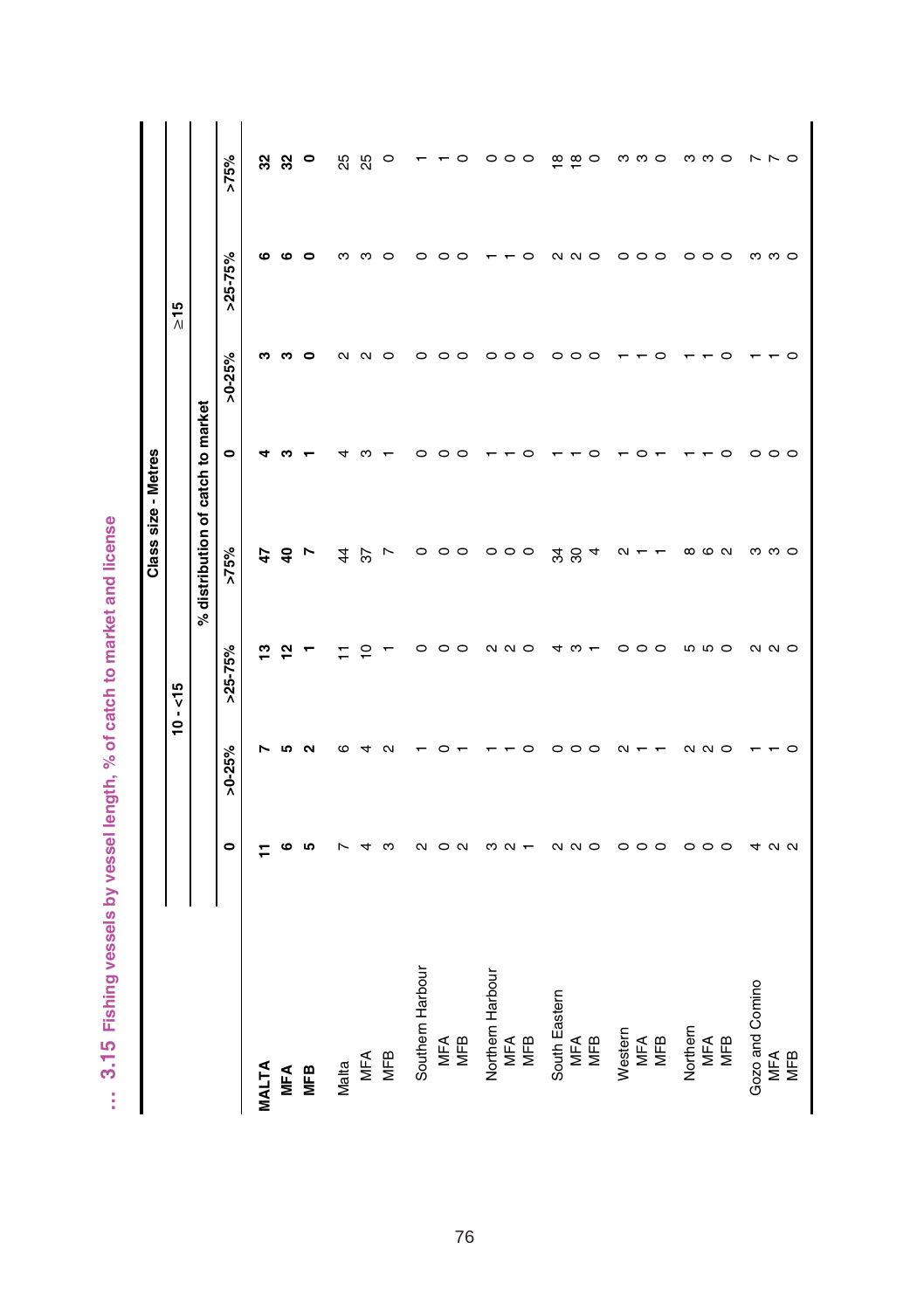|                  |           |           |               |               | Class size - Metres               |                    |                            |                            |                         |
|------------------|-----------|-----------|---------------|---------------|-----------------------------------|--------------------|----------------------------|----------------------------|-------------------------|
|                  |           |           |               | م.<br>V       |                                   |                    | 5                          | $\frac{1}{2}$              |                         |
|                  | Total     |           |               |               | % distribution of catch to market |                    |                            |                            |                         |
|                  |           | 0         | $>0.25\%$     | $>25-75%$     | >75%                              | 0                  | >0.25%                     | $>25-75%$                  | $>75\%$                 |
| <b>MALTA</b>     | ,204,845  |           | ,388          | 1,976         | 8,609                             |                    | 9,148                      | 47,673                     | 135,500                 |
| <b>MFA</b>       | 1,141,930 |           | 805           |               | 5,108                             |                    | 8,149                      | 39,573                     | 11,166                  |
| MEB              | 62,915    | 0         | 583           | 1,976         | 3,501                             | 0                  | 88                         | 8,100                      | 24,334                  |
| Malta            | 927,364   |           | 313           | 1,976         | 8,609                             | ≏                  | 7,480                      | 27,305                     | 87,611                  |
| MFA              | 865,238   |           | 730           |               | 5,108                             | ⊂                  | 6,481                      | 19,509                     | 63,762                  |
| MFB              | 62,126    |           | 583           | 1,976         | 3,501                             | ⊂                  | 999                        | 7,796                      | 23,849                  |
| Southern Harbour | 20,064    |           | 523           | 0             | 308                               | ⊂                  | 164                        | 3,928                      | 2,990                   |
| MFA              | 15,007    |           | 291           | 0             |                                   | ⊂                  | $\circ$                    | 2,586                      |                         |
| MFB              | 5,057     | o         | 232           | $\circ$       | 308                               | $\circ$            | 164                        | 1,342                      | 2,990                   |
| Northern Harbour | 18,216    |           | 0             | $\frac{3}{4}$ | 524                               | ⊂                  | 2,298                      | 3,677                      | 859                     |
| MFA              | 15,901    |           | $\circ$       | $\circ$       | $\circ$                           | ○                  | 1,831                      | 3,255                      |                         |
| <b>MFB</b>       | 2,315     |           | $\circ$       | 43            | 524                               | $\epsilon$         | 467                        | 422                        | 859                     |
| South Eastern    | 607,633   |           | 398           | 166           | 3,103                             | ⊂                  |                            | 12,538                     | 56,152                  |
| MFA              | 575,791   |           | 385           | $\circ$       | 2,245<br>858                      | ○                  | 3,120<br>2,985             | 7,680                      | 43,812                  |
| MFB              | 31,842    |           | $\frac{3}{2}$ | 166           |                                   | $\epsilon$         | 135                        | 4,858                      | 12,340                  |
| Western          | 24,859    |           |               | 365           |                                   | っ                  |                            | 1,041                      |                         |
| MFA              | 118,855   |           | <b>오 순 오</b>  |               | 8<br>28                           | ○                  | 619<br>596                 | 5<br>3<br>5<br>3<br>5<br>3 | 9,461<br>5,735<br>3,726 |
| MFB              | 6,004     |           |               | 365           |                                   | $\circ$            | $\boldsymbol{\mathcal{S}}$ |                            |                         |
| Northern         | 56,592    |           | 298           | 1,402         | 4,474                             | ○                  | 1,279                      | 6,121                      | 18,149                  |
| MFA              | 139,684   |           | $\frac{4}{3}$ |               | 2,663                             | っ                  | 1,069                      | 5,488                      | 14,215                  |
| <b>MFB</b>       | 16,908    | $\subset$ | 284           | 1,402         | 1,811                             | $\circ$            | 210                        | 633                        | 3,934                   |
| Gozo and Comino  | 277,481   |           |               | 0             |                                   | ○                  |                            | 20,368                     | 47,889                  |
| MFA              | 276,692   | $\circ$   | 750<br>75     | $\circ$       | $\circ \circ \circ$               | $\circ$            | 1,668<br>1,668             | 20,064                     | 47,404                  |
| MFB              | 789       |           |               | $\circ$       |                                   | $\mathbf{\subset}$ |                            | 304                        | 485                     |

3.16 Fish market landings (kg) by vessel length, % of catch to market and license ... **3.16 Fish market landings (kg) by vessel length, % of catch to market and license …**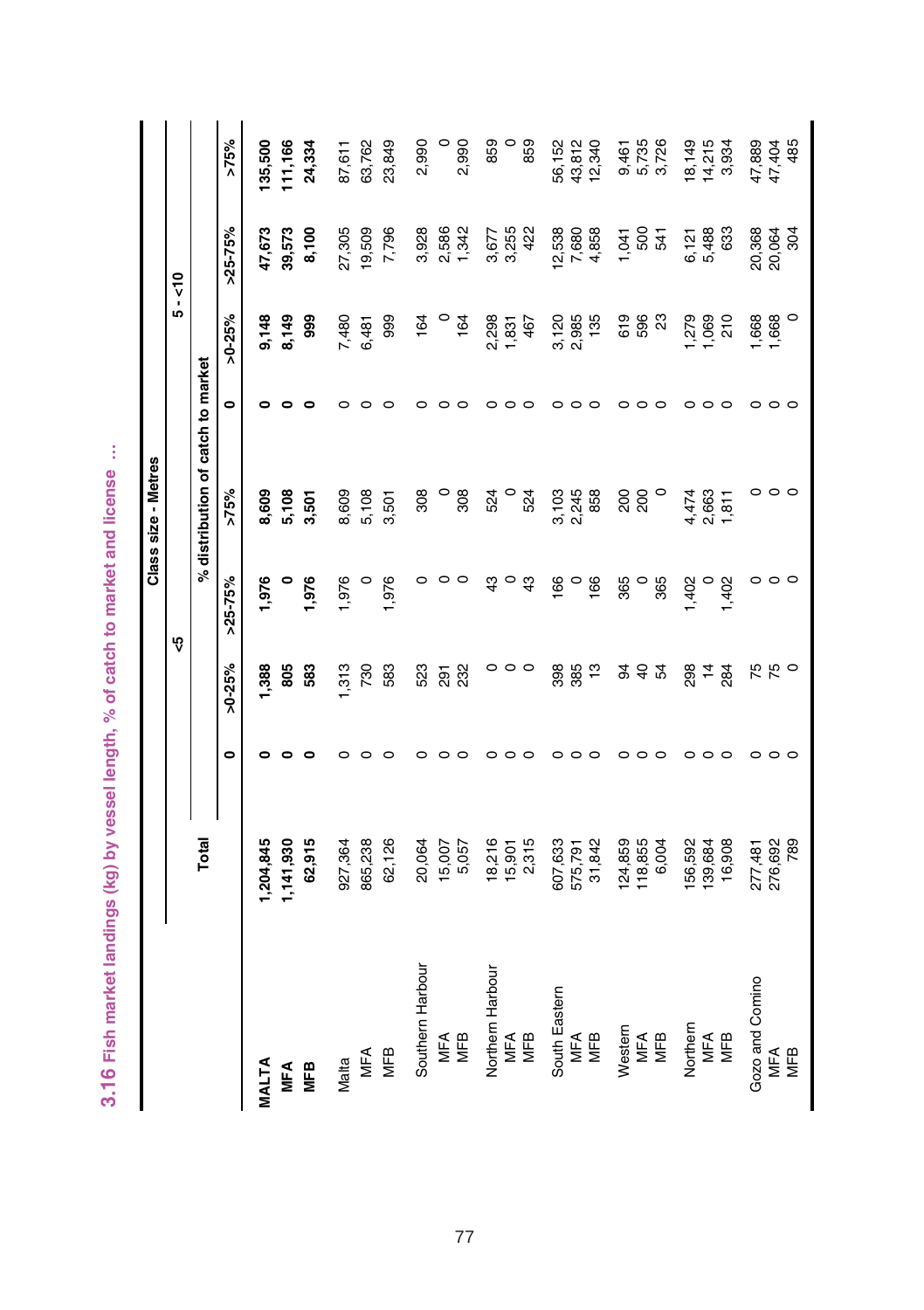|                         |           |             |                 | Class size - Metres               |         |                 |                 |         |
|-------------------------|-----------|-------------|-----------------|-----------------------------------|---------|-----------------|-----------------|---------|
|                         |           |             | $10 - 15$       |                                   |         |                 | $\frac{5}{10}$  |         |
|                         |           |             |                 | % distribution of catch to market |         |                 |                 |         |
|                         | $\bullet$ | >0.25%      | $>25-75%$       | $>75\%$                           | 0       | $>0.25\%$       | $>25 - 75%$     | >75%    |
| MALTA                   |           | 7,692       | 44,582          | 329,715                           |         | <b>.683</b>     | 32,095          | 584,804 |
| <b>MFA</b>              |           | 7,596       | 40,984          | 309,987                           |         | 663             | 32,095          | 584,804 |
| MFB                     |           | \$          | 3,598           | 19,728                            |         | 0               | $\circ$         | 0       |
| Malta                   |           | 7,641       | 34,188          | 281,694                           |         | $-457$          | 12,332          | 455,758 |
| MFA                     |           | 7,545       | 30,590          | 261,966                           | c       | 1,457           | 12,332          | 455,758 |
| MFB                     |           | 96          | 3,598           | 19,728                            |         | 0               | $\circ$         | 0       |
| Southern Harbour        |           | 21          | 0               |                                   |         | 0               | 0               | 12,130  |
| MFA                     |           | $\circ$     |                 |                                   |         | $\circ$ $\circ$ | $\circ$ $\circ$ | 12,130  |
| MFB                     |           | 21          | $\circ$ $\circ$ | c                                 | c       |                 |                 | $\circ$ |
| <b>Vorthern Harbour</b> |           | 129         | 8,978           |                                   | 0       | 0               | 1,708           |         |
| MFA                     |           | 129         | 8,978           |                                   | ⊂       | $\circ$         | 1,708           |         |
| MFB                     |           | $\circ$     | $\circ$         |                                   | c       | $\circ$         |                 |         |
| South Eastem            |           | 0           | 6,978           |                                   | ○       | 0               | 10,624          | 293,603 |
| MFA                     |           | $\circ$     | 3,380<br>3,598  | 220,951<br>211,077                | c       | $\circ$ $\circ$ | 10,624          | 293,603 |
| MFB                     |           | $\circ$     |                 | 9,874                             | c       |                 | 0               | 0       |
| Westem                  |           | 1,209       |                 | 7,173                             | 0       | 1,103           | 0               | 103,594 |
| MFA                     |           | 1,134<br>75 | 000             | 5,953                             | 0       | 1,103           | $\circ$ $\circ$ | 103,594 |
| MFB                     |           |             |                 | 1,220                             | $\circ$ |                 |                 | 0       |
| Northern                | c         | 6,282       | 18,232          | 53,570                            | 0       | 354             | ○               | 46,431  |
| MFA                     | ⊂         | 6,282       | 18,232          | 44,936                            | $\circ$ | 354             | $\circ$         | 46,431  |
| MFB                     | $\subset$ | $\circ$     | 0               | 8,634                             | $\circ$ | $\circ$         | $\circ$         | $\circ$ |
| Gozo and Comino         | ○         |             | 10,394          | 48,021                            | 0       |                 | 19,763          | 129,046 |
| MFA                     | ○         | 57          | 10,394          | 48,021                            | $\circ$ | 206<br>206      | 19,763          | 129,046 |
| MFB                     |           | $\circ$     | $\circ$         |                                   | $\circ$ | $\circ$         | $\circ$         | $\circ$ |

... 3.16 Fish market landings (kg) by vessel length, % of catch to market and license **… 3.16 Fish market landings (kg) by vessel length, % of catch to market and license**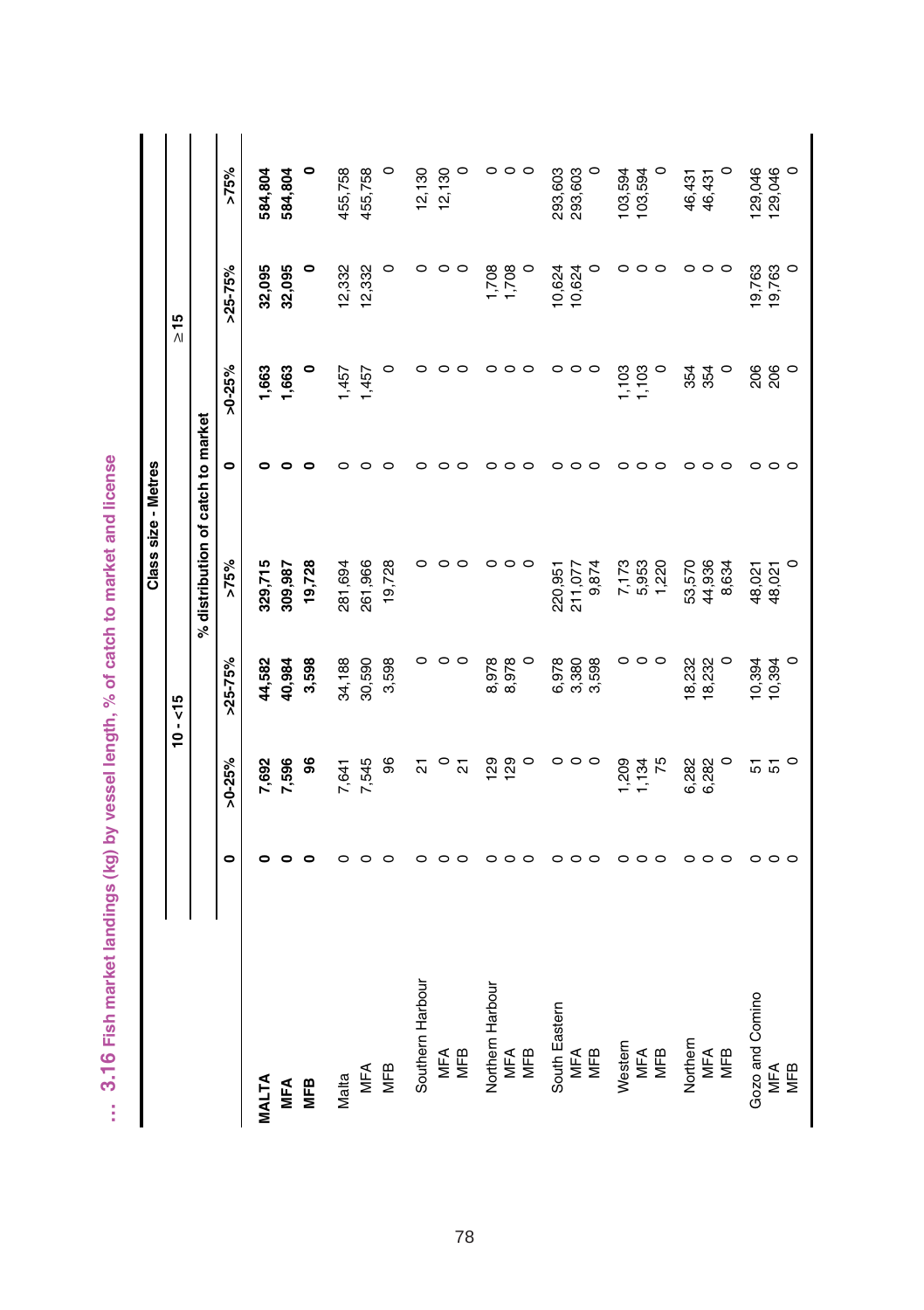# **Chapter 4 - Open Sea Fisheries Employment**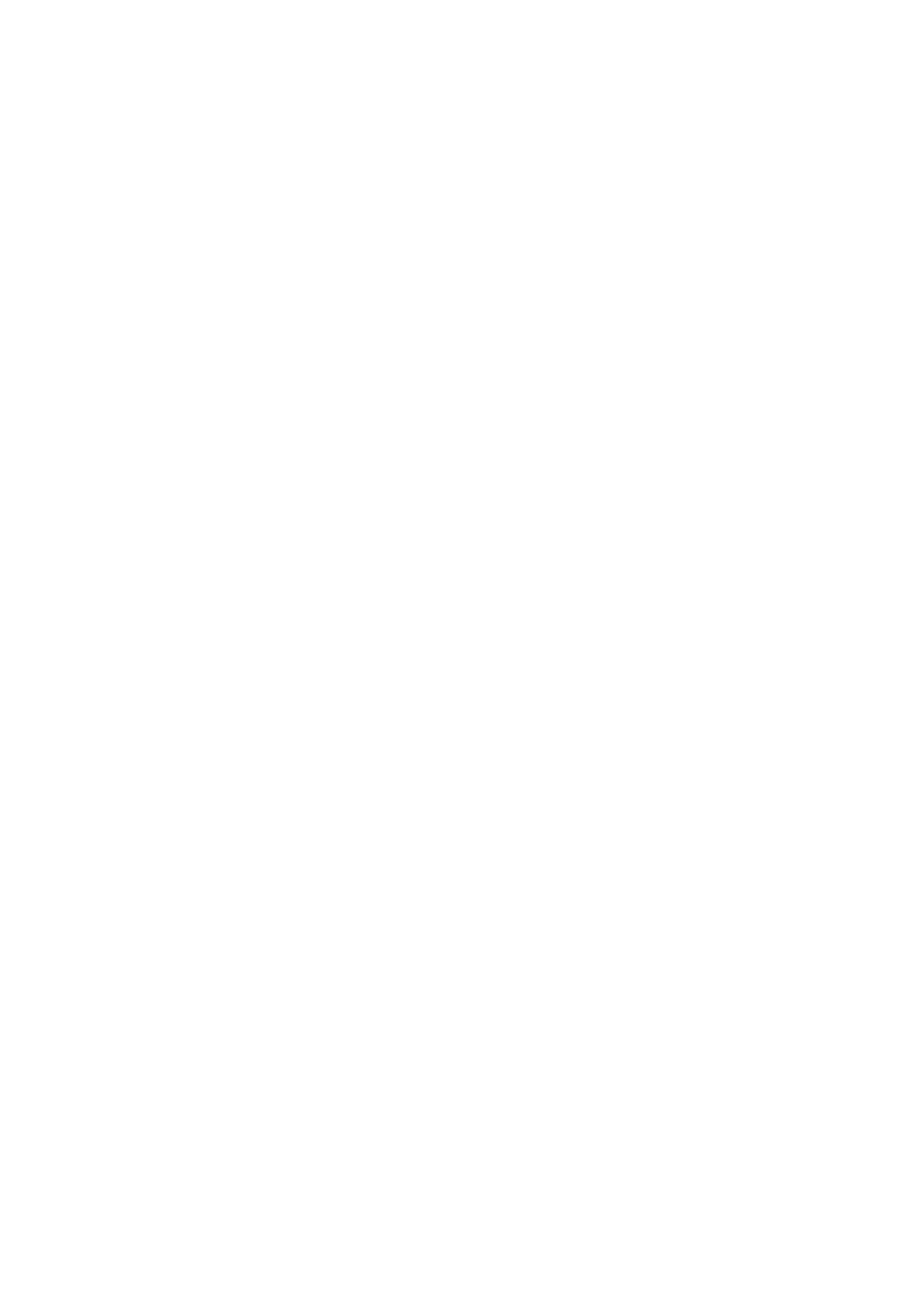| <b>Total</b><br><b>MALTA</b> | <b>Males</b><br>1,449 | <b>Females</b>          |
|------------------------------|-----------------------|-------------------------|
|                              |                       |                         |
| 1,466                        |                       | 17                      |
| $25$<br>126                  | 124                   | $\overline{\mathbf{2}}$ |
| $25 - 34$<br>240             | 237                   | 3                       |
| $35 - 44$<br>307             | 302                   | 5                       |
| $45 - 54$<br>375             | 372                   | 3                       |
| $55 - 64$<br>293             | 289                   | 4                       |
| 125<br>$\geq 65$             | 125                   | 0                       |
| Malta<br>1,121               | 1,106                 | 15                      |
| $25$<br>99                   | 97                    | $\overline{c}$          |
| $25 - 34$<br>202             | 199                   | 3                       |
| $35 - 44$<br>232             | 227                   | 5                       |
| $45 - 54$<br>277             | 275                   | $\mathbf 2$             |
| $55 - 64$<br>221             | 218                   | 3                       |
| $\geq 65$<br>90              | 90                    | 0                       |
| Gozo and Comino<br>345       | 343                   | $\overline{c}$          |
| $25$<br>27                   | 27                    | 0                       |
| $25 - 34$<br>38              | 38                    | 0                       |
| $35 - 44$<br>75              | 75                    | 0                       |
| $45 - 54$<br>98              | 97                    | 1                       |
| $55 - 64$<br>72              | 71                    | 1                       |
| $\geq 65$<br>35              | 35                    | 0                       |

# **4.1 Regular workers by sex and age group**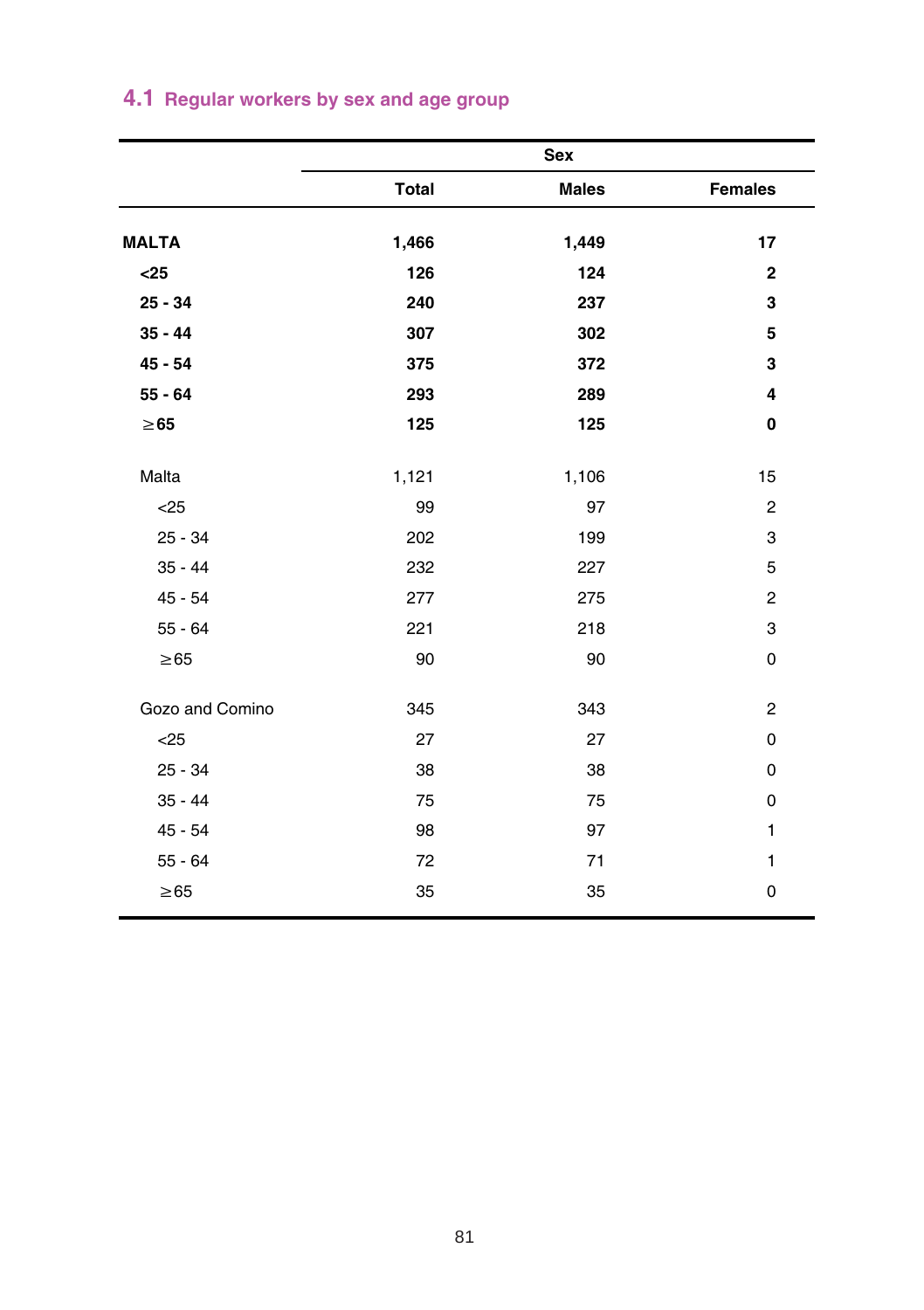

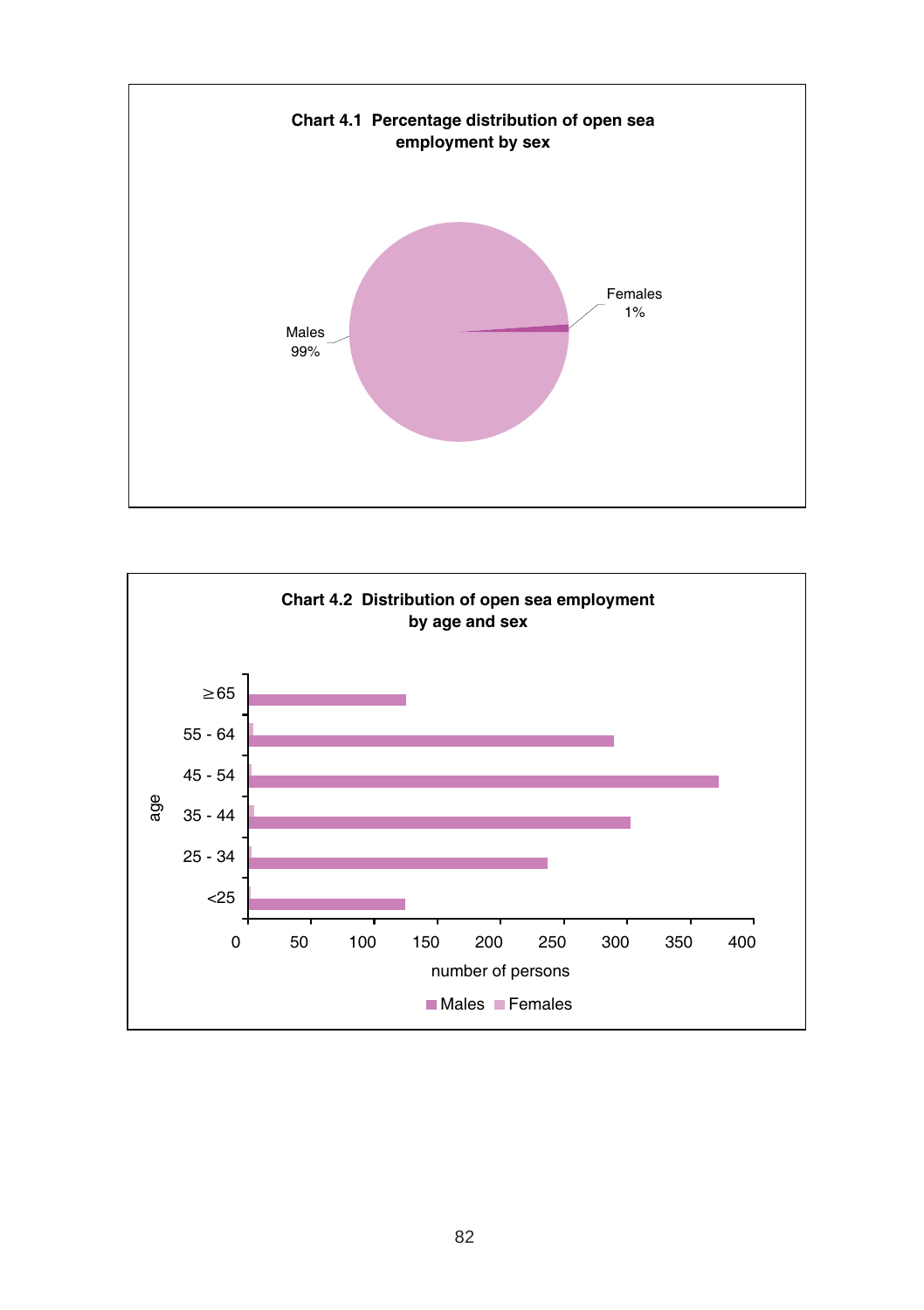|  |  |  |  |  |  | 4.2 Regular workers by sex and nationality |  |
|--|--|--|--|--|--|--------------------------------------------|--|
|--|--|--|--|--|--|--------------------------------------------|--|

|                 |              | Sex          |                |
|-----------------|--------------|--------------|----------------|
|                 | <b>Total</b> | <b>Males</b> | <b>Females</b> |
| <b>MALTA</b>    | 1,466        | 1,449        | 17             |
| <b>Maltese</b>  | 1,440        | 1,423        | 17             |
| EU              | 10           | 10           | 0              |
| Non-EU          | 16           | 16           | 0              |
| Malta           | 1,121        | 1,106        | 15             |
| Maltese         | 1,101        | 1,086        | 15             |
| EU              | 9            | 9            | $\Omega$       |
| Non-EU          | 11           | 11           | 0              |
| Gozo and Comino | 345          | 343          | $\overline{2}$ |
| Maltese         | 339          | 337          | 2              |
| EU              |              |              | <sup>0</sup>   |
| Non-EU          | 5            | 5            | 0              |

#### **4.3 Regular workers by sex and education**

|                       |       | <b>Sex</b>   |                |
|-----------------------|-------|--------------|----------------|
|                       | Total | <b>Males</b> | <b>Females</b> |
| <b>MALTA</b>          | 1,466 | 1,449        | 17             |
| Never attended school | 35    | 35           | 0              |
| Primary               | 386   | 382          | 4              |
| Secondary             | 847   | 836          | 11             |
| Post-secondary        | 129   | 128          | 1              |
| <b>Tertiary</b>       | 69    | 68           | 1              |
| Malta                 | 1,121 | 1,106        | 15             |
| Never attended school | 24    | 24           | $\Omega$       |
| Primary               | 260   | 257          | 3              |
| Secondary             | 662   | 652          | 10             |
| Post-secondary        | 113   | 112          |                |
| Tertiary              | 62    | 61           | 1              |
| Gozo and Comino       | 345   | 343          | $\overline{2}$ |
| Never attended school | 11    | 11           | 0              |
| Primary               | 126   | 125          |                |
| Secondary             | 185   | 184          |                |
| Post-secondary        | 16    | 16           | 0              |
| Tertiary              | 7     | 7            | 0              |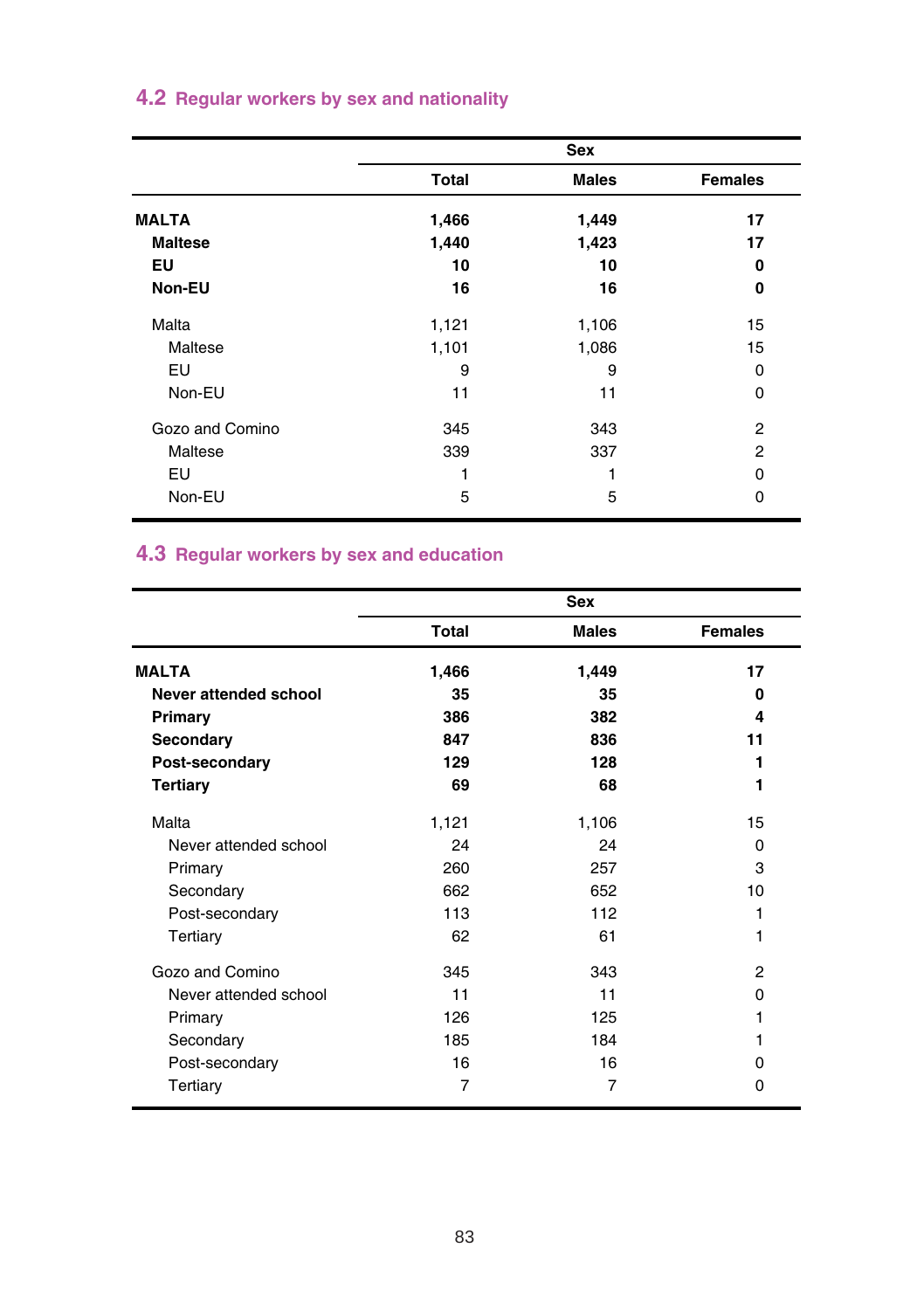|                 |              |                |                | Age class - years |       |             |           |
|-----------------|--------------|----------------|----------------|-------------------|-------|-------------|-----------|
|                 | <b>Total</b> | $25$           | 25-34          | 35-44             | 45-54 | 55-64       | $\geq 65$ |
| <b>MALTA</b>    | 1,466        | 126            | 240            | 307               | 375   | 293         | 125       |
| <b>Maltese</b>  | 1,440        | 120            | 236            | 297               | 370   | 292         | 125       |
| EU              | 10           | 1              | $\overline{2}$ | 5                 | 1     | 1           | 0         |
| Non-EU          | 16           | 5              | $\overline{2}$ | 5                 | 4     | $\mathbf 0$ | 0         |
|                 |              |                |                |                   |       |             |           |
| Malta           | 1,121        | 99             | 202            | 232               | 277   | 221         | 90        |
| Maltese         | 1,101        | 95             | 199            | 224               | 273   | 220         | 90        |
| EU              | 9            | 1              | $\overline{2}$ | $\overline{4}$    | 1     | 1           | 0         |
| Non-EU          | 11           | 3              | 1              | 4                 | 3     | 0           | 0         |
|                 |              |                |                |                   |       |             |           |
| Gozo and Comino | 345          | 27             | 38             | 75                | 98    | 72          | 35        |
| Maltese         | 339          | 25             | 37             | 73                | 97    | 72          | 35        |
| EU              | $\mathbf{1}$ | $\Omega$       | 0              | 1                 | 0     | 0           | 0         |
| Non-EU          | 5            | $\overline{2}$ | 1              | 1                 | 1     | 0           | 0         |
|                 |              |                |                |                   |       |             |           |

# **4.4 Regular workers by age and nationality**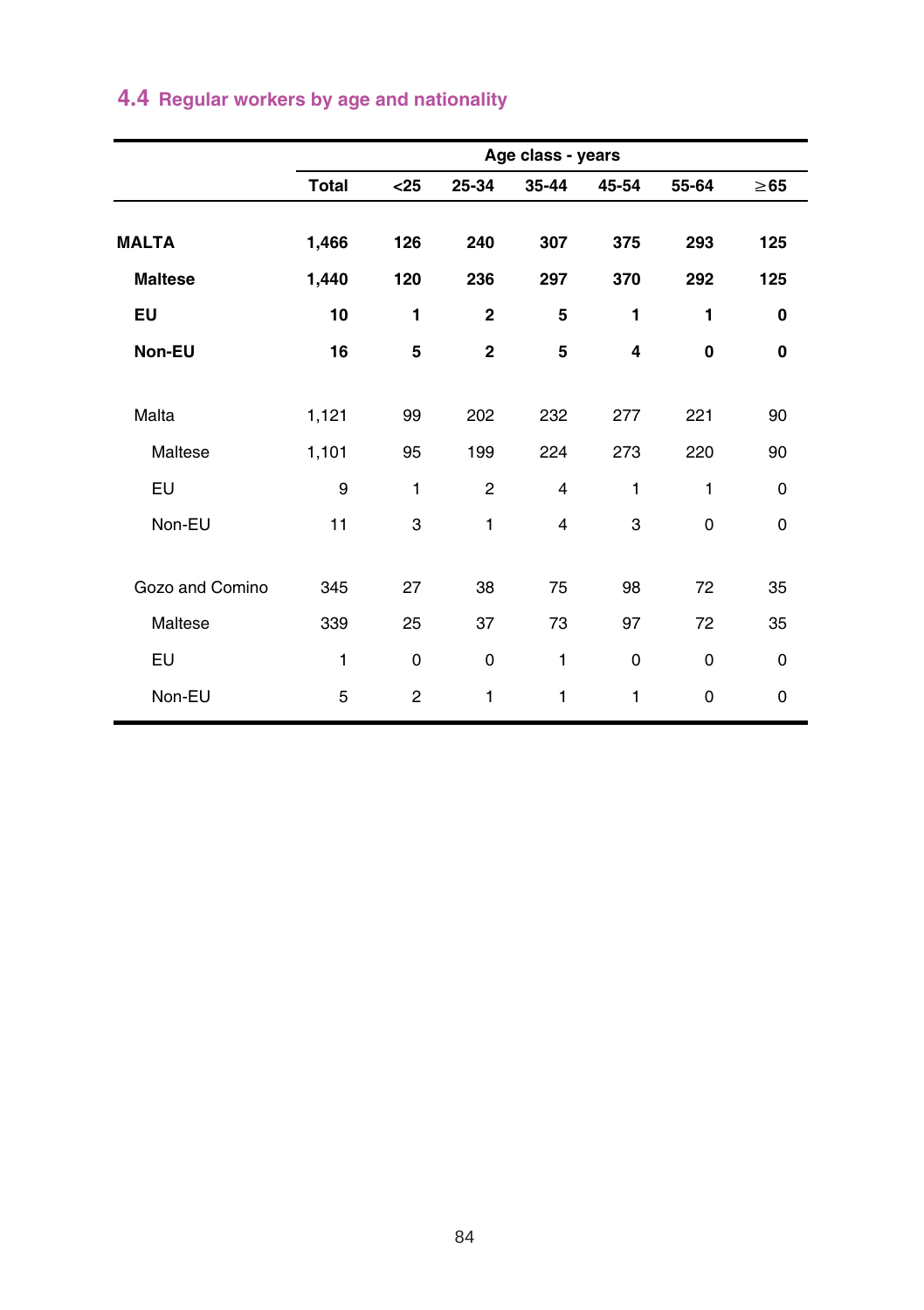|  |  |  |  |  |  | 4.5 Regular workers by age and education |
|--|--|--|--|--|--|------------------------------------------|
|--|--|--|--|--|--|------------------------------------------|

|                       |              |                |          | Age class - years |       |                |                |
|-----------------------|--------------|----------------|----------|-------------------|-------|----------------|----------------|
|                       | <b>Total</b> | $25$           | 25-34    | 35-44             | 45-54 | 55-64          | $\geq 65$      |
| <b>MALTA</b>          | 1.466        | 126            | 240      | 307               | 375   | 293            | 125            |
| Never attended school | 35           | 0              | 1        | 3                 | 11    | 8              | 12             |
| Primary               | 386          | 13             | 15       | 30                | 106   | 154            | 68             |
| Secondary             | 847          | 85             | 176      | 234               | 216   | 106            | 30             |
| Post-secondary        | 129          | 17             | 36       | 29                | 25    | 14             | 8              |
| Tertiary              | 69           | 11             | 12       | 11                | 17    | 11             | $\overline{7}$ |
| Malta                 | 1.121        | 99             | 202      | 232               | 277   | 221            | 90             |
| Never attended school | 24           | $\Omega$       | 1        | $\overline{2}$    | 5     | 5              | 11             |
| Primary               | 260          | 10             | 12       | 18                | 69    | 107            | 44             |
| Secondary             | 662          | 68             | 144      | 176               | 163   | 87             | 24             |
| Post-secondary        | 113          | 12             | 33       | 27                | 24    | 13             | 4              |
| Tertiary              | 62           | 9              | 12       | 9                 | 16    | 9              | $\overline{7}$ |
| Gozo and Comino       | 345          | 27             | 38       | 75                | 98    | 72             | 35             |
| Never attended school | 11           | $\Omega$       | $\Omega$ | 1                 | 6     | 3              | 1              |
| Primary               | 126          | 3              | 3        | 12                | 37    | 47             | 24             |
| Secondary             | 185          | 17             | 32       | 58                | 53    | 19             | 6              |
| Post-secondary        | 16           | 5              | 3        | $\overline{2}$    | 1     | 1              | 4              |
| Tertiary              | 7            | $\overline{2}$ |          | 2                 | 1     | $\overline{2}$ | $\Omega$       |

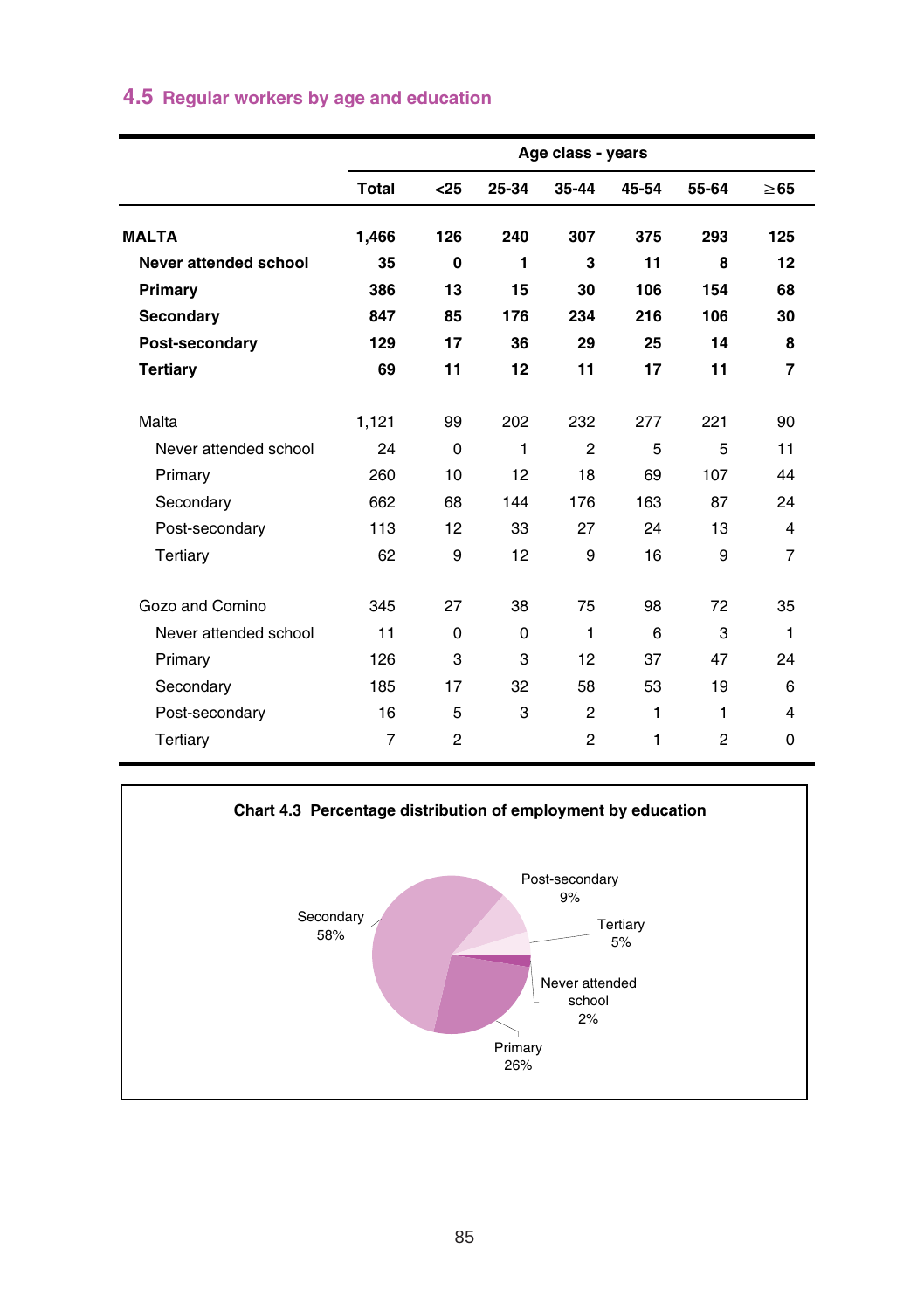

#### **4.6 Regular workers by sex and activity**

|                           |       | <b>Sex</b>   |                |
|---------------------------|-------|--------------|----------------|
|                           | Total | <b>Males</b> | <b>Females</b> |
| <b>MALTA</b>              | 1,466 | 1,449        | 17             |
| <b>Main Activity</b>      | 364   | 361          | 3              |
| <b>Secondary Activity</b> | 1,102 | 1,088        | 14             |
| Malta                     | 1,121 | 1,106        | 15             |
| <b>Main Activity</b>      | 268   | 266          | 2              |
| <b>Secondary Activity</b> | 853   | 840          | 13             |
| Gozo and Comino           | 345   | 343          | 2              |
| <b>Main Activity</b>      | 96    | 95           | 1              |
| <b>Secondary Activity</b> | 249   | 248          | 1              |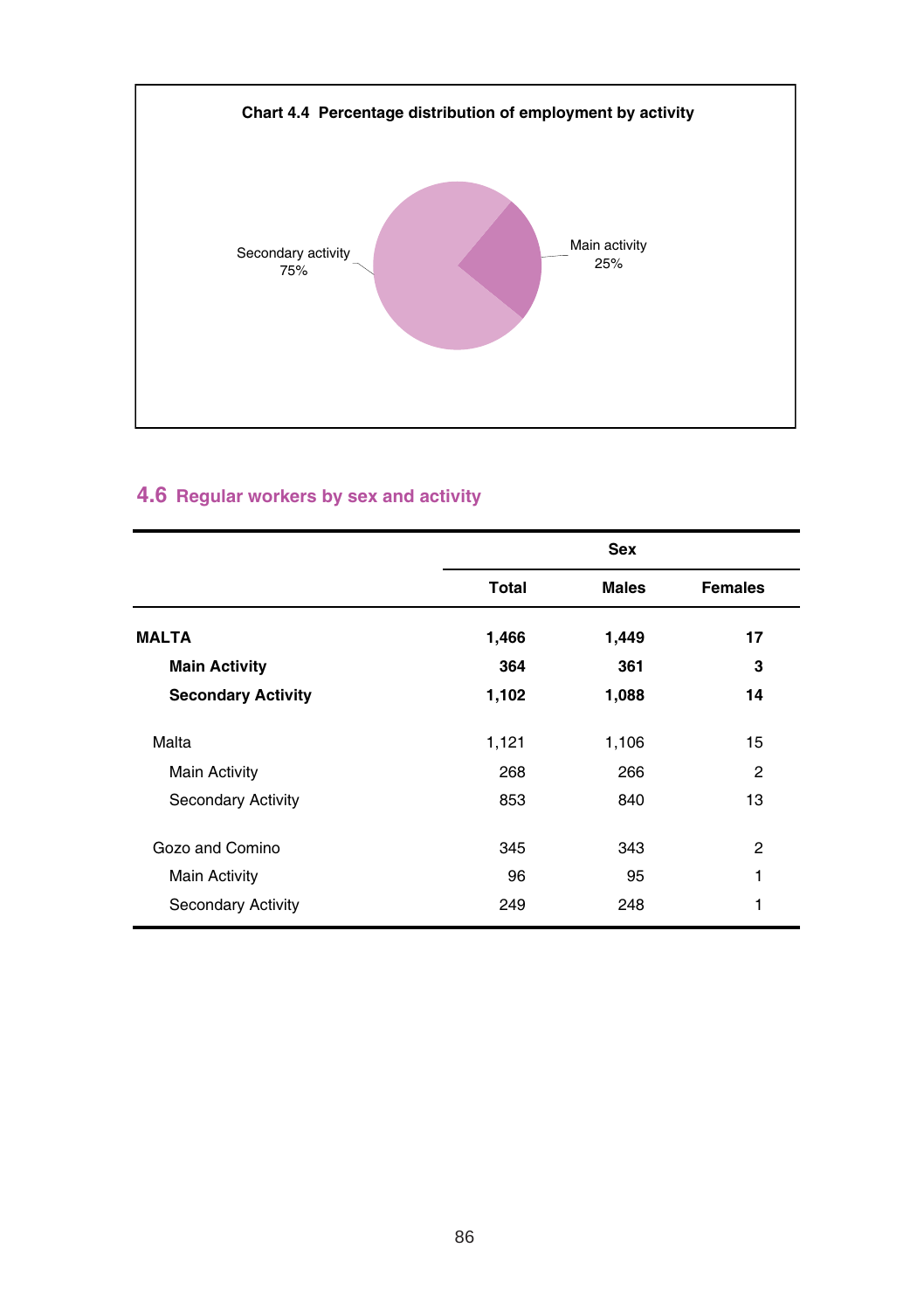

#### **4.7 Regular workers by age and activity**

|                           |       |      |       | Age class - years |       |       |                |
|---------------------------|-------|------|-------|-------------------|-------|-------|----------------|
|                           | Total | $25$ | 25-34 | 35-44             | 45-54 | 55-64 | $\geq 65$      |
| <b>MALTA</b>              | 1,466 | 126  | 240   | 307               | 375   | 293   | 125            |
| <b>Main Activity</b>      | 364   | 37   | 83    | 96                | 90    | 56    | $\mathbf{2}$   |
| <b>Secondary Activity</b> | 1,102 | 89   | 157   | 211               | 285   | 237   | 123            |
| Malta                     | 1,121 | 99   | 202   | 232               | 277   | 221   | 90             |
| <b>Main Activity</b>      | 268   | 29   | 72    | 64                | 57    | 44    | $\overline{2}$ |
| <b>Secondary Activity</b> | 853   | 70   | 130   | 168               | 220   | 177   | 88             |
| Gozo and Comino           | 345   | 27   | 38    | 75                | 98    | 72    | 35             |
| <b>Main Activity</b>      | 96    | 8    | 11    | 32                | 33    | 12    | $\Omega$       |
| <b>Secondary Activity</b> | 249   | 19   | 27    | 43                | 65    | 60    | 35             |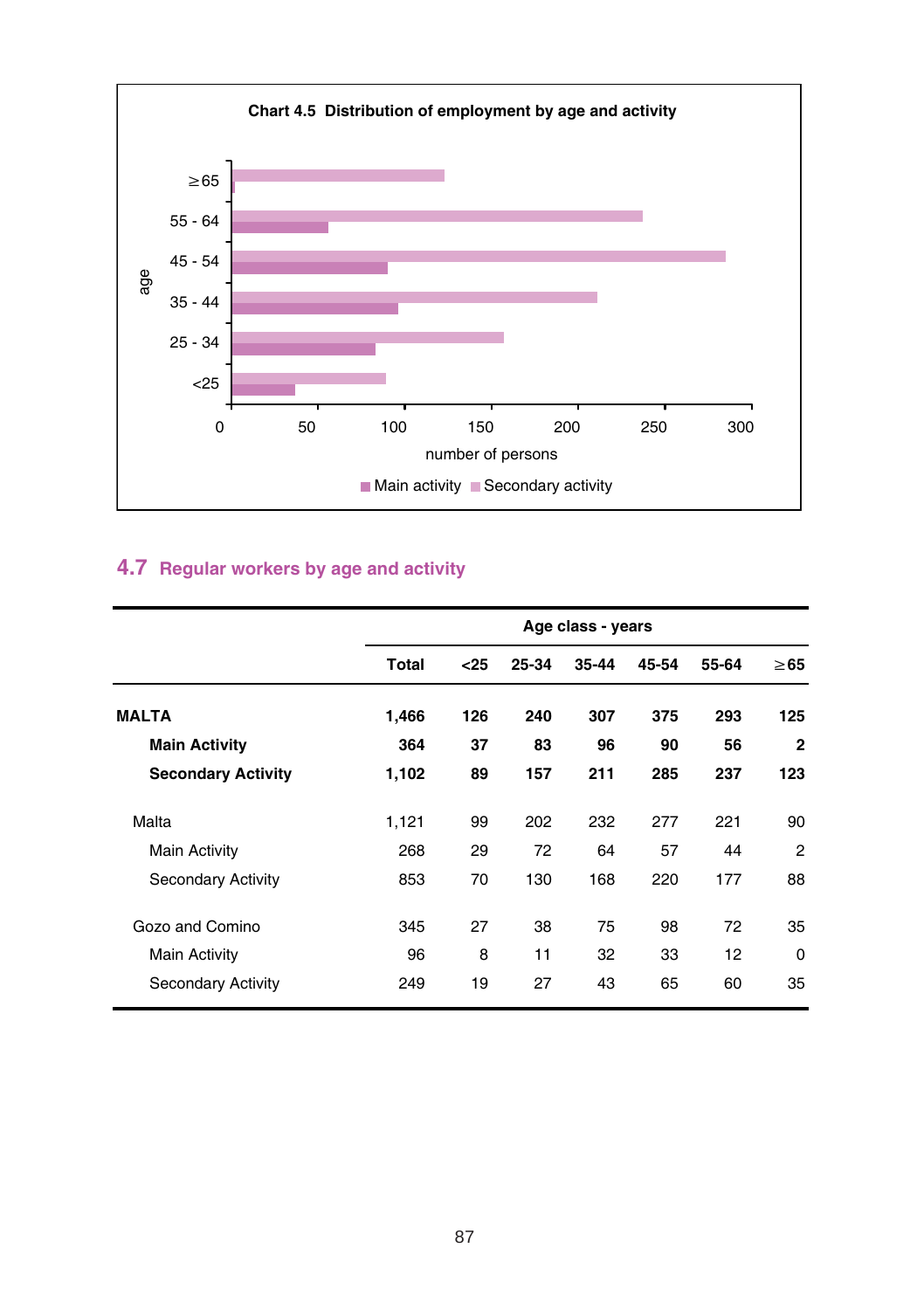|                          | <b>Sex</b>   |              |                |
|--------------------------|--------------|--------------|----------------|
|                          | <b>Total</b> | <b>Males</b> | <b>Females</b> |
| <b>MALTA</b>             |              |              |                |
| <b>Number of workers</b> | 1,466        | 1,449        | 17             |
| Hours at sea             | 1,030,993    | 1,024,078    | 6,915          |
| Hours on shore           | 368,575      | 367,364      | 1,211          |
| Malta                    |              |              |                |
| Number of workers        | 1,121        | 1,106        | 15             |
| Hours at sea             | 829,609      | 822,934      | 6,675          |
| Hours on shore           | 283,201      | 281,990      | 1,211          |
| Gozo and Comino          |              |              |                |
| Number of workers        | 345          | 343          | 2              |
| Hours at sea             | 201,384      | 201,144      | 240            |
| Hours on shore           | 85,374       | 85,374       | 0              |

# **4.8 Distribution of regular workers and hours worked by sex**

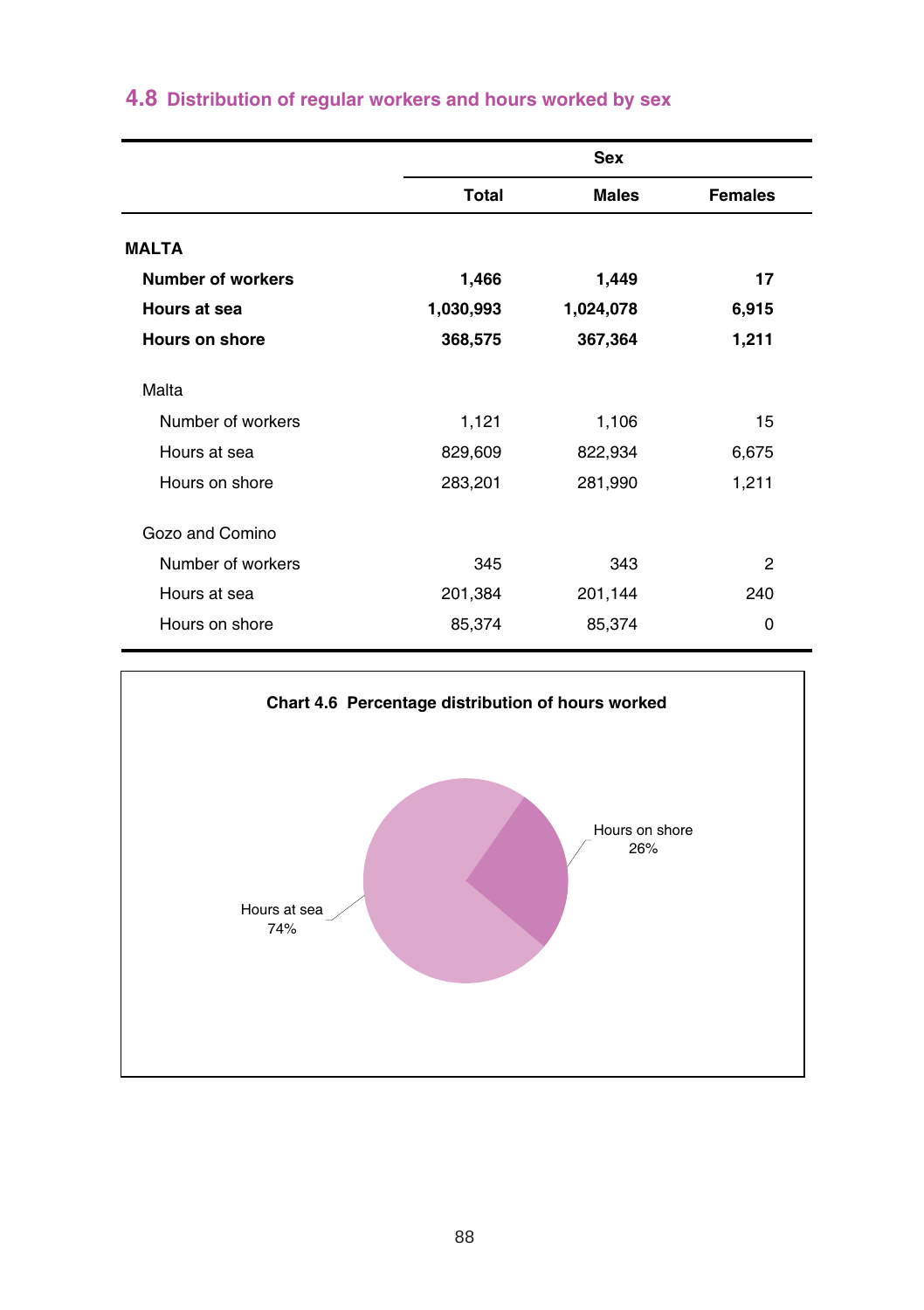4.9 Distribution of regular workers and hours worked by age **4.9 Distribution of regular workers and hours worked by age**

| 829,609<br>345<br>1,121<br>283,201<br>Number of workers<br>Number of workers<br>Gozo and Comino<br>Hours on shore<br>Hours at sea<br>Malta | 8<br>91,254<br>27<br>27,121 | 202<br>88,852<br>38<br>73,199 | 232<br>191,394<br>61,119<br>75 | 98<br>277<br>99,657<br>64,124 | 72<br>48,329<br>22,297<br>$\overline{21}$ | 8<br>36,155<br>9,309<br>35 |
|--------------------------------------------------------------------------------------------------------------------------------------------|-----------------------------|-------------------------------|--------------------------------|-------------------------------|-------------------------------------------|----------------------------|
| 201,384<br>Hours at sea                                                                                                                    | 17,785                      | 23,151                        | 64,976                         | 60,314                        | 23,769                                    | 11,389                     |
| 85,374<br>Hours on shore                                                                                                                   | 4,299                       | 9,819                         | 29,186                         | 27,789                        | 10,858                                    | 3,423                      |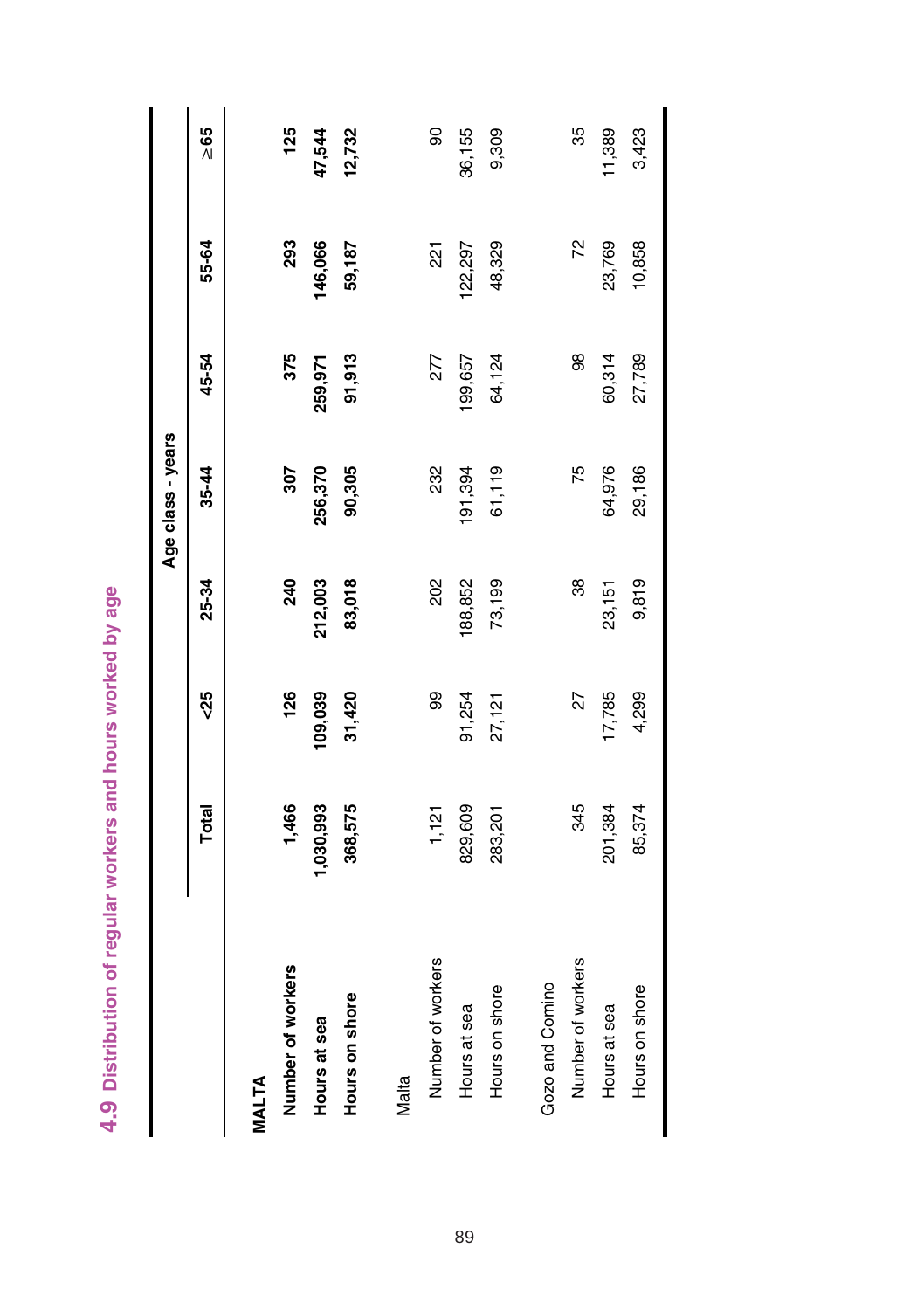| Total |                                                                    | Education | Primary Secondary Post-secondary |             |
|-------|--------------------------------------------------------------------|-----------|----------------------------------|-------------|
|       | 4.10 Distribution of regular workers and hours worked by education |           | school<br>Never attended         | =<br>=<br>= |

 $\begin{array}{c} \hline \end{array}$ 

|                   | Total     | Never attended<br>school | Primary |         | Secondary Post-secondary | Tertiary |
|-------------------|-----------|--------------------------|---------|---------|--------------------------|----------|
| MALTA             |           |                          |         |         |                          |          |
| Number of workers | 1,466     | 35                       | 386     | 847     | 129                      | ෂී       |
| Hours at sea      | 1,030,993 | 27,645                   | 247,546 | 656,120 | 80,765                   | 18,917   |
| Hours on shore    | 368,575   | 6,127                    | 109,188 | 224,747 | 19,928                   | 8,585    |
| Malta             |           |                          |         |         |                          |          |
| Number of workers | 1,121     | 24                       | 260     | 662     | 113                      | 8        |
| Hours at sea      | 829,609   | 22,020                   | 74,925  | 540,625 | 75,244                   | 16,795   |
| Hours on shore    | 283,201   | 5,461                    | 76,725  | 175,940 | 16,924                   | 8,151    |
| Gozo and Comino   |           |                          |         |         |                          |          |
| Number of workers | 345       | Ξ                        | 126     | 185     | $\frac{6}{1}$            |          |
| Hours at sea      | 201,384   | 5,625                    | 72,621  | 15,495  | 5,521                    | 2,122    |
| Hours on shore    | 85,374    | 666                      | 32,463  | 48,807  | 3,004                    | 434      |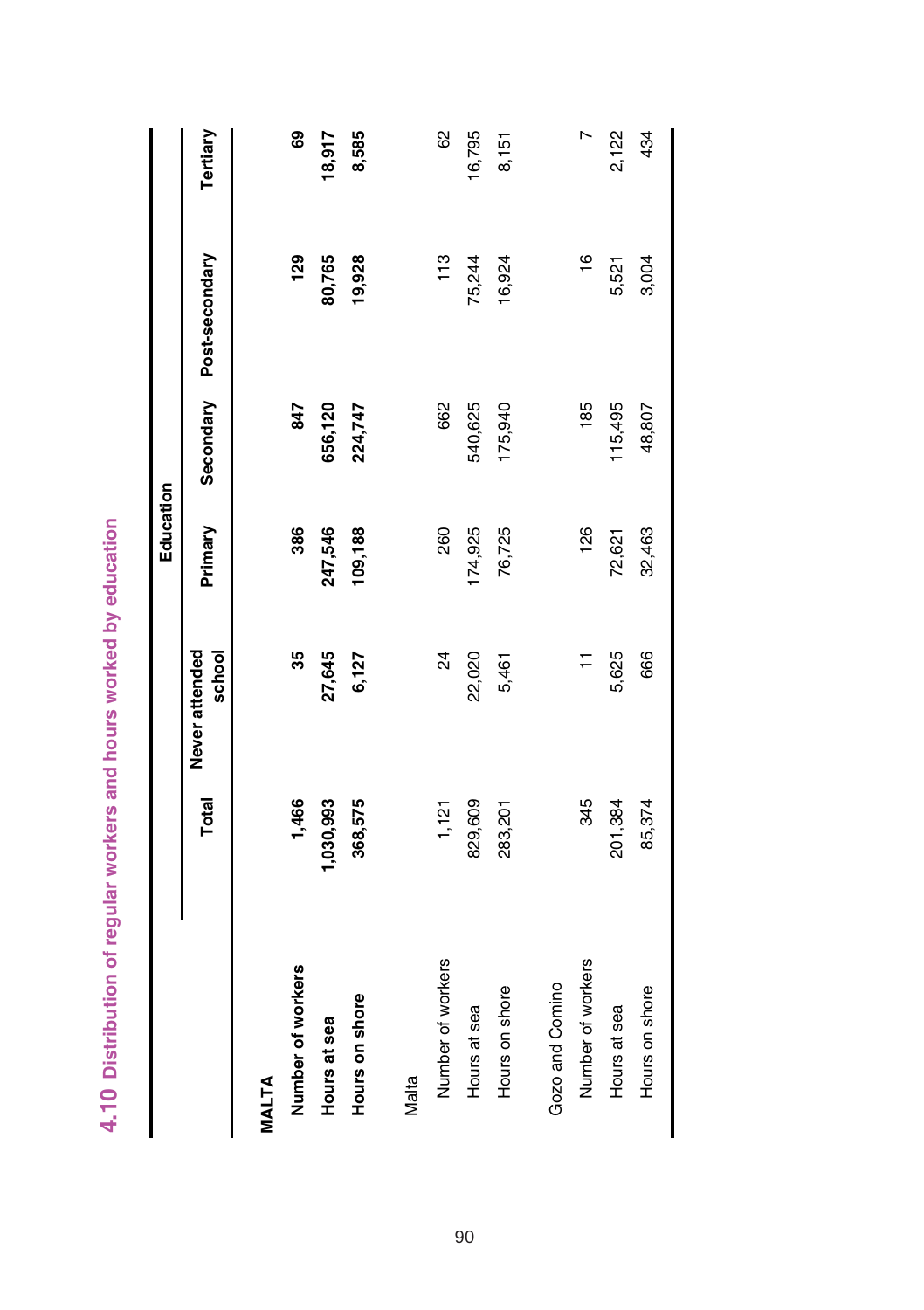| ٠<br>í                                                             |
|--------------------------------------------------------------------|
| <b>Sex</b>                                                         |
| ī<br>è<br>į                                                        |
| ်<br>'n<br>I                                                       |
| í<br>ś                                                             |
| i<br>١<br>ò<br>Ď                                                   |
| ie p.                                                              |
| Ï<br>Ĕ<br>Š                                                        |
| ì<br>ş<br>ś                                                        |
| <b>OUIrs</b>                                                       |
| í                                                                  |
| ī<br>İ<br>ś                                                        |
| i<br>١                                                             |
| ĕ<br>į                                                             |
| ಹ<br>Ï<br>į                                                        |
| ۱<br>Ì<br>š<br>Ó<br>í                                              |
| Ì                                                                  |
| ١<br>ï<br>i<br>١                                                   |
| Ì                                                                  |
| i<br>֧ׅׅ֧ׅ֧֪֧֪ׅ֧֚֚֚֚֚֚֚֚֚֚֚֚֚֚֚֚֚֚֚֚֚֚֚֚֚֚֚֚֬֡֡֡֓֡֡֓֡֡֡֓֡֡֡֡֡֬֝֓֝֓ |
| I<br>ì                                                             |
|                                                                    |
| l                                                                  |
| 4                                                                  |

|                |         |                 |            |             |         |              | Age class - years |             |         |             |                |              |           |           |
|----------------|---------|-----------------|------------|-------------|---------|--------------|-------------------|-------------|---------|-------------|----------------|--------------|-----------|-----------|
|                |         | Total           | 45         |             | 25 - 34 |              | $35 - 44$         |             | 45 - 54 |             | 55 - 64        |              | $\geq 65$ |           |
|                | ა<br>ამ | <b>Hours</b>    | to.<br>No. | Hours       | No. of  | <b>Hours</b> | No. of            | Hours       | No. of  | Hours       | No. of         | <b>Hours</b> | No. of    | Hours     |
|                | workers | at sea          | workers    | at sea      | workers | at sea       | workers           | at sea      | workers | at sea      | workers        | at sea       | workers   | at sea    |
| <b>MALTA</b>   |         | 1,466 1,030,993 |            |             |         |              |                   |             |         | 375 259,971 |                |              | 125       |           |
|                |         |                 |            | 126 109,039 |         | 240 212,003  |                   | 307 256,370 |         |             |                | 293 146,066  |           | 47,544    |
| % hours at sea |         |                 |            |             |         |              |                   |             |         |             |                |              |           |           |
| o              | ິ       | 0               |            | $\circ$     | 0       | 0            |                   | 0           | 0       | 0           |                | 0            |           | $\bullet$ |
| $>0 - 25%$     | ᇮ       | 11,862          | ო          | 822         | 2       | 3,993        | ٩Ļ                | 2,262       | 25      | 2,502       | <u>۽</u>       | 1,986        |           | 297       |
| $>25\% - 75\%$ | 535     | 297,161         | 5          | 22,207      | SS      | 61,148       | $\frac{1}{2}$     | 76,676      | 149     | 77,410      | $\frac{2}{11}$ | 48,341       | \$        | 11,379    |
| $>75\%$        | \$      | 721,970         | 8          | 86,010      | 133     | 146,862      | 174               | 177,432     | 201     | 180,059     | <b>PSI</b>     | 95,739       | Ŗ,        | 35,868    |
| Males          | 1,449   | 1,024,078       |            | 124 108,863 | 237     | 211,713      | 302               | 254,360     | 372     | 257,276     |                | 289 144,322  | 125       | 47,544    |
| % hours at sea |         |                 |            |             |         |              |                   |             |         |             |                |              |           |           |
|                |         | ۰               |            | 0           | ۰       | 0            | 0                 | 0           | ۰       | 0           |                | 0            | 0         | 0         |
| $>0 - 25\%$    | 8       | 11,652          | m          | 822         | ຊ       | 3,783        | 10                | 2,262       | 25      | 2,502       | ₽              | 1,986        |           | 297       |
| $>25\% - 75\%$ | 535     | 297,161         | 5          | 22,207      | 86      | 61,148       | $\frac{1}{2}$     | 76,676      | 149     | 77,410      | $\frac{2}{1}$  | 48,341       | ទ         | 11,379    |
| $>75\%$        | 33      | 715,265         | င္တ        | 85,834      |         | 131 146,782  |                   | 170 175,422 | 198     | 177,364     | \$             | 93,995       | Ŗ,        | 35,868    |
| Females        | Ħ       | 6,915           | ์          | 176         | S       | 88           | ۱Ω                | 2,010       | ო       | 2,695       |                | 1,744        |           | ۰         |
| % hours at sea |         |                 |            |             |         |              |                   |             |         |             |                |              |           |           |
| $\bullet$      |         | 0               |            |             |         |              |                   |             |         |             |                |              |           |           |
| $>0 - 25\%$    |         | 210             |            |             |         | 210          |                   |             |         |             |                |              |           |           |
| $>25\% - 75\%$ |         |                 |            | ۰           |         | ۰            |                   |             |         |             |                | 0            |           |           |
| $>75\%$        | 으       | 6,705           |            | 176         |         | 8            |                   | 2,010       | S       | 2,695       |                | 1,744        |           |           |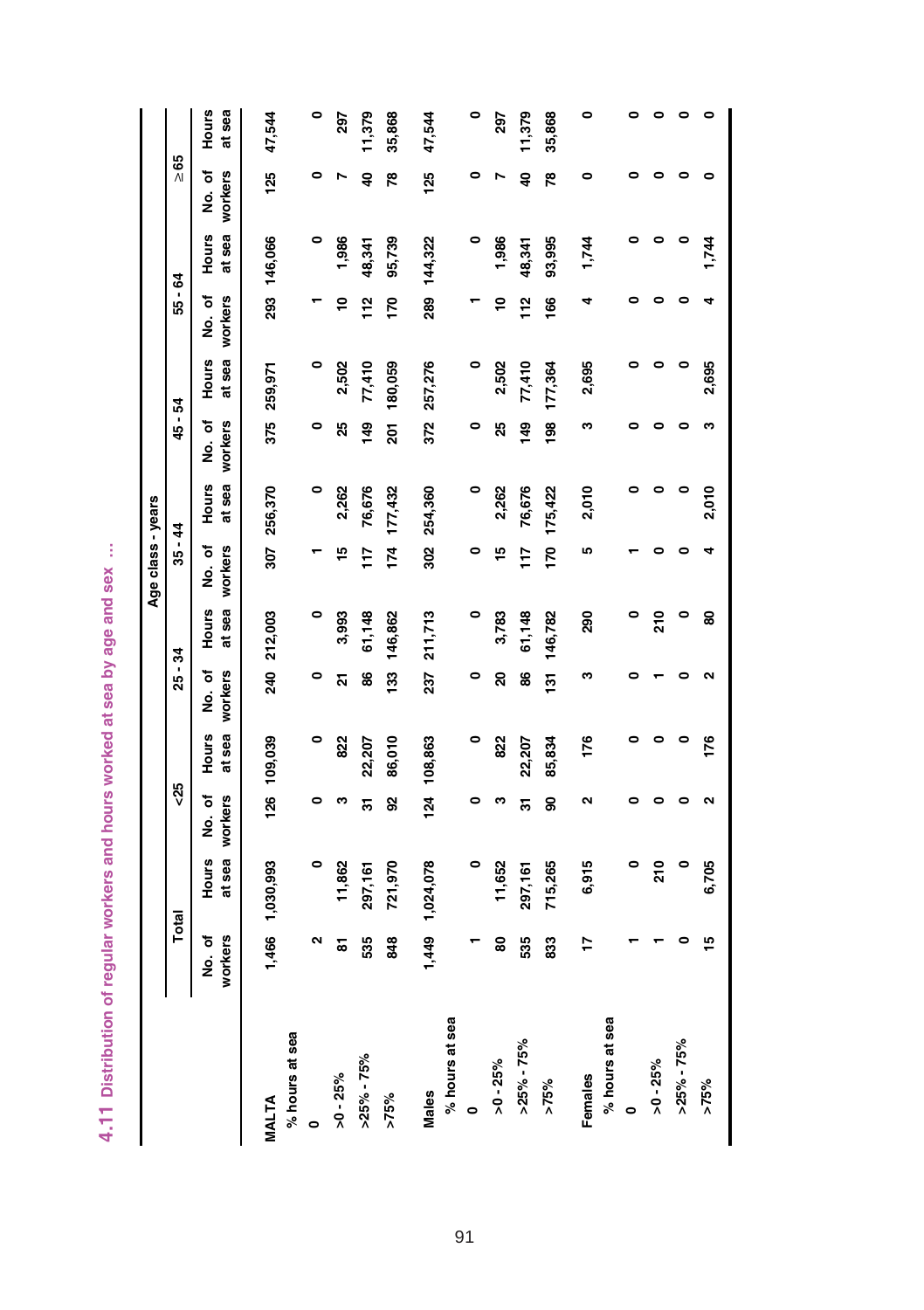| sex                        |
|----------------------------|
| į<br>å                     |
| Í<br>i<br>١<br>ć<br>S      |
| í                          |
| š<br>့်<br>J               |
| ŧ                          |
| ١<br>ï<br>١<br>ï<br>ï      |
| Ï<br>í<br>ì<br>ś           |
| Ŋ<br>١<br>ł<br>I           |
| Ś                          |
| i<br>ţ<br>ć                |
| i<br>í<br>ï<br>ï<br>Ò<br>ì |
| I<br>i                     |
| i<br>١<br>١                |
| ł<br>¢<br>١                |
| í<br>í<br>۱<br>I           |
| ţ                          |
|                            |
| ı                          |
| é                          |
| ٠<br>l<br>ï                |

|                |                   |                 |                    |                 |                    |                 | Age class - years |                 |                   |                 |                   |                        |                    |                 |
|----------------|-------------------|-----------------|--------------------|-----------------|--------------------|-----------------|-------------------|-----------------|-------------------|-----------------|-------------------|------------------------|--------------------|-----------------|
|                | Total             |                 | 45                 |                 | $25 - 34$          |                 | $35 - 44$         |                 | 45 - 54           |                 | 55 - 64           |                        | $\geq 65$          |                 |
|                | No. of<br>workers | at sea<br>Hours | workers<br>ა<br>ამ | at sea<br>Hours | workers<br>ა<br>ად | at sea<br>Hours | workers<br>No. of | at sea<br>Hours | workers<br>No. of | at sea<br>Hours | workers<br>ho. of | at sea<br><b>Hours</b> | workers<br>ა<br>ამ | at sea<br>Hours |
| Malta          | 1,121             | 829,609         | 99                 | 91,254          |                    | 202 188,852     |                   | 232 191,394     |                   | 277 199,657     |                   | 221 122,297            | 8                  | 36,155          |
| % hours at sea |                   |                 |                    |                 |                    |                 |                   |                 |                   |                 |                   |                        |                    |                 |
| $\circ$        | Σ                 | $\circ$         | $\circ$            | $\circ$         | $\circ$            | $\circ$         |                   | $\circ$         | 0                 | 0               |                   | $\circ$                | $\circ$            | $\circ$         |
| $>0 - 25%$     | 65                | 10,999          | S                  | 822             | 21                 | 3,993           | Ξ                 | 2,074           | ≌                 | 2,019           |                   | 1,842                  | 5                  | 249             |
| $>25\% - 75\%$ | 387               | 211,101         | 88                 | 14,624          | 66                 | 49,961          | 86                | 52,934          | 88                | 47,160          | 83                | 37,756                 | 88                 | 8,666           |
| $>75\%$        | 667               | 607,509         | 56                 | 75,808          | 115                | 134,898         | 134               | 136,386         | 161               | 150,478         | $\frac{8}{3}$     | 82,699                 | 57                 | 27,240          |
| Males          | 1,106             | 822,934         | 50                 | 91,078          |                    | 199 188,562     |                   | 227 189,384     |                   | 275 197,142     |                   | 218 120,613            | 8                  | 36,155          |
| % hours at sea |                   |                 |                    |                 |                    |                 |                   |                 |                   |                 |                   |                        |                    |                 |
| $\circ$        |                   | $\circ$         | 0                  | $\circ$         | $\circ$            | $\circ$         | $\circ$           | $\circ$         | 0                 | 0               |                   | $\circ$                | $\circ$            | $\circ$         |
| $>0 - 25\%$    | 84                | 10,789          | $\infty$           | 822             | 20                 | 3,783           | Ξ                 | 2,074           | $\frac{8}{2}$     | 2,019           |                   | 1,842                  | 5                  | 249             |
| $>25\% - 75\%$ | 387               | 211,101         | 88                 | 14,624          | 66                 | 49,961          | 86                | 52,934          | 88                | 47,160          | 83                | 37,756                 | 28                 | 8,666           |
| $>75\%$        | 654               | 601,044         | 68                 | 75,632          |                    | 113 134,818     | 130               | 134,376         |                   | 159 147,963     | 127               | 81,015                 | 57                 | 27,240          |
| Females        | $\frac{15}{2}$    | 6,675           | 2                  | 176             | ო                  | 290             | LO                | 2,010           | Ν                 | 2,515           | ო                 | 1,684                  | $\circ$            | O               |
| % hours at sea |                   |                 |                    |                 |                    |                 |                   |                 |                   |                 |                   |                        |                    |                 |
| O              |                   | 0               |                    |                 |                    | 0               |                   |                 |                   |                 |                   | O                      |                    |                 |
| $>0 - 25\%$    |                   | 210             |                    | $\circ$         |                    | 210             |                   | $\circ$         | 0                 |                 |                   | $\circ$                | O                  |                 |
| $>25\% - 75\%$ |                   | 0               |                    | $\circ$         |                    | $\circ$         |                   | 0               | C                 |                 |                   | $\circ$                | $\circ$            |                 |
| $>75\%$        | ഇ                 | 6,465           | $\sim$             | 176             | $\sim$             | 80              |                   | 2,010           | 2                 | 2,515           | m                 | 1,684                  |                    |                 |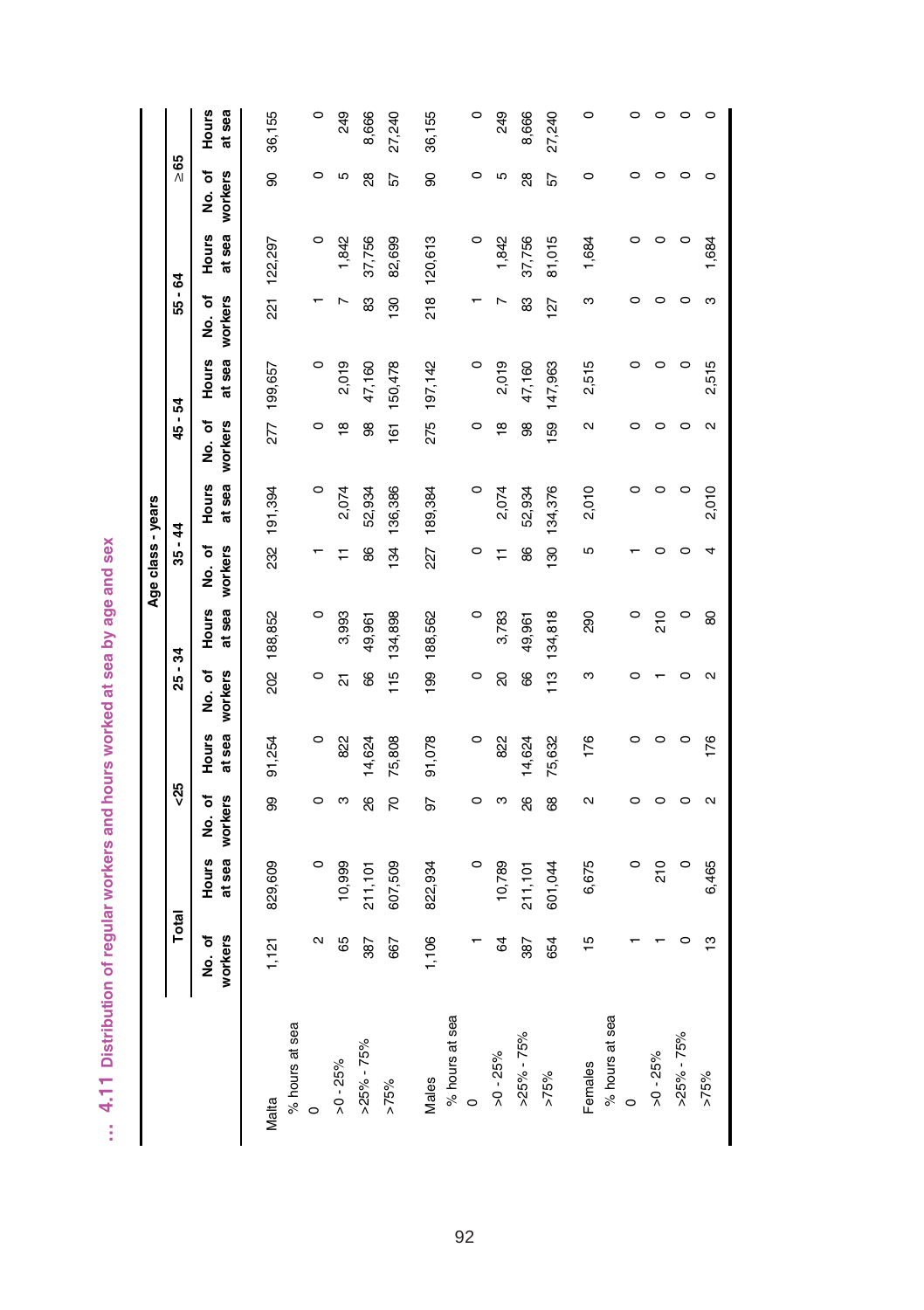| <b>Nes</b>                             |
|----------------------------------------|
| ī<br>í<br>į<br>į                       |
| ۱<br>ہ<br>ج<br>'n                      |
|                                        |
| 3<br>٥                                 |
| ಹ                                      |
| ï<br>Í                                 |
| Ï<br>Ě                                 |
| ä,<br>ī                                |
| ś                                      |
| i<br>ś<br>ć                            |
| <b>Signal</b><br>í<br>ï<br>í<br>I<br>į |
| š<br>I<br>Ï<br>è<br>į<br>ŋ<br>١        |
| ć<br>ć                                 |
| I<br>ï<br>I<br>١                       |
|                                        |
| t                                      |
| ١                                      |
| i                                      |
| i                                      |
| Ì                                      |

|                 |                   |                        |                       |                 |                   |                 | Age class - years |                 |                   |                 |                   |                 |                  |                 |
|-----------------|-------------------|------------------------|-----------------------|-----------------|-------------------|-----------------|-------------------|-----------------|-------------------|-----------------|-------------------|-----------------|------------------|-----------------|
|                 | Total             |                        | ಳೆ                    |                 | $25 - 34$         |                 | $35 - 44$         |                 | 45 - 54           |                 | 55 - 64           |                 | $\frac{29}{1}$   |                 |
|                 | workers<br>No. of | at sea<br><b>Hours</b> | workers<br>To.<br>No. | at sea<br>Hours | workers<br>No. of | at sea<br>Hours | workers<br>No. of | at sea<br>Hours | workers<br>No. of | at sea<br>Hours | No. of<br>workers | at sea<br>Hours | workers<br>No.of | at sea<br>Hours |
| Gozo and Comino | 345               | 201,384                | 27                    | 17,785          | 38                | 23,151          | 75                | 64,976          | 98                | 60,314          | 72                | 23,769          | 35               | 11,389          |
| % hours at sea  |                   |                        |                       |                 |                   |                 |                   |                 |                   |                 |                   |                 |                  |                 |
| $\circ$         | $\circ$           | $\circ$                | $\circ$               | $\circ$         | $\circ$           | $\circ$         | $\circ$           | $\circ$         | $\circ$           | $\circ$         | $\circ$           | $\circ$         | $\circ$          | $\circ$         |
| $>0 - 25\%$     | $\frac{6}{1}$     | 863                    | $\circ$               | $\circ$         | $\circ$           | 0               | 4                 | 188             |                   | 483             | S                 | $\frac{4}{4}$   | $\sim$           | 48              |
| $>25\% - 75\%$  | 148               | 86,060                 | 5                     | 7,583           | $\overline{a}$    | 11,187          | 51                | 23,742          | 5                 | 30,250          | 8                 | 10,585          | 얻                | 2,713           |
| $>75\%$         | $\overline{181}$  | 114,461                | 22                    | 10,202          | ٩Ř                | 11,964          | $\overline{6}$    | 41,046          | $\overline{6}$    | 29,581          | $\overline{4}$    | 13,040          | ត                | 8,628           |
| Males           | 343               | 201,144                | 27                    | 17,785          | 38                | 23,151          | 75                | 64,976          | 97                | 60,134          | Σ                 | 23,709          | 35               | 11,389          |
| % hours at sea  |                   |                        |                       |                 |                   |                 |                   |                 |                   |                 |                   |                 |                  |                 |
| $\circ$         | $\circ$           | $\circ$                |                       | 0               | $\circ$           | $\circ$         | $\circ$           | 0               |                   | $\circ$         | $\circ$           | $\circ$         | 0                | $\circ$         |
| $>0 - 25\%$     | $\frac{6}{5}$     | 863                    | $\circ$               | $\circ$         | $\circ$           |                 | 4                 | 188             |                   | 483             | S                 | 144             | $\sim$           | $\frac{8}{3}$   |
| $>25\% - 75\%$  | 148               | 86,060                 | 5                     | 7,583           | $\overline{a}$    | 11,187          | 51                | 23,742          | 5                 | 30,250          | 29                | 10,585          | 얻                | 2,713           |
| $>75\%$         | 179               | 114,221                | 22                    | 10,202          | $\frac{8}{1}$     | 11,964          | $\overline{6}$    | 41,046          | 39                | 29,401          | 39                | 12,980          | ត                | 8,628           |
| Females         | $\mathbf{\Omega}$ | 240                    | $\circ$               | 0               | O                 | 0               | 0                 | 0               |                   | 180             |                   | 8               | 0                | 0               |
| % hours at sea  |                   |                        |                       |                 |                   |                 |                   |                 |                   |                 |                   |                 |                  |                 |
| $\circ$         |                   | 0                      |                       | O               | ◠                 |                 | ◠                 |                 |                   | o               |                   | 0               | o                |                 |
| $>0 - 25\%$     |                   | 0                      |                       | $\circ$         | っ                 |                 | ⊂                 | 0               |                   | 0               |                   | $\circ$         | 0                |                 |
| $>25\% - 75\%$  |                   | $\circ$                | $\circ$               | $\circ$         | ○                 | C               | ⊂                 | $\circ$         |                   | $\circ$         |                   | $\circ$         | $\circ$          |                 |
| $>75\%$         | $\mathbf{\Omega}$ | 240                    | $\circ$               | $\circ$         | $\circ$           | $\circ$         | $\circ$           | $\circ$         |                   | 180             |                   | 8               | 0                |                 |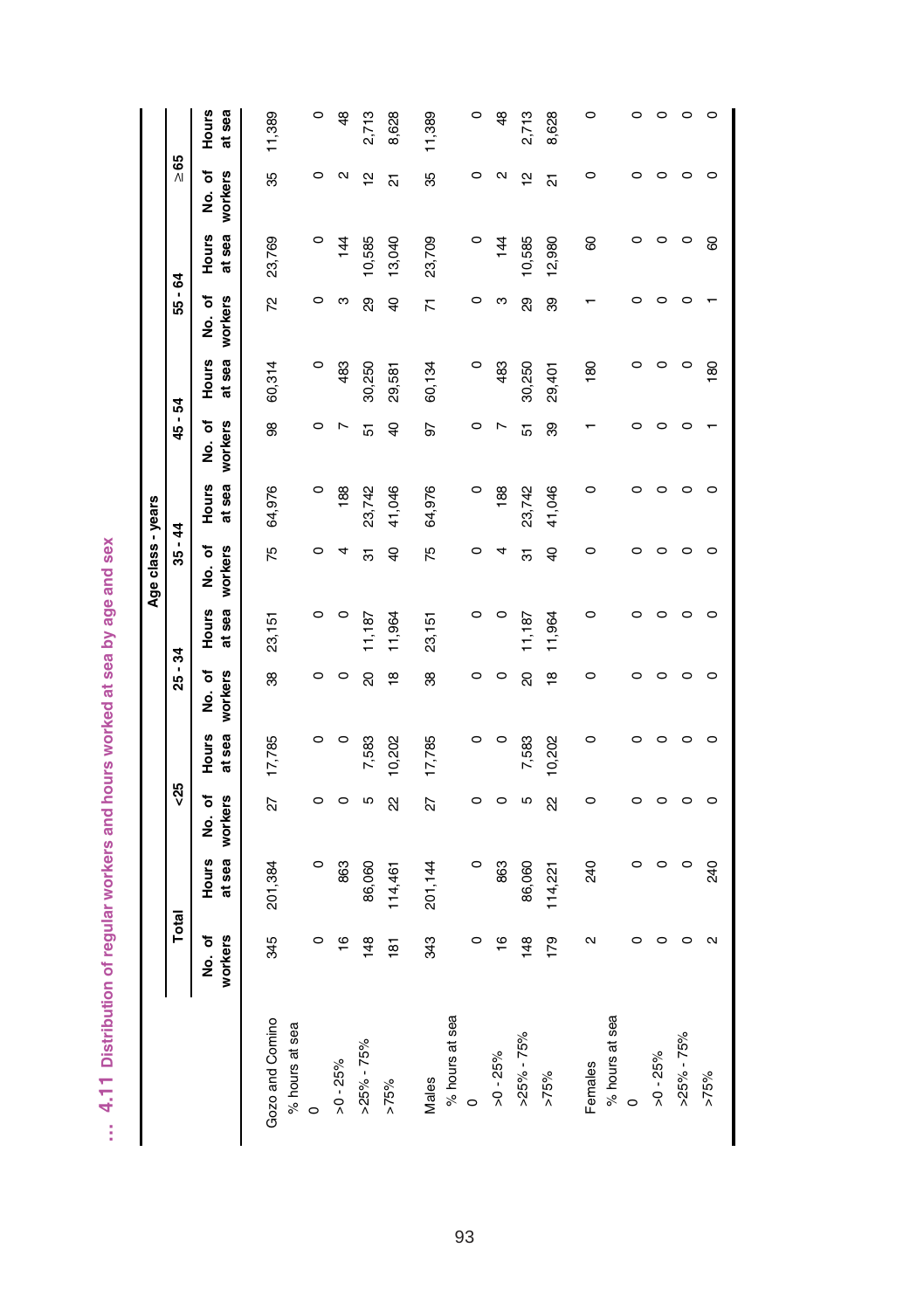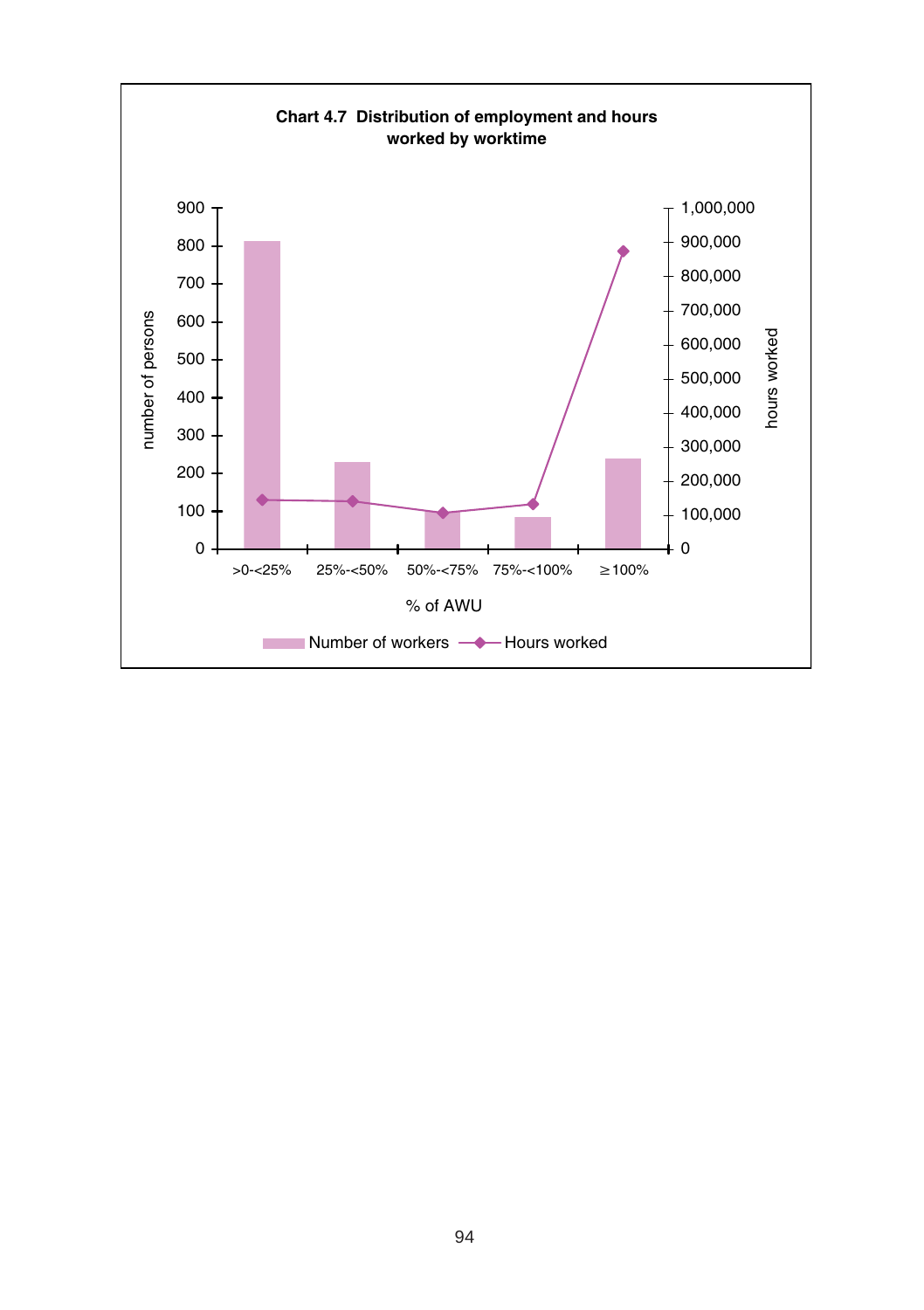|                             |                         |                    |               | Age class - years |                   |             |                         |                    |
|-----------------------------|-------------------------|--------------------|---------------|-------------------|-------------------|-------------|-------------------------|--------------------|
|                             | Total                   |                    | ಳೆ            |                   | 25 - 34           |             | 35 - 44                 |                    |
|                             | Number                  | <b>Total hours</b> | Number        | Total hours       | Number            | Total hours | Number                  | <b>Total hours</b> |
|                             | of workers              | worked             | workers<br>ቴ  | worked            | workers<br>৳      | worked      | workers<br>৳            | worked             |
| % of AWU<br><b>MALTA</b>    | 1,466                   | 1,399,568          | $\frac{8}{2}$ | 140,459           | 240               | 295,021     | 202                     | 346,675            |
| $>0 - 25%$                  | 812                     | 144,923            | रु            | 9,576             | $\frac{2}{3}$     | 18,508      | <u>ទ</u>                | 34,817             |
| $25\% - 50\%$               | 231                     | 141,170            | ≌             | 11,017            | 2                 | 23,683      | $\overline{\mathsf{a}}$ | 23,624             |
| $50\% - 575\%$              | 8                       | 106,789            | ∾             | 15,012            | 15                | 16,915      | 17                      | 17,543             |
| 75% - <100%                 | 85                      | 132,686            | ഥ             | 7,708             | $\frac{3}{2}$     | 20,724      | $\frac{8}{2}$           | 43,350             |
| $\geq 100\%$                | 240                     | 874,000            | ၛ             | 97,146            | ួ                 | 215,191     | 62                      | 227,341            |
| % of AWU<br>Malta           | ,121                    | 1,112,810          | ஜ             | 118,375           | 202               | 262,051     | 232                     | 252,513            |
| $>0 - 25%$                  | 618                     | 106,465            | ą             | 7,171             | $\overline{6}$    | 14,435      | 8                       | 28,182             |
| 25% - <50%                  | 181                     | 10,486             | ღ             | 7,820             | 32                | 20,653      | 29                      | 17,144             |
| $50\% - 55\%$               | 71                      | 77,886             |               | 12,922            | $\frac{1}{2}$     | 13,301      | $\overline{a}$          | 10,353             |
| 75% - <100%                 | 3                       | 99,460             |               | 6,148             | Ξ                 | 17,382      | 20                      | 30,893             |
| $\geq 100\%$                | 187                     | 718,513            | ଧ୍ୟ           | 84,314            | 46                | 196,280     | 43                      | 165,941            |
| Gozo and Comino<br>% of AWU | 345                     | 286,758            | 27            | 22,084            | 88                | 32,970      | 75                      | 94,162             |
| $>0 - 25%$                  | $\overline{9}$          | 38,458             | ഥ             | 2,405             | 21                | 4,073       | 30                      | 6,635              |
| $25\% - 50\%$               | 50                      | 30,684             |               | 3,197             | ю                 | 3,030       |                         | 6,480              |
| $50\% - 575\%$              | 27                      | 28,903             |               | 2,090             | ო                 | 3,614       | r                       | 7,190              |
| $75\% - 100\%$              | $\overline{\mathbf{S}}$ | 33,226             |               | 1,560             | $\mathbf{\Omega}$ | 3,342       | $^\infty$               | 12,457             |
| $\geq 100\%$                | S3                      | 55,487             |               | 12,832            |                   | 18,911      | లౖ                      | 61,400             |

4.12 Regular workers and total hours worked by age and worktime (% of AWU) ... **4.12 Regular workers and total hours worked by age and worktime (% of AWU) …**

AWU - Annual Work Unit AWU - Annual Work Unit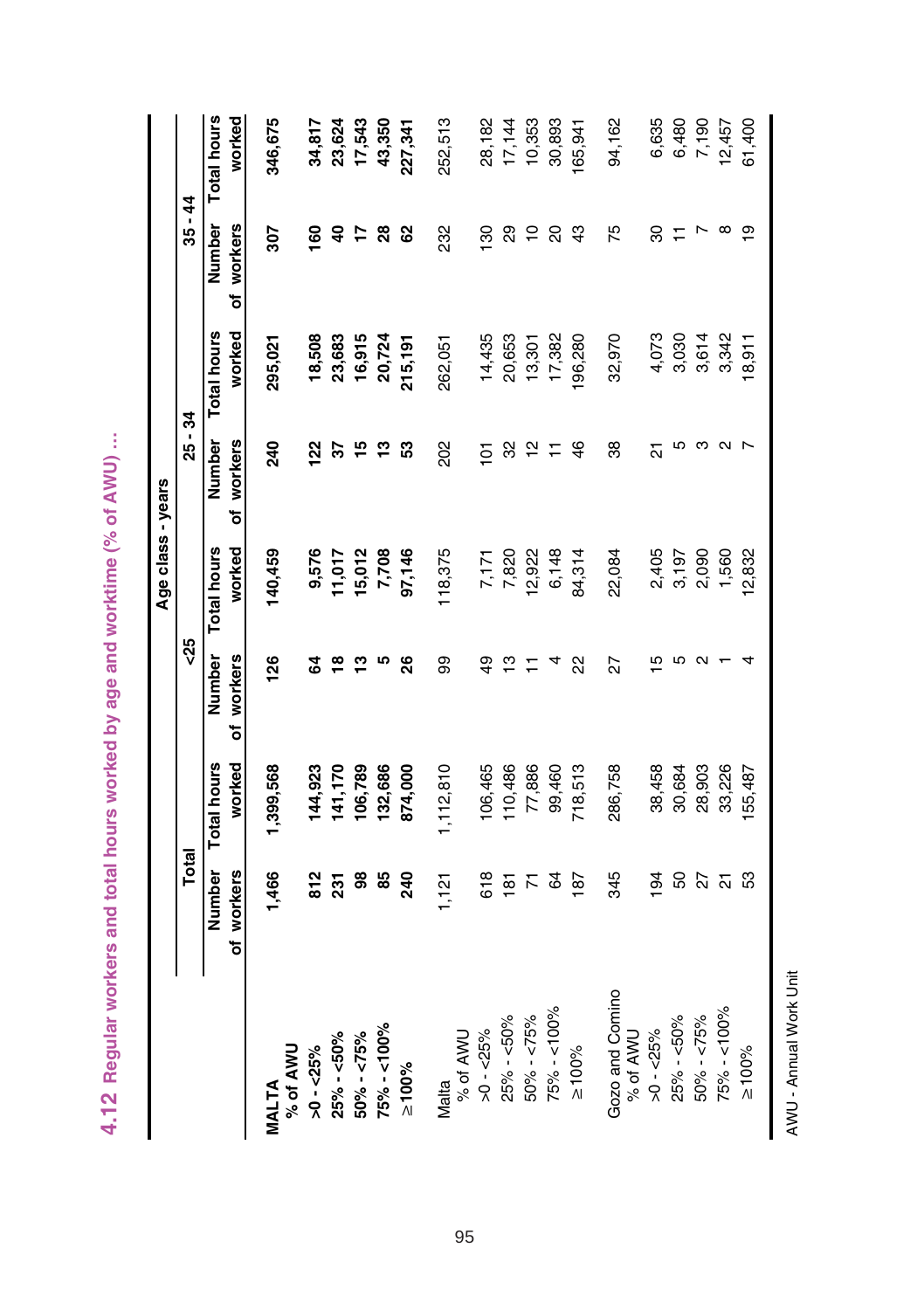|                 |                |             | Age class - years |             |                |                    |
|-----------------|----------------|-------------|-------------------|-------------|----------------|--------------------|
|                 | 45 - 54        |             | 55 - 64           |             | $\geq 65$      |                    |
|                 | Number         | Total hours | Number            | Total hours | Number         | <b>Total hours</b> |
|                 | of workers     | worked      | of workers        | worked      | of workers     | worked             |
| MALTA           | 375            | 351,884     | 293               | 205,253     | 125            | 60,276             |
| % of AWU        |                |             |                   |             |                |                    |
| $>0 - 25\%$     | 201            | 35,096      | 80                | 31,448      | 85             | 15,478             |
| 25% - <50%      |                | 37,313      | ន                 | 29,738      | 25             | 15,795             |
| $50\% - 575\%$  | <u>ត</u><br>27 | 28,868      | $\frac{8}{16}$    | 19,664      | ∞              | 8,787              |
| 75% - <100%     | 25             | 38,926      | 5                 | 20,338      |                | 1,640              |
| $\geq 100\%$    | 5              | 211,681     | 32                | 104,065     | ဖ              | 18,576             |
| Malta           | 277            | 263,781     | 221               | 170,626     | 90             | 45,464             |
| % of AWU        |                |             |                   |             |                |                    |
| $>0 - 25\%$     | 150            | 24,968      | $\overline{27}$   | 21,221      | 5              | 10,488             |
| 25% - <50%      | 47             | 28,404      | $\ddot{4}$        | 26,152      | $\overline{6}$ | 10,313             |
| $50\% - 575\%$  | $\frac{8}{1}$  | 19,469      | $\frac{1}{2}$     | 13,954      |                | 7,887              |
| 75% - <100%     | $\overline{1}$ | 26,039      | Ξ                 | 17,358      |                | 1,640              |
| $\geq 100\%$    | 45             | 164,901     | 88                | 91,941      | 5              | 15,136             |
| Gozo and Comino | 8              | 88,103      | 72                | 34,627      | 35             | 14,812             |
| % of AWU        |                |             |                   |             |                |                    |
| $>0 - 25\%$     | 5              | 10,128      | S3                | 10,227      | $\overline{2}$ | 4,990              |
| $25\% - 50\%$   | $\frac{4}{4}$  | 8,909       |                   | 3,586       | တ              | 5,482              |
| $50\% - 55\%$   | တ              | 9,399       |                   | 5,710       |                | 900                |
| 75% - <100%     | $\infty$       | 12,887      | <b>0000</b>       | 2,980       | $\circ$        | $\circ$            |
| $\geq 100\%$    | $\frac{6}{1}$  | 46,780      |                   | 12,124      |                | 3,440              |
|                 |                |             |                   |             |                |                    |

... 4.12 Regular workers and total hours worked by age and worktime (% of AWU) **… 4.12 Regular workers and total hours worked by age and worktime (% of AWU)**

AWU - Annual Work Unit

AWU - Annual Work Unit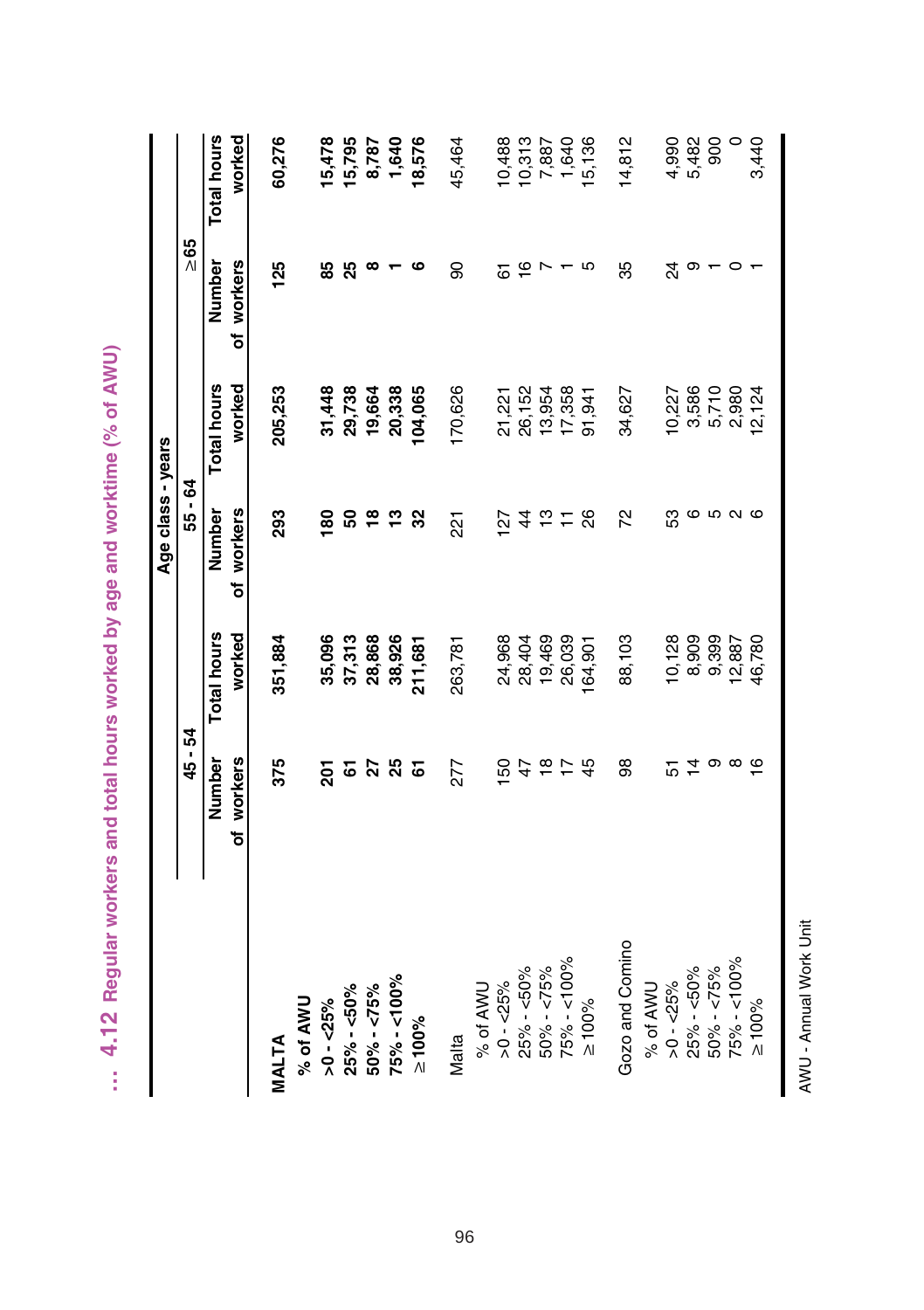|  |  | 4.13 Casual workers by sex and age |  |  |  |  |
|--|--|------------------------------------|--|--|--|--|
|--|--|------------------------------------|--|--|--|--|

|                 |                | Sex            |              |
|-----------------|----------------|----------------|--------------|
|                 | Total          | <b>Males</b>   | Females      |
| <b>MALTA</b>    | 48             | 47             | 1            |
| $25$            | 3              | 3              | 0            |
| $25 - 34$       | 10             | 9              | 1            |
| $35 - 44$       | 22             | 22             | 0            |
| $45 - 54$       | 10             | 10             | 0            |
| $55 - 64$       | 1              | 1              | 0            |
| $>= 65$         | $\mathbf 2$    | $\mathbf 2$    | 0            |
| Malta           | 33             | 32             | $\mathbf{1}$ |
| < 25            | $\overline{2}$ | $\overline{2}$ | 0            |
| $25 - 34$       | 8              | $\overline{7}$ | $\mathbf{1}$ |
| $35 - 44$       | 14             | 14             | 0            |
| $45 - 54$       | $\overline{7}$ | $\overline{7}$ | 0            |
| $55 - 64$       | $\mathbf{1}$   | 1              | 0            |
| $>= 65$         | $\mathbf{1}$   | $\mathbf{1}$   | 0            |
| Gozo and Comino | 15             | 15             | $\mathbf 0$  |
| < 25            | 1              | $\mathbf{1}$   | 0            |
| $25 - 34$       | $\overline{c}$ | $\overline{c}$ | 0            |
| $35 - 44$       | 8              | 8              | 0            |
| $45 - 54$       | 3              | 3              | 0            |
| $55 - 64$       | 0              | 0              | 0            |
| $>= 65$         | 1              | 1              | 0            |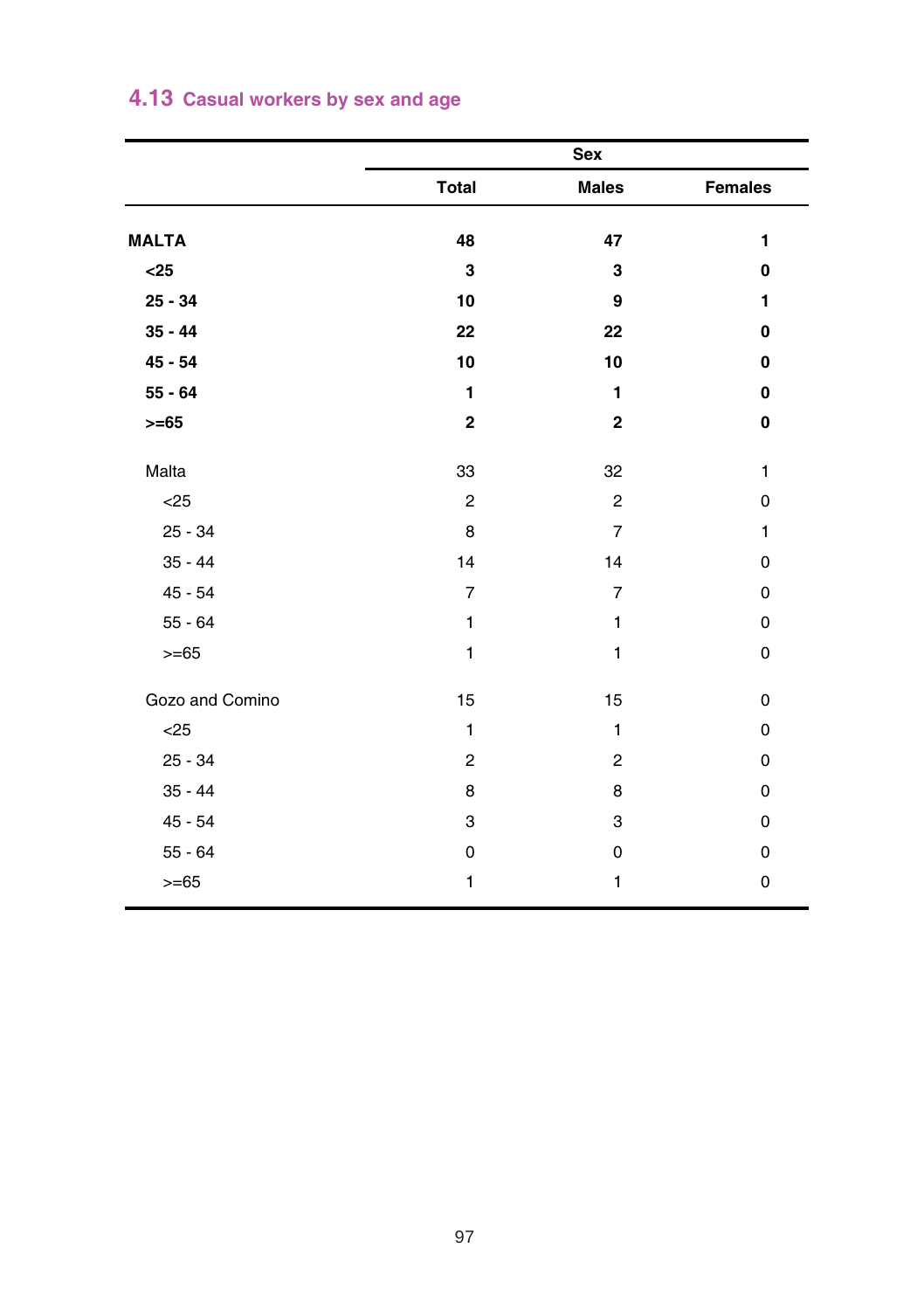|  |  |  |  |  |  | 4.14 Casual workers by sex and nationality |  |
|--|--|--|--|--|--|--------------------------------------------|--|
|--|--|--|--|--|--|--------------------------------------------|--|

|                 |              | Sex          |                |
|-----------------|--------------|--------------|----------------|
|                 | <b>Total</b> | <b>Males</b> | <b>Females</b> |
| <b>MALTA</b>    | 48           | 47           | 1              |
| <b>Maltese</b>  | 38           | 37           |                |
| EU              | 6            | 6            | o              |
| Non-EU          | 4            | 4            | 0              |
| Malta           | 33           | 32           | 1              |
| Maltese         | 23           | 22           | 1              |
| EU              | 6            | 6            | 0              |
| Non-EU          | 4            | 4            | 0              |
| Gozo and Comino | 15           | 15           | 0              |
| Maltese         | 15           | 15           | 0              |
| EU              | 0            | $\Omega$     | 0              |
| Non-EU          | O            | 0            | 0              |

# **4.15 Casual workers by age and nationality**

|                 |                |                |                | Age class - years |                |          |              |
|-----------------|----------------|----------------|----------------|-------------------|----------------|----------|--------------|
|                 | <b>Total</b>   | $25$           | 25-34          | 35-44             | 45-54          | 55-64    | $\geq 65$    |
| <b>MALTA</b>    | 48             | 3              | 10             | 22                | 10             | 1        | $\mathbf{2}$ |
| <b>Maltese</b>  | 38             | 3              | 8              | 16                | 8              | 1        | $\mathbf{2}$ |
| EU              | 6              | 0              | 0              | 4                 | $\mathbf{2}$   | O        | ŋ            |
| Non-EU          | 4              | 0              | $\mathbf{2}$   | $\mathbf{2}$      | 0              | 0        | 0            |
| Malta           | 33             | $\overline{2}$ | 8              | 14                | $\overline{7}$ | 1        |              |
| Maltese         | 23             | $\overline{2}$ | 6              | 8                 | 5              | 1        |              |
| EU              | 6              | $\Omega$       | $\Omega$       | 4                 | $\overline{2}$ | 0        | 0            |
| Non-EU          | $\overline{4}$ | 0              | $\overline{2}$ | $\overline{2}$    | 0              | 0        | O            |
| Gozo and Comino | 15             | 1              | $\overline{2}$ | 8                 | 3              | $\Omega$ |              |
| Maltese         | 15             | 1              | $\overline{2}$ | 8                 | 3              | 0        |              |
| EU              | $\Omega$       | $\Omega$       | $\Omega$       | $\Omega$          | 0              | 0        | $\Omega$     |
| Non-EU          | $\Omega$       | 0              | 0              | 0                 | 0              | 0        | $\Omega$     |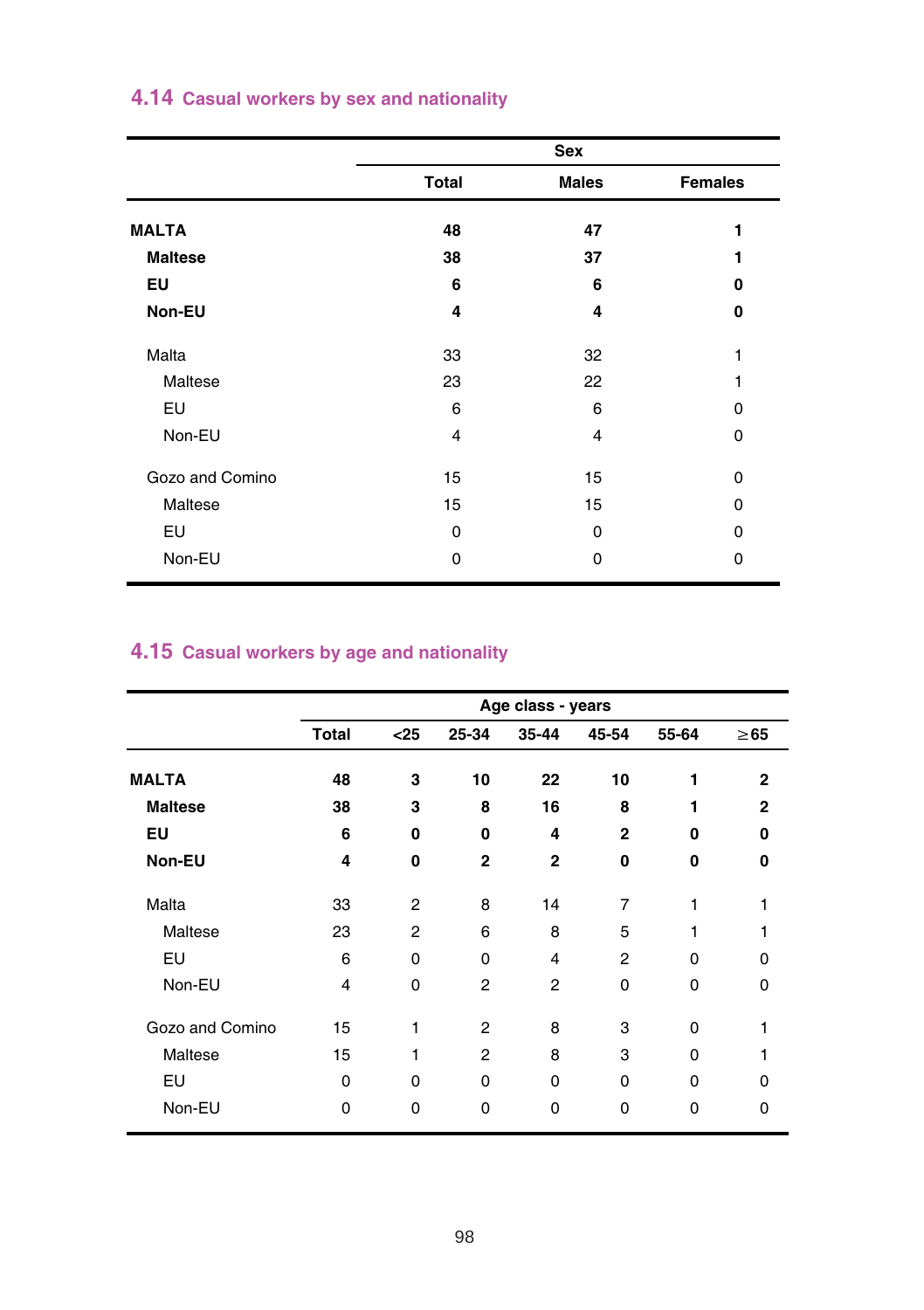|                          |              |          |              | Age class - years |                |          |              |
|--------------------------|--------------|----------|--------------|-------------------|----------------|----------|--------------|
|                          | <b>Total</b> | $25$     | 25-34        | 35-44             | 45-54          | 55-64    | $\geq 65$    |
| <b>MALTA</b>             |              |          |              |                   |                |          |              |
| <b>Number of workers</b> | 48           | 3        | 10           | 22                | 10             | 1        | $\mathbf{2}$ |
| Hours at sea             | 75,307       | 5,985    | 12,104       | 37,293            | 16,505         | 720      | 2,700        |
| <b>Males</b>             |              |          |              |                   |                |          |              |
| <b>Number of workers</b> | 47           | 3        | 9            | 22                | 10             | 1        | $\mathbf{2}$ |
| <b>Hours at sea</b>      | 75,067       | 5,985    | 11,864       | 37,293            | 16,505         | 720      | 2,700        |
| <b>Females</b>           |              |          |              |                   |                |          |              |
| <b>Number of workers</b> | 1            | 0        | 1            | 0                 | 0              | 0        | 0            |
| Hours at sea             | 240          | 0        | 240          | $\Omega$          | 0              | 0        | $\mathbf{0}$ |
| Malta                    |              |          |              |                   |                |          |              |
| Number of workers        | 33           | 2        | 8            | 14                | 7              | 1        | 1            |
| Hours at sea             | 63,928       | 5,040    | 9,904        | 34,004            | 13,360         | 720      | 900          |
| <b>Males</b>             |              |          |              |                   |                |          |              |
| Number of workers        | 32           | 2        | 7            | 14                | $\overline{7}$ | 1        | 1            |
| Hours at sea             | 63,688       | 5,040    | 9,664        | 34,004            | 13,360         | 720      | 900          |
| Females                  |              |          |              |                   |                |          |              |
| Number of workers        | $\mathbf{1}$ | $\Omega$ | $\mathbf{1}$ | $\Omega$          | $\Omega$       | $\Omega$ | 0            |
| Hours at sea             | 240          | 0        | 240          | $\Omega$          | 0              | $\Omega$ | 0            |
| Gozo and Comino          |              |          |              |                   |                |          |              |
| Number of workers        | 15           | 1        | 2            | 8                 | 3              | 0        | 1            |
| Hours at sea             | 11,379       | 945      | 2,200        | 3,289             | 3,145          | 0        | 1,800        |
| <b>Males</b>             |              |          |              |                   |                |          |              |
| Number of workers        | 15           | 1        | 2            | 8                 | 3              | 0        | 1            |
| Hours at sea             | 11,379       | 945      | 2,200        | 3,289             | 3,145          | 0        | 1,800        |
| Females                  |              |          |              |                   |                |          |              |
| Number of workers        | 0            | 0        | 0            | 0                 | 0              | 0        | 0            |
| Hours at sea             | 0            | 0        | 0            | 0                 | 0              | 0        | 0            |

# **4.16 Casual workers and hours worked at sea by age and sex**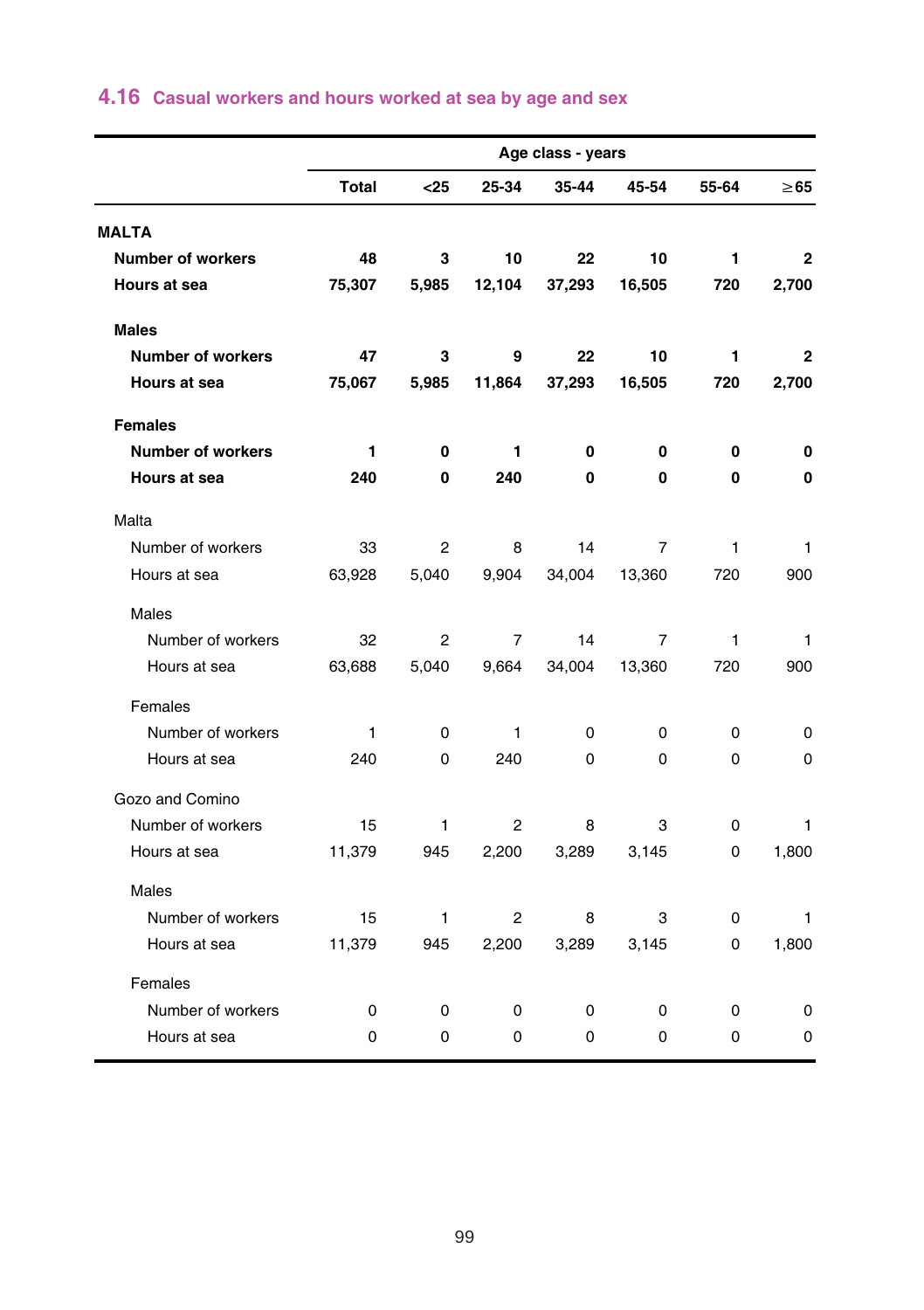# **4.17 Hours engaged in fisheries by length of vessel and**

 **type of employment ...**

|                           |           |         | <b>Class size - Metres</b> |           |           |
|---------------------------|-----------|---------|----------------------------|-----------|-----------|
|                           | Total     | <5      | $5 - 10$                   | $10 - 15$ | $\geq$ 15 |
| <b>MALTA</b>              |           |         |                            |           |           |
| <b>Total hours worked</b> | 1,474,875 | 136,667 | 524,383                    | 314,351   | 499,474   |
| <b>Hours at Sea</b>       | 1,106,300 | 97,929  | 351,863                    | 251,248   | 405,260   |
| <b>Hours on Shore</b>     | 368,575   | 38,738  | 172,520                    | 63,103    | 94,214    |
| <b>Reference Person</b>   |           |         |                            |           |           |
| <b>Total hours worked</b> | 749,208   | 107,617 | 371,145                    | 143,809   | 126,637   |
| <b>Hours at Sea</b>       | 530,697   | 76,252  | 242,076                    | 111,848   | 100,521   |
| <b>Hours on Shore</b>     | 218,511   | 31,365  | 129,069                    | 31,961    | 26,116    |
| <b>Family Members</b>     |           |         |                            |           |           |
| <b>Total hours worked</b> | 468,013   | 25,501  | 132,821                    | 98,572    | 211,119   |
| <b>Hours at Sea</b>       | 345,731   | 18,388  | 93,296                     | 74,752    | 159,295   |
| <b>Hours on Shore</b>     | 122.282   | 7,113   | 39,525                     | 23.820    | 51,824    |
| <b>Non Family Members</b> |           |         |                            |           |           |
| <b>Total hours worked</b> | 182,347   | 3,149   | 18,697                     | 56,783    | 103,718   |
| <b>Hours at Sea</b>       | 154,565   | 2,889   | 14,771                     | 49,461    | 87,444    |
| <b>Hours on Shore</b>     | 27,782    | 260     | 3,926                      | 7,322     | 16,274    |
| <b>Casual Workers</b>     |           |         |                            |           |           |
| <b>Total hours worked</b> | 75,307    | 400     | 1,720                      | 15,187    | 58,000    |
| <b>Hours at Sea</b>       | 75,307    | 400     | 1,720                      | 15,187    | 58,000    |
| <b>Hours on Shore</b>     | 0         | 0       | 0                          | 0         | 0         |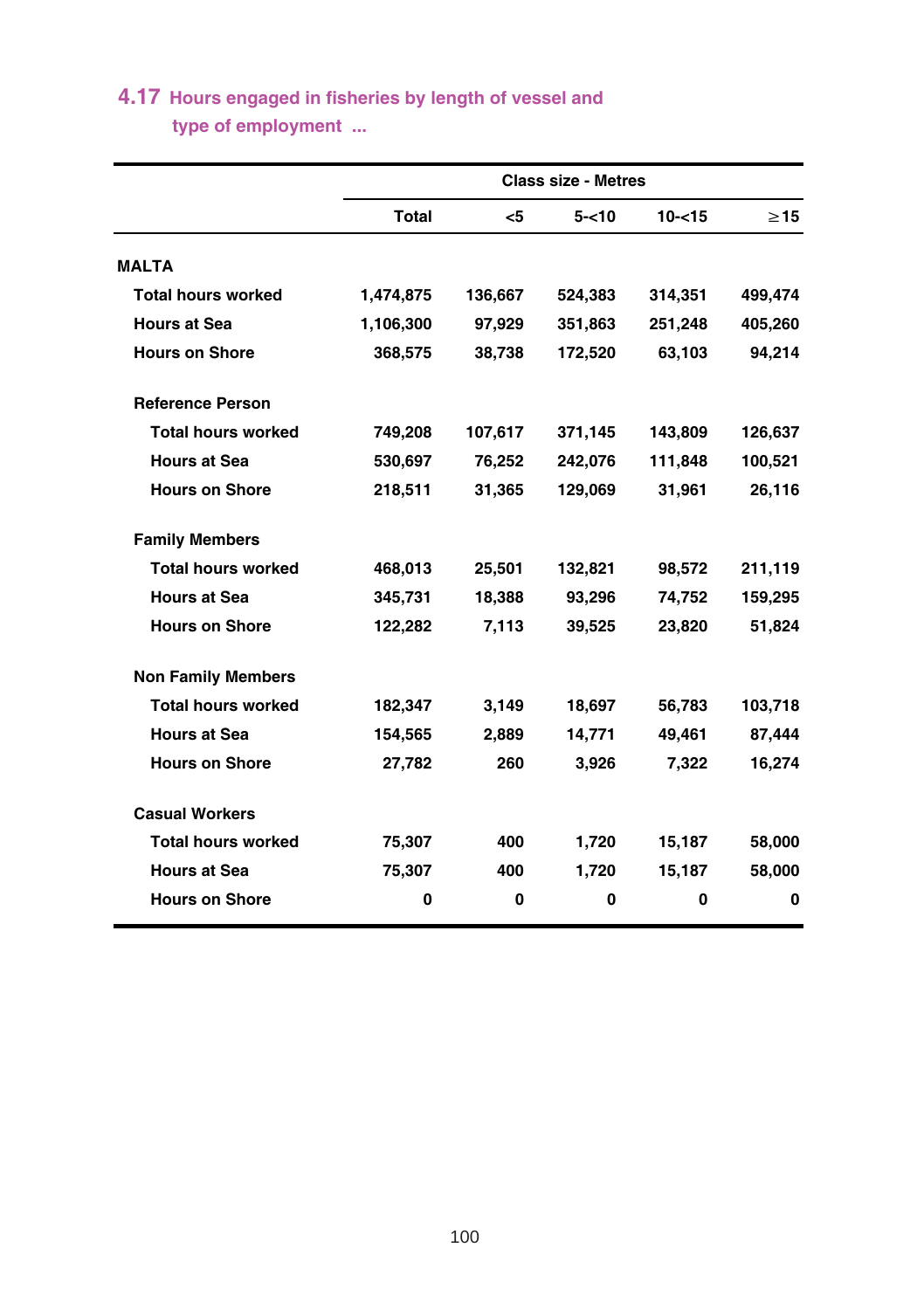|                       |              |             | <b>Class size - Metres</b> |           |             |
|-----------------------|--------------|-------------|----------------------------|-----------|-------------|
|                       | <b>Total</b> | $<$ 5       | $5 - 10$                   | $10 - 15$ | $\geq$ 15   |
| Malta                 |              |             |                            |           |             |
| Total hours worked    | 1,176,738    | 91,786      | 396,490                    | 277,028   | 411,434     |
| Hours at Sea          | 893,537      | 65,395      | 270,487                    | 227,535   | 330,120     |
| Hours on Shore        | 283,201      | 26,391      | 126,003                    | 49,493    | 81,314      |
| Reference Person      |              |             |                            |           |             |
| Total hours worked    | 586,771      | 72,802      | 284,203                    | 128,914   | 100,852     |
| Hours at Sea          | 423,786      | 51,462      | 189,845                    | 103,903   | 78,576      |
| Hours on Shore        | 162,985      | 21,340      | 94,358                     | 25,011    | 22,276      |
| <b>Family Members</b> |              |             |                            |           |             |
| Total hours worked    | 364,840      | 17,154      | 96,344                     | 89,998    | 161,344     |
| Hours at Sea          | 268,776      | 12,153      | 67,985                     | 70,538    | 118,100     |
| Hours on Shore        | 96,064       | 5,001       | 28,359                     | 19,460    | 43,244      |
| Non Family Members    |              |             |                            |           |             |
| Total hours worked    | 161,199      | 1,830       | 14,767                     | 51,164    | 93,438      |
| Hours at Sea          | 137,047      | 1,780       | 11,481                     | 46,142    | 77,644      |
| Hours on Shore        | 24,152       | 50          | 3,286                      | 5,022     | 15,794      |
| <b>Casual Workers</b> |              |             |                            |           |             |
| Total hours worked    | 63,928       | $\mathbf 0$ | 1,176                      | 6,952     | 55,800      |
| Hours at Sea          | 63,928       | 0           | 1,176                      | 6,952     | 55,800      |
| Hours on Shore        | 0            | 0           | 0                          | 0         | $\mathbf 0$ |

# **type of employment … 4.17 Hours engaged in fisheries by length of vessel and**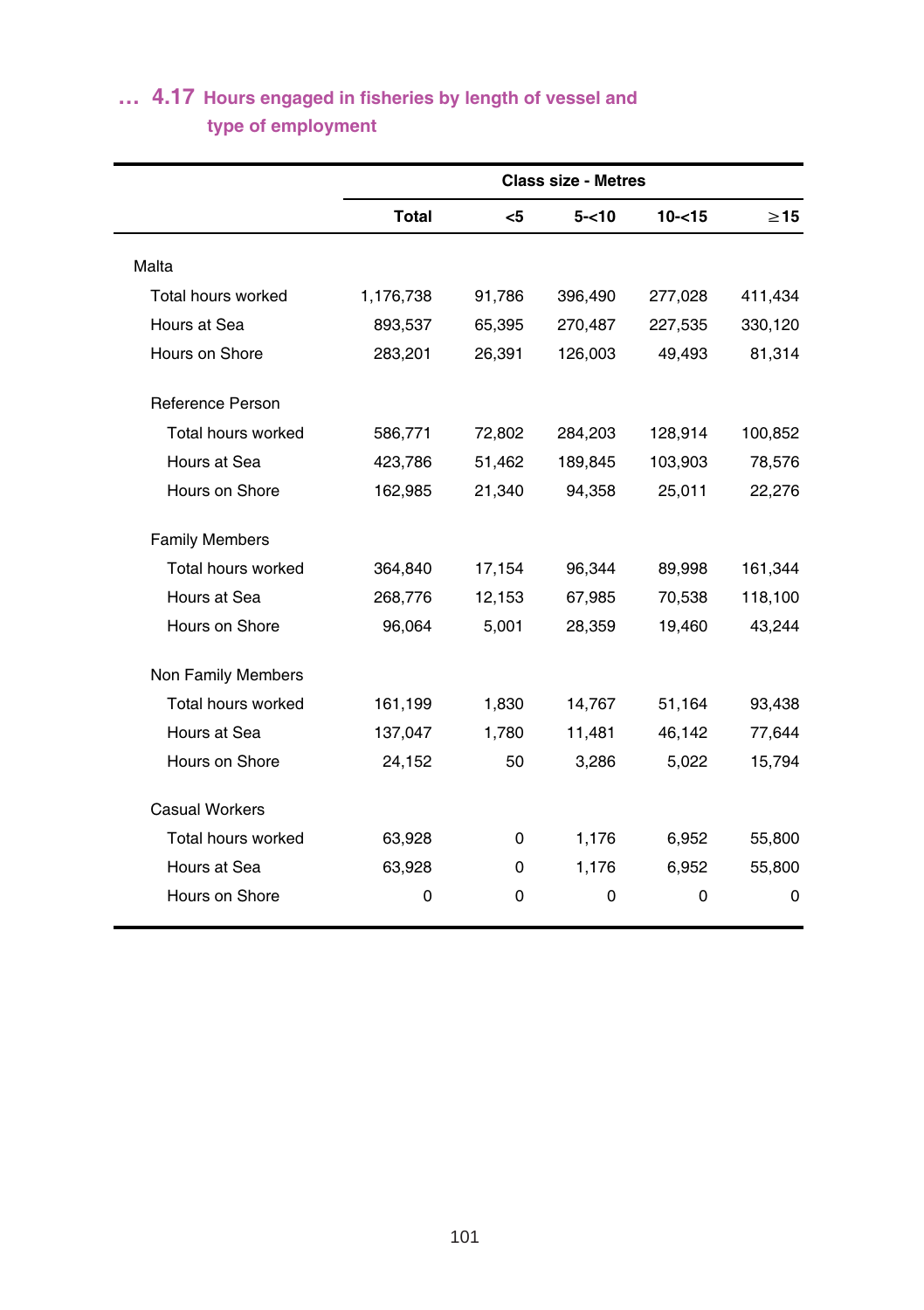# **type of employment … 4.17 Hours engaged in fisheries by length of vessel and**

|                       |              |        | <b>Class size - Metres</b> |           |           |
|-----------------------|--------------|--------|----------------------------|-----------|-----------|
|                       | <b>Total</b> | <5     | $5 - 10$                   | $10 - 15$ | $\geq$ 15 |
| Gozo and Comino       |              |        |                            |           |           |
| Total hours worked    | 298,137      | 44,881 | 127,893                    | 37,323    | 88,040    |
| Hours at Sea          | 212,763      | 32,534 | 81,376                     | 23,713    | 75,140    |
| Hours on Shore        | 85,374       | 12,347 | 46,517                     | 13,610    | 12,900    |
| Reference Person      |              |        |                            |           |           |
| Total hours worked    | 162,437      | 34,815 | 86,942                     | 14,895    | 25,785    |
| Hours at Sea          | 106,911      | 24,790 | 52,231                     | 7,945     | 21,945    |
| Hours on Shore        | 55,526       | 10,025 | 34,711                     | 6,950     | 3,840     |
| <b>Family Members</b> |              |        |                            |           |           |
| Total hours worked    | 103,173      | 8,347  | 36,477                     | 8,574     | 49,775    |
| Hours at Sea          | 76,955       | 6,235  | 25,311                     | 4,214     | 41,195    |
| Hours on Shore        | 26,218       | 2,112  | 11,166                     | 4,360     | 8,580     |
| Non Family Members    |              |        |                            |           |           |
| Total hours worked    | 21,148       | 1,319  | 3,930                      | 5,619     | 10,280    |
| Hours at Sea          | 17,518       | 1,109  | 3,290                      | 3,319     | 9,800     |
| Hours on Shore        | 3,630        | 210    | 640                        | 2,300     | 480       |
| <b>Casual Workers</b> |              |        |                            |           |           |
| Total hours worked    | 11,379       | 400    | 544                        | 8,235     | 2,200     |
| Hours at Sea          | 11,379       | 400    | 544                        | 8,235     | 2,200     |
| Hours on Shore        | 0            | 0      | $\mathbf 0$                | 0         | $\Omega$  |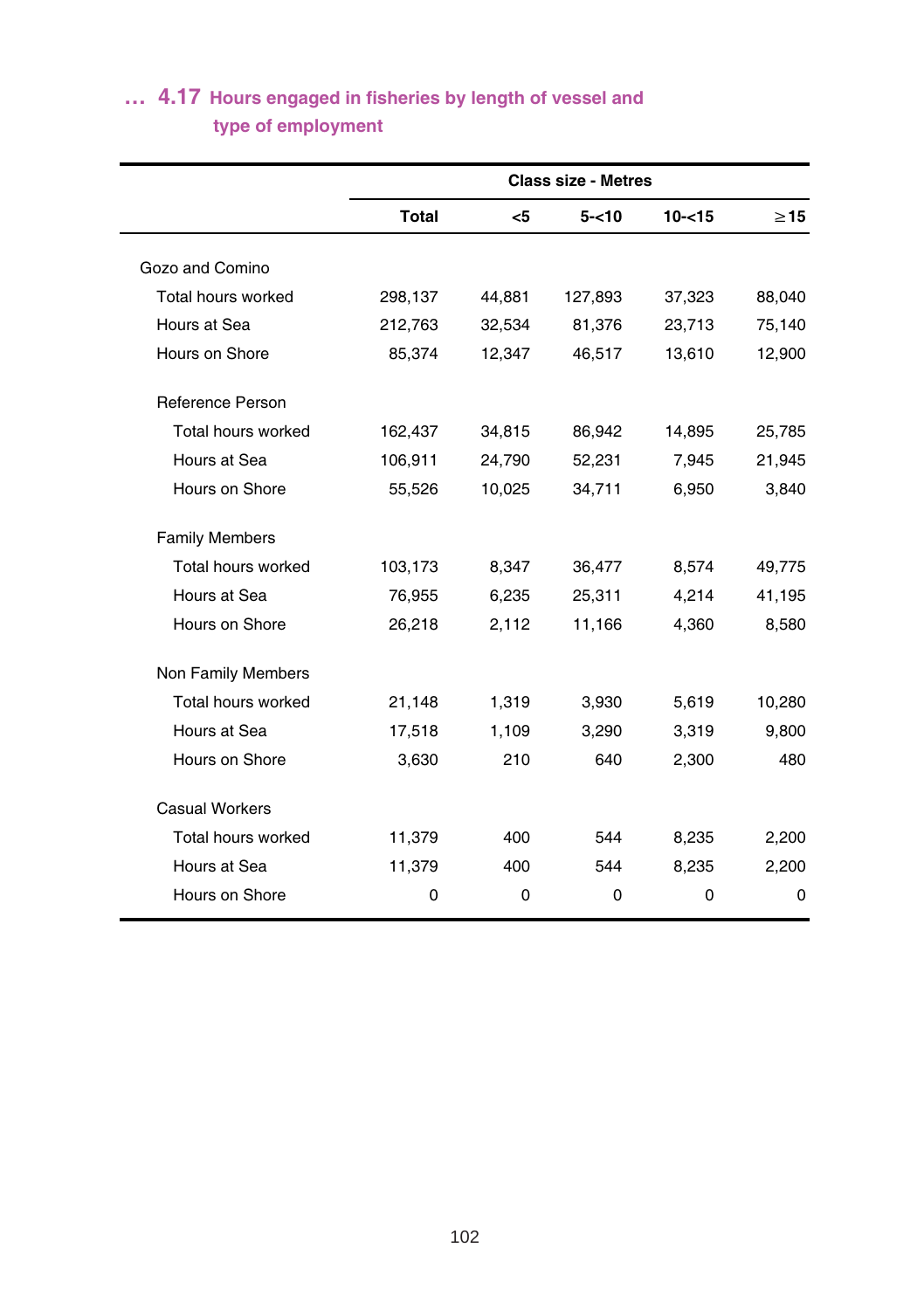|                    |           |         |         | Type of Vessel |               |                 |                |            |
|--------------------|-----------|---------|---------|----------------|---------------|-----------------|----------------|------------|
|                    | Total     | Trawler | Ney     | Luzzu          | Kajjik        | Firilla         | Bimbu          | Other      |
| MALTA              |           |         |         |                |               |                 |                |            |
| Total hours worked | ,474,875  | 33,452  | 900,652 | 233,240        | 181,543       | ,705            | 12,542         | 1,741      |
| Hours at Sea       | 1,106,300 | 122,554 | 686,625 | 52,418         | 124,895       | <b>POL'1</b>    | 8,467          | 10,232     |
| Hours on Shore     | 368,575   | 10,898  | 214,027 | 80,822         | 56,648        | 596             | 4,075          | 1,509      |
| Reference Person   |           |         |         |                |               |                 |                |            |
| Total hours worked | 749,208   | 26,286  | 105,748 | 52,439         | 46,899        | ,050            | 6,829          | 9,957      |
| Hours at Sea       | 530,697   | 22,948  | 299,076 | 95,433         | 99,956        | 558             | 4,148          | 8,578      |
| Hours on Shore     | 218,511   | 3,338   | 106,672 | 57,006         | 46,943        | 492             | 2,681          | 1,379      |
| Family Members     |           |         |         |                |               |                 |                |            |
| Total hours worked | 468,013   | 17,822  | 342,521 | 69,955         | 30,905        | 595             | 5,603          | 612        |
| Hours at Sea       | 345,731   | 14,572  | 255,902 | 48,525         | 21,490        | 491             | 4,259          | 492        |
| Hours on Shore     | 122,282   | 3,250   | 86,619  | 21,430         | 9,415         | $\frac{104}{5}$ | 1,344          | <u>ខ</u>   |
| Non Family Members |           |         |         |                |               |                 |                |            |
| Total hours worked | 182,347   | 39,664  | 128,672 | 9,330          | 3,339         | 8               | $\frac{1}{10}$ | I,172      |
| Hours at Sea       | 154,565   | 35,354  | 107,936 | 6,944          | 3,049         | 8               | <b>GO</b>      | 1,162      |
| Hours on Shore     | 27,782    | 4,310   | 20,736  | 2,386          | 290           | ۰               | <b>ვ</b>       | $\ddot{ }$ |
| Casual Workers     |           |         |         |                |               |                 |                |            |
| Total hours worked | 75,307    | 49,680  | 23,711  | 1,516          | $\frac{6}{3}$ |                 | 0              |            |
| Hours at Sea       | 75,307    | 49,680  | 23,711  | 1,516          | 400           | $\bullet$       | $\circ$        | $\bullet$  |
| Hours on Shore     | 0         | 0       | 0       |                | $\circ$       | 0               | $\bullet$      | $\circ$    |
|                    |           |         |         |                |               |                 |                |            |

4.18 Hours engaged in fisheries by type of vessel and type of employment ... **4.18 Hours engaged in fisheries by type of vessel and type of employment …**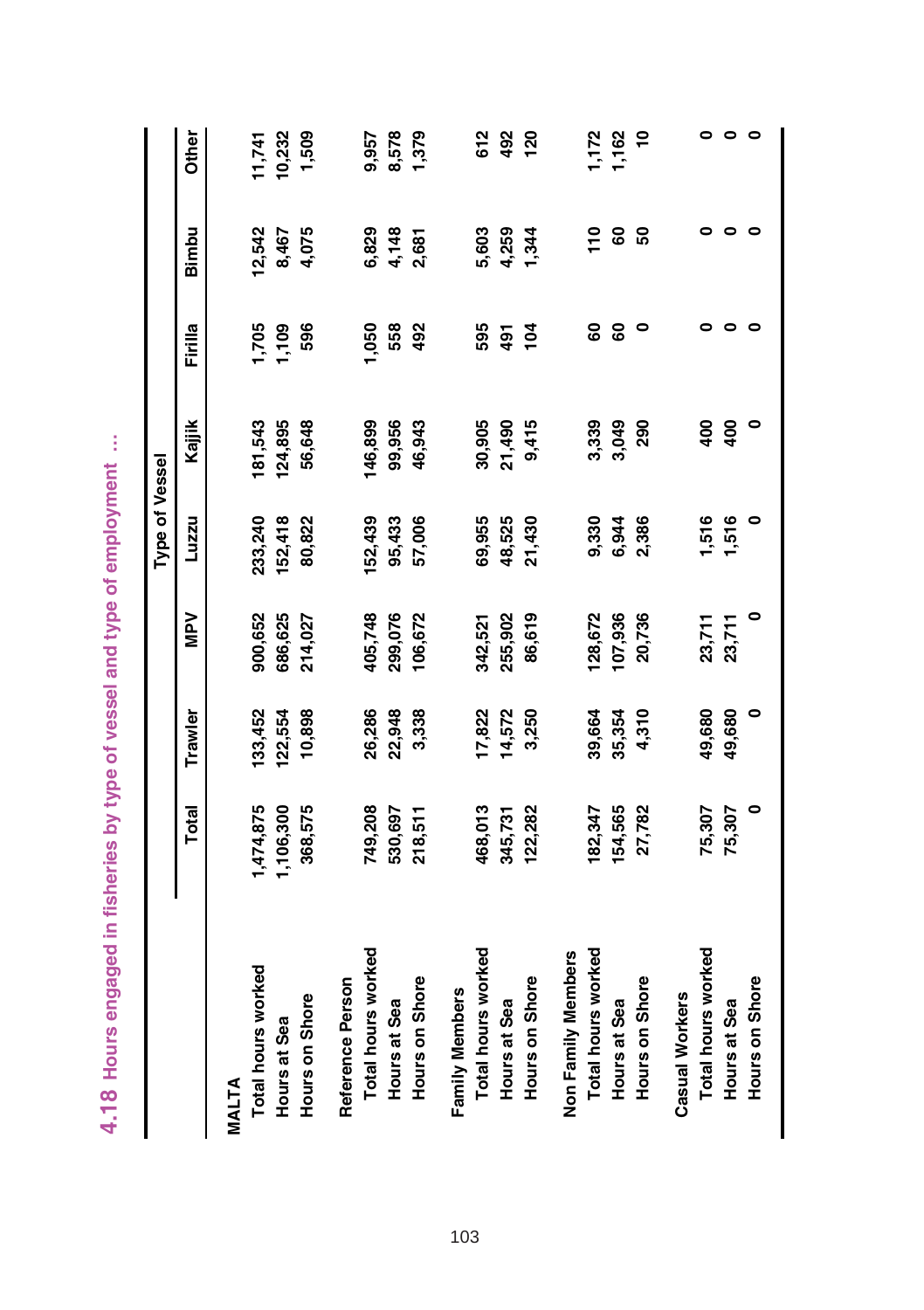|                    |           |         |         | <b>Type of Vessel</b> |                |         |         |         |
|--------------------|-----------|---------|---------|-----------------------|----------------|---------|---------|---------|
|                    | Total     | Trawler | Ney     | Luzzu                 | Kajjik         | Firilla | Bimbu   | Other   |
| Malta              |           |         |         |                       |                |         |         |         |
| Total hours worked | 1,176,738 | 114,232 | 719,396 | 189,292               | 31,588         | 1,705   | 12,194  | 8,331   |
| Hours at Sea       | 893,537   | 106,294 | 556,158 | 24,909                | 88,876         | 1,109   | 8,219   | 7,972   |
| Hours on Shore     | 283,201   | 7,938   | 63,238  | 64,383                | 42,712         | 596     | 3,975   | 359     |
| Reference Person   |           |         |         |                       |                |         |         |         |
| Total hours worked | 586,771   | 18,866  | 318,818 | 27,224                | 07,153         | 090     | 6,481   | 7,179   |
| Hours at Sea       | 423,786   | 16,808  | 242,891 | 80,785                | 72,024         | 558     | 3,900   | 6,820   |
| Hours on Shore     | 62,985    | 2,058   | 75,927  | 46,439                | 35,129         | 492     | 2,581   | 359     |
| Family Members     |           |         |         |                       |                |         |         |         |
| Total hours worked | 364,840   | 8,702   | 274,785 | 53,120                | 22,035         | 595     | 5,603   |         |
| Hours at Sea       | 268,776   | 6,652   | 205,270 | 37,362                | 14,742         | 491     | 4,259   | 0       |
| Hours on Shore     | 96,064    | 2,050   | 69,515  | 15,758                | 7,293          | 104     | 1,344   | $\circ$ |
| Non Family Members |           |         |         |                       |                |         |         |         |
| Total hours worked | 61,199    | 36,984  | 112,517 | 7,976                 |                | 8       | 110     | 1,152   |
| Hours at Sea       | 137,047   | 33,154  | 94,721  | 5,790                 | 2,400<br>2,110 | 8       | 60      | 1,152   |
| Hours on Shore     | 24,152    | 3,830   | 17,796  | 2,186                 | 290            | 0       | 50      | $\circ$ |
| Casual Workers     |           |         |         |                       |                |         |         |         |
| Total hours worked | 63,928    | 49,680  | 13,276  | 972                   |                |         |         |         |
| Hours at Sea       | 63,928    | 49,680  | 13,276  | 972                   |                | $\circ$ | $\circ$ | $\circ$ |
| Hours on Shore     | 0         | $\circ$ | $\circ$ | $\circ$               | 0              | $\circ$ | $\circ$ | $\circ$ |
|                    |           |         |         |                       |                |         |         |         |

... 4.18 Hours engaged in fisheries by type of vessel and type of employment **… 4.18 Hours engaged in fisheries by type of vessel and type of employment**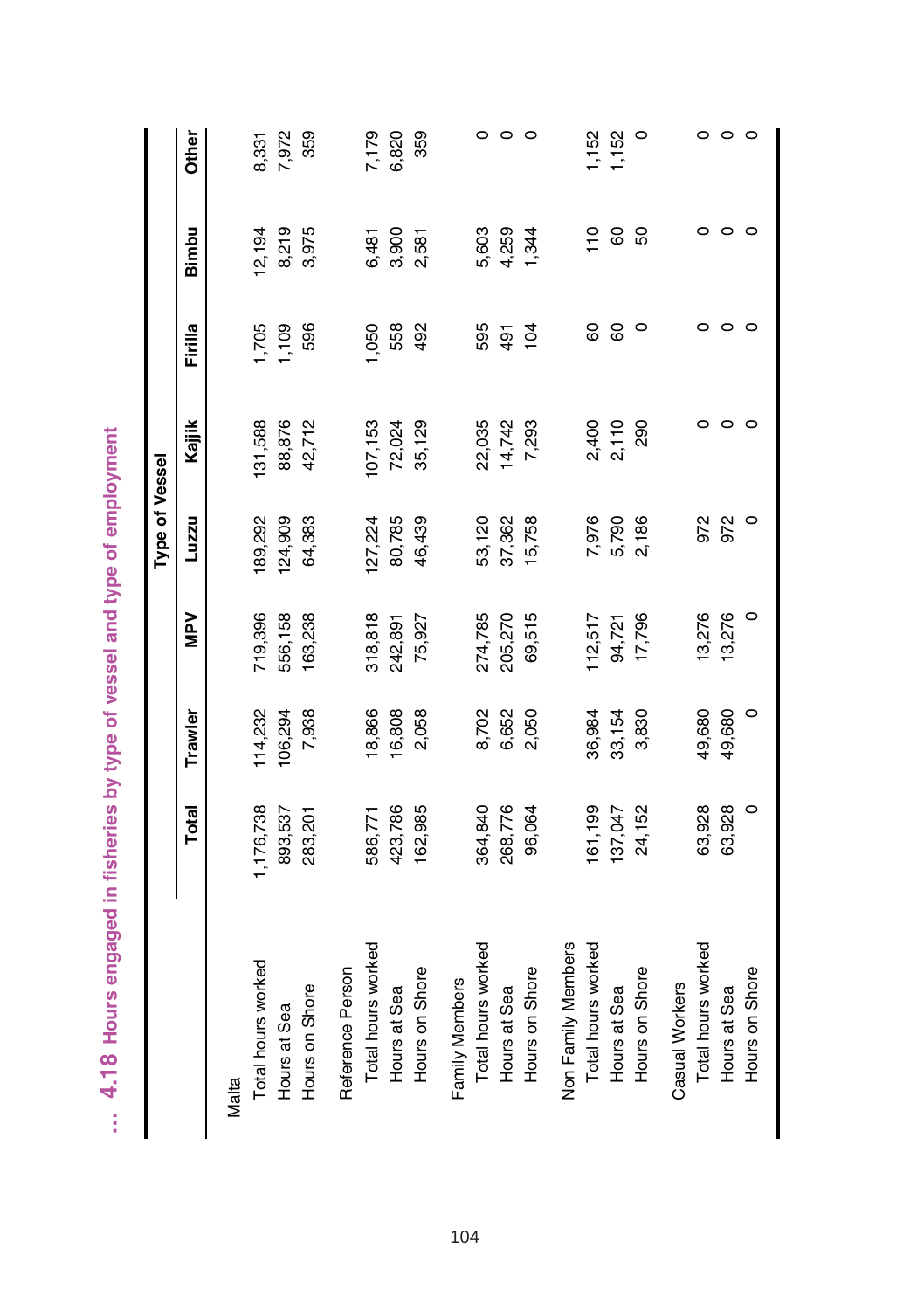|                    |         |         |         | <b>Type of Vessel</b> |         |         |         |                |
|--------------------|---------|---------|---------|-----------------------|---------|---------|---------|----------------|
|                    | Total   | Trawler | NPV     | Luzzu                 | Kajjik  | Firilla | Bimbu   | Other          |
| Gozo and Comino    |         |         |         |                       |         |         |         |                |
| Total hours worked | 298,137 | 19,220  | 81,256  | 43,948                | 49,955  | 0       | 348     | 3,410          |
| Hours at Sea       | 212,763 | 16,260  | 130,467 | 27,509                | 36,019  | $\circ$ | 248     | 2,260          |
| Hours on Shore     | 85,374  | 2,960   | 50,789  | 16,439                | 13,936  | $\circ$ | 100     | 1,150          |
| Reference Person   |         |         |         |                       |         |         |         |                |
| Total hours worked | 62,437  | 7,420   | 86,930  | 25,215                | 39,746  | o       | 348     | 2,778          |
| Hours at Sea       | 106,911 | 6,140   | 56,185  | 14,648                | 27,932  | $\circ$ | 248     | 1,758          |
| Hours on Shore     | 55,526  | 1,280   | 30,745  | 10,567                | 11,814  | o       | 100     | 1,020          |
| Family Members     |         |         |         |                       |         |         |         |                |
| Total hours worked | 103,173 | 9,120   | 67,736  | 16,835                | 8,870   | ○       |         | 612            |
| Hours at Sea       | 76,955  | 7,920   | 50,632  | 11,163                | 6,748   | $\circ$ | $\circ$ | 492            |
| Hours on Shore     | 26,218  | 200     | 17,104  | 5,672                 | 2,122   | 0       | 0       | 120            |
| Non Family Members |         |         |         |                       |         |         |         |                |
| Total hours worked | 21,148  | 2,680   | 16,155  | 1,354                 | 939     | 0       | 0       | g              |
| Hours at Sea       | 17,518  | 2,200   | 13,215  | 1,154                 | 939     | $\circ$ | 0       | $\frac{1}{2}$  |
| Hours on Shore     | 3,630   | 480     | 2,940   | 200                   | $\circ$ | 0       | O       | $\overline{C}$ |
| Casual Workers     |         |         |         |                       |         |         |         |                |
| Total hours worked | 11,379  |         | 10,435  | 544                   | 400     | 0       |         |                |
| Hours at Sea       | 11,379  | $\circ$ | 10,435  | 544                   | 400     | ○       | O       | $\circ$        |
| Hours on Shore     | $\circ$ | $\circ$ | $\circ$ | $\circ$               | $\circ$ | $\circ$ | $\circ$ | $\circ$        |
|                    |         |         |         |                       |         |         |         |                |

... 4.18 Hours engaged in fisheries by type of vessel and type of employment **… 4.18 Hours engaged in fisheries by type of vessel and type of employment**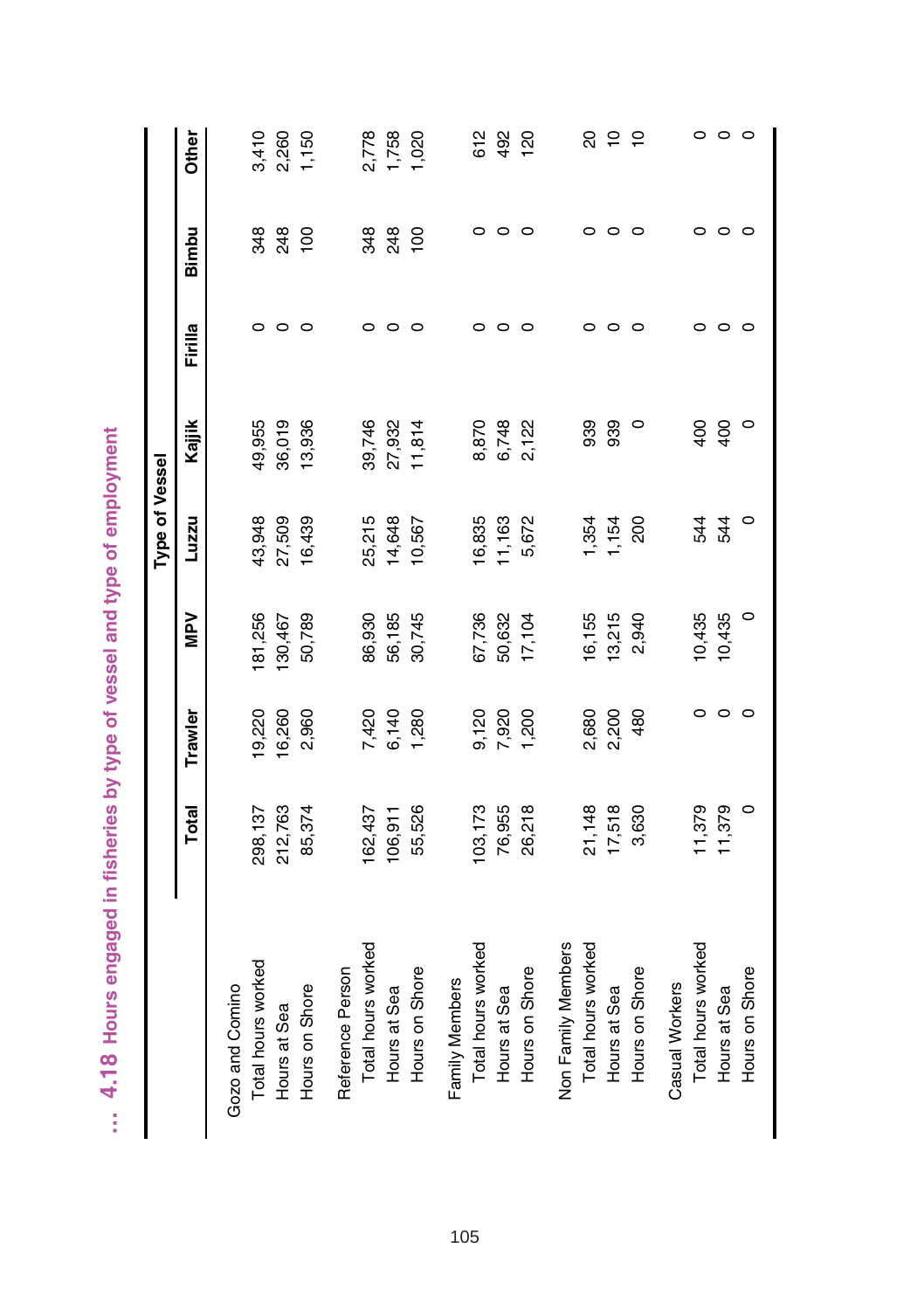

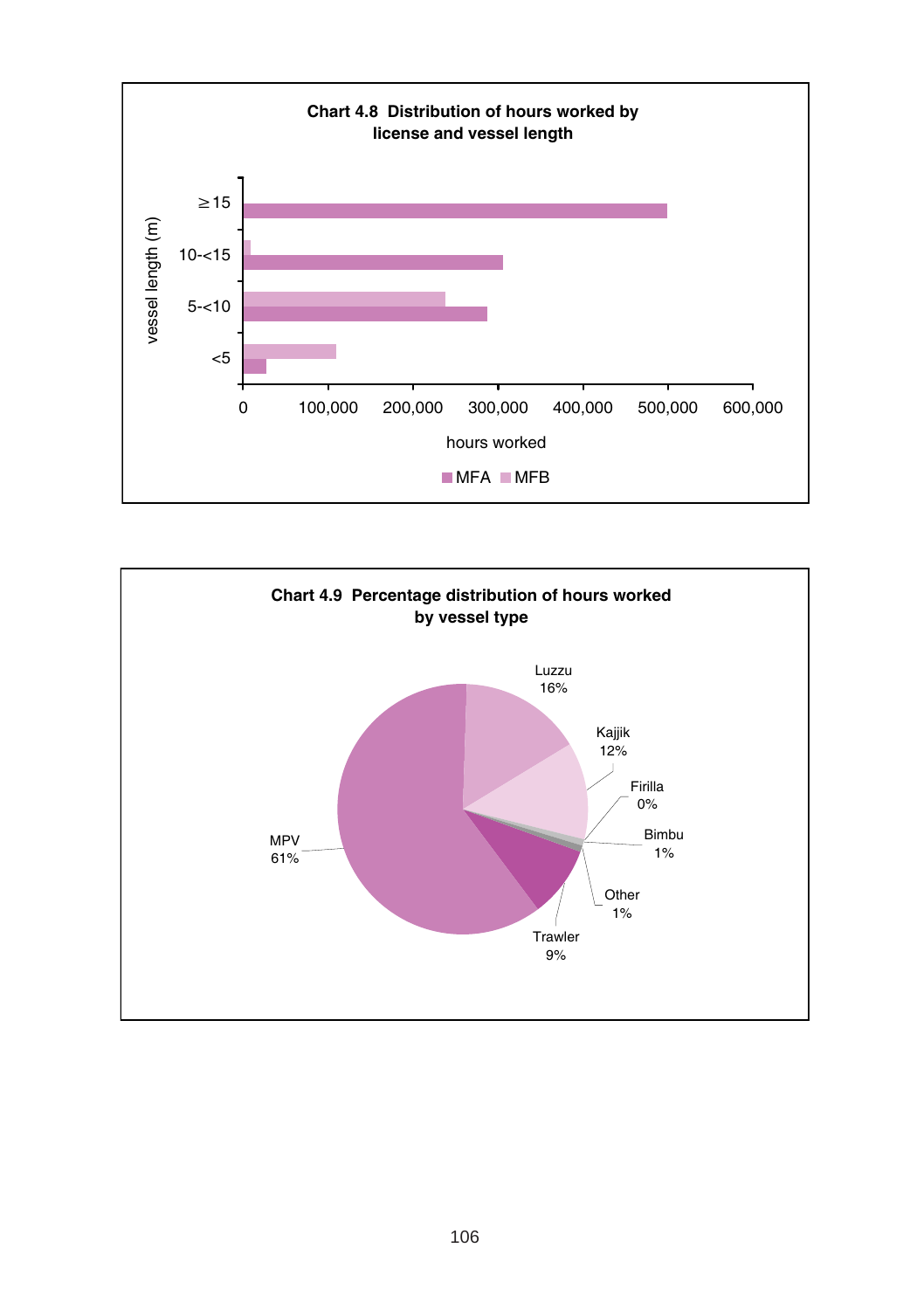|                           |           |         | <b>Class size - Metres</b> |           |           |
|---------------------------|-----------|---------|----------------------------|-----------|-----------|
|                           | Total     | <5      | $5 - 10$                   | $10 - 15$ | $\geq$ 15 |
| <b>MALTA</b>              |           |         |                            |           |           |
| Total hours worked        | 1,474,875 | 136,667 | 524,383                    | 314,351   | 499,474   |
| <b>Hours at Sea</b>       | 1,106,300 | 97,929  | 351,863                    | 251,248   | 405,260   |
| <b>Hours on Shore</b>     | 368,575   | 38,738  | 172,520                    | 63,103    | 94,214    |
| <b>MFA</b>                |           |         |                            |           |           |
| <b>Total hours worked</b> | 1,118,507 | 27,317  | 287,126                    | 305,346   | 498,718   |
| <b>Hours at Sea</b>       | 848,307   | 19,241  | 180,281                    | 243,945   | 404,840   |
| <b>Hours on Shore</b>     | 270,200   | 8,076   | 106,845                    | 61,401    | 93,878    |
| <b>MFB</b>                |           |         |                            |           |           |
| <b>Total hours worked</b> | 356,368   | 109,350 | 237,257                    | 9,005     | 756       |
| <b>Hours at Sea</b>       | 257,993   | 78,688  | 171,582                    | 7,303     | 420       |
| <b>Hours on Shore</b>     | 98,375    | 30,662  | 65,675                     | 1,702     | 336       |
| Malta                     |           |         |                            |           |           |
| Total hours worked        | 1,176,738 | 91,786  | 396,490                    | 277,028   | 411,434   |
| Hours at Sea              | 893,537   | 65,395  | 270,487                    | 227,535   | 330,120   |
| Hours on Shore            | 283,201   | 26,391  | 126,003                    | 49,493    | 81,314    |
| <b>MFA</b>                |           |         |                            |           |           |
| Total hours worked        | 890,749   | 18,959  | 192,365                    | 268,747   | 410,678   |
| Hours at Sea              | 684,949   | 13,195  | 121,198                    | 220,856   | 329,700   |
| Hours on Shore            | 205,800   | 5,764   | 71,167                     | 47,891    | 80,978    |
| <b>MFB</b>                |           |         |                            |           |           |
| Total hours worked        | 285,989   | 72,827  | 204,125                    | 8,281     | 756       |
| Hours at Sea              | 208,588   | 52,200  | 149,289                    | 6,679     | 420       |
| Hours on Shore            | 77,401    | 20,627  | 54,836                     | 1,602     | 336       |
| Gozo and Comino           |           |         |                            |           |           |
| Total hours worked        | 298,137   | 44,881  | 127,893                    | 37,323    | 88,040    |
| Hours at Sea              | 212,763   | 32,534  | 81,376                     | 23,713    | 75,140    |
| Hours on Shore            | 85,374    | 12,347  | 46,517                     | 13,610    | 12,900    |
| <b>MFA</b>                |           |         |                            |           |           |
| Total hours worked        | 227,758   | 8,358   | 94,761                     | 36,599    | 88,040    |
| Hours at Sea              | 163,358   | 6,046   | 59,083                     | 23,089    | 75,140    |
| Hours on Shore            | 64,400    | 2,312   | 35,678                     | 13,510    | 12,900    |
| <b>MFB</b>                |           |         |                            |           |           |
| Total hours worked        | 70,379    | 36,523  | 33,132                     | 724       | 0         |
| Hours at Sea              | 49,405    | 26,488  | 22,293                     | 624       | 0         |
| Hours on Shore            | 20,974    | 10,035  | 10,839                     | 100       | 0         |

#### **4.19 Hours engaged in fisheries by length of vessel and license**

Hours on Shore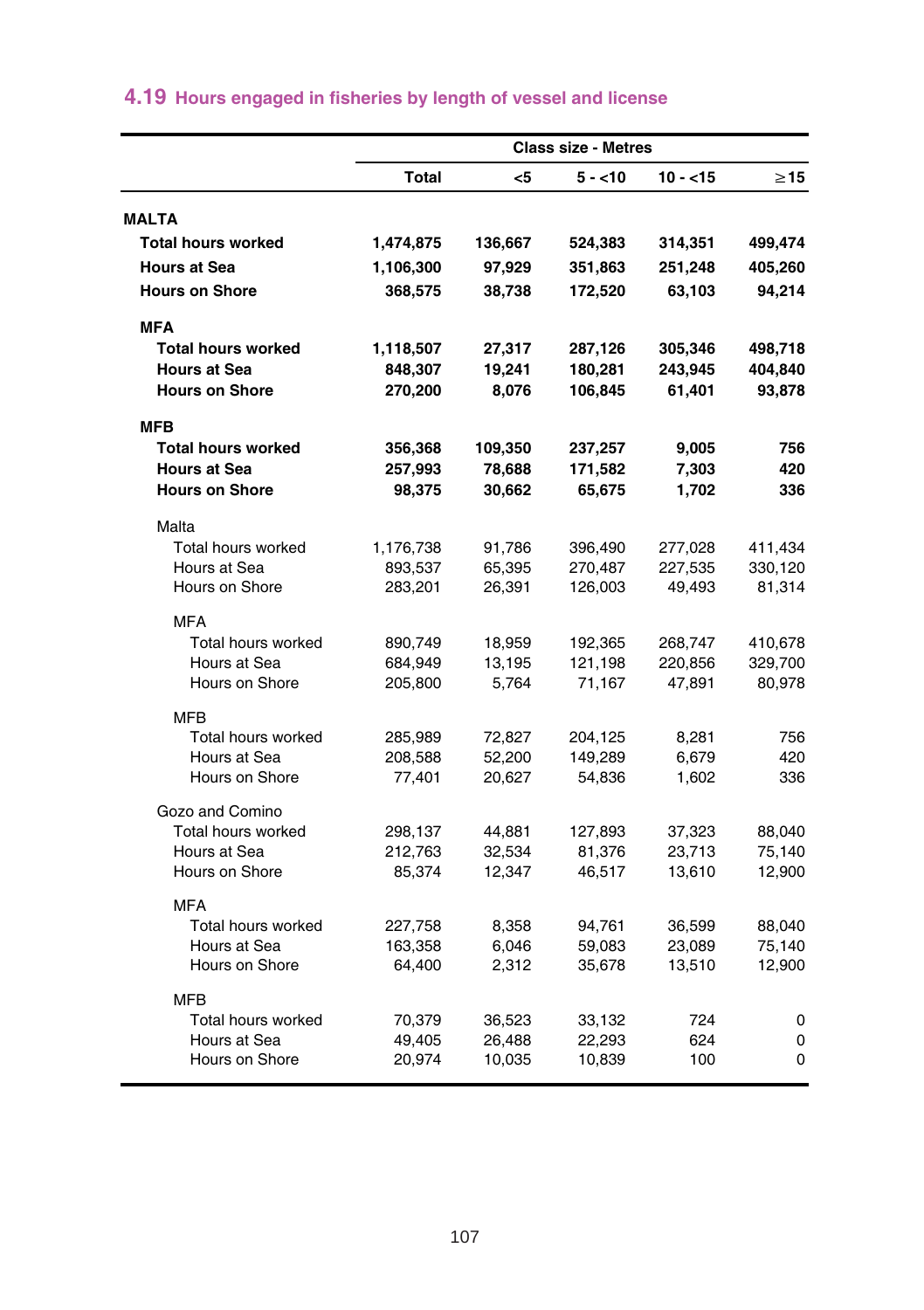| i               |
|-----------------|
| j               |
|                 |
|                 |
|                 |
|                 |
|                 |
| ï<br>i<br>١     |
|                 |
| <b>CONGRESS</b> |
|                 |
| j               |
|                 |

|                    |                    |         |                    |                            | <b>Type of Vessel</b>      |            |                         |                           |
|--------------------|--------------------|---------|--------------------|----------------------------|----------------------------|------------|-------------------------|---------------------------|
|                    | Total              | Trawler | NeN                | Luzzu                      | Kajjik                     | Firilla    | Bimbu                   | Other                     |
| MALTA              |                    |         |                    |                            |                            |            |                         |                           |
| Total hours worked | ,474,875           | 133,452 | 900,652            | 233,240                    | 81,543                     | ,705       | 2,542                   |                           |
| Hours at Sea       | 1,106,300          | 122,554 | 686,625            | 152,418                    | 124,895                    | 1,109      | 8,467                   |                           |
| Hours on Shore     | 368,575            | 10,898  | 214,027            | 80,822                     | 56,648                     | 596        | 4,075                   | 11,741<br>10,232<br>1,509 |
| <b>MFA</b>         |                    |         |                    |                            |                            |            |                         |                           |
| Total hours worked | ,118,507           | 133,452 | 749,548            | 79,141                     | 46,028                     | 227        |                         |                           |
| Hours at Sea       | 848,307            | 122,554 | 574,700            | 114,185                    | 28,734<br>17,294           | $747$ 80   | 2,915<br>1,515<br>1,400 | 7,196<br>6,472<br>724     |
| Hours on Shore     | 270,200            | 10,898  | 174,848            | 64,956                     |                            |            |                         |                           |
| MFB                |                    |         |                    |                            |                            |            |                         |                           |
| Total hours worked | 356,368            |         |                    | 54,099                     | 135,515                    | 478        |                         |                           |
| Hours at Sea       | 257,993            |         | 151,104<br>111,925 | 38,233                     | 96,161                     | 962        | 9,627<br>6,952<br>2,675 | 4,545<br>3,760            |
| Hours on Shore     | 98,375             | ۰       | 39,179             | 15,866                     | 39,354                     | 516        |                         | 785                       |
| Malta              |                    |         |                    |                            |                            |            |                         |                           |
| Total hours worked | 1,176,738          | 14,232  | 719,396            | 89,292                     | 31,588                     |            | 2,194                   |                           |
| Hours at Sea       | 893,537            | 106,294 | 556,158            | 124,909                    | 88,876<br>42,712           | 1,705      | 8,219<br>3,975          | 8,331<br>7,972<br>359     |
| Hours on Shore     | 283,201            | 7,938   | 163,238            | 64,383                     |                            | 596        |                         |                           |
| <b>MFA</b>         |                    |         |                    |                            |                            |            |                         |                           |
| Total hours worked |                    | 114,232 | 591,810            | 40,319                     | 34,930<br>20,480           |            |                         |                           |
| Hours at Sea       | 890,749<br>684,949 | 106,294 | 460,331            | 89,990                     |                            | 227<br>147 | 2,915<br>1,516<br>1,400 | 6,316<br>6,192<br>124     |
| Hours on Shore     | 205,800            | 7,938   | 131,479            | 50,329                     | 14,450                     | 8          |                         |                           |
| MFB                |                    |         |                    |                            |                            |            |                         |                           |
| Total hours worked | 285,989<br>208,588 |         | 127,586<br>95,827  |                            |                            | ,478       |                         |                           |
| Hours at Sea       |                    | $\circ$ |                    | 48,973<br>34,919<br>14,054 | 96,658<br>68,396<br>28,262 | 962<br>516 | 9,279<br>6,704<br>2,575 | 2,015<br>1,780<br>235     |
| Hours on Shore     | 77,401             | $\circ$ | 31,759             |                            |                            |            |                         |                           |
|                    |                    |         |                    |                            |                            |            |                         |                           |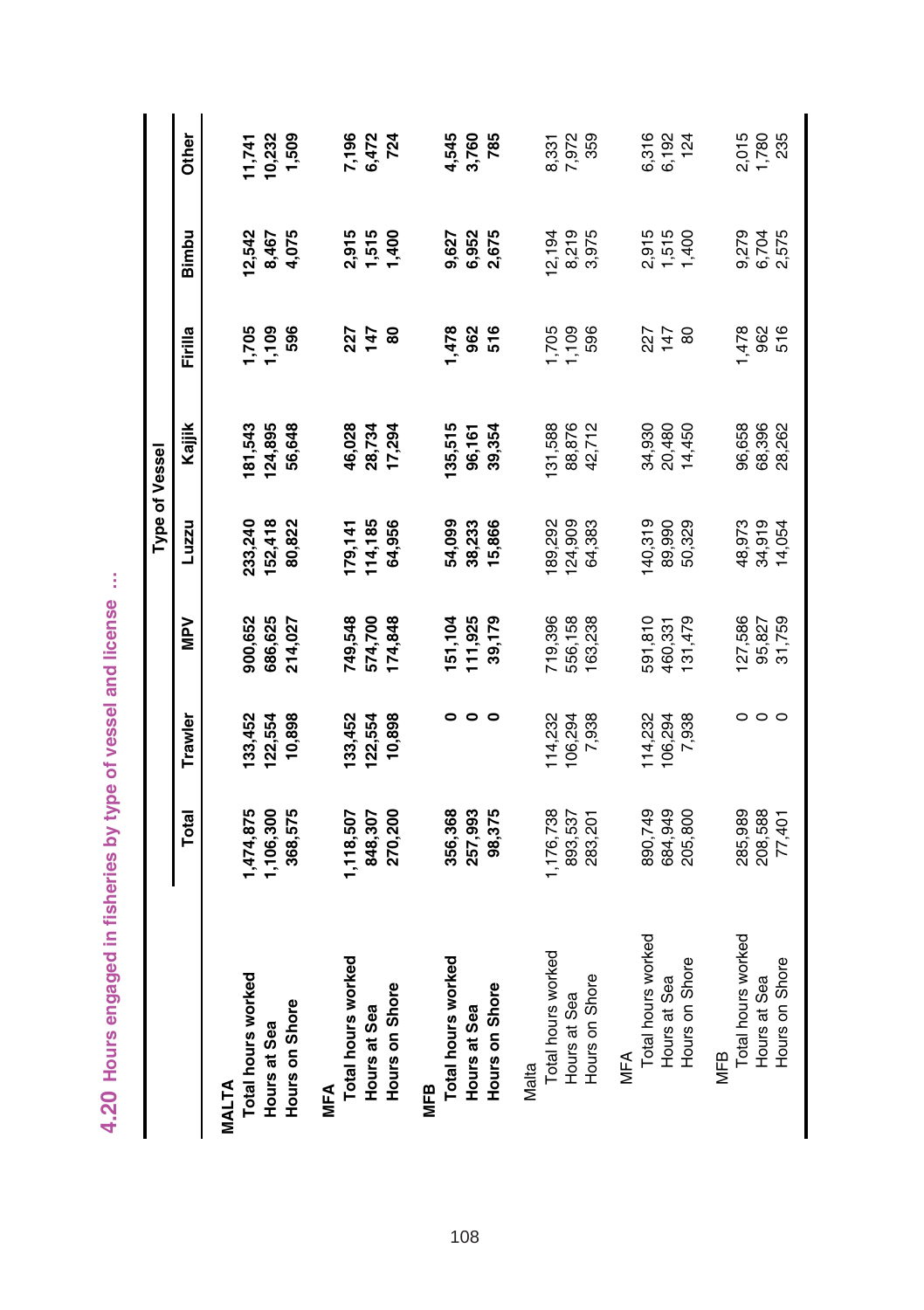| J<br>.<br>افغانا<br>١<br>$\mathbf{r}$<br>5 |
|--------------------------------------------|
| ļ<br>pe of vess                            |
| į<br>ï<br>i                                |
| $\frac{2}{3}$<br>l                         |
| ĺ<br><b>CONTRACTOR</b><br>ï                |
| ï<br>)<br>)<br>)<br>Ï<br>i                 |
| 4.20                                       |
| I                                          |

| 19,220<br>16,260<br>Trawler<br>212,763<br>Total<br>298,137 | Luzzu<br>NdW      | Kajjik |         |                            |                |
|------------------------------------------------------------|-------------------|--------|---------|----------------------------|----------------|
|                                                            |                   |        | Firilla | Bimbu                      | <b>Other</b>   |
|                                                            |                   |        |         |                            |                |
|                                                            | 43,948<br>181,256 | 49,955 |         | 348                        | 3,410          |
|                                                            | 27,509<br>130,467 | 36,019 |         | 248                        |                |
| 2,960<br>85,374                                            | 16,439<br>50,789  | 13,936 |         | $\frac{8}{2}$              | 2,260<br>1,150 |
|                                                            |                   |        |         |                            |                |
| 19,220<br>227,758                                          | 38,822<br>57,738  | 11,098 |         |                            | 880            |
| 16,260<br>163,358                                          | 24,195<br>114,369 | 8,254  |         |                            | 280            |
| 2,960<br>64,400                                            | 14,627<br>43,369  | 2,844  |         |                            | 600            |
|                                                            |                   |        |         |                            |                |
| 70,379                                                     | 23,518            | 5,126  |         | 348                        | 2,530          |
| 49,405                                                     | 16,098            | 3,314  |         | 248                        | 1,980          |
| 20,974                                                     | 7,420             | 1,812  |         | $\frac{0}{2}$              | 550            |
|                                                            |                   |        |         | 27,765<br>11,092<br>38,857 |                |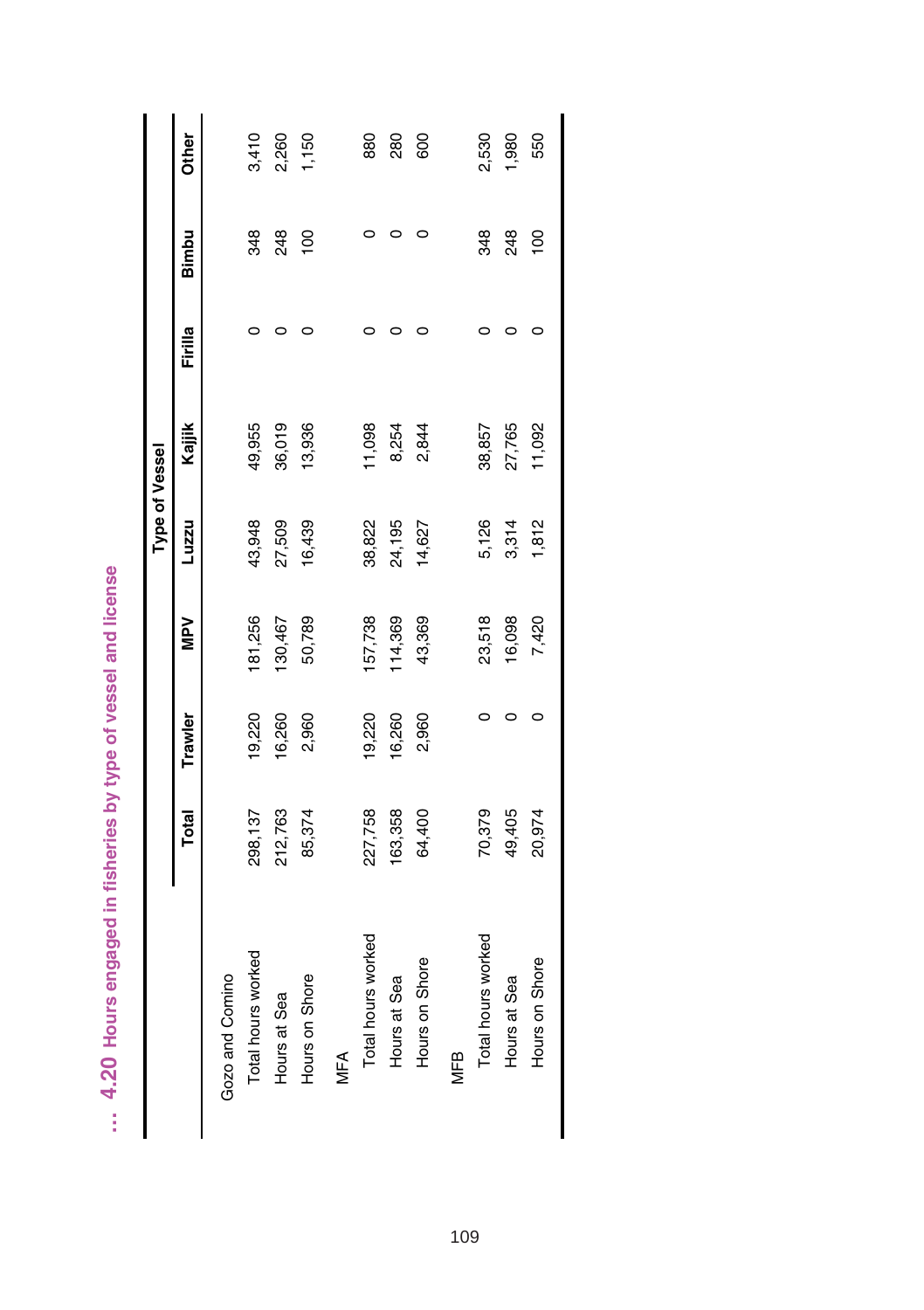# **4.21 Contractual work by type of work**

|                   | <b>Number</b><br>of workers | Total number of<br>hours worked |
|-------------------|-----------------------------|---------------------------------|
| <b>MALTA</b>      | 492                         | 16,057                          |
| <b>Electrical</b> | 148                         | 2,993                           |
| <b>Mechanical</b> | 239                         | 7,085                           |
| <b>Structural</b> | 82                          | 5,229                           |
| Other work        | 23                          | 750                             |
| Malta             | 380                         | 12,569                          |
| Electrical        | 126                         | 2,480                           |
| Mechanical        | 179                         | 5,290                           |
| Structural        | 58                          | 4,133                           |
| Other work        | 17                          | 666                             |
| Gozo and Comino   | 112                         | 3,488                           |
| Electrical        | 22                          | 513                             |
| Mechanical        | 60                          | 1,795                           |
| Structural        | 24                          | 1,096                           |
| Other work        | 6                           | 84                              |

# **4.22 Contractual work by type of work by license**

|                   | <b>Number</b> | <b>Total number of</b> |
|-------------------|---------------|------------------------|
|                   | of workers    | hours worked           |
| <b>TOTAL</b>      | 492           | 16,057                 |
| <b>Electrical</b> | 148           | 2,993                  |
| <b>Mechanical</b> | 239           | 7,085                  |
| <b>Structural</b> | 82            | 5,229                  |
| Other work        | 23            | 750                    |
| <b>MFA</b>        | 253           | 10,886                 |
| Electrical        | 69            | 2,150                  |
| Mechanical        | 118           | 5,111                  |
| Structural        | 55            | 3,135                  |
| Other work        | 11            | 490                    |
| <b>MFB</b>        | 239           | 5,171                  |
| Electrical        | 79            | 843                    |
| Mechanical        | 121           | 1,974                  |
| Structural        | 27            | 2,094                  |
| Other work        | 12            | 260                    |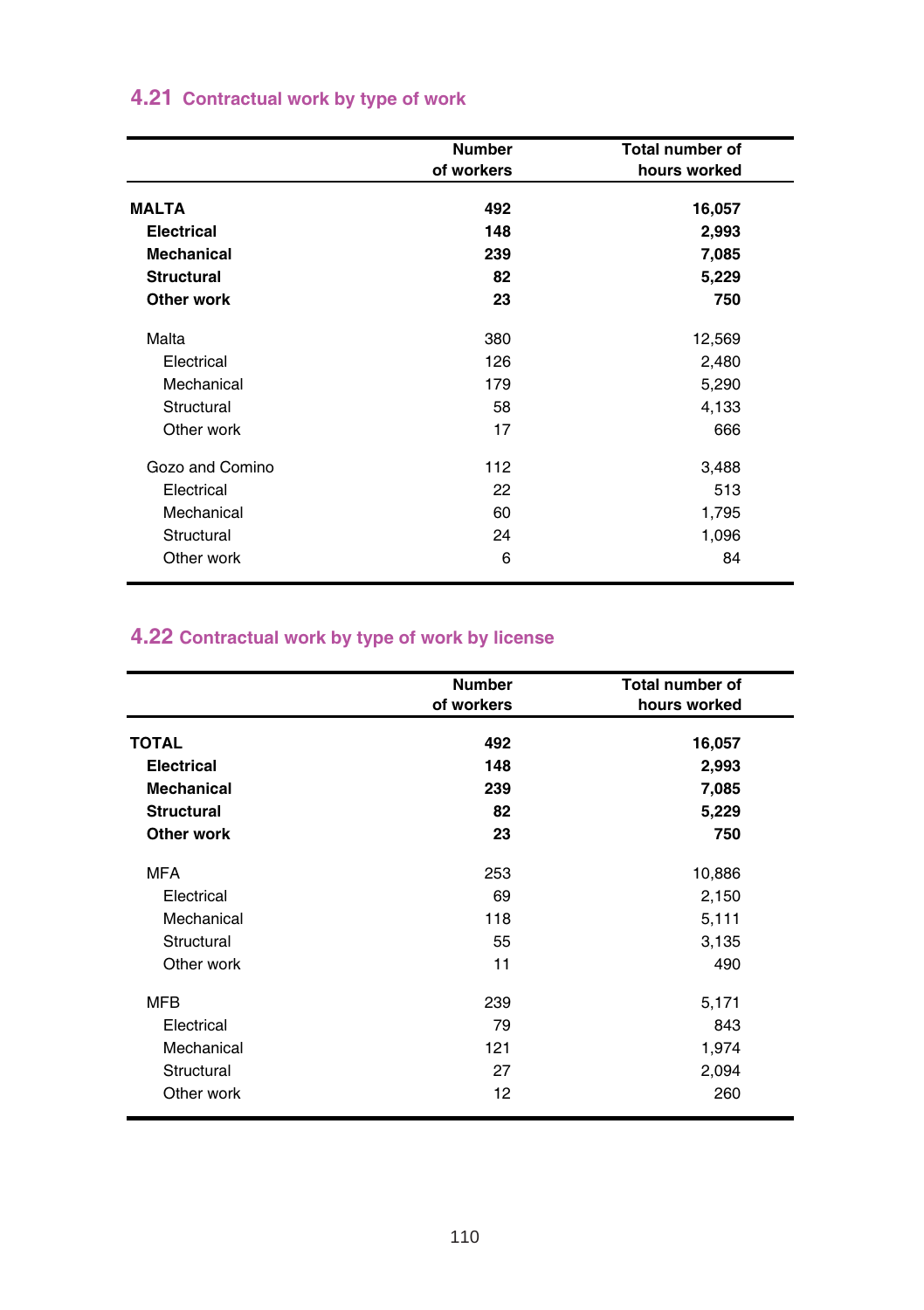# **Chapter 5 - Aquaculture and Tuna Farming**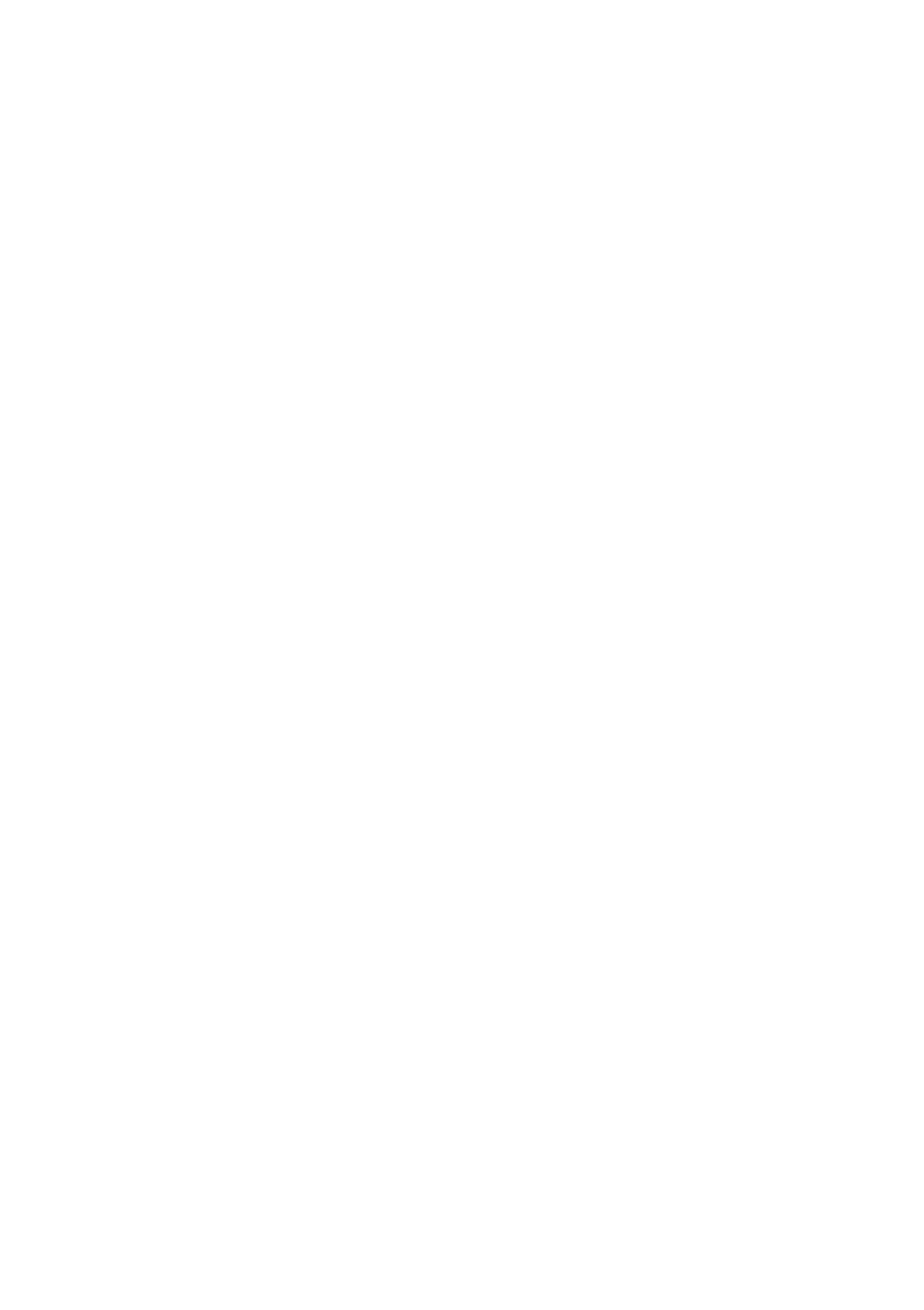# **5.1 Fishing cages by surface area of cages**

|                         |           | Class size - $m2$ |            |             |
|-------------------------|-----------|-------------------|------------|-------------|
|                         | Total     | $<$ 1000          | 1000-<5000 | $\geq 5000$ |
|                         |           |                   |            |             |
| Number of cages         | 80        | 52                | 25         | 3           |
| Area of cages $(m2)$    | 78,773    | 10,591            | 49,094     | 19,088      |
| Volume of cages $(m^3)$ | 1,758,534 | 100,341           | 1,146,911  | 511,282     |

# **5.2 Sales of fish by species**

|              | <b>Quantity (Kgs)</b> |       | Value (Lm)    |       |
|--------------|-----------------------|-------|---------------|-------|
|              | <b>Number</b>         | %     | <b>Number</b> | %     |
| <b>TOTAL</b> | 5,125,995             | 100.0 | 21,119,866    | 100.0 |
| Sea Bass     | 216,068               | 4.2   | 733,574       | 3.5   |
| Sea Bream    | 664,819               | 13.0  | 1,366,931     | 6.5   |
| Other        | 9,058                 | 0.2   | 33,405        | 0.2   |
| Tuna         | 4,236,050             | 82.6  | 18,985,956    | 89.9  |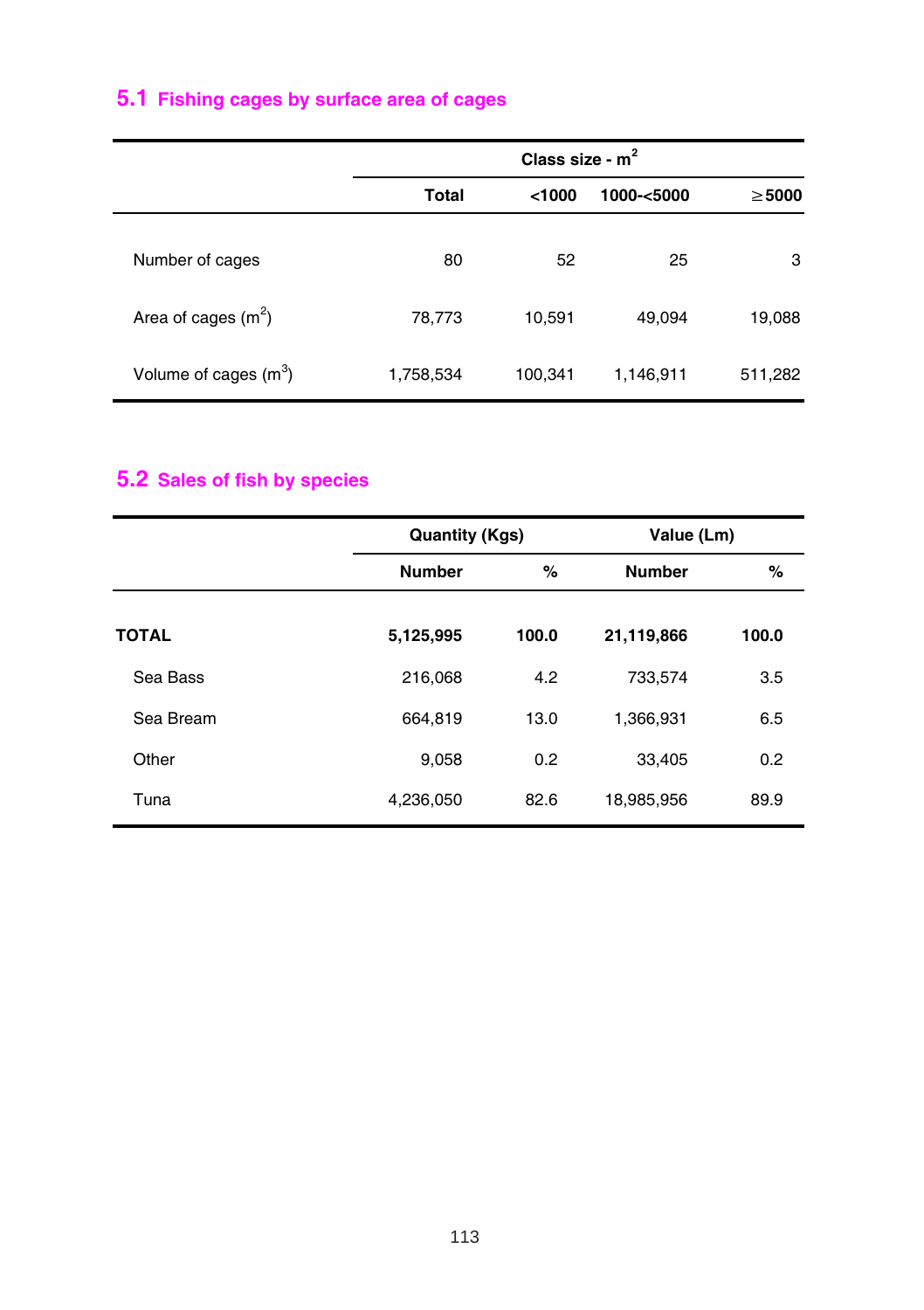

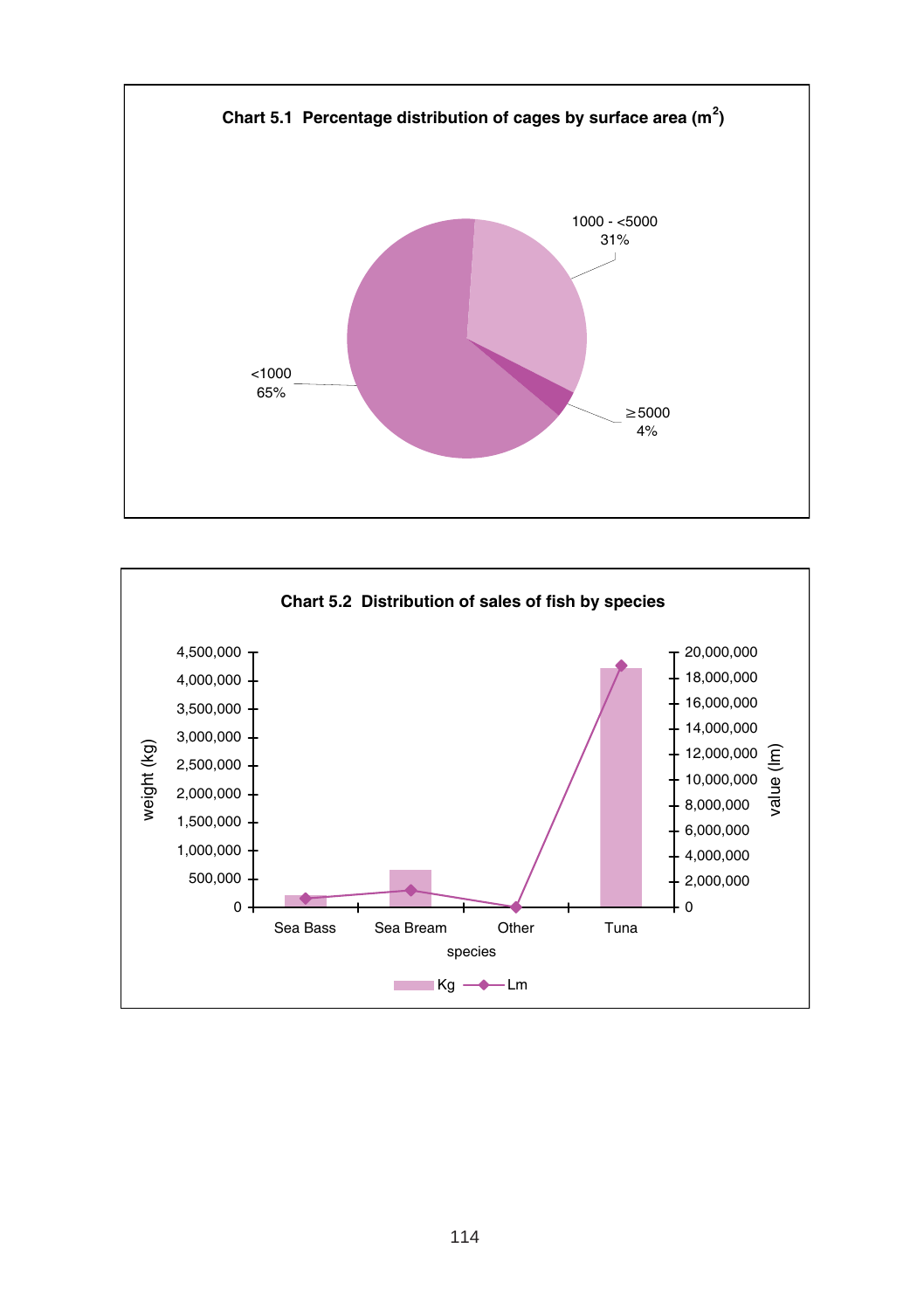|                                       | Value (Lm) | %     |
|---------------------------------------|------------|-------|
| <b>Total Intermediate consumption</b> | 14,305,188 | 100.0 |
| Live fish and fingerlings             | 5,566,853  | 38.9  |
| Tuna                                  | 5,342,573  | 37.3  |
| Other                                 | 224,280    | 1.6   |
| <b>Fuel and Lubricants</b>            | 334,183    | 2.3   |
| Fuel                                  | 329,872    | 2.3   |
| Lubricants                            | 4,311      | 0.0   |
| Variable production costs             | 5,347,016  | 37.4  |
| Maintenance of cages / pens           | 15,090     | 0.1   |
| Purchase of feeding stuffs            | 4,076,849  | 28.5  |
| Other variable production costs       | 1,255,077  | 8.8   |
| Selling costs                         | 1,033,306  | 7.2   |
| Ice                                   | 9,913      | 0.1   |
| Packaging                             | 75,156     | 0.5   |
| Other selling costs                   | 948,237    | 6.6   |
| Maintenance                           | 260,105    | 1.8   |
| Routine maintenance                   | 26,252     | 0.2   |
| Maintenance of mechanical equipment   | 110,266    | 0.8   |
| Other maintenance                     | 123,587    | 0.9   |
| <b>Fixed costs</b>                    | 1,110,871  | 7.8   |
| Accounting fees                       | 7,155      | 0.1   |
| Insurances                            | 476,658    | 3.3   |
| Licences                              | 181        | 0.0   |
| Other fixed costs                     | 626,877    | 4.4   |
| Contractual work                      | 652,854    | 4.6   |
|                                       |            |       |

# **5.3 Intermediate consumption (Lm) by type of expenditure**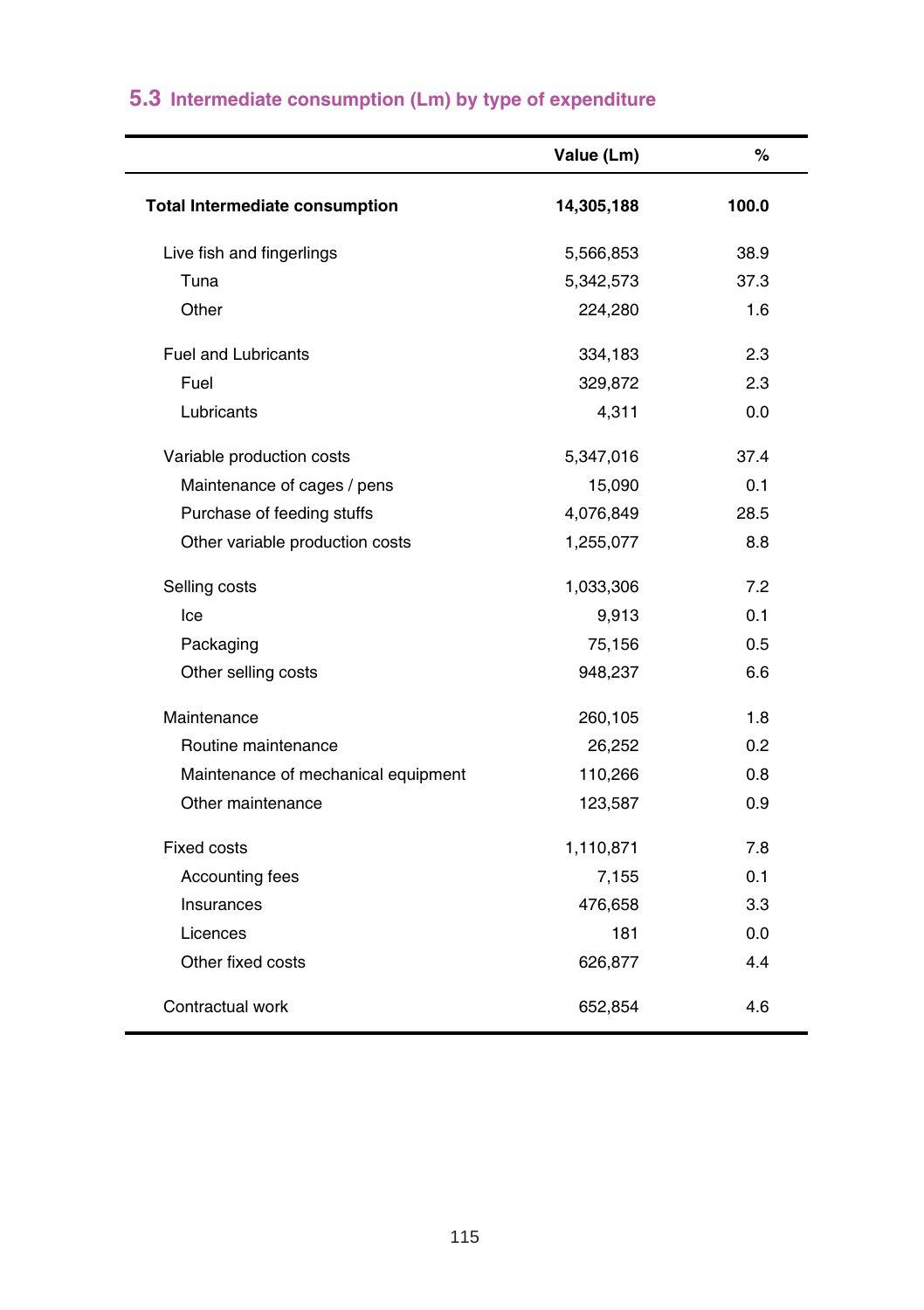

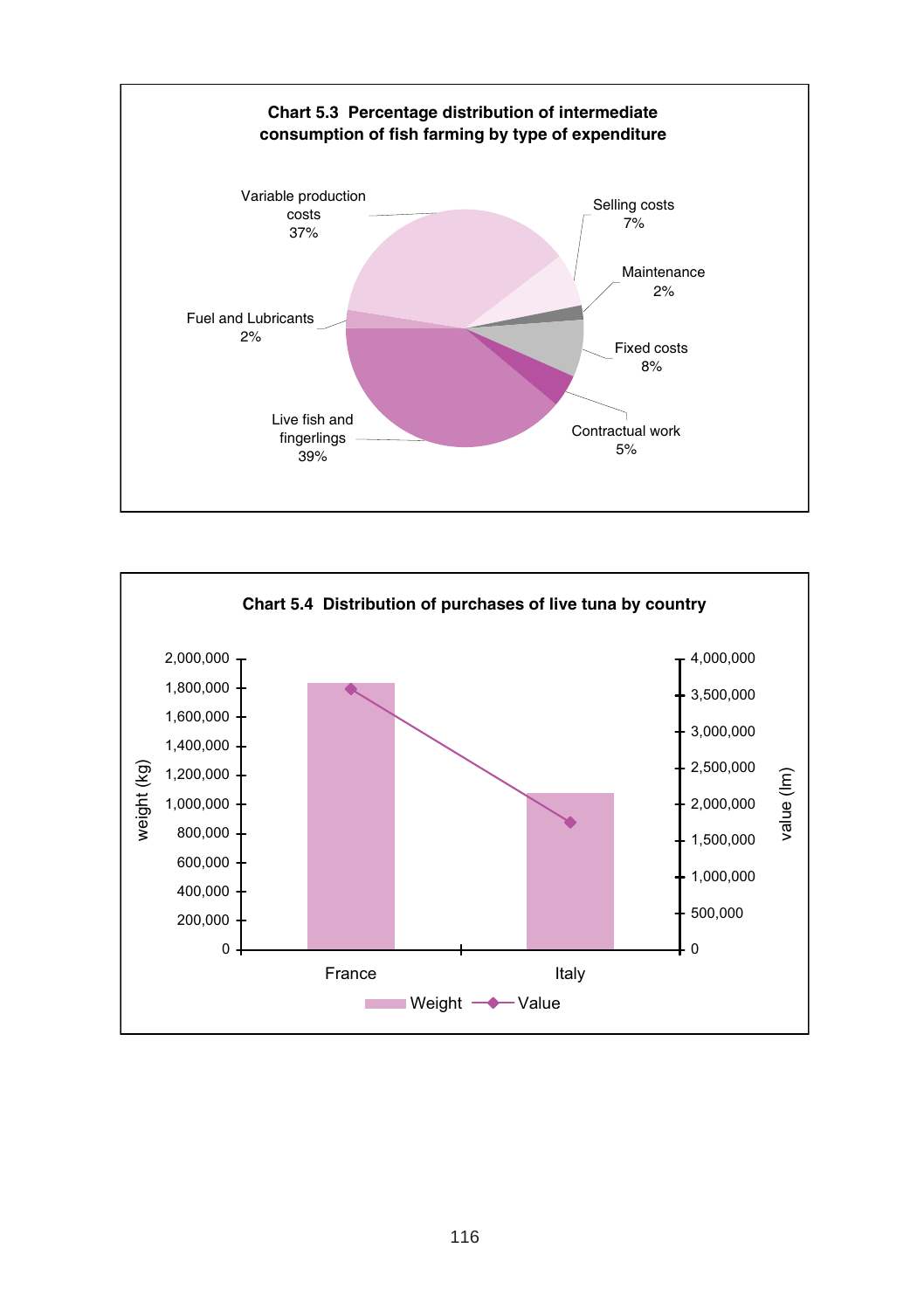# **5.4 Purchases of live tuna by country**

|              | <b>Quantity (Kgs)</b> |       | Value (Lm)    |       |
|--------------|-----------------------|-------|---------------|-------|
|              | <b>Number</b>         | %     | <b>Number</b> | %     |
| <b>TOTAL</b> | 2,913,700             | 100.0 | 5,342,573     | 100.0 |
| France       | 1,834,000             | 62.9  | 3,587,918     | 67.2  |
| Italy        | 1,079,700             | 37.1  | 1,754,655     | 32.8  |

# **5.5 Labour force by sex and age**

|                        |                | <b>Sex</b>   |                |
|------------------------|----------------|--------------|----------------|
|                        | Total          | <b>Males</b> | <b>Females</b> |
| <b>TOTAL</b>           | 192            | 179          | 13             |
| $25$                   | 50             | 47           | 3              |
|                        |                |              |                |
| $25 - 34$              | 67             | 59           | 8              |
| $35 - 44$              | 37             | 36           | 1              |
| $45 - 54$              | 30             | 30           | 0              |
| $55 - 64$              | $\overline{7}$ | 6            | 1              |
| $>= 65$                | 1              | 1            | 0              |
| <b>Direct Labour</b>   | 115            | 114          | 1              |
| $25$                   | 32             | 32           | 0              |
| $25 - 34$              | 44             | 43           | 1              |
| $35 - 44$              | 21             | 21           | 0              |
| $45 - 54$              | 16             | 16           | 0              |
| $55 - 64$              | 1              | 1            | 0              |
| $>= 65$                | 1              | 1            | 0              |
| <b>Indirect Labour</b> | 77             | 65           | 12             |
| $25$                   | 18             | 15           | 3              |
| $25 - 34$              | 23             | 16           | 7              |
| $35 - 44$              | 16             | 15           | $\mathbf{1}$   |
| $45 - 54$              | 14             | 14           | 0              |
| $55 - 64$              | 6              | 5            | 1              |
| $>= 65$                | 0              | 0            | 0              |
|                        |                |              |                |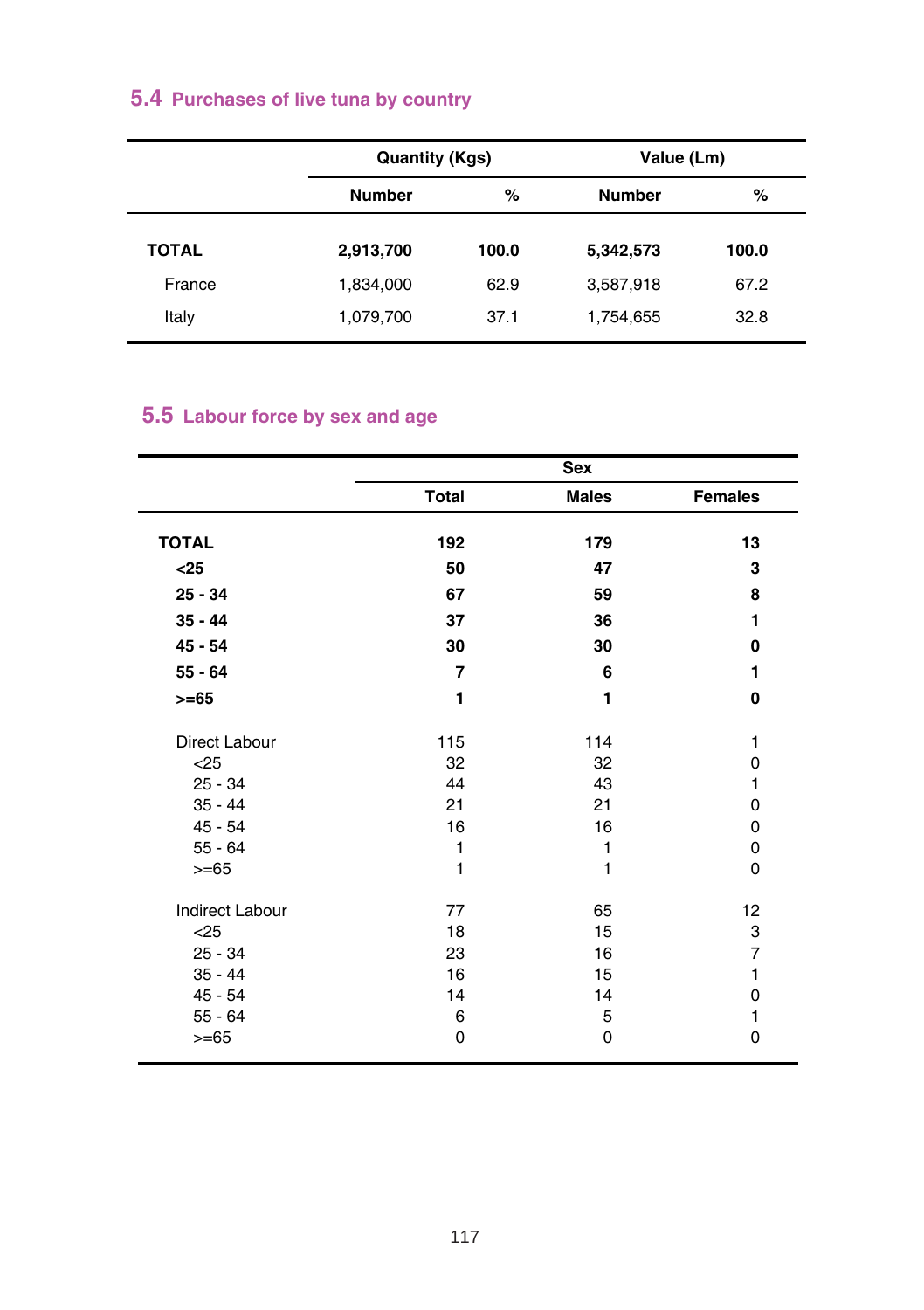

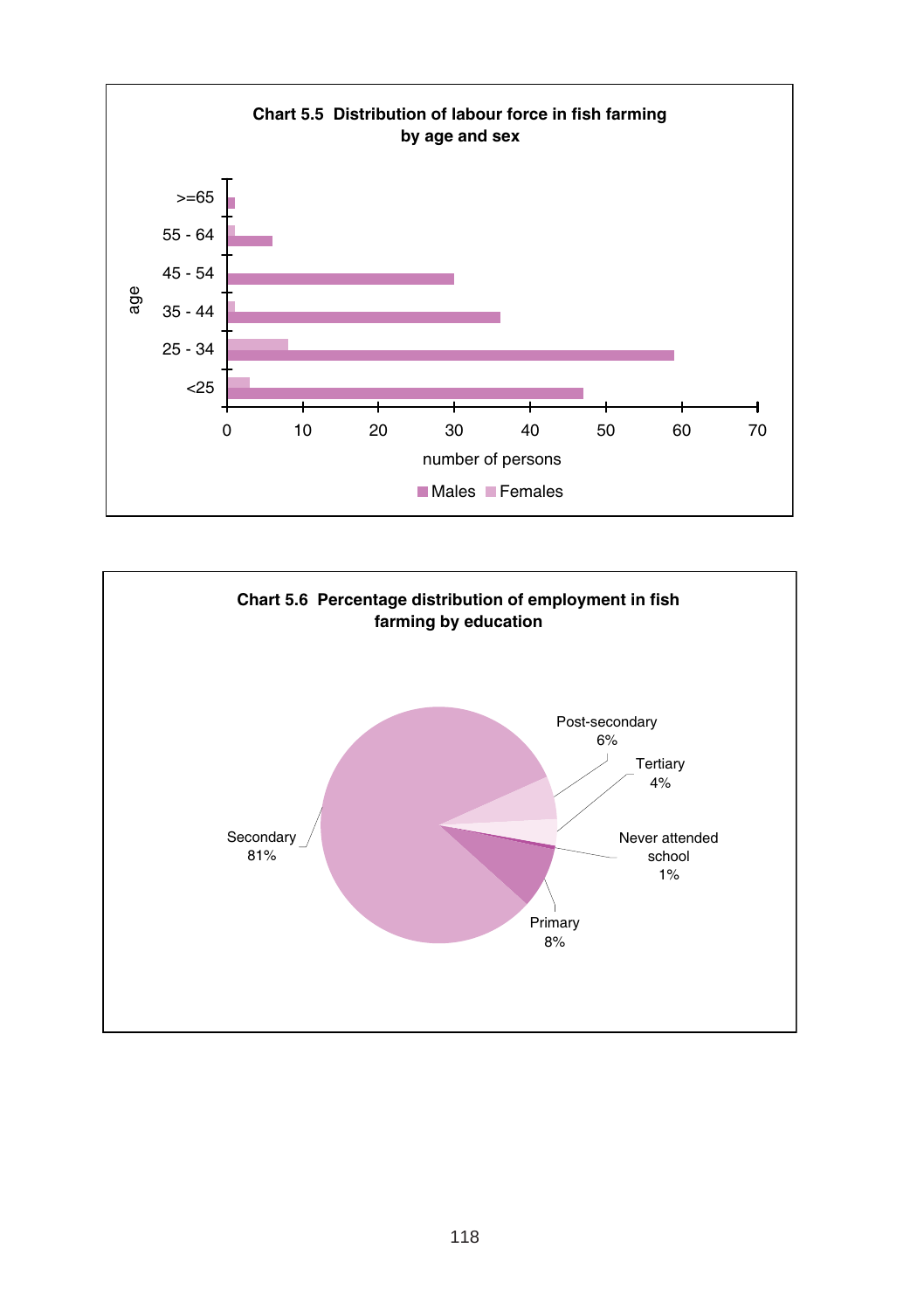#### **5.6 Labour force by sex and nationality**

|                 |              | Sex          |                |
|-----------------|--------------|--------------|----------------|
|                 | <b>Total</b> | <b>Males</b> | <b>Females</b> |
| <b>TOTAL</b>    | 192          | 179          | 13             |
| <b>Maltese</b>  | 164          | 153          | 11             |
| Other           | 28           | 26           | 2              |
| Direct Labour   | 115          | 114          | 1              |
| Maltese         | 93           | 93           | $\Omega$       |
| Other           | 22           | 21           | 1              |
| Indirect Labour | 77           | 65           | 12             |
| Maltese         | 71           | 60           | 11             |
| Other           | 6            | 5            | 1              |

# **5.7 Labour force by sex and education**

|                        | Sex            |                |                |  |  |
|------------------------|----------------|----------------|----------------|--|--|
|                        | Total          | <b>Males</b>   | <b>Females</b> |  |  |
| <b>TOTAL</b>           | 192            | 179            | 13             |  |  |
| Never attended school  | 1              | 1              | 0              |  |  |
| Primary                | 16             | 14             | $\overline{2}$ |  |  |
| Secondary              | 157            | 150            | 7              |  |  |
| Post-secondary         | 11             | 10             | 1              |  |  |
| <b>Tertiary</b>        | $\overline{7}$ | 4              | 3              |  |  |
| Direct Labour          | 115            | 114            | 1              |  |  |
| Never attended school  | $\Omega$       | $\Omega$       | O              |  |  |
| Primary                | $\mathfrak{p}$ | $\mathfrak{p}$ | O              |  |  |
| Secondary              | 107            | 106            |                |  |  |
| Post-secondary         | 5              | 5              | 0              |  |  |
| Tertiary               | 1              | 1              | $\Omega$       |  |  |
| <b>Indirect Labour</b> | 77             | 65             | 12             |  |  |
| Never attended school  | 1              | 1              | $\Omega$       |  |  |
| Primary                | 14             | 12             | 2              |  |  |
| Secondary              | 50             | 44             | 6              |  |  |
| Post-secondary         | 6              | 5              | 1              |  |  |
| Tertiary               | 6              | 3              | 3              |  |  |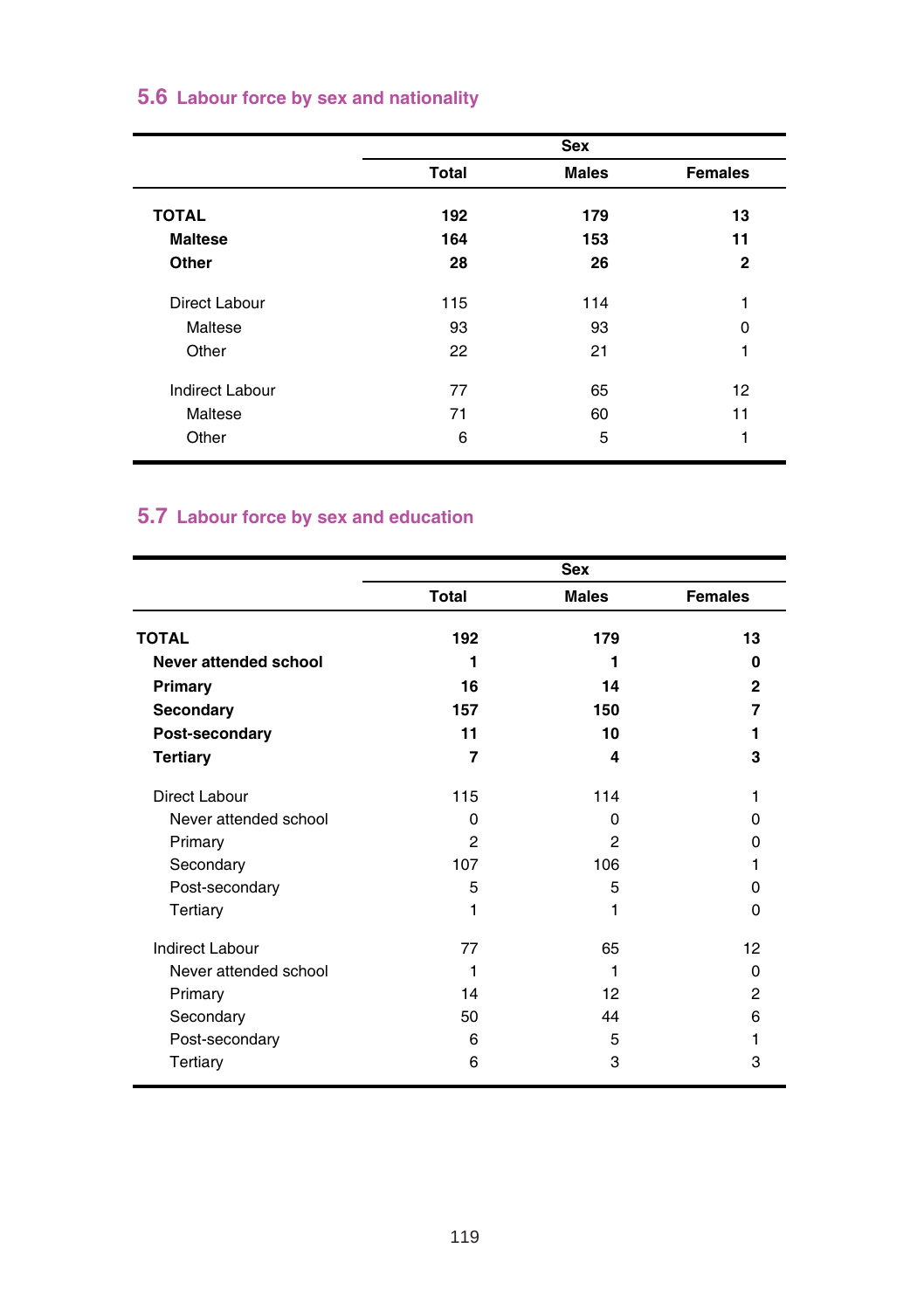|                 | Age class - years |             |       |              |       |          |           |  |
|-----------------|-------------------|-------------|-------|--------------|-------|----------|-----------|--|
|                 | <b>Total</b>      | $25$        | 25-34 | 35-44        | 45-54 | 55-64    | $\geq 65$ |  |
| <b>TOTAL</b>    | 192               | 50          | 67    | 37           | 30    | 7        |           |  |
| <b>Maltese</b>  | 164               | 46          | 50    | 35           | 26    | 6        |           |  |
| Other           | 28                | 4           | 17    | $\mathbf{2}$ | 4     | 1        | 0         |  |
| Direct Labour   | 115               | 32          | 44    | 21           | 16    |          |           |  |
| Maltese         | 93                | 28          | 31    | 19           | 13    |          |           |  |
| Other           | 22                | 4           | 13    | 2            | 3     | $\Omega$ | 0         |  |
| Indirect Labour | 77                | 18          | 23    | 16           | 14    | 6        | 0         |  |
| Maltese         | 71                | 18          | 19    | 16           | 13    | 5        | 0         |  |
| Other           | 6                 | $\mathbf 0$ | 4     | 0            | 1     | 1        | 0         |  |

# **5.8 Labour force by age and nationality**

# **5.9 Labour force by age and education**

|                        | Age class - years |                |                |                |                |          |           |
|------------------------|-------------------|----------------|----------------|----------------|----------------|----------|-----------|
|                        | Total             | $25$           | 25-34          | 35-44          | 45-54          | 55-64    | $\geq 65$ |
| <b>TOTAL</b>           | 192               | 50             | 67             | 37             | 30             | 7        |           |
| Never attended school  | 1                 | O              | O              |                | O              | O        | 0         |
| Primary                | 16                | 1              | 5              | 3              | 3              | 4        | O         |
| Secondary              | 157               | 46             | 57             | 27             | 25             | 2        | 0         |
| Post-secondary         | 11                | 1              | 3              | 4              | $\overline{2}$ | 1        | O         |
| <b>Tertiary</b>        | $\overline{7}$    | $\overline{2}$ | $\overline{2}$ | $\overline{2}$ | O              | Û        |           |
| Direct Labour          | 115               | 32             | 44             | 21             | 16             | 1        |           |
| Never attended school  | $\Omega$          | O              | 0              | 0              | O              | O        | 0         |
| Primary                | 2                 | O              | 1              |                | $\Omega$       | O        | 0         |
| Secondary              | 107               | 32             | 43             | 16             | 15             | 1        | 0         |
| Post-secondary         | 5                 | $\Omega$       | $\Omega$       | 4              | 1              | O        | 0         |
| Tertiary               |                   | $\Omega$       | $\Omega$       | $\Omega$       | $\Omega$       | $\Omega$ | 1         |
| <b>Indirect Labour</b> | 77                | 18             | 23             | 16             | 14             | 6        | 0         |
| Never attended school  | 1                 | 0              | $\Omega$       |                | $\Omega$       | 0        | 0         |
| Primary                | 14                | 1              | 4              | $\overline{2}$ | 3              | 4        | 0         |
| Secondary              | 50                | 14             | 14             | 11             | 10             | 1        | 0         |
| Post-secondary         | 6                 | 1              | 3              | 0              |                |          | O         |
| Tertiary               | 6                 | 2              | $\overline{2}$ | $\overline{2}$ | O              | O        | O         |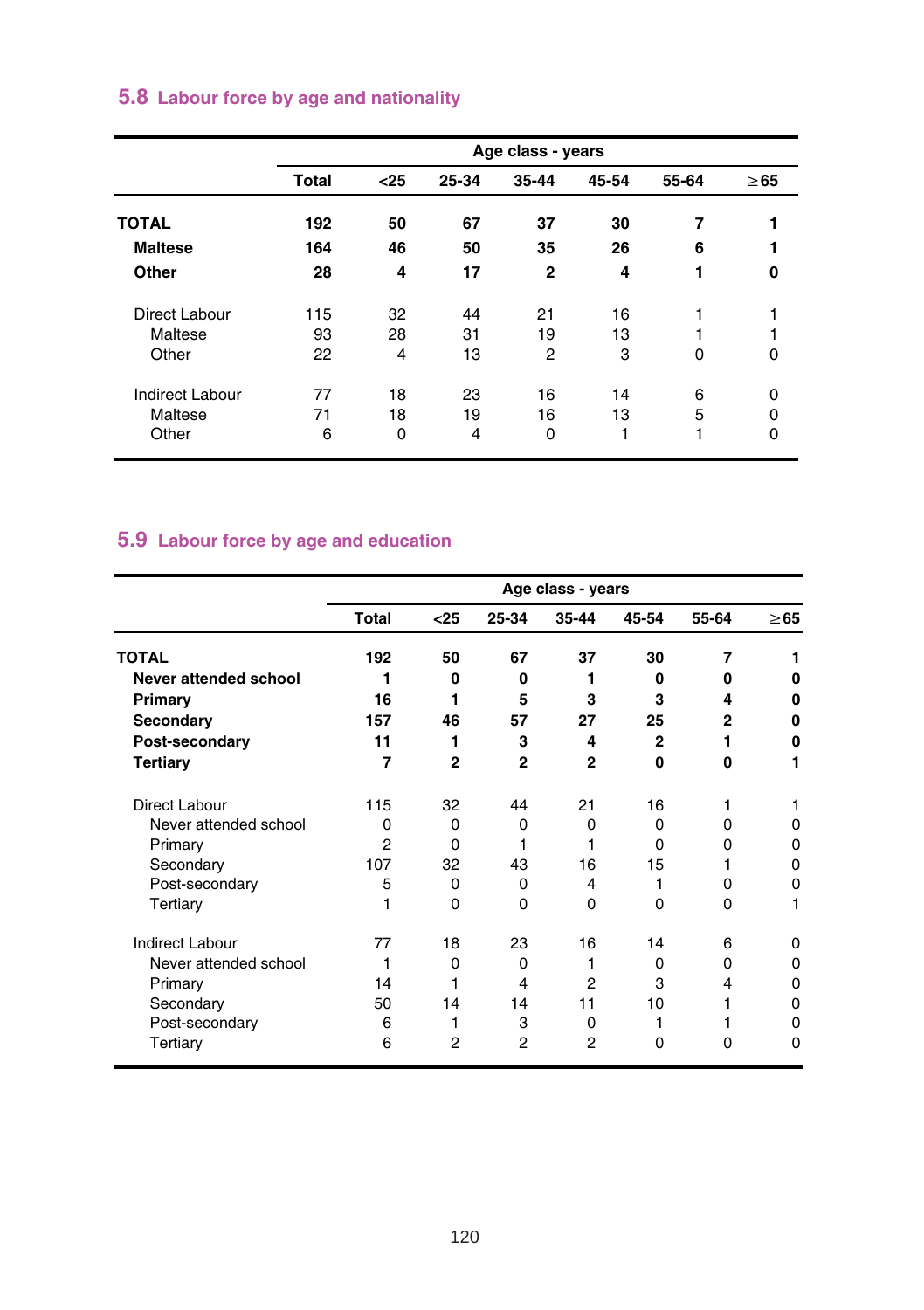

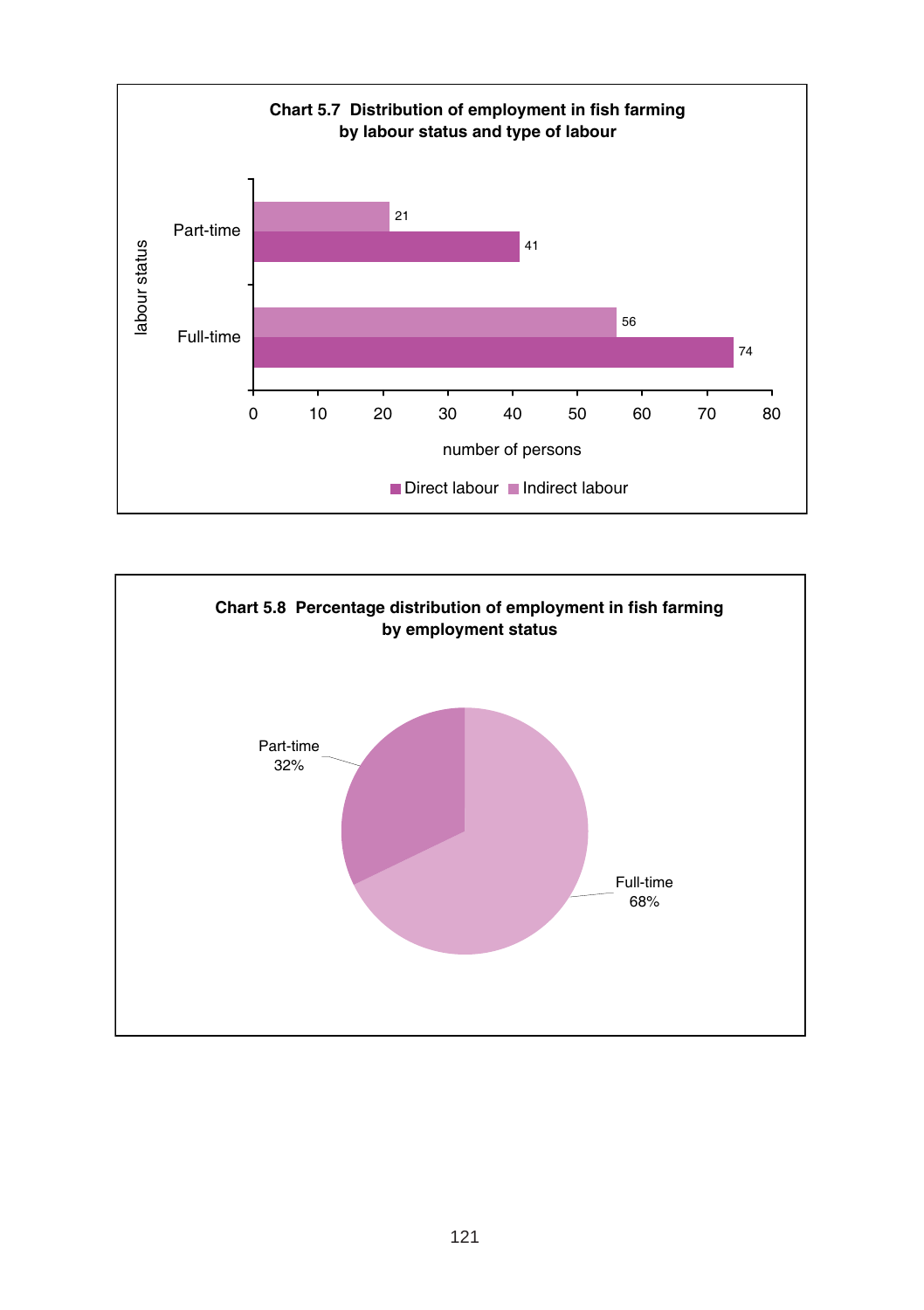|                       |                |                         | <b>Full time</b>   | Part time               |                    |  |  |
|-----------------------|----------------|-------------------------|--------------------|-------------------------|--------------------|--|--|
|                       | <b>Total</b>   | <b>Direct</b><br>Labour | Indirect<br>Labour | <b>Direct</b><br>Labour | Indirect<br>Labour |  |  |
| <b>TOTAL</b>          | 192            | 74                      | 56                 | 41                      | 21                 |  |  |
| Sex                   | 192            | 74                      | 56                 | 41                      | 21                 |  |  |
| Males                 | 179            | 73                      | 49                 | 41                      | 16                 |  |  |
| Females               | 13             | 1                       | $\overline{7}$     | $\mathbf 0$             | 5                  |  |  |
| Age                   | 192            | 74                      | 56                 | 41                      | 21                 |  |  |
| $25$                  | 50             | 17                      | 14                 | 15                      | 4                  |  |  |
| $25 - 34$             | 67             | 33                      | 14                 | 11                      | 9                  |  |  |
| $35 - 44$             | 37             | 10                      | 10                 | 11                      | 6                  |  |  |
| $45 - 54$             | 30             | 14                      | 12                 | $\overline{2}$          | 2                  |  |  |
| $55 - 64$             | $\overline{7}$ | $\Omega$                | 6                  | $\mathbf{1}$            | 0                  |  |  |
| $\geq 65$             | $\mathbf{1}$   | $\mathbf 0$             | $\mathbf 0$        | $\mathbf{1}$            | 0                  |  |  |
| Nationality           | 192            | 74                      | 56                 | 41                      | 21                 |  |  |
| Maltese               | 164            | 53                      | 53                 | 40                      | 18                 |  |  |
| Other                 | 28             | 21                      | 3                  | $\mathbf{1}$            | 3                  |  |  |
| Education             | 192            | 74                      | 56                 | 41                      | 21                 |  |  |
| Never attended school | $\mathbf{1}$   | $\Omega$                | $\Omega$           | 0                       | $\mathbf{1}$       |  |  |
| Primary               | 16             | $\mathbf 0$             | 11                 | $\overline{2}$          | 3                  |  |  |
| Secondary             | 157            | 73                      | 34                 | 34                      | 16                 |  |  |
| Post-secondary        | 11             | $\mathbf{1}$            | 5                  | $\overline{4}$          | 1                  |  |  |
| Tertiary              | $\overline{7}$ | $\mathbf 0$             | 6                  | $\mathbf{1}$            | 0                  |  |  |

# **5.10 Labour force by type of work**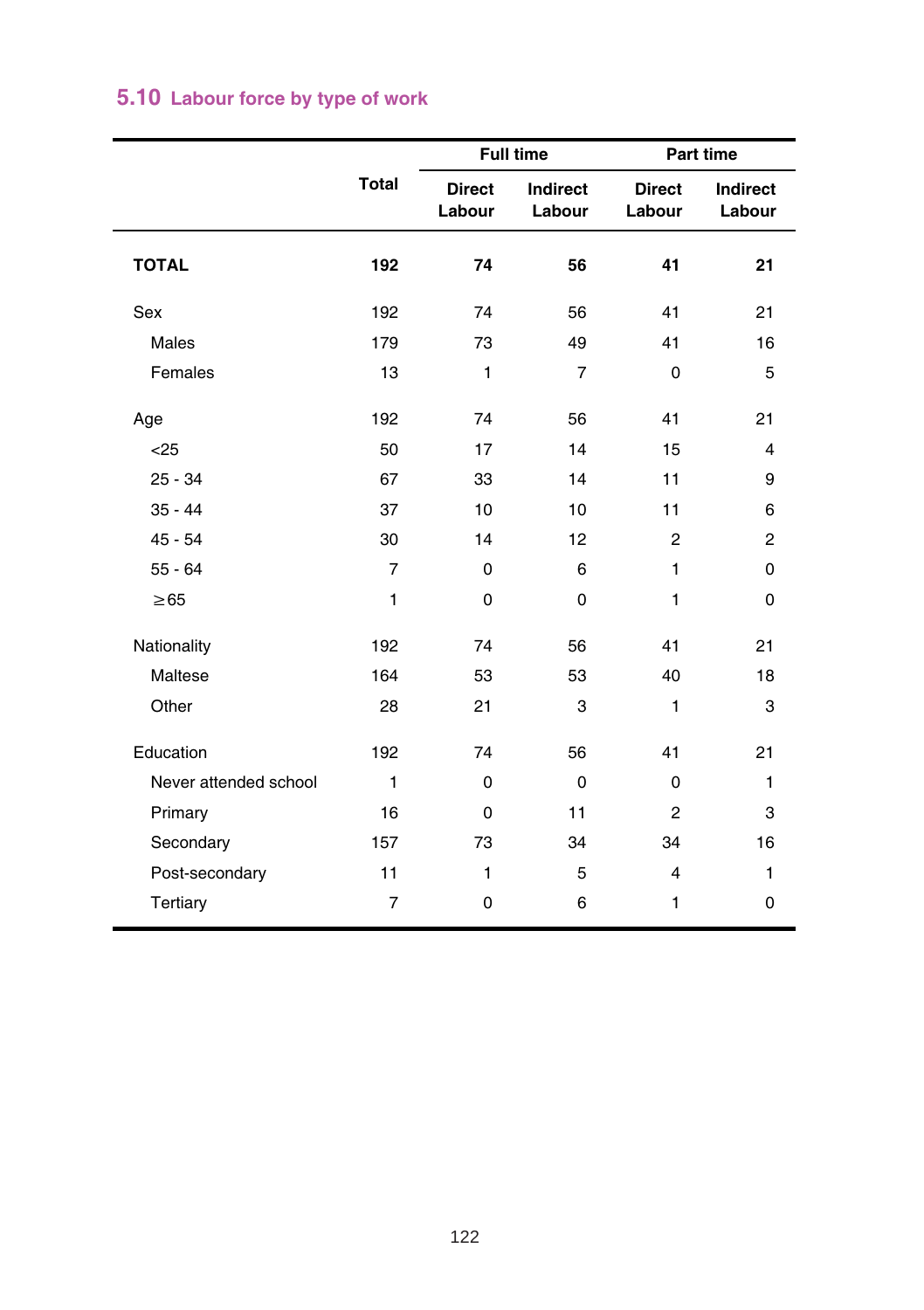# **Chapter 6 - Economic Accounts for Fisheries**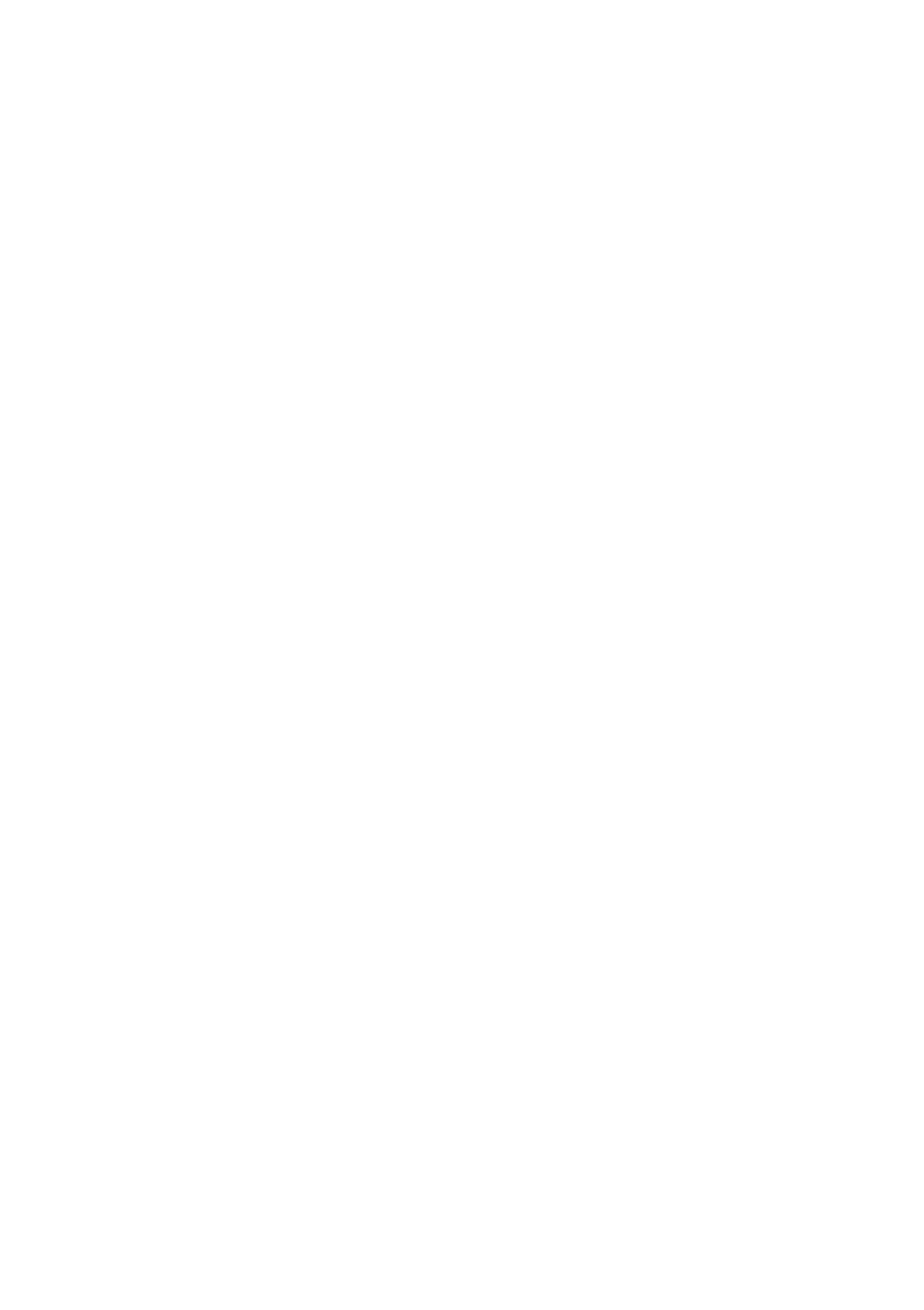|                                | <b>Total</b> | Open Sea  | Tuna<br><b>Farming and</b><br>Aquaculture |
|--------------------------------|--------------|-----------|-------------------------------------------|
| Output of the fisheries sector | 25,651,728   | 3,879,008 | 21,772,720                                |
| <b>Total fish</b>              | 24,998,874   | 3,879,008 | 21,119,866                                |
| Sales to official markets      | 2,293,319    | 2,293,319 | 0                                         |
| Direct sales to consumers      | 1,412,692    | 1,412,692 | 0                                         |
| Own consumption                | 171,290      | 171,290   | 0                                         |
| Exports                        | 21,119,866   | O         | 21,119,866                                |
| Feed                           | 1,707        | 1,707     | 0                                         |
| Blue fin tuna                  | 19,762,778   | 776,822   | 18,985,956                                |
| Sales to official markets      | 731,608      | 731,608   | 0                                         |
| Direct sales to consumers      | 38,623       | 38,623    | 0                                         |
| Own consumption                | 6,590        | 6,590     | 0                                         |
| Exports                        | 18,985,956   | 0         | 18,985,956                                |
| Feed                           | 0            | 0         | 0                                         |
| Dorado (Dolphin fish)          | 452,953      | 452,953   | 0                                         |
| Sales to official markets      | 299,271      | 299,271   | 0                                         |
| Direct sales to consumers      | 137,608      | 137,608   | 0                                         |
| Own consumption                | 16,074       | 16,074    | 0                                         |
| Exports                        | 0            | 0         | 0                                         |
| Feed                           | 0            | 0         | $\Omega$                                  |
| Shrimp                         | 808,416      | 808,416   | 0                                         |
| Sales to official markets      | 209,961      | 209,961   | 0                                         |
| Direct sales to consumers      | 596,898      | 596,898   | 0                                         |
| Own consumption                | 1,557        | 1,557     | 0                                         |
| Exports                        | 0            | 0         | 0                                         |
| Feed                           | 0            | 0         | $\Omega$                                  |

# **6.1 Output of the fisheries sector (Lm) at current market prices: 2005 …**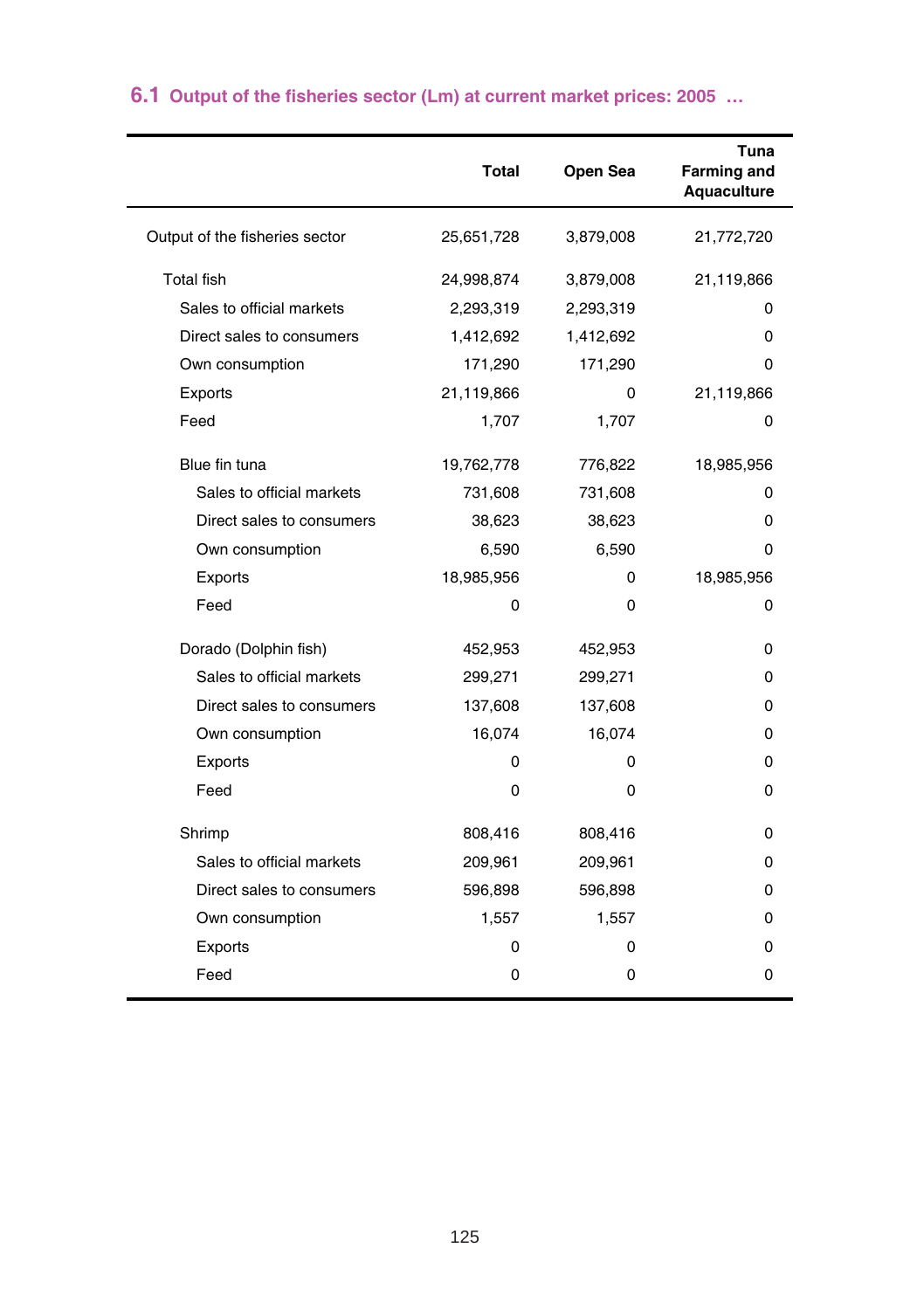|                           | Total     | Open Sea     | Tuna<br><b>Farming and</b><br>Aquaculture |
|---------------------------|-----------|--------------|-------------------------------------------|
| Swordfish                 |           |              |                                           |
|                           | 806,701   | 806,701      | 0                                         |
| Sales to official markets | 679,017   | 679,017      | 0                                         |
| Direct sales to consumers | 113,162   | 113,162      | O                                         |
| Own consumption           | 14,522    | 14,522       | O                                         |
| Exports                   | $\Omega$  | <sup>0</sup> | U                                         |
| Feed                      | $\Omega$  | 0            | O                                         |
| Other fresh fish          | 3,168,026 | 1,034,116    | 2,133,910                                 |
| Sales to official markets | 373,462   | 373,462      | 0                                         |
| Direct sales to consumers | 526,400   | 526,400      | O                                         |
| Own consumption           | 132,547   | 132,547      | O                                         |
| Exports                   | 2,133,910 | 0            | 2,133,910                                 |
| Feed                      | 1,707     | 1,707        | 0                                         |
| Contractual work          | 652,854   | 0            | 652,854                                   |

# **… 6.1 Output of the fisheries sector (Lm) at current market prices: 2005**

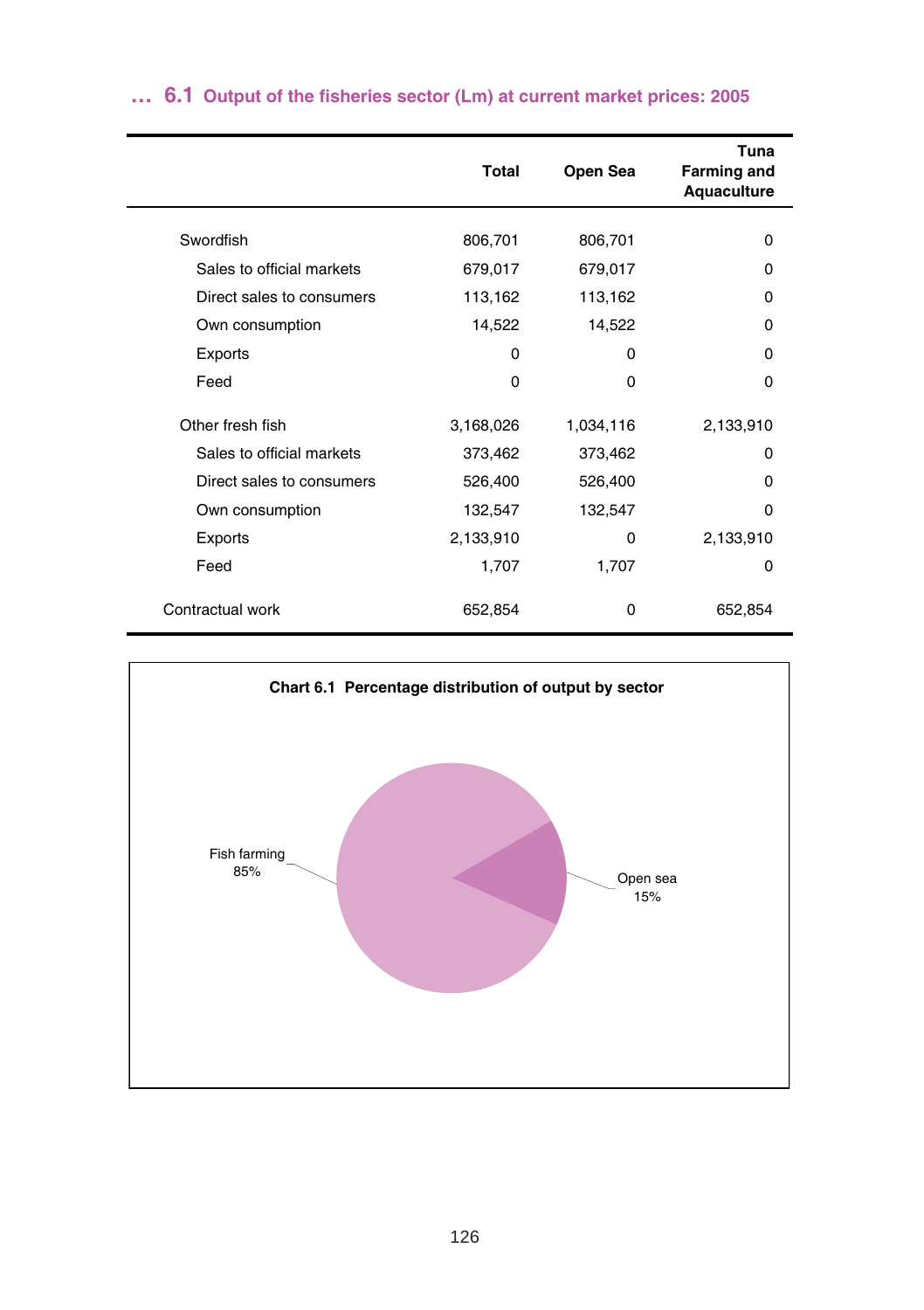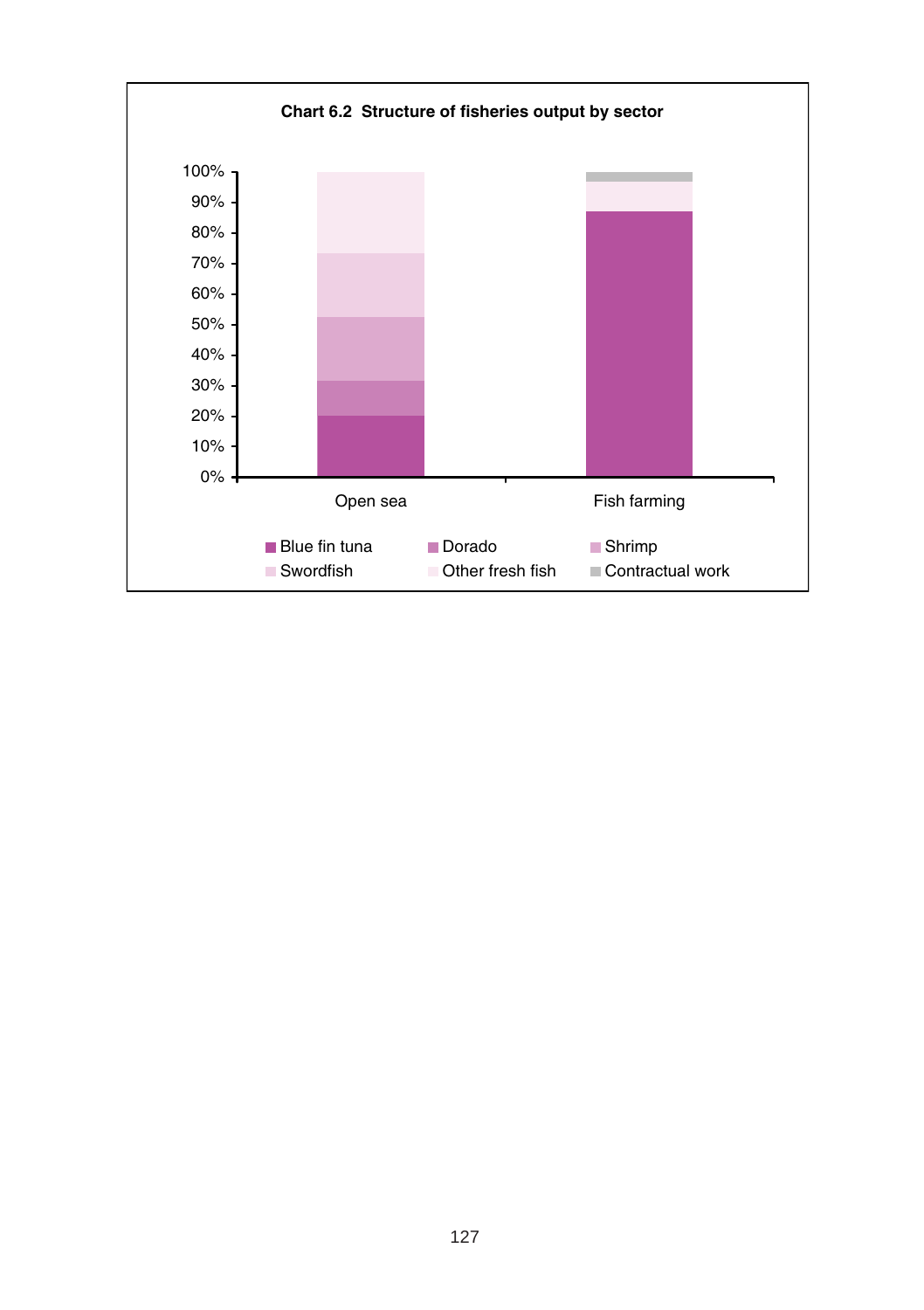|                                                  | <b>Total</b> | Open Sea  | Tuna<br><b>Farming and</b><br>Aquaculture |
|--------------------------------------------------|--------------|-----------|-------------------------------------------|
| Total intermediate consumption                   | 16,272,841   | 1,967,653 | 14,305,188                                |
| Purchases of live fish                           | 5,566,853    | 0         | 5,566,853                                 |
| Tuna                                             | 5,342,573    | 0         | 5,342,573                                 |
| Other                                            | 224,280      | 0         | 224,280                                   |
| <b>Fuel and Lubricants</b>                       | 1,320,072    | 985,889   | 334,183                                   |
| Fuel                                             | 1,253,884    | 924,012   | 329,872                                   |
| Lubricants                                       | 66,188       | 61,877    | 4,311                                     |
| <b>Variable Production Costs</b>                 | 5,750,908    | 403,892   | 5,347,016                                 |
| Maintenance of nets / cages                      | 48,176       | 33,086    | 15,090                                    |
| Purchase of ropes                                | 67,331       | 67,331    | 0                                         |
| Purchase of palm fronds                          | 2,441        | 2,441     | 0                                         |
| Purchase of bait                                 | 4,341,843    | 264,994   | 4,076,849                                 |
| Other variable production costs                  | 1,291,117    | 36,040    | 1,255,077                                 |
| <b>Selling Costs</b>                             | 1,096,516    | 63,210    | 1,033,306                                 |
| lce                                              | 47,417       | 37,504    | 9,913                                     |
| Packaging                                        | 85,485       | 10,329    | 75,156                                    |
| Other selling costs                              | 963,614      | 15,377    | 948,237                                   |
| Maintenance                                      | 647,727      | 387,622   | 260,105                                   |
| Boat painting                                    | 85,512       | 85,512    | 0                                         |
| Routine maintenance<br>Maintenance of mechanical | 188,503      | 162,251   | 26,252                                    |
| equipment                                        | 140,206      | 29,940    | 110,266                                   |
| Spare parts                                      | 75,181       | 75,181    | 0                                         |
| Other maintenance                                | 158,325      | 34,738    | 123,587                                   |
| <b>Fixed costs</b>                               | 1,237,911    | 127,040   | 1,110,871                                 |
| Accounting fees                                  | 21,959       | 14,804    | 7,155                                     |
| <b>Vessel insurances</b>                         | 520,189      | 43,531    | 476,658                                   |
| <b>Fishing licences</b>                          | 21,309       | 21,128    | 181                                       |
| Extinguishers                                    | 8,639        | 8,639     | $\Omega$                                  |
| Other fixed costs                                | 665,815      | 38,938    | 626,877                                   |
| <b>Contractual Work</b>                          | 652,854      | 0         | 652,854                                   |

# **6.2 Intermediate consumption (Lm) at current market prices: 2005**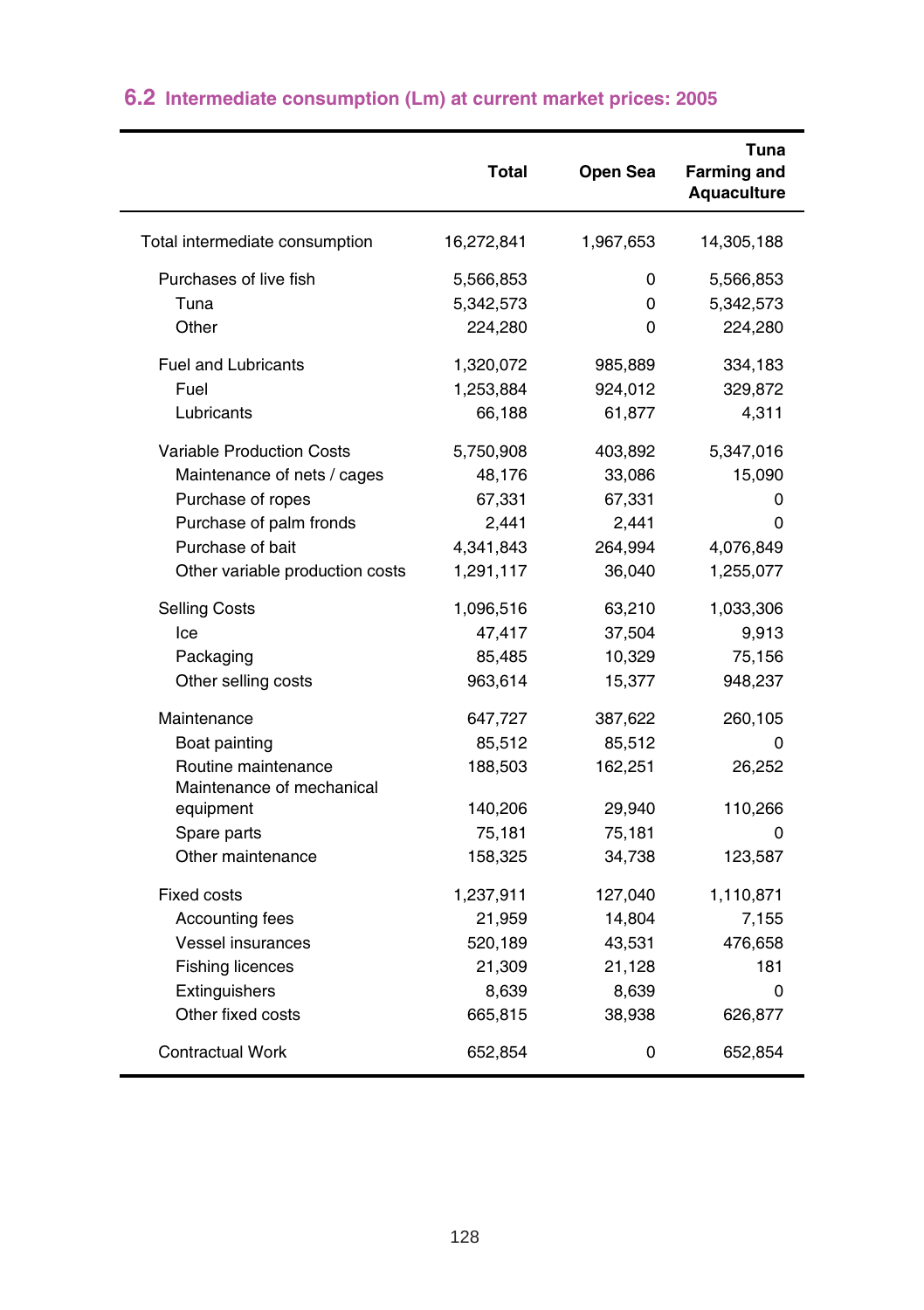

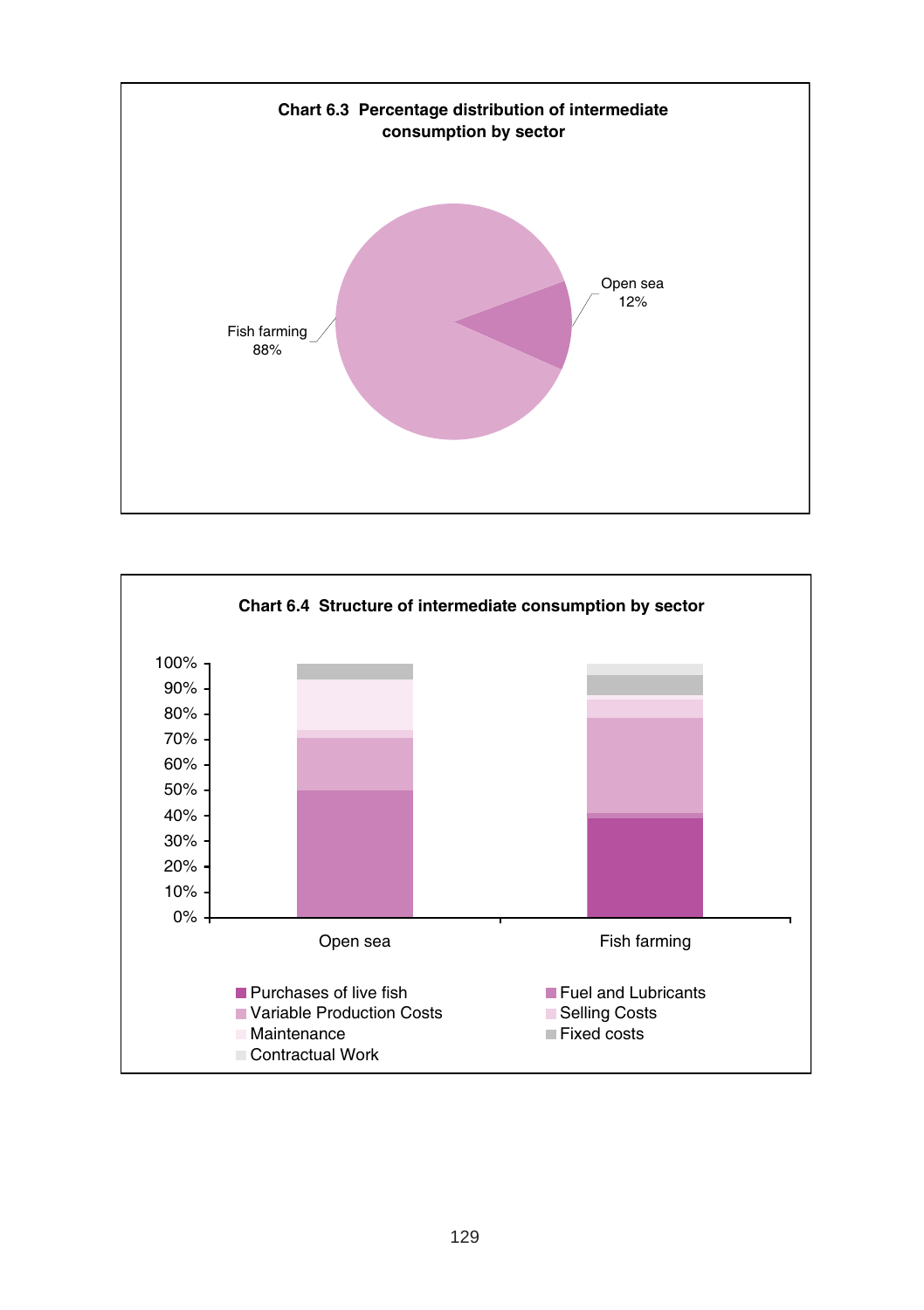|                                | <b>Total</b> | Open Sea  | Tuna<br><b>Farming and</b><br>Aquaculture |
|--------------------------------|--------------|-----------|-------------------------------------------|
| Output of the fisheries sector | 25,651,728   | 3,879,008 | 21,772,720                                |
| Total intermediate consumption | 16,272,841   | 1,967,653 | 14,305,188                                |
| Gross value added              | 9,378,887    | 1,911,355 | 7,467,532                                 |
| Fixed capital consumption      | 919,118      | 621,826   | 297,292                                   |
| Net value added/Factor Income  | 8.459.769    | 1,289,529 | 7,170,240                                 |
| Compensation of employees      | 1,600,775    | 483,983   | 1,116,792                                 |
| <b>Direct Labour Costs</b>     | 1,473,331    | 483,983   | 989,348                                   |
| <b>Indirect Labour Costs</b>   | 127,444      | 0         | 127,444                                   |
| Operating surplus              | 6,858,994    | 805,546   | 6,053,448                                 |
| Imputed interest               | 490,257      | 429,768   | 60,489                                    |
| Entrepreneurial income         | 6,368,737    | 375,778   | 5,992,959                                 |

# **6.3 Distribution of factor income (Lm) at current market prices: 2005**

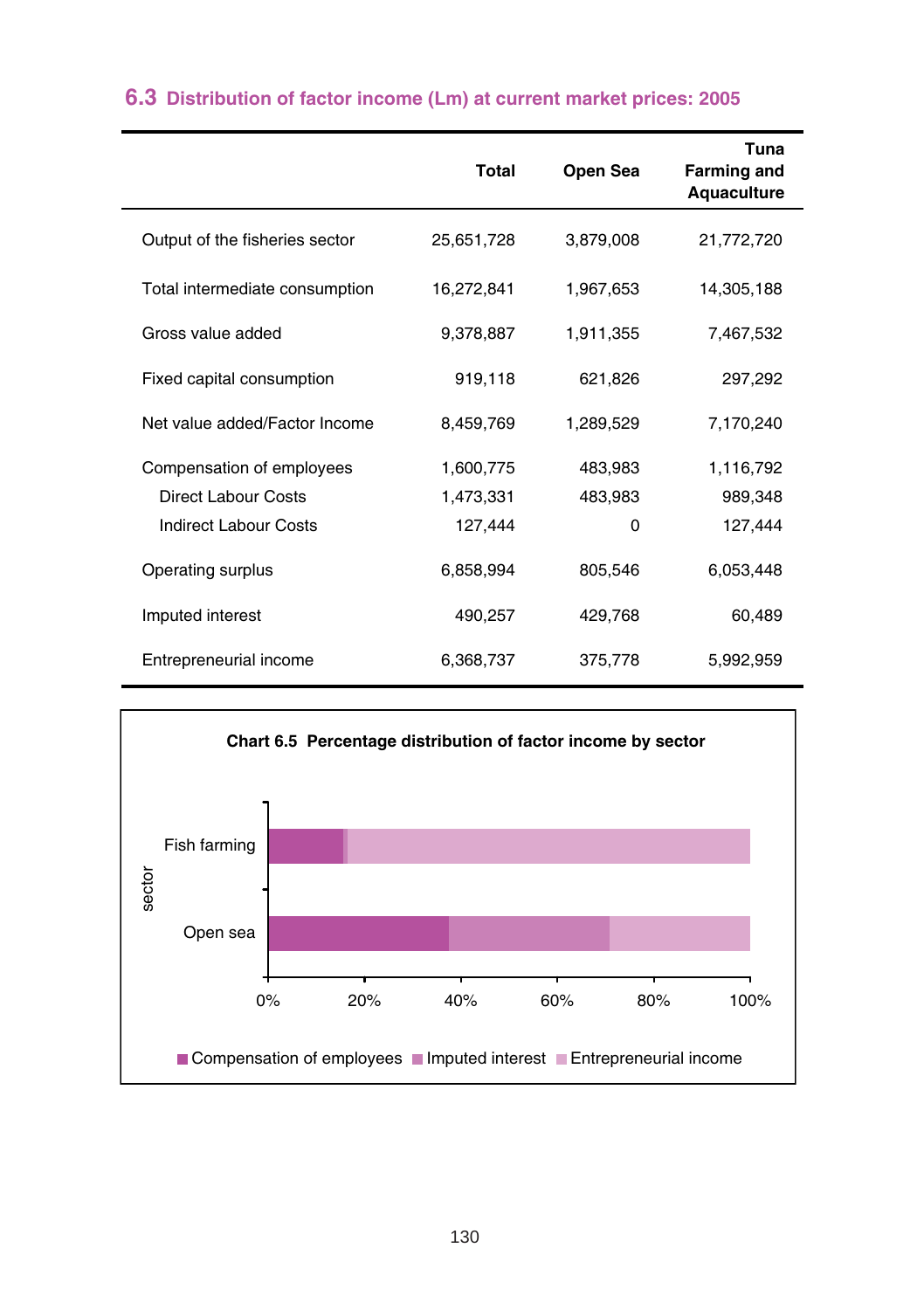|                              | 1996      | 2005      | $±\%$ 2005/1996 |
|------------------------------|-----------|-----------|-----------------|
| Output of open sea fishing   | 2,217,292 | 3,879,008 | 74.9            |
| Trawler                      | 290,306   | 893,742   | 207.9           |
|                              |           |           |                 |
| MFV/MPV                      | 1,159,025 | 2,233,225 | 92.7            |
| Luzzu                        | 372,472   | 437,755   | 17.5            |
| Kajjik                       | 178,633   | 215,382   | 20.6            |
| Firilla                      | 13,283    | 1,734     | $-86.9$         |
| Other                        | 203,573   | 97,169    | $-52.3$         |
| Intermediate consumption     | 1,323,724 | 1,967,653 | 48.6            |
| Trawler                      | 169,096   | 368,434   | 117.9           |
| MFV/MPV                      | 668,338   | 1,183,775 | 77.1            |
| Luzzu                        | 181,350   | 224,497   | 23.8            |
| Kajjik                       | 120,980   | 155,536   | 28.6            |
| Firilla                      | 7,078     | 3,048     | $-56.9$         |
| Other                        | 176,882   | 32,363    | $-81.7$         |
| Gross value added            | 893,568   | 1,911,355 | 113.9           |
| Number of vessels            | 1,503     | 1,087     | $-27.7$         |
| Gross value added per vessel | 595       | 1,758     | 195.8           |

### **of vessel at current market prices: 2005 6.4 Gross value added (Lm) of active open sea fishing vessels by type**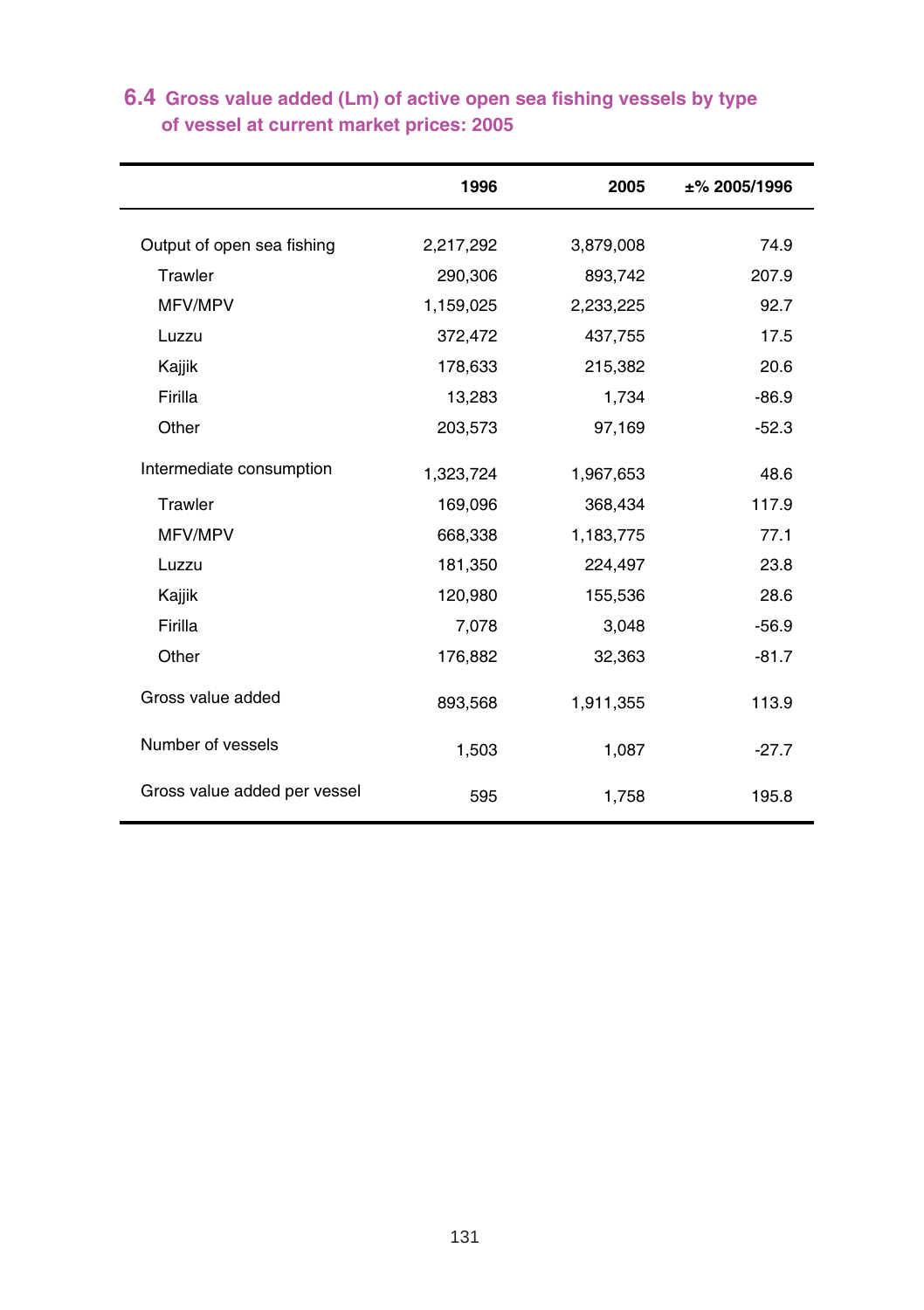|                              | 1996       | 2005      | ±%2005/1996 |
|------------------------------|------------|-----------|-------------|
| Output of open sea fishing   | 2,217,292  | 3,879,008 | 74.9        |
| F/MFA                        | 1,933,199  | 3,450,460 | 78.5        |
| MF/PTF/MFB                   | 284,093    | 428,548   | 50.8        |
| Intermediate consumption     | 1,323,724  | 1,967,653 | 48.6        |
| F/MFA                        | 973,477    | 1,524,595 | 56.6        |
| MF/PTF/MFB                   | 350,247    | 443,058   | 26.5        |
| Gross value added            | 893,568    | 1,911,355 | 113.9       |
| F/MFA                        | 959,722    | 1,925,865 | 100.7       |
| MF/PTF/MFB                   | $-66, 154$ | $-14,510$ | $-78.1$     |
| Number of vessels            | 1,503      | 1,087     | $-27.7$     |
| F/MFA                        | 266        | 345       | 29.7        |
| MF/PTF/MFB                   | 1,237      | 742       | $-40$       |
| Gross value added per vessel | 595        | 1,758     | 195.8       |
| F/MFA                        | 3,608      | 5,582     | 54.7        |
| MF/PTF/MFB                   | $-53$      | $-20$     | $-63.4$     |
|                              |            |           |             |

# **at current market prices: 2005 6.5 Gross value added (Lm) of active open sea fishing vessels by license**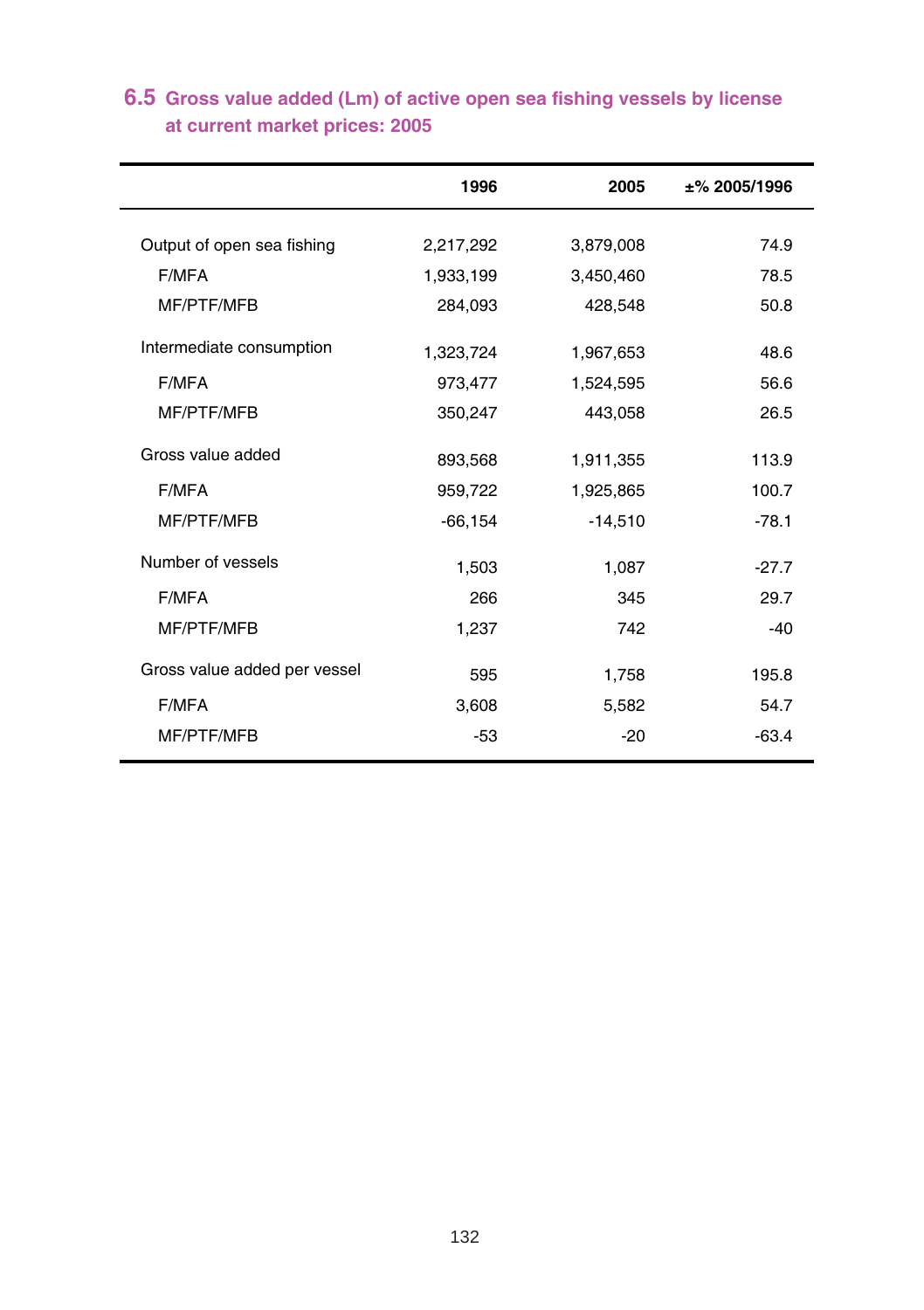|                              | 1996      | 2005      | $±\%$ 2005/1996 |
|------------------------------|-----------|-----------|-----------------|
| Output of open sea fishing   | 2,341,012 | 3,380,726 | 44.4            |
| Trawler                      | 306,504   | 778,936   | 154.1           |
|                              |           |           |                 |
| MFV/MPV                      | 1,223,696 | 1,946,354 | 59.1            |
| Luzzu                        | 393,255   | 381,523   | -3              |
| Kajjik                       | 188,600   | 187,715   | $-0.5$          |
| Firilla                      | 14,024    | 1,512     | $-89.2$         |
| Other                        | 214,932   | 84,687    | $-60.6$         |
| Intermediate consumption     | 1,397,585 | 1,714,896 | 22.7            |
| Trawler                      | 178,531   | 321,106   | 79.9            |
| MFV/MPV                      | 705,630   | 1,031,712 | 46.2            |
| Luzzu                        | 191,469   | 195,659   | 2.2             |
| Kajjik                       | 127,730   | 135,556   | 6.1             |
| Firilla                      | 7,473     | 2,656     | $-64.5$         |
| Other                        | 186,752   | 28,206    | $-84.9$         |
| Gross value added            | 943,427   | 1,665,830 | 76.6            |
| Number of vessels            | 1,503     | 1,087     | $-27.7$         |
| Gross value added per vessel | 628       | 1,533     | 144.1           |

### **of vessel at constant 2000 prices 6.6 Gross value added (Lm) of active open sea fishing vessels by type**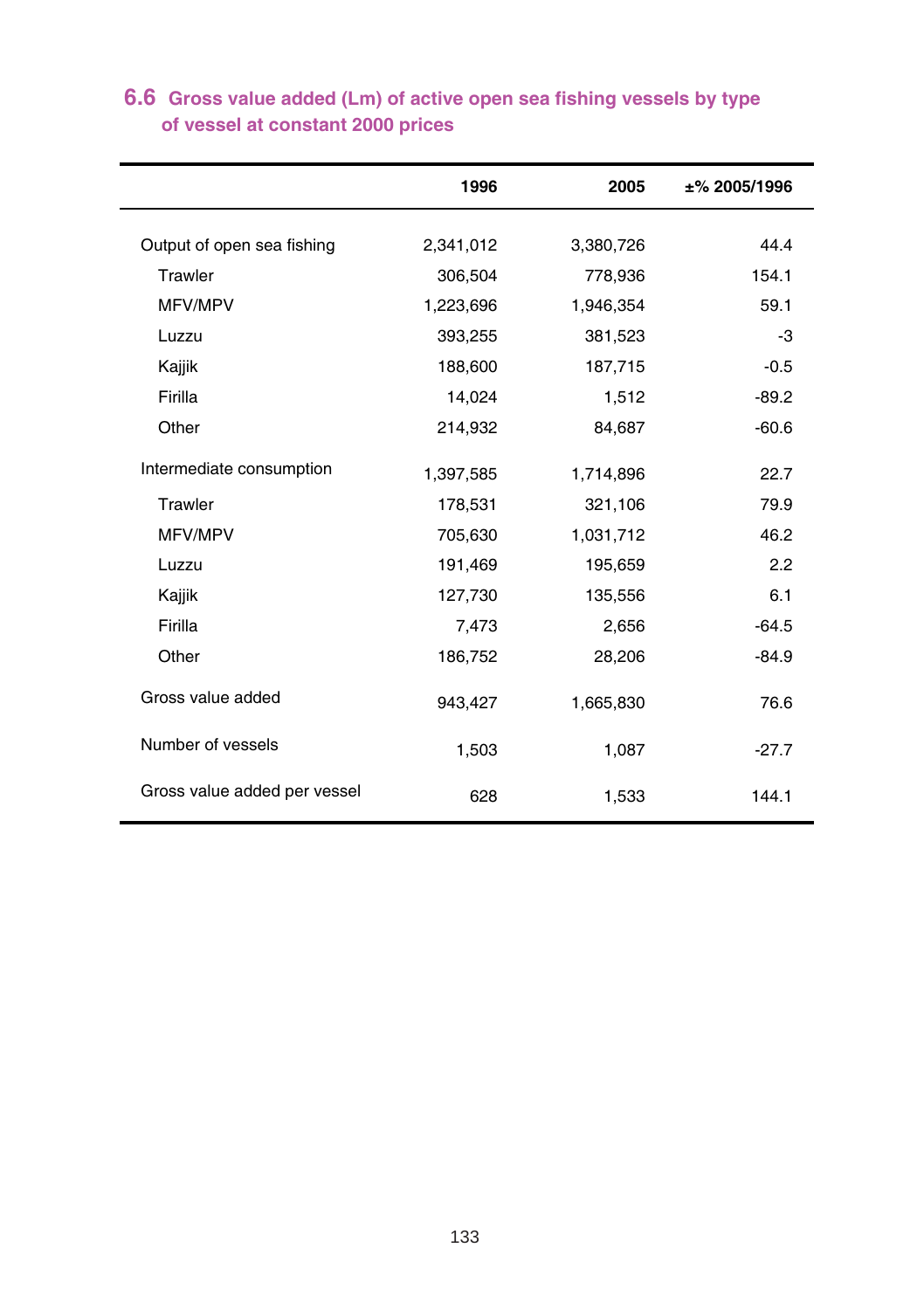|                              | 1996      | 2005      | $±\%$ 2005/1996 |
|------------------------------|-----------|-----------|-----------------|
| Output of open sea fishing   | 2,341,012 | 3,380,726 | 44.4            |
| F/MFA                        | 2,041,067 | 3,007,227 | 47.3            |
| MF/PTF/MFB                   | 299,945   | 373,499   | 24.5            |
| Intermediate consumption     | 1,397,585 | 1,714,896 | 22.7            |
| F/MFA                        | 1,027,795 | 1,328,752 | 29.3            |
| MF/PTF/MFB                   | 369,790   | 386,145   | 4.4             |
| Gross value added            | 943,427   | 1,665,830 | 76.6            |
| F/MFA                        | 1,013,272 | 1,678,476 | 65.6            |
| MF/PTF/MFB                   | $-69,845$ | $-12,646$ | $-81.9$         |
| Number of vessels            | 1,503     | 1,087     | $-27.7$         |
| F/MFA                        | 266       | 345       | 29.7            |
| MF/PTF/MFB                   | 1,237     | 742       | $-40.0$         |
| Gross value added per vessel | 628       | 1,533     | 144.1           |
| F/MFA                        | 3,809     | 4,865     | 27.7            |
| MF/PTF/MFB                   | $-56$     | $-17$     | $-69.8$         |
|                              |           |           |                 |

# **at constant 2000 prices 6.7 Gross value added (Lm) of active open sea fishing vessels by license**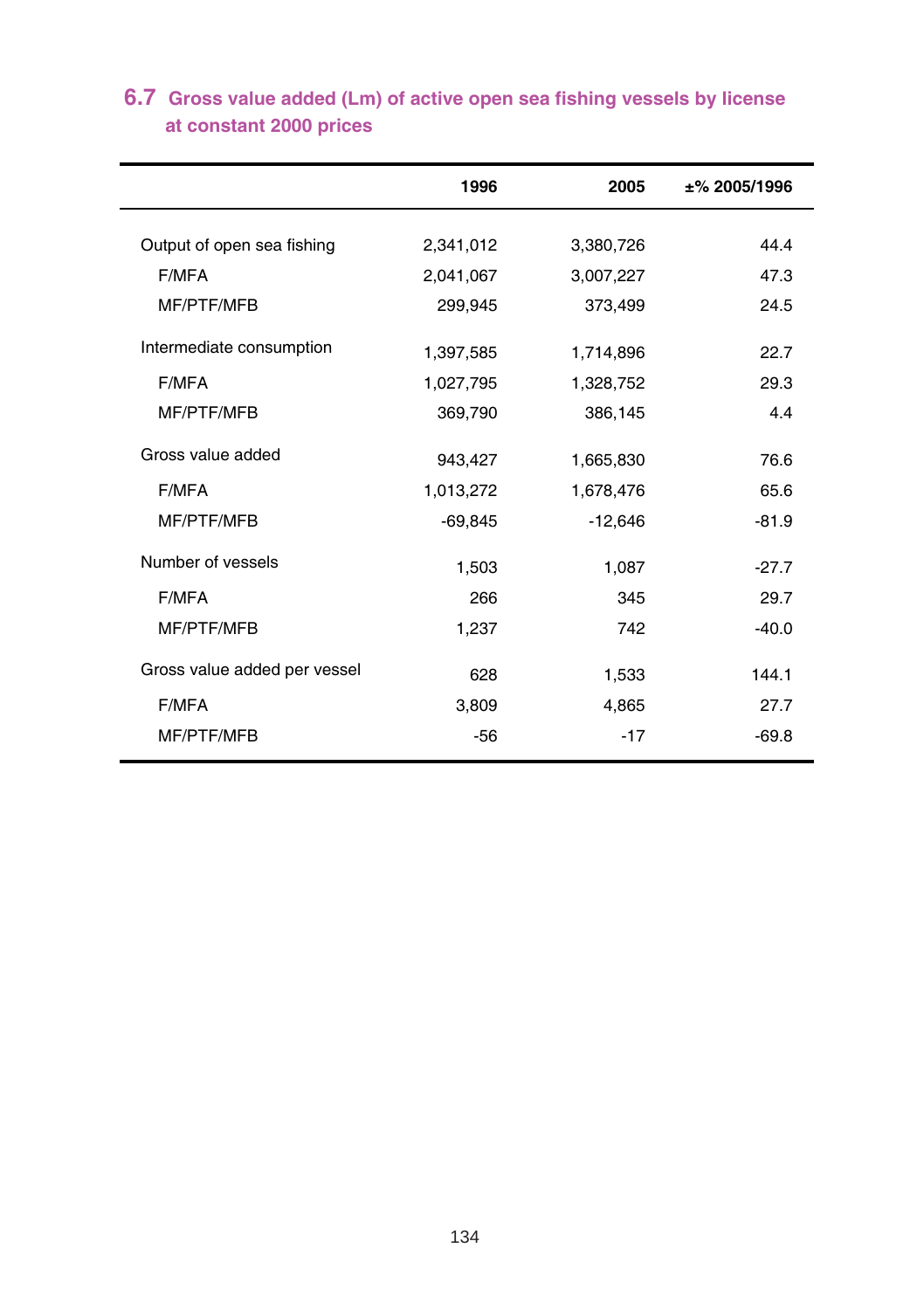

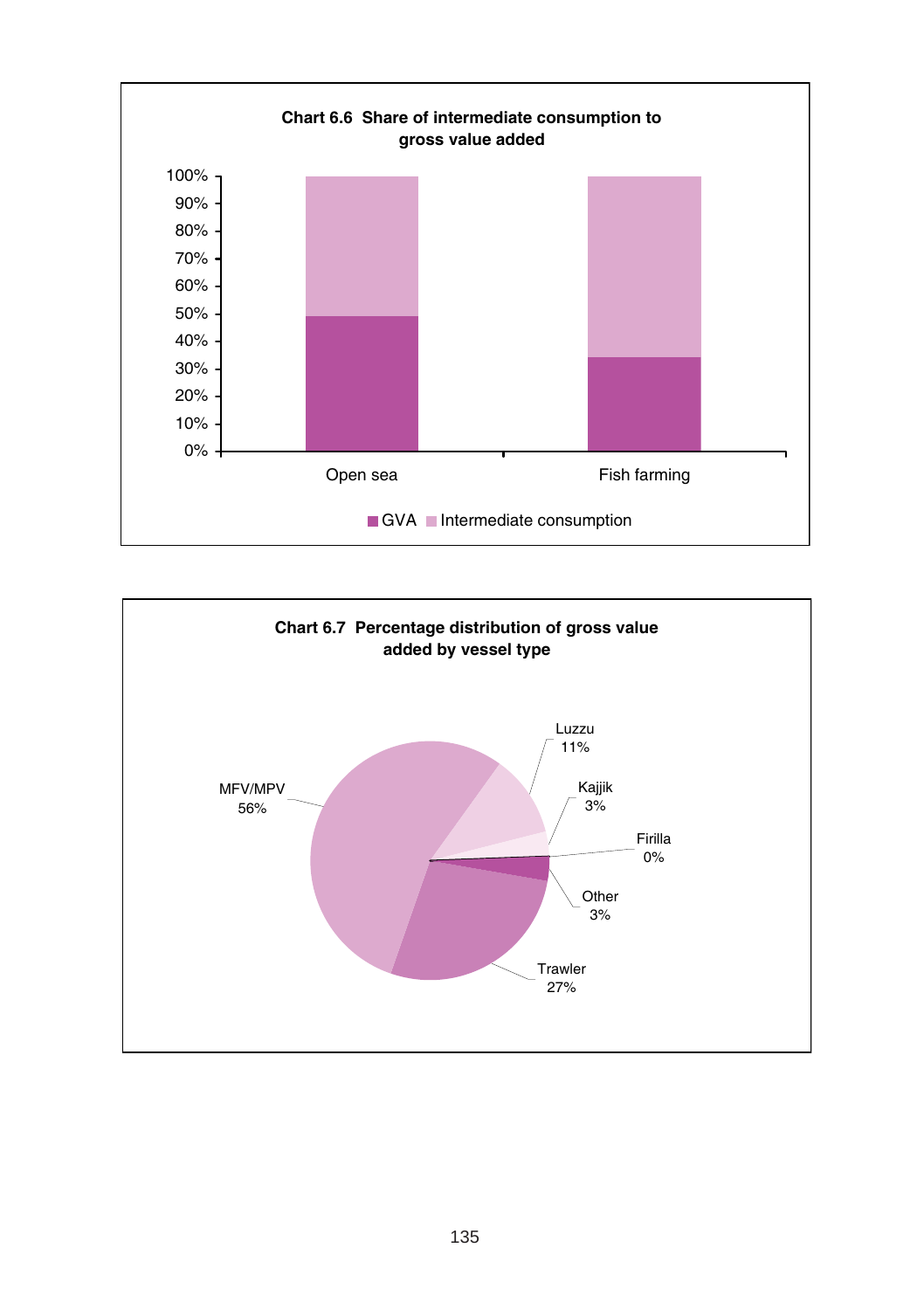|              | of vessels<br>Number | sea fishing<br>Output<br>of open | consumption<br>Intermediate | value<br>added<br>Gross | consumption<br>Fixed capital | added<br>Net value | Net value<br>added per<br>vessel |
|--------------|----------------------|----------------------------------|-----------------------------|-------------------------|------------------------------|--------------------|----------------------------------|
| <b>TOTAL</b> | 1,087                | 3,879,008                        | 1,967,653                   | 1,911,355               | 621,826                      | 1,289,529          | 1,186                            |
| Trawler      | $\frac{1}{2}$        | 893,742                          | 368,434                     | 525,308                 | 112,721                      | 112,587            | 34,382                           |
| MPV          | 456                  | 2,233,225                        | ,183,775                    | ,049,450                | 377,279                      | 672,171            | 1,474                            |
| Luzzu        | 200                  | 437,755                          | 224,497                     | 213,258                 | 51,210                       | 62,048             | 810                              |
| Kajjik       | 374                  | 215,382                          | 155,536                     | 59,846                  | 64,225                       | -4,379             | يم<br>T                          |
| Firilla      |                      | 1,734                            | 3,048                       | $-1,314$                | 1,026                        | $-2,339$           | -260                             |
| Bimbu        | 20                   | 18,041                           | 11,020                      | 7,021                   | 5,217                        | 1,804              | 8                                |
| Other        | $\frac{6}{1}$        | 79,128                           | 21,343                      | 57,785                  | 10,149                       | 47,637             | 2,977                            |

6.8 Net value added (Lm) of active open sea fishing vessels by type of vessel at current market prices: 2005 **6.8 Net value added (Lm) of active open sea fishing vessels by type of vessel at current market prices: 2005**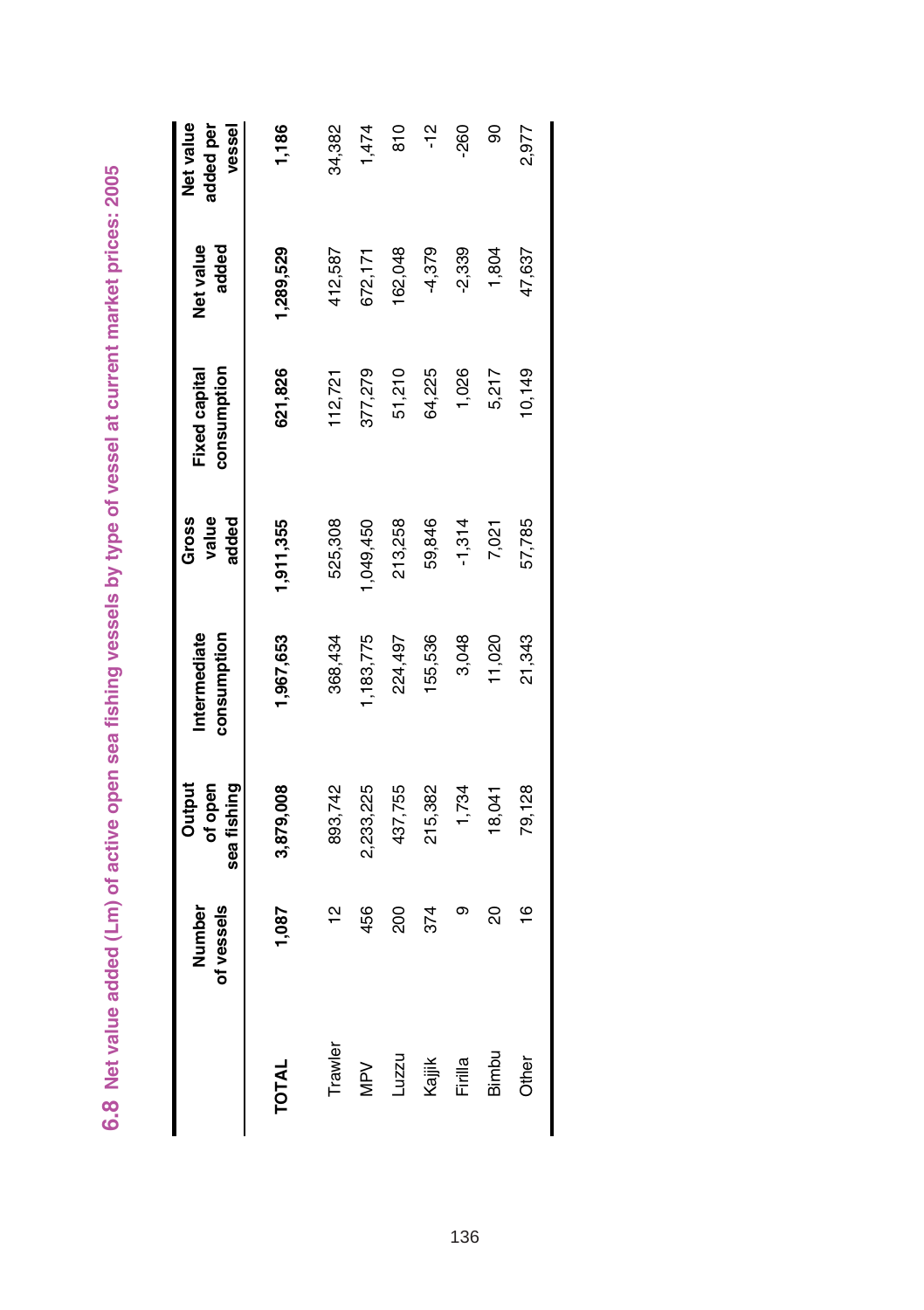| å                                                                                  |
|------------------------------------------------------------------------------------|
|                                                                                    |
|                                                                                    |
|                                                                                    |
|                                                                                    |
| <b>ADC6</b>                                                                        |
|                                                                                    |
|                                                                                    |
|                                                                                    |
|                                                                                    |
|                                                                                    |
|                                                                                    |
|                                                                                    |
|                                                                                    |
|                                                                                    |
|                                                                                    |
|                                                                                    |
|                                                                                    |
|                                                                                    |
|                                                                                    |
|                                                                                    |
|                                                                                    |
|                                                                                    |
|                                                                                    |
|                                                                                    |
| ive open sea fishing vessels by gear at current markey<br><b>Example No create</b> |
|                                                                                    |
|                                                                                    |
|                                                                                    |
|                                                                                    |
|                                                                                    |
|                                                                                    |
| י<br>נות                                                                           |
|                                                                                    |
|                                                                                    |
|                                                                                    |
|                                                                                    |
|                                                                                    |
|                                                                                    |
|                                                                                    |
|                                                                                    |
|                                                                                    |
|                                                                                    |
|                                                                                    |
|                                                                                    |
|                                                                                    |
|                                                                                    |
|                                                                                    |
|                                                                                    |
| of activ                                                                           |
|                                                                                    |
|                                                                                    |
|                                                                                    |
|                                                                                    |
|                                                                                    |
|                                                                                    |
|                                                                                    |
| addec                                                                              |
|                                                                                    |
|                                                                                    |
|                                                                                    |
|                                                                                    |
|                                                                                    |
|                                                                                    |
| ֧֧ׅ֧ׅ֧֧ׅ֧֧ׅ֧֧֧ׅ֧֧֧֚֚֚֚֚֚֚֚֚֚֚֚֚֚֚֚֚֚֚֚֚֚֚֝֡֓֝֓֝֬֜֓֝֬֜֓֝֬֝֬֜֝֬֝                     |
|                                                                                    |
|                                                                                    |
| <u>၀</u>                                                                           |
|                                                                                    |

|                                    | of vessels<br>Number | sea fishing<br>of open<br>Output | Intermediate<br>consumption | value<br>added<br>Gross | Fixed capital<br>consumption | Net value<br>added | Net value<br>added per<br>vessel |
|------------------------------------|----------------------|----------------------------------|-----------------------------|-------------------------|------------------------------|--------------------|----------------------------------|
| TOTAL                              | 1,087                | 3,879,008                        | 1,967,653                   | 1,911,355               | 621,826                      | 1,289,529          | 1,186                            |
| Mobile gears                       | 88                   | 977,438                          | 411,767                     | 565,671                 | 23,609                       | 442,062            | 17,002                           |
| Demersal trawl and demersal seiner | $\frac{1}{4}$        | 894,303                          | 368,839                     | 525,464                 | 112,863                      | 112,601            | 29,471                           |
| Pelagic trawl and seiners          |                      | 68                               | 859                         | -791                    | 333                          | $-1,125$           | $-1,125$                         |
| Polyvalent                         | ო                    | 59,730                           | 25,529                      | 34,201                  | 6,500                        | 27,701             | 9,234                            |
| Others (FADs fishery)              | $\infty$             | 23,338                           | 16,540                      | 6,798                   | 3,913                        | 2,885              | 361                              |
| Passive gears                      | 899                  | 987,334                          | 680,454                     | 306,880                 | 282,446                      | 24,434             | 27                               |
| Gears using hooks                  | 336                  | 408,851                          | 325,465                     | 83,386                  | 39,041                       | 55,655             | $-166$                           |
| Drift and fixed nets               | $\overline{6}$       | 83,741                           | 46,437                      | 37,304                  | 23,321                       | 13,983             | 134                              |
| Pots and traps                     | 8                    | 45,712                           | 24,270                      | 21,442                  | 7,947                        | 13,495             | 270                              |
| Polyvalent                         | 409                  | 449,030                          | 284,282                     | 64,748                  | 112,137                      | 52,612             | 129                              |
| Polyvalent gears                   | 162                  | ,914,235                         | 875,432                     | 1,038,803               | 215,770                      | 823,033            | 5,080                            |
| Combining mobile and passive gears | 162                  | 1,914,235                        | 875,432                     | 1,038,803               | 215,770                      | 823,033            | 5,080                            |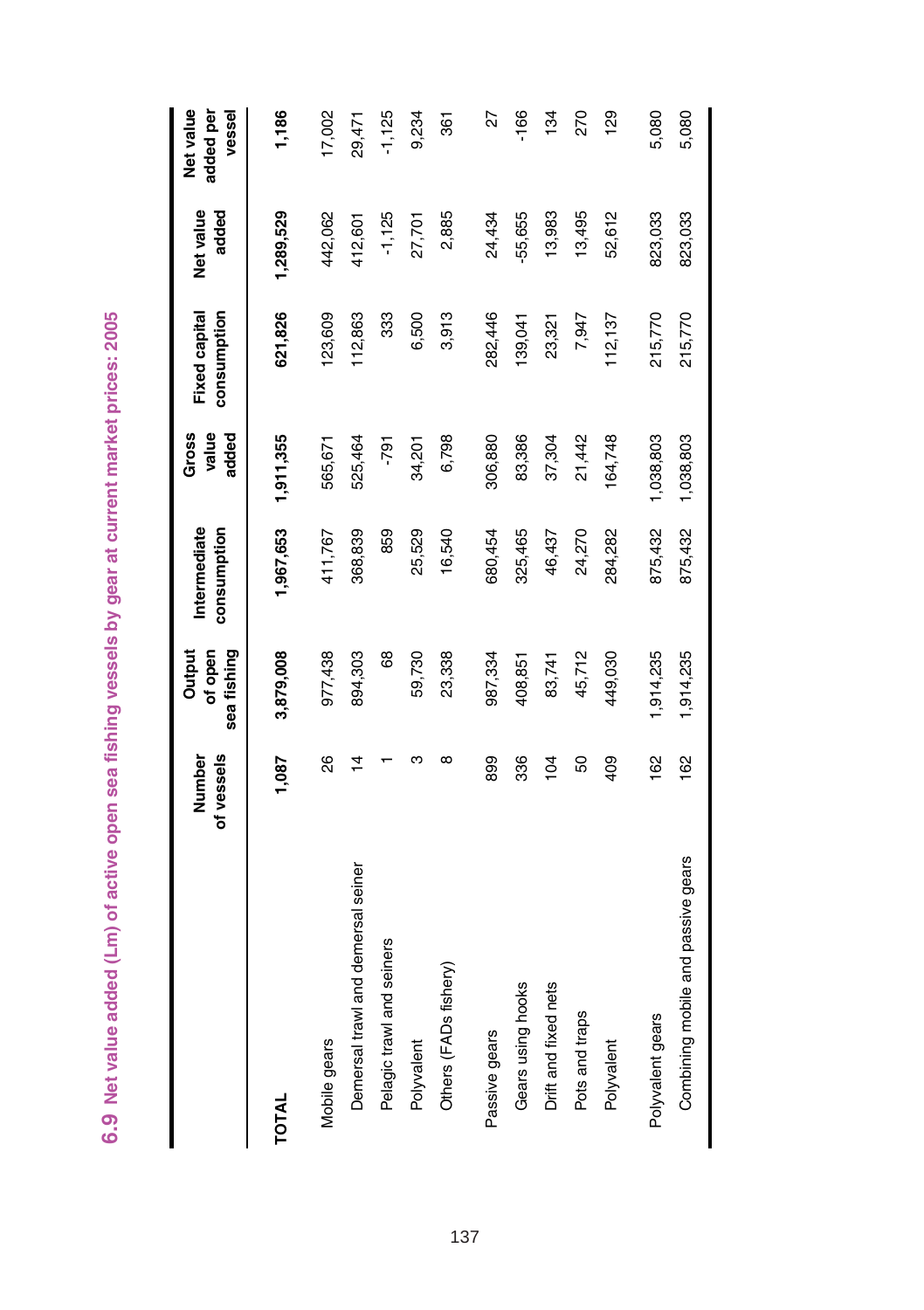| Net value<br>added per<br>vessel | 1,186        | 4,416     | $-315$     |
|----------------------------------|--------------|-----------|------------|
| Net value<br>added               | 1,289,529    | 1,523,379 | $-233,849$ |
| Fixed capital<br>consumption     | 621,826      | 102,486   | 219,340    |
| Gross<br>value<br>added          | 1,911,355    | 1,925,865 | $-14,510$  |
| Intermediate<br>consumption      | ,967,653     | 524,595   | 443,058    |
| sea fishing<br>Output<br>of open | 3,879,008    | 3,450,460 | 428,548    |
| Number<br>of vessels             | 1,087        | 345       | 742        |
|                                  | <b>TOTAL</b> | MFA       | MFB        |

6.10 Net value added (Lm) of active open sea fishing vessels by license at current market prices: 2005 **6.10 Net value added (Lm) of active open sea fishing vessels by license at current market prices: 2005**